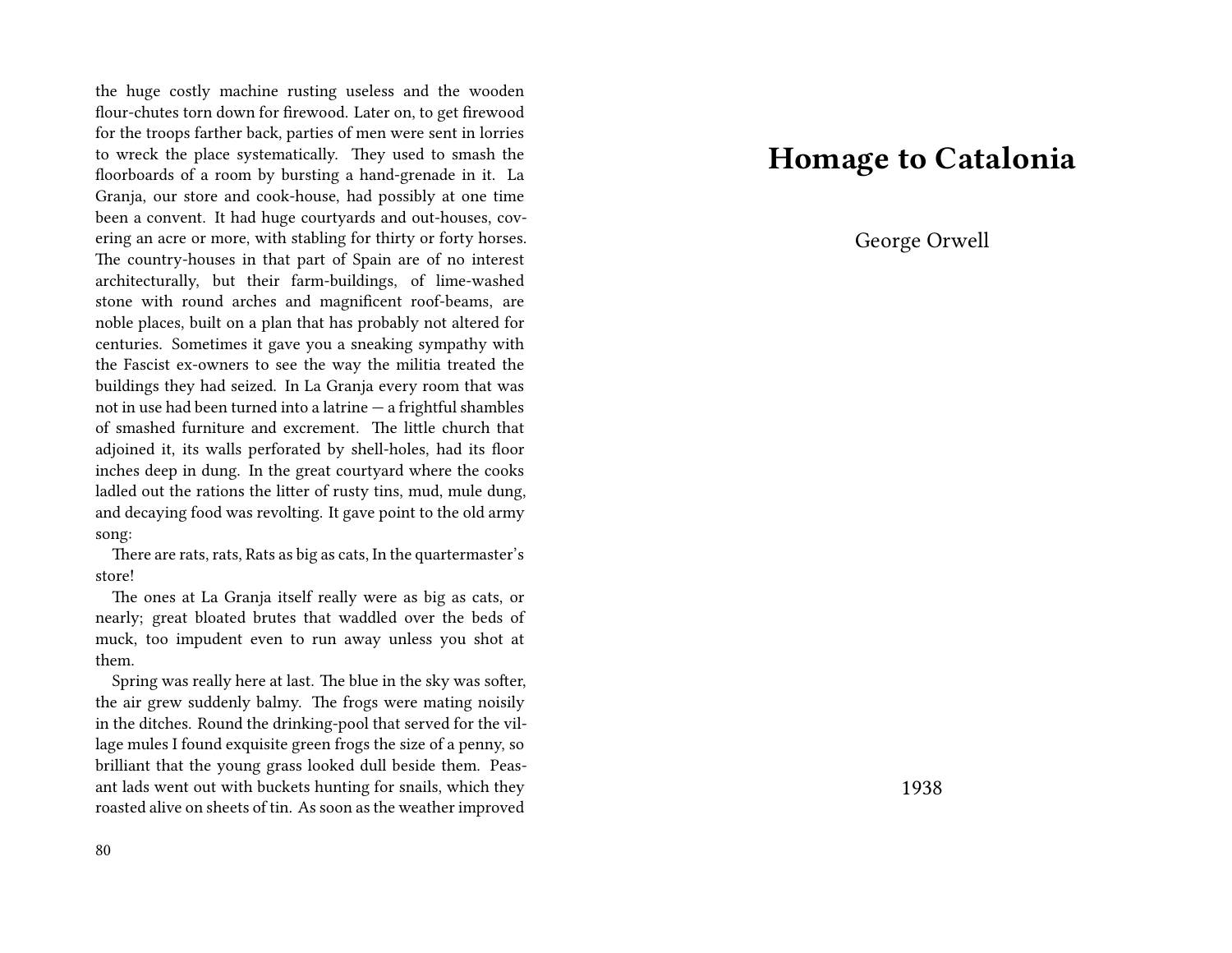had been going to Franco's side of the barricade. The shortage of tobacco was the worst of all. At the beginning we had been issued with a packet of cigarettes a day, then it got down to eight cigarettes a day, then to five. Finally there were ten deadly days when there was no issue of tobacco at all. For the first time, in Spain, I saw something that you see every day in London — people picking up fag-ends.

Towards the end of March I got a poisoned hand that had to be lanced and put in a sling. I had to go into hospital, but it was not worth sending me to Sietamo for such a petty injury, so I stayed in the so — called hospital at Monflorite, which was merely a casualty clearing station. I was there ten days, part of the time in bed. The practicantes (hospital assistants) stole practically every valuable object I possessed, including my camera and all my photographs. At the front everyone stole, it was the inevitable effect of shortage, but the hospital people were always the worst. Later, in the hospital at Barcelona, an American who had come to join the International Column on a ship that was torpedoed by an Italian submarine, told me how he was carried ashore wounded, and how, even as they lifted him into the ambulance, the stretcher-bearers pinched his wrist-watch.

While my arm was in the sling I spent several blissful days wandering about the country-side. Monflorite was the usual huddle of mud and stone houses, with narrow tortuous alleys that had been churned by lorries till they looked like the craters of the moon. The church had been badly knocked about but was used as a military store. In the whole neighbourhood there were only two farm-houses of any size, Torre Lorenzo and Torre Fabian, and only two really large buildings, obviously the houses of the landowners who had once lorded it over the countryside; you could see their wealth reflected in the miserable huts of the peasants. Just behind the river, close to the front line, there was an enormous flour-mill with a country-house attached to it. It seemed shameful to see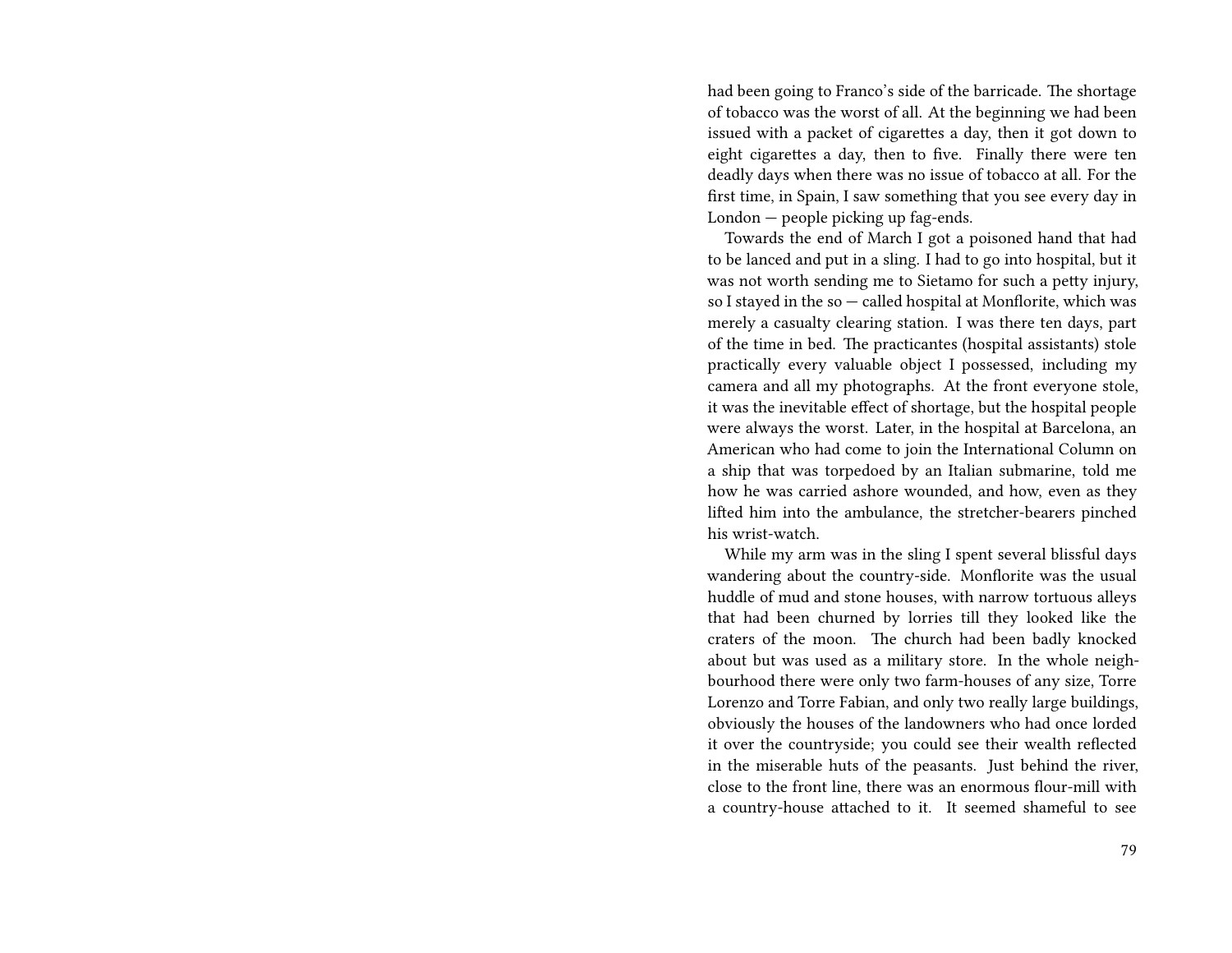min of various kinds, and for sheer beastliness the louse beats everything I have encountered. Other insects, mosquitoes for instance, make you suffer more, but at least they aren't resident vermin. The human louse somewhat resembles a tiny lobster, and he lives chiefly in your trousers. Short of burning all your clothes there is no known way of getting rid of him. Down the seams of your trousers he lays his glittering white eggs, like tiny grains of rice, which hatch out and breed families of their own at horrible speed. I think the pacifists might find it helpful to illustrate their pamphlets with enlarged photographs of lice. Glory of war, indeed! In war all soldiers are lousy, at least when it is warm enough. The men who fought at Verdun, at Waterloo, at Flodden, at Senlac, at Thermopylae — every one of them had lice crawling over his testicles. We kept the brutes down to some extent by burning out the eggs and by bathing as often as we could face it. Nothing short of lice could have driven me into that ice-cold river.

Everything was running short  $-$  boots, clothes, tobacco, soap, candles, matches, olive oil. Our uniforms were dropping to pieces, and many of the men had no boots, only rope-soled sandals. You came on piles of worn-out boots everywhere. Once we kept a dug-out fire burning for two days mainly with boots, which are not bad fuel. By this time my wife was in Barcelona and used to send me tea, chocolate, and even cigars when such things were procurable, but even in Barcelona everything was running short, especially tobacco. The tea was a godsend, though we had no milk and seldom any sugar. Parcels were constantly being sent from England to men in the contingent but they never arrived; food, clothes, cigarettes — everything was either refused by the Post Office or seized in France. Curiously enough, the only firm that succeeded in sending packets of tea — even, on one memorable occasion, a tin of biscuits  $-$  to my wife was the Army and Navy Stores. Poor old Army and Navy! They did their duty nobly, but perhaps they might have felt happier if the stuff

### **Contents**

| <b>Chapter One</b>      | 5   |
|-------------------------|-----|
| <b>Chapter Two</b>      | 17  |
| <b>Chapter Three</b>    | 25  |
| <b>Chapter Four</b>     | 40  |
| <b>Chapter Five</b>     | 48  |
| <b>Chapter Six</b>      | 74  |
| <b>Chapter Seven</b>    | 88  |
| <b>Chapter Eight</b>    | 104 |
| <b>Chapter Nine</b>     | 111 |
| <b>Chapter Ten</b>      | 124 |
| <b>Chapter Eleven</b>   | 153 |
| <b>Chapter Twelve</b>   | 183 |
| <b>Chapter Thirteen</b> | 198 |
| <b>Chapter Fourteen</b> | 217 |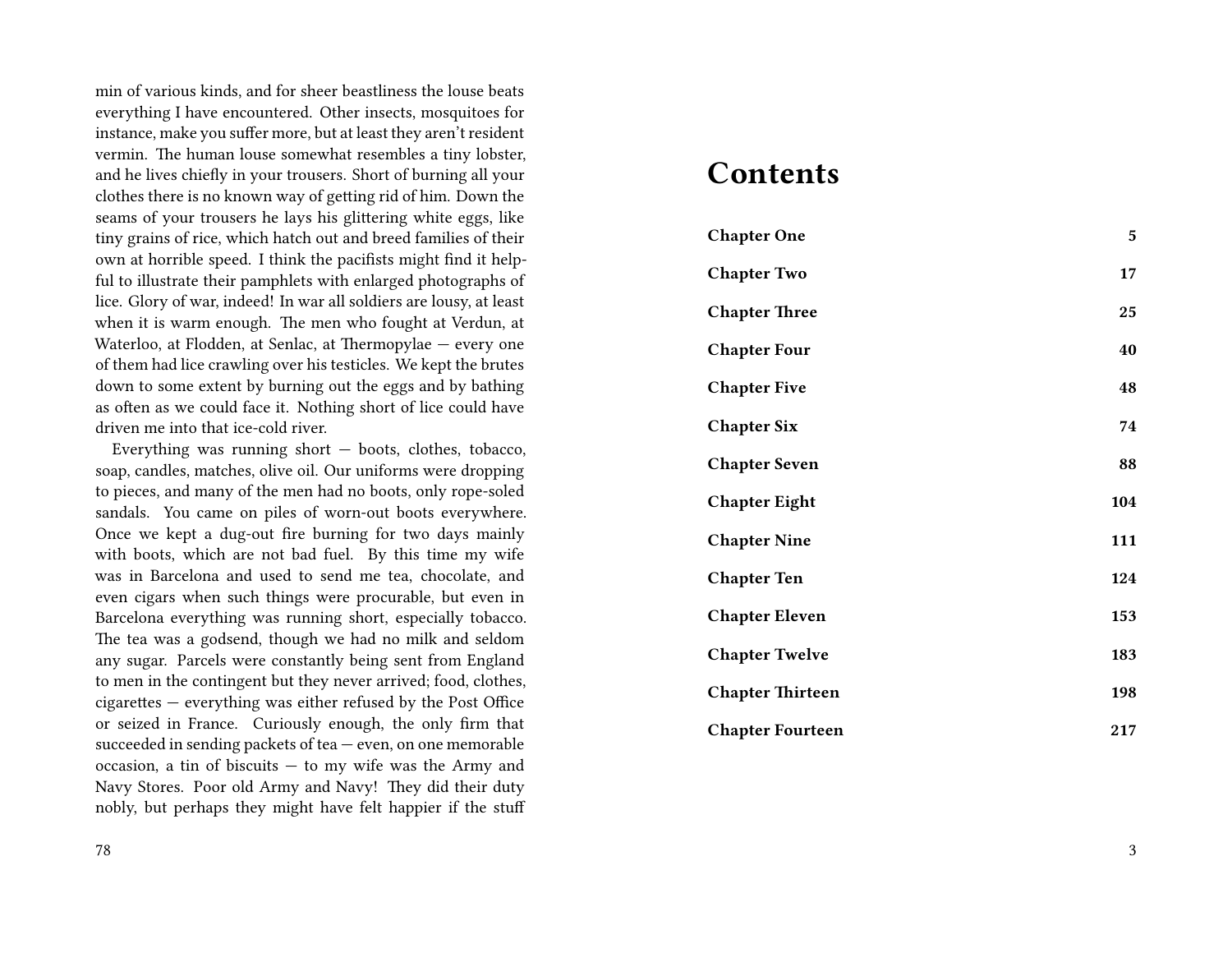tles, which I have since thought were deliberately circulated to keep up the spirits of the troops. It did not need much military knowledge to see that there would be no major action on this side of Huesca, at any rate for the time being. The strategic point was the road to Jaca, over on the other side. Later, when the Anarchists made their attacks on the Jaca road, our job was to make 'holding attacks' and force the Fascists to divert troops from the other side.

During all this time, about six weeks, there was only one action on our part of the front. This was when our Shock Troopers attacked the Manicomio, a disused lunatic asylum which the Fascists had converted into a fortress. There were several hundred refugee Germans serving with the P.O.U.M. They were organized in a special battalion called the Batall6n de Cheque, and from a military point of view they were on quite a different level from the rest of the militia — indeed, were more like soldiers than anyone I saw in Spain, except the Assault Guards and some of the International Column. The attack was mucked up, as usual. How many operations in this war, on the Government side, were not mucked up, I wonder? The Shock Troops took the Manicomio by storm, but the troops, of I forget which militia, who were to support them by seizing the neighbouring hill that commanded the Manicomio, were badly let down. The captain who led them was one of those Regular Army officers of doubtful loyalty whom the Government persisted in employing. Either from fright or treachery he warned the Fascists by flinging a bomb when they were two hundred yards away. I am glad to say his men shot him dead on the spot. But the surprise-attack was no surprise, and the militiamen were mown down by heavy fire and driven off the hill, and at nightfall the Shock Troops had to abandon the Manicomio. Through the night the ambulances filed down the abominable road to Sietamo, killing the badly wounded with their joltings.

All of us were lousy by this time; though still cold it was warm enough for that. I have had a big experience of body ver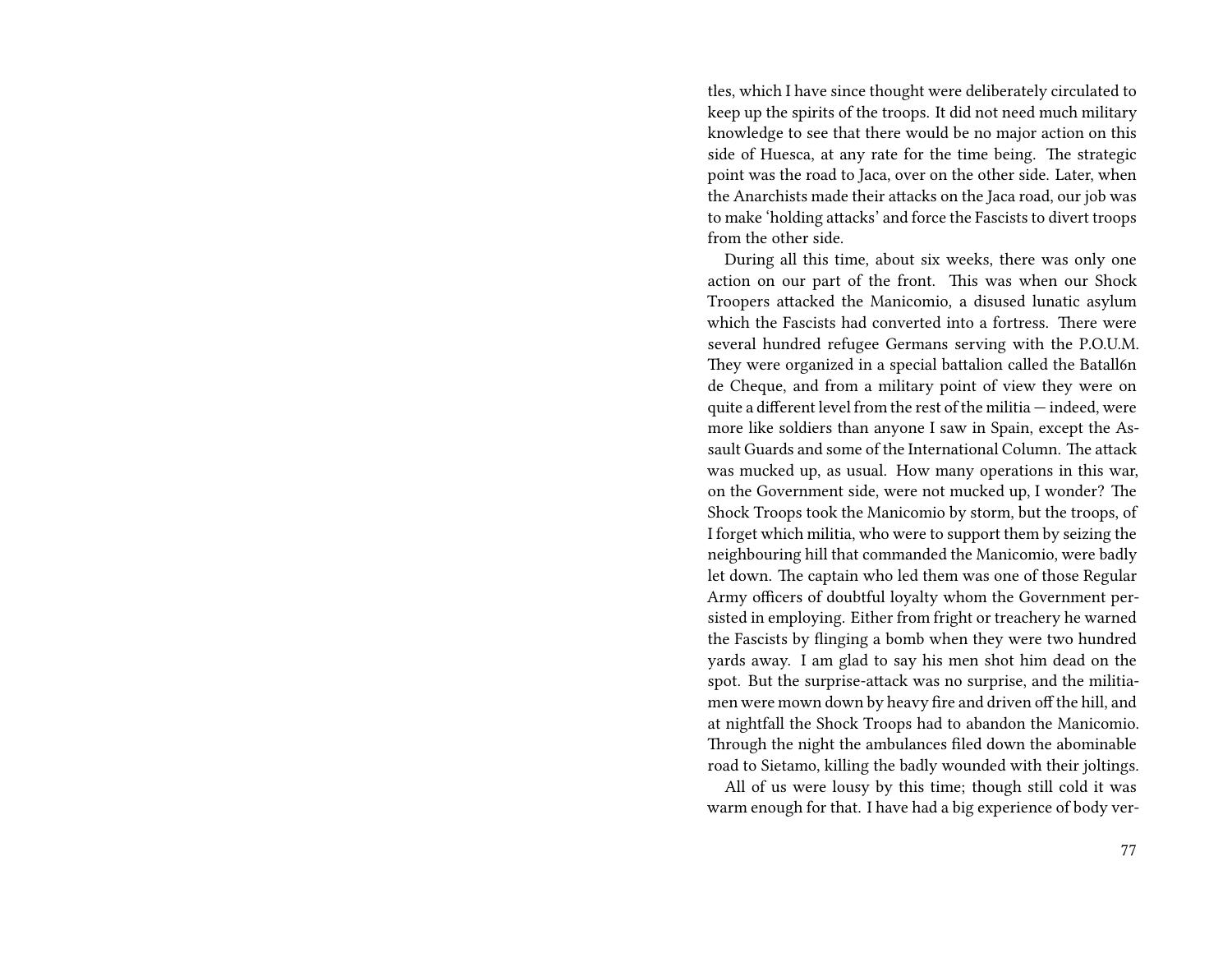and greatly sought after). You could explore in the daytime as well, but mostly it had to be done crawling on all fours. It was queer to creep about in those empty, fertile fields where everything had been arrested just at the harvest-moment. Last year's crops had never been touched. The unpruned vines were snaking across the ground, the cobs on the standing maize had gone as hard as stone, the mangels and sugar-beets were hyper — trophied into huge woody lumps. How the peasants must have cursed both armies! Sometimes parties of men went spud-gathering in no man's land. About a mile to the right of us, where the lines were closer together, there was a patch of potatoes that was frequented both by the Fascists and ourselves. We went there in the daytime, they only at night, as it was commanded by our machine-guns. One night to our annoyance they turned out en masse and cleared up the whole patch. We discovered another patch farther on, where there was practically no cover and you had to lift the potatoes lying on your belly  $-$  a fatiguing job. If their machine-gunners spotted you, you had to flatten yourself out like a rat when it squirms under a door, with the bullets cutting up the clods a few yards behind you. It seemed worth it at the time. Potatoes were getting very scarce. If you got a sackful you could take them down to the cook-house and swap them for a waterbottleful of coffee.

And still nothing happened, nothing ever looked like happening. 'When are we going to attack? Why don't we attack?' were the questions you heard night and day from Spaniard and Englishman alike. When you think what fighting means it is queer that soldiers want to fight, and yet undoubtedly they do. In stationary warfare there are three things that all soldiers long for: a battle, more cigarettes, and a week's leave. We were somewhat better armed now than before. Each man had a hundred and fifty rounds of ammunition instead of fifty, and by degrees we were being issued with bayonets, steel helmets, and a few bombs. There were constant rumours of forthcoming bat-

## **Chapter One**

IN the Lenin Barracks in Barcelona, the day before I joined the militia, I saw an Italian militiaman standing in front of the officers' table.

He was a tough-looking youth of twenty-five or six, with reddish-yellow hair and powerful shoulders. His peaked leather cap was pulled fiercely over one eye. He was standing in profile to me, his chin on his breast, gazing with a puzzled frown at a map which one of the officers had open on the table. Something in his face deeply moved me. It was the face of a man who would commit murder and throw away his life for a friend — the kind efface you would expect in an Anarchist, though as likely as not he was a Communist. There were both candour and ferocity in it; also the pathetic reverence that illiterate people have for their supposed superiors. Obviously he could not make head or tail of the map; obviously he regarded map-reading as a stupendous intellectual feat. I hardly know why, but I have seldom seen anyone — any man, I mean — to whom I have taken such an immediate liking. While they were talking round the table some remark brought it out that I was a foreigner. The Italian raised his head and said quickly:

'Italiano?'

I answered in my bad Spanish: 'No, Ingles. Y tu?' 'Italiano.'

As we went out he stepped across the room and gripped my hand very hard. Queer, the affection you can feel for a stranger! It was as though his spirit and mine had momentarily succeeded in bridging the gulf of language and tradition and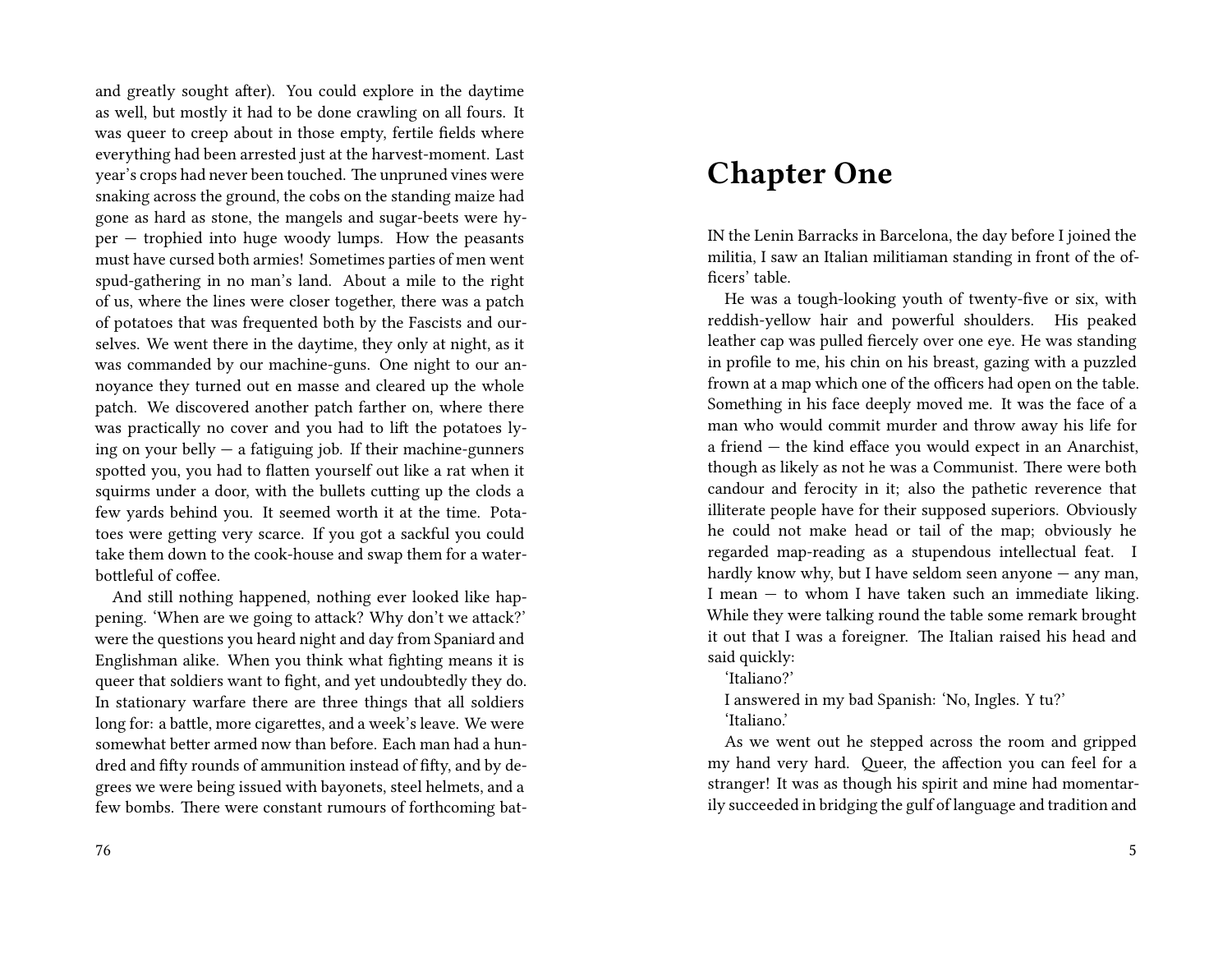meeting in utter intimacy. I hoped he liked me as well as I liked him. But I also knew that to retain my first impression of him I must not see him again; and needless to say I never did see him again. One was always making contacts of that kind in Spain.

I mention this Italian militiaman because he has stuck vividly in my memory. With his shabby uniform and fierce pathetic face he typifies for me the special atmosphere of that time. He is bound up with all my memories of that period of the war — the red flags in Barcelona, the gaunt trains full of shabby soldiers creeping to the front, the grey war-stricken towns farther up the line, the muddy, ice-cold trenches in the mountains.

This was in late December 1936, less than seven months ago as I write, and yet it is a period that has already receded into enormous distance. Later events have obliterated it much more completely than they have obliterated 1935, or 1905, for that matter. I had come to Spain with some notion of writing newspaper articles, but I had joined the militia almost immediately, because at that time and in that atmosphere it seemed the only conceivable thing to do. The Anarchists were still in virtual control of Catalonia and the revolution was still in full swing. To anyone who had been there since the beginning it probably seemed even in December or January that the revolutionary period was ending; but when one came straight from England the aspect of Barcelona was something startling and overwhelming. It was the first time that I had ever been in a town where the working class was in the saddle. Practically every building of any size had been seized by the workers and was draped with red flags or with the red and black flag of the Anarchists; every wall was scrawled with the hammer and sickle and with the initials of the revolutionary parties; almost every church had been gutted and its images burnt. Churches here and there were being systematically demolished by gangs of workmen. Every shop and cafe had an inscription saying that it had been collectivized; even the bootblacks had been collectivized and

us there was a country house, called La Granja, with big farm-buildings, which was used as a store, headquarters, and cook-house for this sector of the line. It was this that the Fascist gunners were trying for, but they were five or six kilometres away and they never aimed well enough to do more than smash the windows and chip the walls. You were only in danger if you happened to be coming up the road when the firing started, and the shells plunged into the fields on either side of you. One learned almost immediately the mysterious art of knowing by the sound of a shell how close it will fall. The shells the Fascists were firing at this period were wretchedly bad. Although they were 150 mm. they only made a crater about six feet wide by four deep, and at least one in four failed to explode. There were the usual romantic tales of sabotage in the Fascist factories and unexploded shells in which, instead of the charge, there was found a scrap of paper saying 'Red Front', but I never saw one. The truth was that the shells were hopelessly old; someone picked up a brass fuse-cap stamped with the date, and it was 1917. The Fascist guns were of the same make and calibre as our own, and the unexploded shells were often reconditioned and fired back. There was said to be one old shell with a nickname of its own which travelled daily to and fro, never exploding.

At night small patrols used to be sent into no man's land to lie in ditches near the Fascist lines and listen for sounds (bugle-calls, motor-horns, and so forth) that indicated activity in Huesca. There was a constant come-and-go of Fascist troops, and the numbers could be checked to some extent from listeners' reports. We always had special orders to report the ringing of church bells. It seemed that the Fascists always heard mass before going into action. In among the fields and orchards there were deserted mud-walled huts which it was safe to explore with a lighted match when you had plugged up the windows. Sometimes you came on valuable pieces of loot such as a hatchet or a Fascist water-bottle (better than ours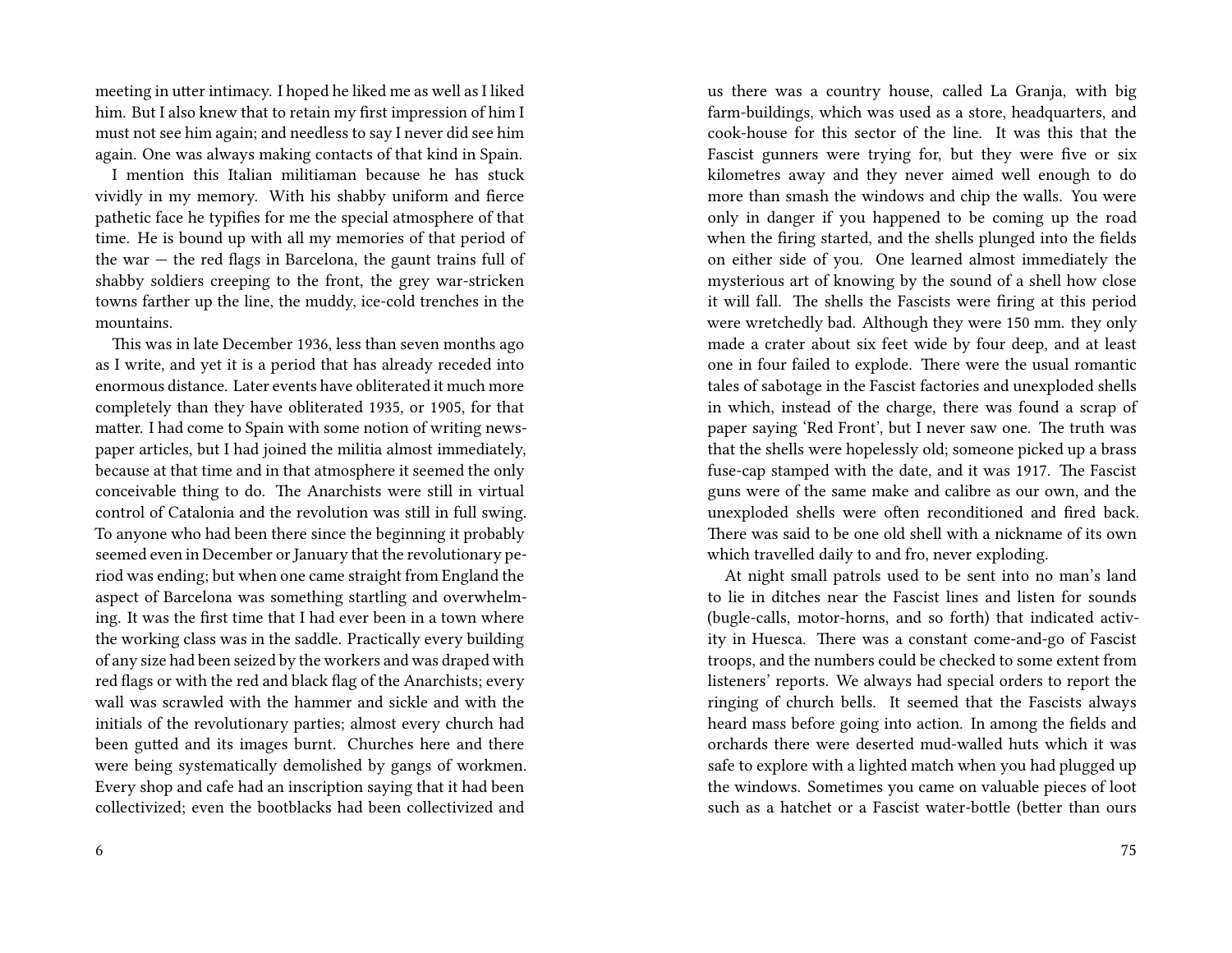# **Chapter Six**

MEANWHILE, the daily  $-$  more particularly nightly  $-$  round, the common task. Sentry-go, patrols, digging; mud, rain, shrieking winds, and occasional snow. It was not till well into April that the nights grew noticeably warmer. Up here on the plateau the March days were mostly like an English March, with bright blue skies and nagging winds. The winter barley was a foot high, crimson buds were forming on the cherry trees (the line here ran through deserted orchards and vegetable gardens), and if you searched the ditches you could find violets and a kind of wild hyacinth like a poor specimen of a bluebell. Immediately behind the line there ran a wonderful, green, bubbling stream, the first transparent water I had seen since coming to the front. One day I set my teeth and crawled into the river to have my first bath in six weeks. It was what you might call a brief bath, for the water was mainly snow-water and not much above freezing-point.

Meanwhile nothing happened, nothing ever happened. The English had got into the habit of saying that this wasn't a war, it was a bloody pantomime. We were hardly under direct fire from the Fascists. The only danger was from stray bullets, which, as the lines curved forward on either side, came from several directions. All the casualties at this time were from strays. Arthur Clinton got a mysterious bullet that smashed his left shoulder and disabled his arm, permanently, I am afraid. There was a little shell-fire, but it was extraordinarily ineffectual. The scream and crash of the shells was actually looked upon as a mild diversion. The Fascists never dropped their shells on our parapet. A few hundred yards behind

their boxes painted red and black. Waiters and shop-walkers looked you in the face and treated you as an equal. Servile and even ceremonial forms of speech had temporarily disappeared. Nobody said 'Senior' or 'Don' or even 'Usted'; everyone called everyone else 'Comrade' and 'Thou', and said 'Salud!' instead of 'Buenos dias'. Tipping was forbidden by law; almost my first experience was receiving a lecture from a hotel manager for trying to tip a lift-boy. There were no private motor-cars, they had all been commandeered, and all the trams and taxis and much of the other transport were painted red and black. The revolutionary posters were everywhere, flaming from the walls in clean reds and blues that made the few remaining advertisements look like daubs of mud. Down the Ramblas, the wide central artery of the town where crowds of people streamed constantly to and fro, the loudspeakers were bellowing revolutionary songs all day and far into the night. And it was the aspect of the crowds that was the queerest thing of all. In outward appearance it was a town in which the wealthy classes had practically ceased to exist. Except for a small number of women and foreigners there were no 'well-dressed' people at all. Practically everyone wore rough working-class clothes, or blue overalls, or some variant of the militia uniform. All this was queer and moving. There was much in it that I did not understand, in some ways I did not even like it, but I recognized it immediately as a state of affairs worth fighting for. Also I believed that things were as they appeared, that this was really a workers' State and that the entire bourgeoisie had either fled, been killed, or voluntarily come over to the workers' side; I did not realize that great numbers of well-to-do bourgeois were simply lying low and disguising themselves as proletarians for the time being.

Together with all this there was something of the evil atmosphere of war. The town had a gaunt untidy look, roads and buildings were in poor repair, the streets at night were dimly lit for fear of air — raids, the shops were mostly shabby and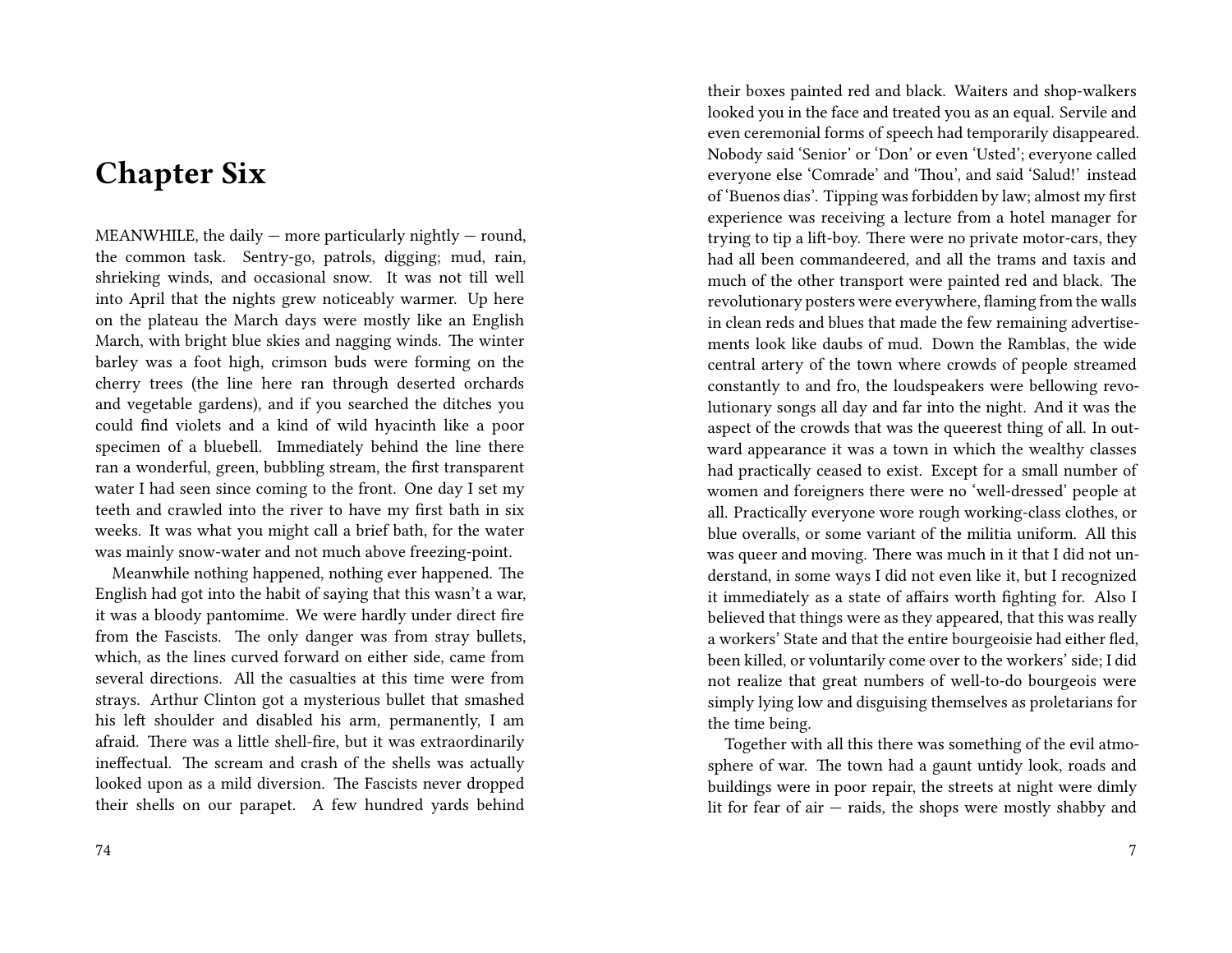half-empty. Meat was scarce and milk practically unobtainable, there was a shortage of coal, sugar, and petrol, and a really serious shortage of bread. Even at this period the bread-queues were often hundreds of yards long. Yet so far as one could judge the people were contented and hopeful. There was no unemployment, and the price of living was still extremely low; you saw very few conspicuously destitute people, and no beggars except the gipsies. Above all, there was a belief in the revolution and the future, a feeling of having suddenly emerged into an era of equality and freedom. Human beings were trying to behave as human beings and not as cogs in the capitalist machine. In the barbers' shops were Anarchist notices (the barbers were mostly Anarchists) solemnly explaining that barbers were no longer slaves. In the streets were coloured posters appealing to prostitutes to stop being prostitutes. To anyone from the hard-boiled, sneering civilization of the English — speaking races there was something rather pathetic in the literalness with which these idealistic Spaniards took the hackneyed phrases of revolution. At that time revolutionary ballads of the naivest kind, all about proletarian brotherhood and the wickedness of Mussolini, were being sold on the streets for a few centimes each. I have often seen an illiterate militiaman buy one of these ballads, laboriously spell out the words, and then, when he had got the hang of it, begin singing it to an appropriate tune.

All this time I was at the Lenin Barracks, ostensibly in training for the front. When I joined the militia I had been told that I should be sent to the front the next day, but in fact I had to wait while a fresh centuria was got ready. The workers' militias, hurriedly raised by the trade unions at the beginning of the war, had not yet been organized on an ordinary army basis. The units of command were the 'section', of about thirty men, the centuria, of about a hundred men, and the 'column', which in practice meant any large number of men. The Lenin Barracks was a block of splendid stone buildings with a riding —

racy?' and feel that I could only answer:' I have drawn my rations.' When I joined the militia I had promised myself to kill one Fascist — after all, if each of us killed one they would soon be extinct — and I had killed nobody yet, had hardly had the chance to do so. And of course I wanted to go to Madrid. Everyone in the army, whatever his political opinions, always wanted to go to Madrid. This would probably mean exchanging into the International Column, for the P.O.U.M. had now very few troops at Madrid and the Anarchists not so many as formerly.

For the present, of course, one had to stay in the line, but I told everyone that when we went on leave I should, if possible, exchange into the International Column, which meant putting myself under Communist control. Various people tried to dissuade me, but no one attempted to interfere. It is fair to say that there was very little heresy-hunting in the P.O.U.M., perhaps not enough, considering their special circumstances; short of being a pro-Fascist no one was penalized for holding the wrong political opinions. I spent much of my time in the militia in bitterly criticizing the P.O.U.M. 'line', but I never got into trouble for it. There was not even any pressure upon one to become a political member of the party, though I think the majority of the militiamen did so. I myself never joined the party  $-$  for which afterwards, when the P.O.U.M. was suppressed, I was rather sorry.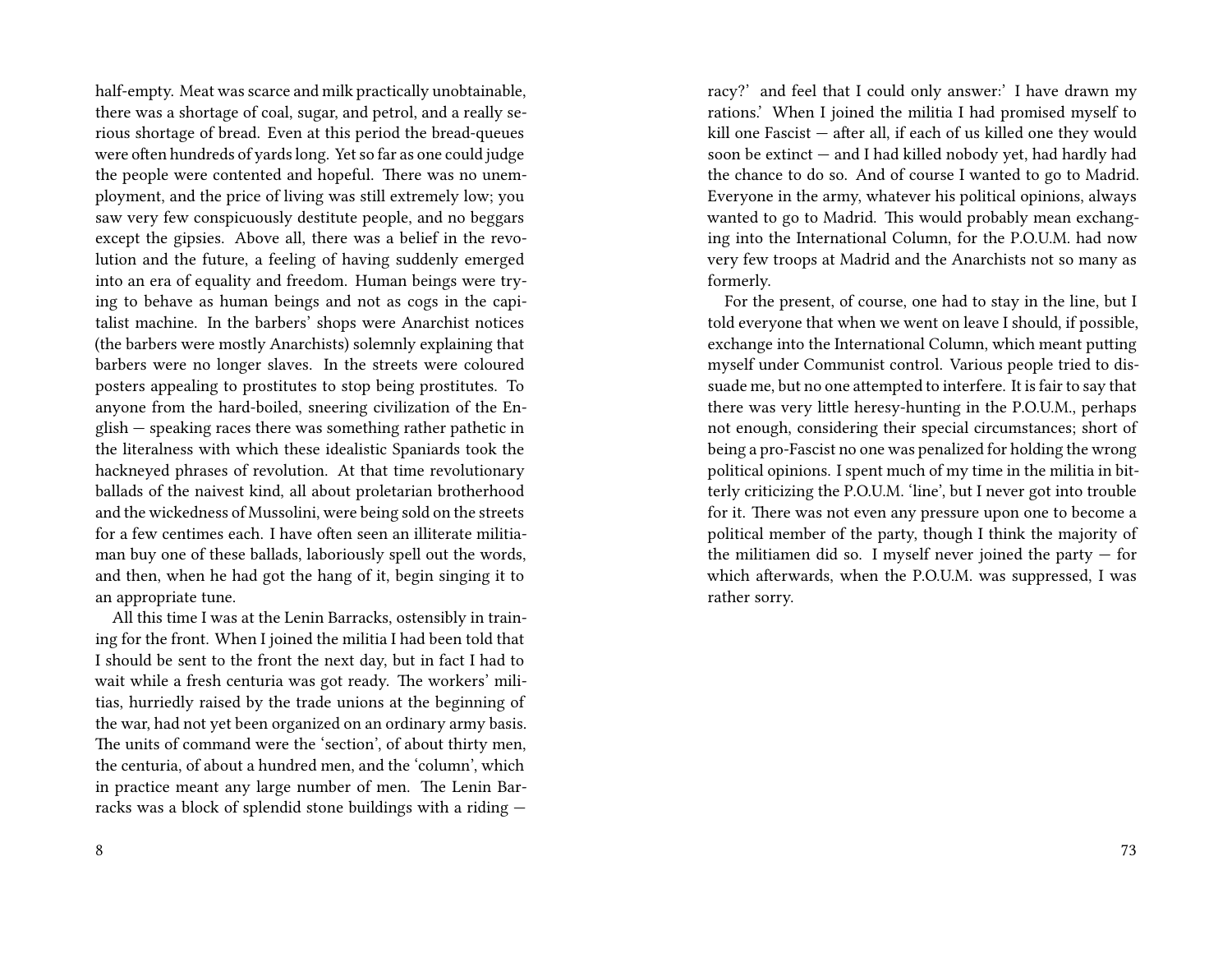Why was there no rising in Morocco? Franco was trying to set up an infamous dictatorship, and the Moors actually preferred him to the Popular Front Government! The palpable truth is that no attempt was made to foment a rising in Morocco, because to do so would have meant putting a revolutionary construction on the war. The first necessity, to convince the Moors of the Government's good faith, would have been to proclaim Morocco liberated. And we can imagine how pleased the French would have been by that! The best strategic opportunity of the war was flung away in the vain hope of placating French and British capitalism. The whole tendency of the Communist policy was to reduce the war to an ordinary, non-revolutionary war in which the Government was heavily handicapped. For a war of that kind has got to be won by mechanical means, i.e. ultimately, by limitless supplies of weapons; and the Government's chief donor of weapons, the U.S.S.R., was at a great disadvantage, geographically, compared with Italy and Germany. Perhaps the P.O.U.M. and Anarchist slogan: 'The war and the revolution are inseparable', was less visionary than it sounds.

I have given my reasons for thinking that the Communist anti — revolutionary policy was mistaken, but so far as its effect upon the war goes I do not hope that my judgement is right. A thousand times I hope that it is wrong. I would wish to see this war won by any means whatever. And of course we cannot tell yet what may happen. The Government may swing to the Left again, the Moors may revolt of their own accord, England may decide to buy Italy out, the war may be won by straightforward military means — there is no knowing. I let the above opinions stand, and time will show how far I am right or wrong.

But in February 1936 I did not see things quite in this light. I was sick of the inaction on the Aragon front and chiefly conscious that I had not done my fair share of the fighting. I used to think of the recruiting poster in Barcelona which demanded accusingly of passers — by: 'What have *you* done for democschool and enormous cobbled courtyards; it had been a cavalry barracks and had been captured during the July fighting. My centuria slept in one of the stables, under the stone mangers where the names of the cavalry chargers were still inscribed. All the horses had been seized and sent to the front, but the whole place still smelt of horse-piss and rotten oats. I was at the barracks about a week. Chiefly I remember the horsy smells, the quavering bugle-calls (all our buglers were amateurs  $- I$ first learned the Spanish bugle-calls by listening to them outside the Fascist lines), the tramp-tramp of hobnailed boots in the barrack yard, the long morning parades in the wintry sunshine, the wild games of football, fifty a side, in the gravelled riding — school. There were perhaps a thousand men at the barracks, and a score or so of women, apart from the militiamen's wives who did the cooking. There were still women serving in the militias, though not very many. In the early battles they had fought side by side with the men as a matter of course. It is a thing that seems natural in time of revolution. Ideas were changing already, however. The militiamen had to be kept out of the riding-school while the women were drilling there because they laughed at the women and put them off. A few months earlier no one would have seen anything comic in a woman handling a gun.

The whole barracks was in the state of filth and chaos to which the militia reduced every building they occupied and which seems to be one of the by-products of revolution. In every comer you came upon piles of smashed furniture, broken saddles, brass cavalry-helmets, empty sabre-scabbards, and decaying food. There was frightful wastage of food, especially bread. From my barrack-room alone a basketful of bread was thrown away at every meal  $-$  a disgraceful thing when the civilian population was short of it. We ate at long trestle-tables out of permanently greasy tin pannikins, and drank out of a dreadful thing called a porron. A porron is a sort of glass bottle with a pointed spout from which a thin jet of wine spurts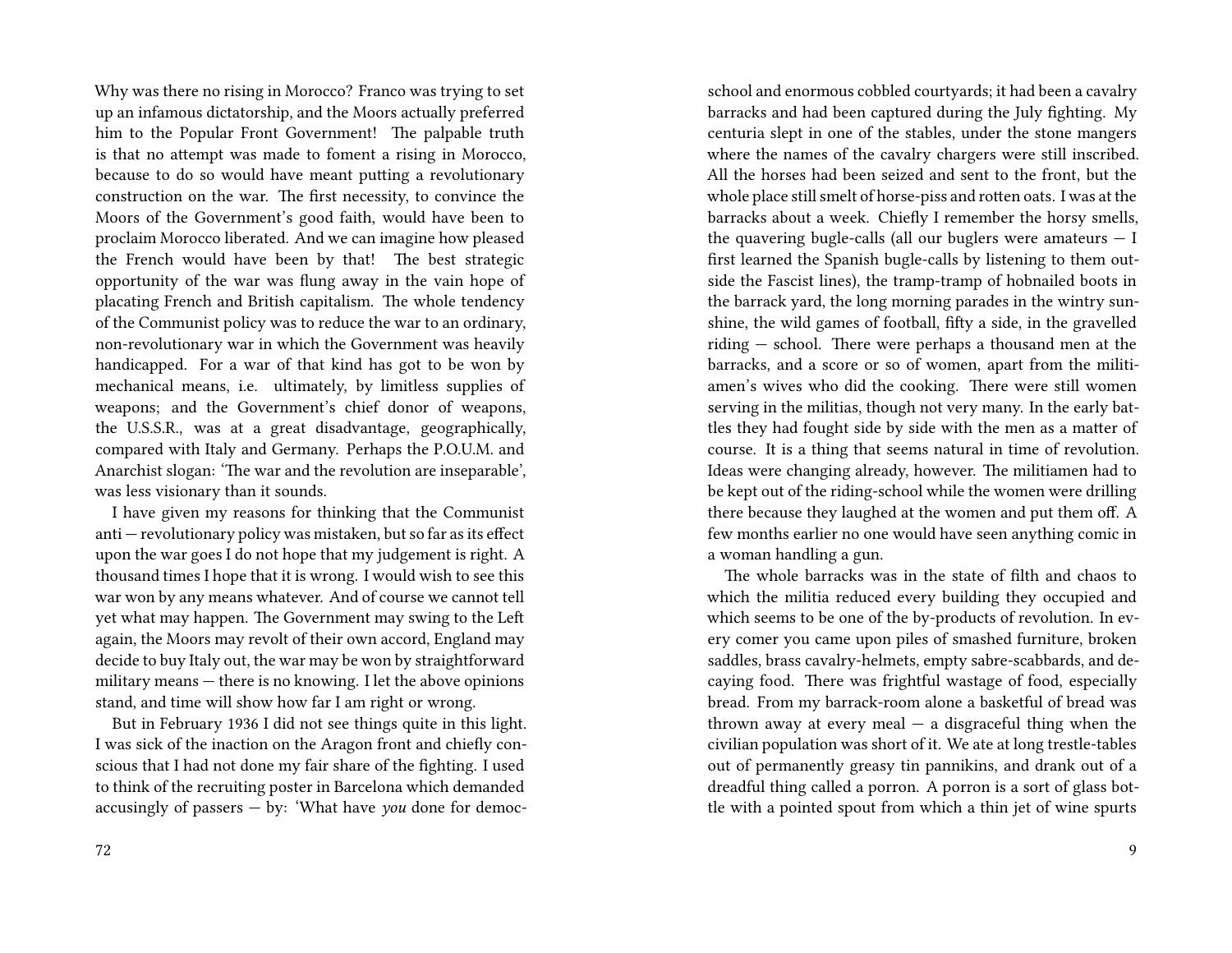out whenever you tip it up; you can thus drink from a distance, without touching it with your lips, and it can be passed from hand to hand. I went on strike and demanded a drinking-cup as soon as I saw a porron in use. To my eye the things were altogether too like bed-bottles, especially when they were filled with white wine.

By degrees they were issuing the recruits with uniforms, and because this was Spain everything was issued piecemeal, so that it was never quite certain who had received what, and various of the things we most needed, such as belts and cartridgeboxes, were not issued till the last moment, when the train was actually waiting to take us to the front. I have spoken of the militia 'uniform', which probably gives a wrong impression. It was not exactly a uniform. Perhaps a 'multiform' would be the proper name for it. Everyone's clothes followed the same general plan, but they were never quite the same in any two cases. Practically everyone in the army wore corduroy kneebreeches, but there the uniformity ended. Some wore puttees, others corduroy gaiters, others leather leggings or high boots. Everyone wore a zipper jacket, but some of the jackets were of leather, others of wool and of every conceivable colour. The kinds of cap were about as numerous as their wearers. It was usual to adorn the front of your cap with a party badge, and in addition nearly every man. wore a red or red and black handkerchief round his throat. A militia column at that time was an extraordinary-looking rabble. But the clothes had to be issued as this or that factory rushed them out, and they were not bad clothes considering the circumstances. The shirts and socks were wretched cotton things, however, quite useless against cold. I hate to think of what the militiamen must have gone through in the earlier months before anything was organized. I remember coming upon a newspaper of only about two months earlier in which one of the P.O.U.M. leaders, after a visit to the front, said that he would try to see to it that 'evtachment. Tens of thousands of individuals came to fight, but the tens of millions behind them remained apathetic. During the first year of the war the entire British public is thought to have subscribed to various 'aid Spain' funds about a quarter of a million pounds — probably less than half of what they spend in a single week on going to the pictures. The way in which the working class in the democratic countries could really have helped her Spanish comrades was by industrial action — strikes and boycotts. No such thing ever even began to happen. The Labour and Communist leaders everywhere declared that it was unthinkable; and no doubt they were right, so long as they were also shouting at the tops of their voices that' red' Spain was not 'red'. Since 1914–18 'war for democracy' has had a sinister sound. For years past the Communists themselves had been teaching the militant workers in all countries that 'democracy' was a polite name for capitalism. To say first 'Democracy is a swindle', and then 'Fight for democracy!' is not good tactics. If, with the huge prestige of Soviet Russia behind them, they had appealed to the workers of the world in the name not of 'democratic Spain', but of 'revolutionary Spain', it is hard to believe that they would not have got a response.

But what was most important of all, with a nonrevolutionary policy it was difficult, if not impossible, to strike at Franco's rear. By the summer of 1937 Franco was controlling a larger population than the Government — much larger, if one counts in the colonies — with about the same number of troops. As everyone knows, with a hostile population at your back it is impossible to keep an army in the field without an equally large army to guard your communications, suppress sabotage, etc. Obviously, therefore, there was no real popular movement in Franco's rear. It was inconceivable that the people in his territory, at any rate the town-workers and the poorer peasants, liked or wanted Franco, but with every swing to the Right the Government's superiority became less apparent. What clinches everything is the case of Morocco.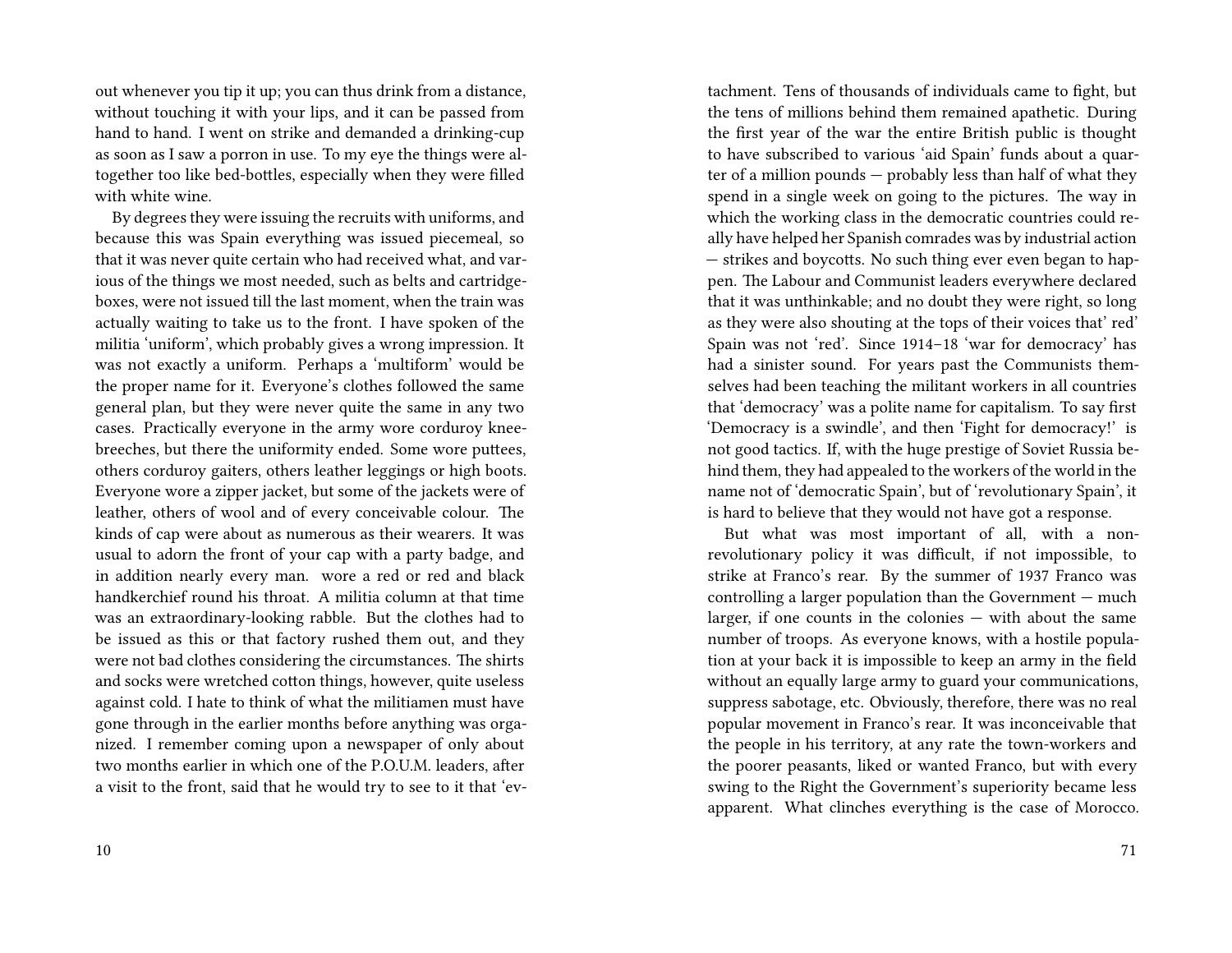notice that I am saying nothing against the rank-and-file Communists, least of all against the thousands of Communists who died heroically round Madrid. But those were not the men who were directing party policy. As for the people higher up, it is inconceivable that they were not acting with their eyes open.

But, finally, the war was worth winning even if the revolution was lost. And in the end I came to doubt whether, in the long run, the Communist policy made for victory. Very few people seem to have reflected that a different policy might be appropriate at different periods of the war. The Anarchists probably saved the situation in the first two months, but they were incapable of organizing resistance beyond a certain point; the Communists probably saved the situation in October-December, but to win the war outright was a different matter. In England the Communist war-policy has been accepted without question, because very few criticisms of it have been allowed to get into print and because its general line — do away with revolutionary chaos, speed up production, militarize the army — sounds realistic and efficient. It is worth pointing out its inherent weakness.

In order to check every revolutionary tendency and make the war as much like an ordinary war as possible, it became necessary to throw away the strategic opportunities that actually existed. I have described how we were armed, or not armed, on the Aragon front. There is very little doubt that arms were deliberately withheld lest too many of them should get into the hands of the Anarchists, who would afterwards use them for a revolutionary purpose; consequently the big Aragon offensive which would have made Franco draw back from Bilbao, and possibly from Madrid, never happened. But this was comparatively a small matter. What was more important was that once the war had been narrowed down to a 'war for democracy' it became impossible to make any large-scale appeal for workingclass aid abroad. If we face facts we must admit that the working class of the world has regarded the Spanish war with deery militiaman had a blanket'. A phrase to make you shudder if you have ever slept in a trench.

On my second day at the barracks there began what was comically called 'instruction'. At the beginning there were frightful scenes of chaos. The recruits were mostly boys of sixteen or seventeen from the back streets of Barcelona, full of revolutionary ardour but completely ignorant of the meaning of war. It was impossible even to get them to stand in line. Discipline did not exist; if a man disliked an order he would step out of the ranks and argue fiercely with the officer. The lieutenant who instructed us was a stout, fresh-faced, pleasant young man who had previously been a Regular Army officer, and still looked like one, with his smart carriage and spickand-span uniform. Curiously enough he was a sincere and ardent Socialist. Even more than the men themselves he insisted upon complete social equality between all ranks. I remember his pained surprise when an ignorant recruit addressed him as 'Senor'. 'What! Senor? Who is that calling me Senor? Are we not all comrades?' I doubt whether it made his job any easier. Meanwhile the raw recruits were getting no military training that could be of the slightest use to them. I had been told that foreigners were not obliged to attend 'instruction' (the Spaniards, I noticed, had a pathetic belief that all foreigners knew more of military matters than themselves), but naturally I turned out with the others. I was very anxious to learn how to use a machine-gun; it was a weapon I had never had a chance to handle. To my dismay I found that we were taught nothing about the use of weapons. The so-called instruction was simply parade-ground drill of the most antiquated, stupid kind; right turn, left turn, about turn, marching at attention in column of threes and all the rest of that useless nonsense which I had learned when I was fifteen years old. It was an extraordinary form for the training of a guerilla army to take. Obviously if you have only a few days in which to train a soldier, you must teach him the things he will most need; how to take cover, how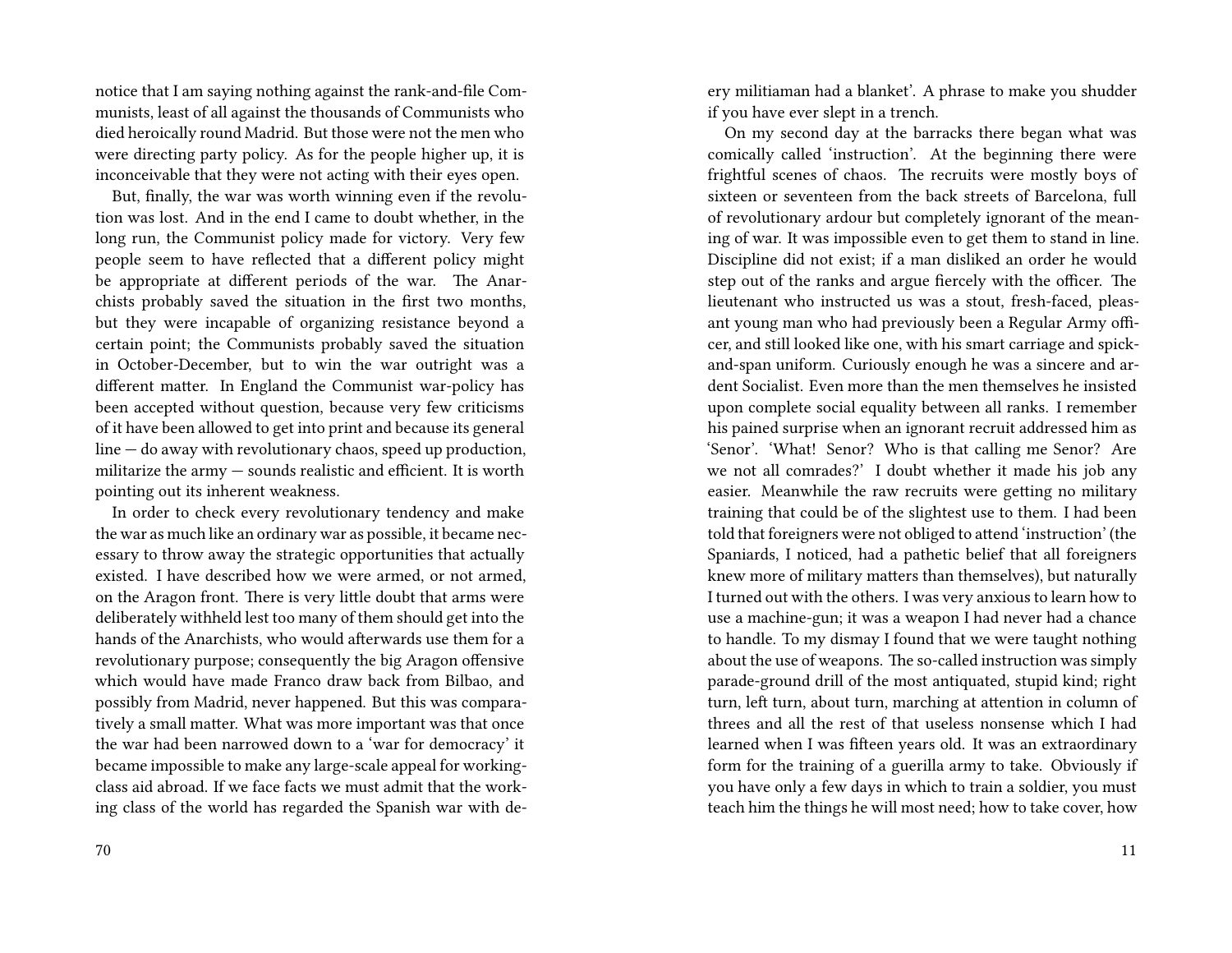to advance across open ground, how to mount guards and build a parapet — above all, how to use his weapons. Yet this mob of eager children, who were going to be thrown into the front line in a few days' time, were not even taught how to fire a rifle or pull the pin out of a bomb. At the time I did not grasp that this was because there were no weapons to be had. In the P.O.U.M. militia the shortage of rifles was so desperate that fresh troops reaching the front always had to take their rifles from the troops they relieved in the line. In the whole of the Lenin Barracks there were, I believe, no rifles except those used by the sentries.

After a few days, though still a complete rabble by any ordinary standard, we were considered fit to be seen in public, and in the mornings we were marched out to the public gardens on the hill beyond the Plaza de Espana. This was the common drill-ground of all the party militias, besides the Carabineros and the first contingents of the newly formed Popular Army. Up in the public gardens it was a strange and heartening sight. Down every path and alley-way, amid the formal flower-beds, squads and companies of men marched stiffly to and fro, throwing out their chests and trying desperately to look like soldiers. All of them were unarmed and none completely in uniform, though on most of them the militia uniform was breaking out in patches here and there. The procedure was always very much the same. For three hours we strutted to and fro (the Spanish marching step is very short and rapid), then we halted, broke the ranks, and flocked thirstily to a little grocer's shop which was half-way down the hill and was doing a roaring trade in cheap wine. Everyone was very friendly to me. As an Englishman I was something of a curiosity, and the Carabinero officers made much of me and stood me drinks. Meanwhile, whenever I could get our lieutenant into a corner, I was clamouring to be instructed in the use of a machine-gun. I used to drag my Hugo's dictionary out of my pocket and start on him in my villainous Spanish:

met as equals; everyone drew the same pay, wore the same clothes, ate the same food, and called everyone else 'thou' and 'comrade'; there was no boss-class, no menial-class, no beggars, no prostitutes, no lawyers, no priests, no boot-licking, no captouching. I was breathing the air of equality, and I was simple enough to imagine that it existed all over Spain. I did not realize that more or less by chance I was isolated among the most revolutionary section of the Spanish working class.

So, when my more politically educated comrades told me that one could not take a purely military attitude towards the war, and that the choice lay between revolution and Fascism, I was inclined to laugh at them. On the whole I accepted the Communist viewpoint, which boiled down to saying: 'We can't talk of revolution till we've won the war', and not the P.O.U.M. viewpoint, which boiled down to saying: 'We must go forward or we shall go back.' When later on I decided that the P.O.U.M. were right, or at any rate righter than the Communists, it was not altogether upon a point of theory. On paper the Communist case was a good one; the trouble was that their actual behaviour made it difficult to believe that they were advancing it in good faith. The often-repeated slogan: 'The war first and the revolution afterwards', though devoutly believed in by the average P.S.U.C. militiaman, who honestly thought that the revolution could continue when the war had been won, was eyewash. The thing for which the Communists were working was not to postpone the Spanish revolution till a more suitable time, but to make sure that it never happened. This became more and more obvious as time went on, as power was twisted more and more out of working-class hands, and as more and more revolutionaries of every shade were flung into jail. Every move was made in the name of military necessity, because this pretext was, so to speak, ready-made, but the effect was to drive the workers back from an advantageous position and into a position in which, when the war was over, they would find it impossible to resist the reintroduction of capitalism. Please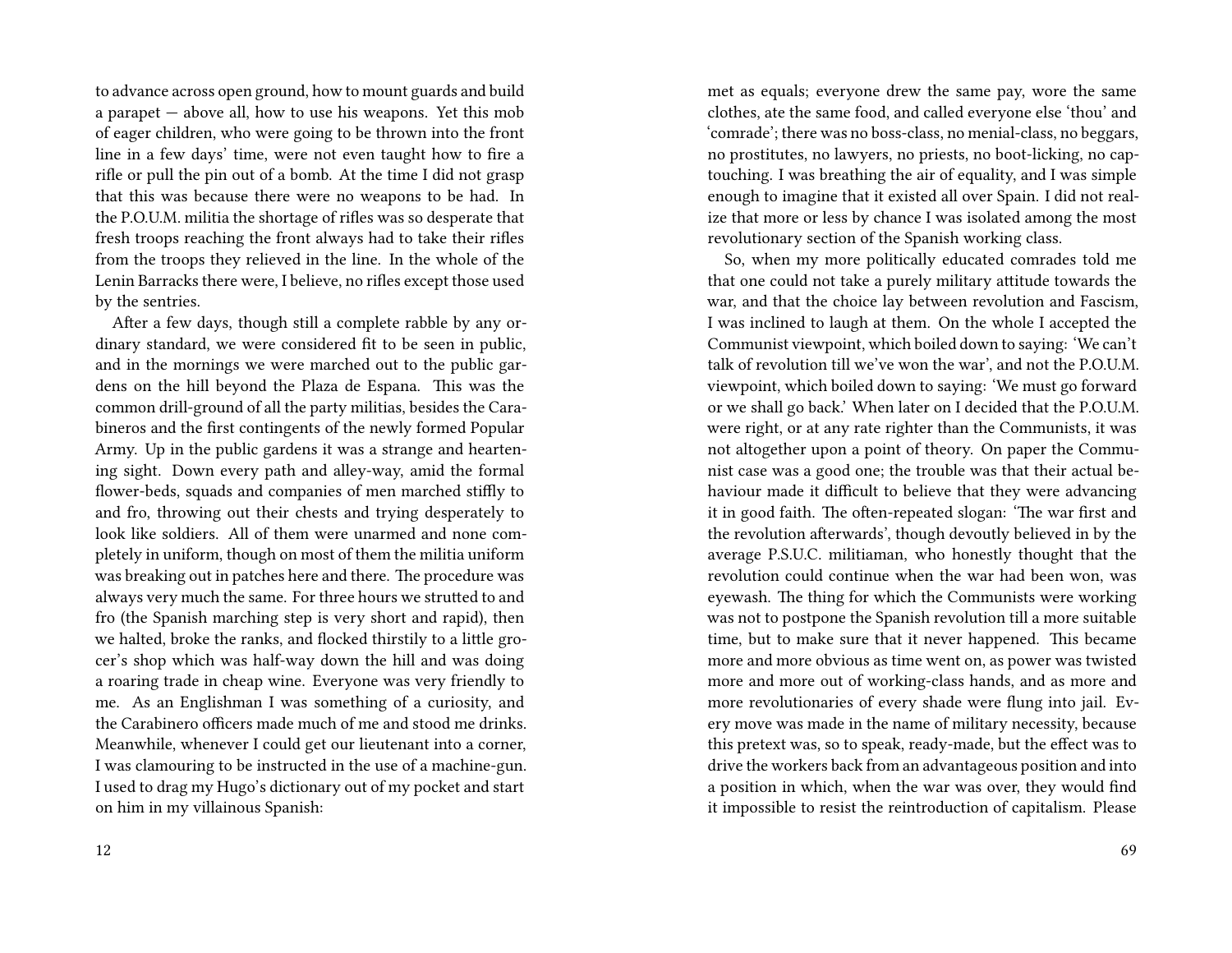place' in Loyalist Spain. The people who write that kind of stuff never fight; possibly they believe that to write it is a substitute for fighting. It is the same in all wars; the soldiers do the fighting, the journalists do the shouting, and no true patriot ever gets near a front-line trench, except on the briefest of propaganda-tours. Sometimes it is a comfort to me to think that the aeroplane is altering the conditions of war. Perhaps when the next great war comes we may see that sight unprecedented in all history, a jingo with a bullet-hole in him.

7 I should like to make an exception of the Manchester Guardian. In connexion with this book I have had to go through the files of a good many English papers. Of our larger papers, the Manchester Guardian is the only one that leaves me with an increased respect for its honesty.

As far as the journalistic part of it went, this war was a racket like all other wars. But there was this difference, that whereas the journalists usually reserve their most murderous invective for the enemy, in this case, as time went on, the Communists and the P.O.U.M. came to write more bitterly about one another than about the Fascists. Nevertheless at the time I could not bring myself to take it very seriously. The inter-party feud was annoying and even disgusting, but it appeared to me as a domestic squabble. I did not believe that it would alter anything or that there was any really irreconcilable difference of policy. I grasped that the Communists and Liberals had set their faces against allowing the revolution to go forward; I did not grasp that they might be capable of swinging it back.

There was a good reason for this. All this time I was at the front, and at the front the social and political atmosphere did not change. I had left Barcelona in early January and I did not go on leave till late April; and all this time — indeed, till later — in the strip of Aragon controlled by Anarchist and P.O.U.M. troops, the same conditions persisted, at least outwardly. The revolutionary atmosphere remained as I had first known it. General and private, peasant and militiaman, still

'To se manejar fusil. Mo se manejar ametralladora. Quiero apprender ametralladora. Quando vamos apprender ametralladora?'

The answer was always a harassed smile and a promise that there should be machine-gun instruction manana. Needless to say manana never came. Several days passed and the recruits learned to march in step and spring to attention almost smartly, but if they knew which end of a rifle the bullet came out of, that was all they knew. One day an armed Carabinero strolled up to us when we were halting and allowed us to examine his rifle. It turned out that in the whole of my section no one except myself even knew how to load the rifle, much less how to take aim.

All this time I was having the usual struggles with the Spanish language. Apart from myself there was only one Englishman at the barracks, and nobody even among the officers spoke a word of French. Things were not made easier for me by the fact that when my companions spoke to one another they generally spoke in Catalan. The only way I could get along was to carry everywhere a small dictionary which I whipped out of my pocket in moments of crisis. But I would sooner be a foreigner in Spain than in most countries. How easy it is to make friends in Spain I Within a day or two there was a score of militiamen who called me by my Christian name, showed me the ropes, and overwhelmed me with hospitality. I am not writing a book of propaganda and I do not want to idealize the P.O.U.M. militia. The whole militia — system had serious faults, and the men themselves were a mixed lot, for by this time voluntary recruitment was falling off and many of the best men were already at the front or dead. There was always among us a certain percentage who were completely useless. Boys of fifteen were being brought up for enlistment by their parents, quite openly for the sake of the ten pesetas a day which was the militiaman's wage; also for the sake of the bread which the militia received in plenty and could smuggle home to their parents.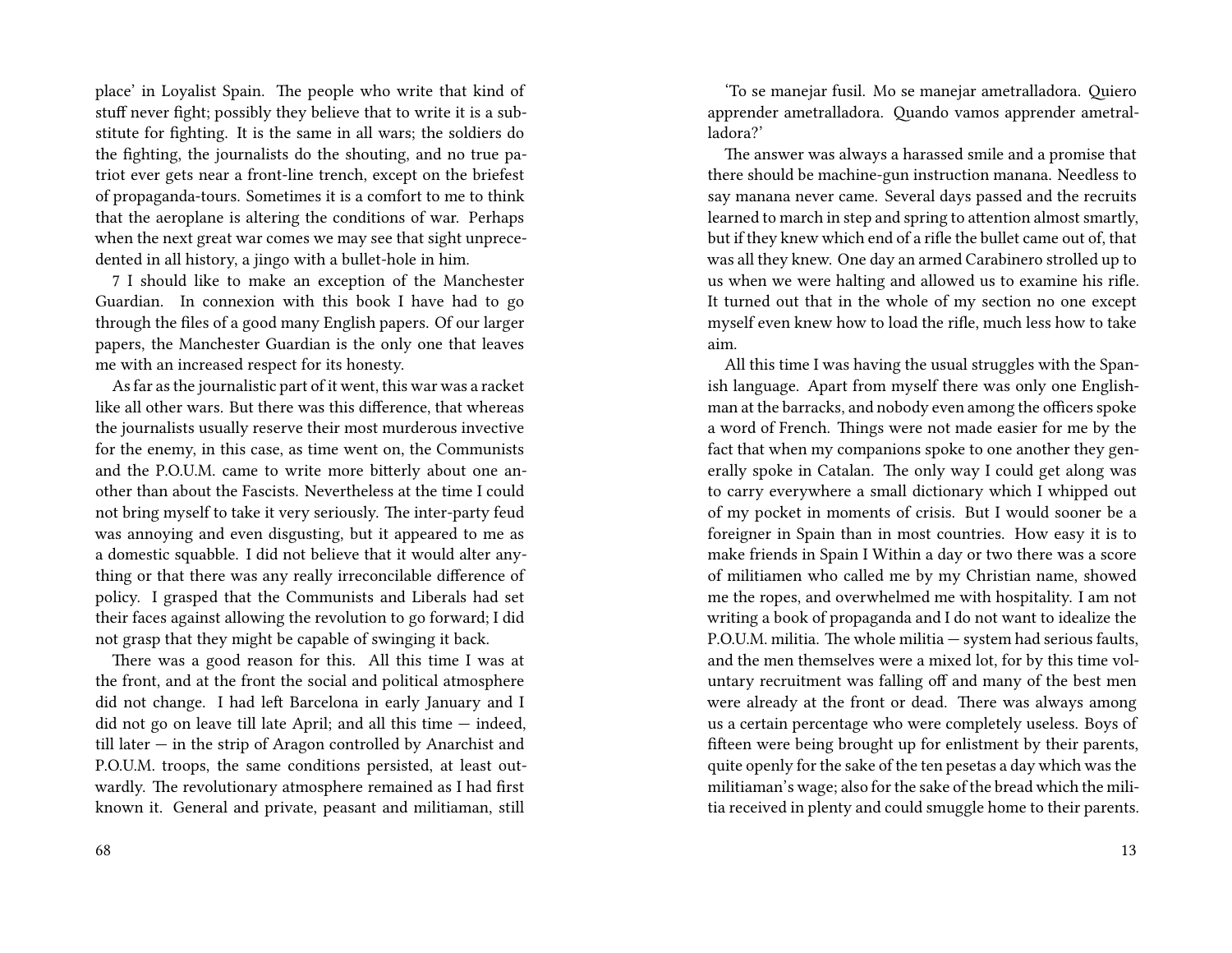But I defy anyone to be thrown as I was among the Spanish working class — I ought perhaps to say the Catalan working class, for apart from a few Aragonese and Andalusians I mixed only with Catalans — and not be struck by their essential decency; above all, their straightforwardness and generosity. A Spaniard's generosity, in the ordinary sense of the word, is at times almost embarrassing. If you ask him for a cigarette he will force the whole packet upon you. And beyond this there is generosity in a deeper sense, a real largeness of spirit, which I have met with again and again in the most unpromising circumstances. Some of the journalists and other foreigners who travelled in Spain during the war have declared that in secret the Spaniards were bitterly jealous of foreign aid. All I can say is that I never observed anything of the kind. I remember that a few days before I left the barracks a group of men returned on leave from the front. They were talking excitedly about their experiences and were full of enthusiasm for some French troops who had been next to them at Huesca. The French were very brave, they said; adding enthusiastically: 'Mas valientes que nosotros' — 'Braver than we are!' Of course I demurred, whereupon they explained that the French knew more of the art of war — were more expert with bombs, machine-guns, and so forth. Yet the remark was significant. An Englishman would cut his hand off sooner than say a thing like that.

Every foreigner who served in the militia spent his first few weeks in learning to love the Spaniards and in being exasperated by certain of their characteristics. In the front line my own exasperation sometimes reached the pitch of fury. The Spaniards are good at many things, but not at making war. All foreigners alike are appalled by their inefficiency, above all their maddening unpunctuality. The one Spanish word that no foreigner can avoid learning is manana — 'tomorrow' (literally, 'the morning'). Whenever it is conceivably possible, the business of today is put off until manana. This is so notorious that even the Spaniards themselves make jokes about it. of some of the people who were responsible for it. It is not a nice thing to see a Spanish boy of fifteen carried down the line on a stretcher, with a dazed white face looking out from among the blankets, and to think of the sleek persons in London and Paris who are writing pamphlets to prove that this boy is a Fascist in disguise. One of the most horrible features of war is that all the war-propaganda, all the screaming and lies and hatred, comes invariably from people who are not fighting. The P.S.U.C. militiamen whom I knew in the line, the Communists from the International Brigade whom I met from time to time, never called me a Trotskyist or a traitor; they left that kind of thing to the journalists in the rear. The people who wrote pamphlets against us and vilified us in the newspapers all remained safe at home, or at worst in the newspaper offices of Valencia, hundreds of miles from the bullets and the mud. And apart from the libels of the inter-party feud, all the usual war-stuff, the tub-thumping, the heroics, the vilification of the enemy all these were done, as usual, by people who were not fighting and who in many cases would have run a hundred miles sooner than fight. One of the dreariest effects of this war has been to teach me that the Left-wing press is every bit as spurious and dishonest as that of the Right.7 I do earnestly feel that on our side — the Government side — this war was different from ordinary, imperialistic wars; but from the nature of the war-propaganda you would never have guessed it. The fighting had barely started when the newspapers of the Right and Left dived simultaneously into the same cesspool of abuse. We all remember the Daily Mail's poster: 'REDS CRUCIFY NUNS', while to the Daily Worker Franco's Foreign Legion was 'composed of murderers, white-slavers, dope-fiends, and the offal of every European country'. As late as October 1937 the New Statesman was treating us to tales of Fascist barricades made of the bodies of living children (a most unhandy thing to make barricades with), and Mr Arthur Bryant was declaring that 'the sawing-off of a Conservative tradesman's legs' was 'a common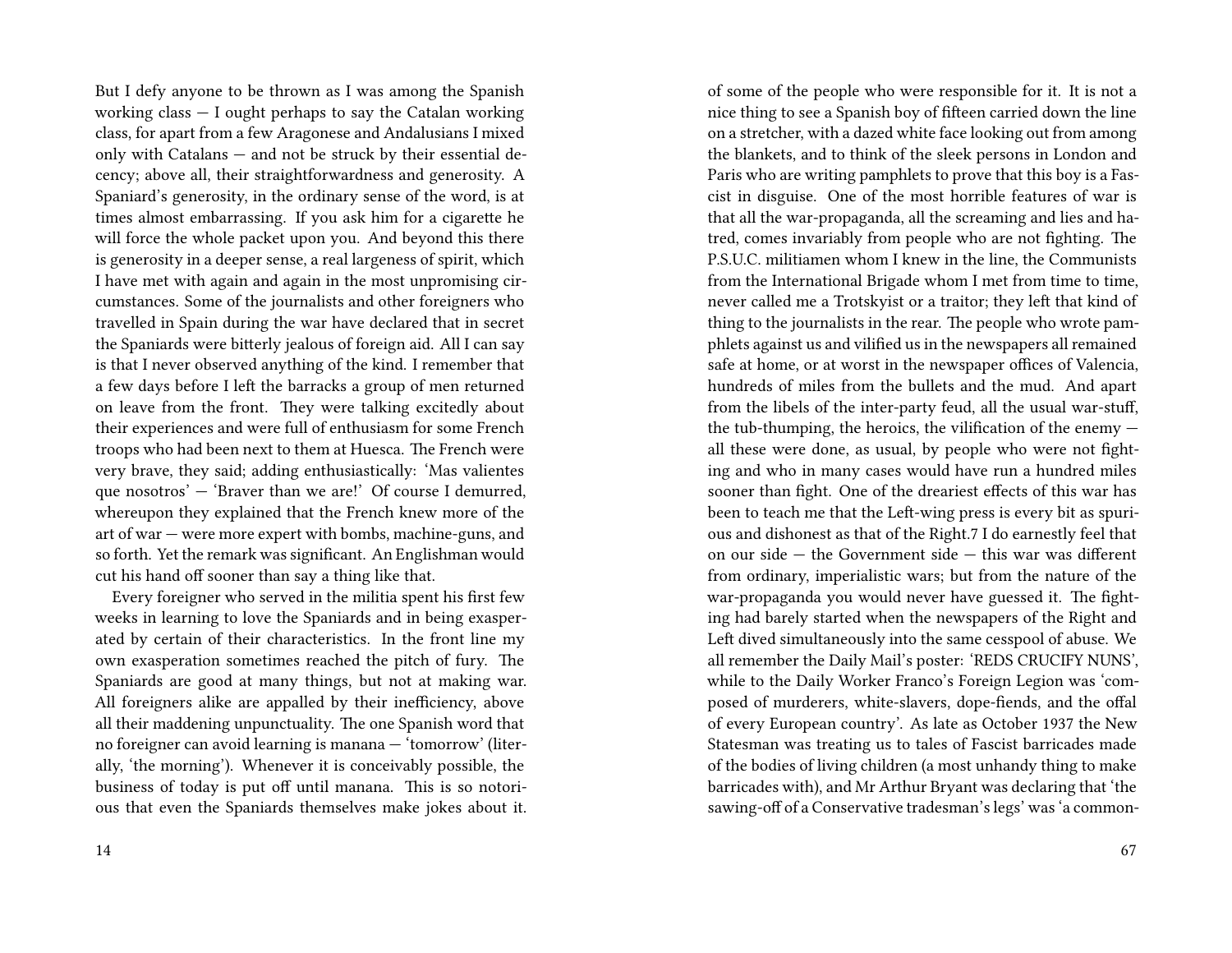posters, designed for a wider public (posters are important in Spain, with its large illiterate population), did not attack rival parties, but were simply anti — Fascist or abstractedly revolutionary; so were the songs the militiamen sang. The Communist attacks were quite a different matter. I shall have to deal with some of these later in this book. Here I can only give a brief indication of the Communist line of attack.

On the surface the quarrel between the Communists and the P.O.U.M. was one of tactics. The P.O.U.M. was for immediate revolution, the Communists not. So far so good; there was much to be said on both sides. Further, the Communists contended that the P.O.U.M. propaganda divided and weakened the Government forces and thus endangered the war; again, though finally I do not agree, a good case could be made out for this. But here the peculiarity of Communist tactics came in. Tentatively at first, then more loudly, they began to assert that the P.O.U.M. was splitting the Government forces not by bad judgement but by deliberate design. The P.O.U.M. was declared to be no more than a gang of disguised Fascists, in the pay of Franco and Hitler, who were pressing a pseudo-revolutionary policy as a way of aiding the Fascist cause. The P.O.U.M. was a 'Trotskyist' organization and 'Franco's Fifth Column'. This implied that scores of thousands of working-class people, including eight or ten thousand soldiers who were freezing in the front-line trenches and hundreds of foreigners who had come to Spain to fight against Fascism, often sacrificing their livelihood and their nationality by doing so, were simply traitors in the pay of the enemy. And this story was spread all over Spain by means of posters, etc., and repeated over and over in the Communist and pro-Communist press of the whole world. I could fill half a dozen books with quotations if I chose to collect them.

This, then, was what they were saying about us: we were Trotskyists, Fascists, traitors, murderers, cowards, spies, and so forth. I admit it was not pleasant, especially when one thought In Spain nothing, from a meal to a battle, ever happens at the appointed time. As a general rule things happen too late, but just occasionally — just so that you shan't even be able to depend on their happening late — they happen too early. A train which is due to leave at eight will normally leave at any time between nine and ten, but perhaps once a week, thanks to some private whim of the engine-driver, it leaves at half past seven. Such things can be a little trying. In theory I rather admire the Spaniards for not sharing our Northern time-neurosis; but unfortunately I share it myself.

After endless rumours, mananas, and delays we were suddenly ordered to the front at two hours' notice, when much of our equipment was still unissued. There were terrible tumults in the quartermaster's store; in the end numbers of men had to leave without their full equipment. The barracks had promptly filled with women who seemed to have sprung up from the ground and were helping their men-folk to roll their blankets and pack their kit-bags. It was rather humiliating that I had to be shown how to put on my new leather cartridge-boxes by a Spanish girl, the wife of Williams, the other English militiaman. She was a gentle, dark-eyed, intensely feminine creature who looked as though her life — work was to rock a cradle, but who as a matter of fact had fought bravely in the street-battles of July. At this time she was carrying a baby which was born just ten months after the outbreak of war and had perhaps been begotten behind a barricade.

The train was due to leave at eight, and it was about ten past eight when the harassed, sweating officers managed to marshal us in the barrack square. I remember very vividly the torchlit scene — the uproar and excitement, the red flags flapping in the torchlight, the massed ranks of militiamen with their knapsacks on their backs and their rolled blankets worn bandolierwise across the shoulder; and the shouting and the clatter of boots and tin pannikins, and then a tremendous and finally successful hissing for silence; and then some political commissar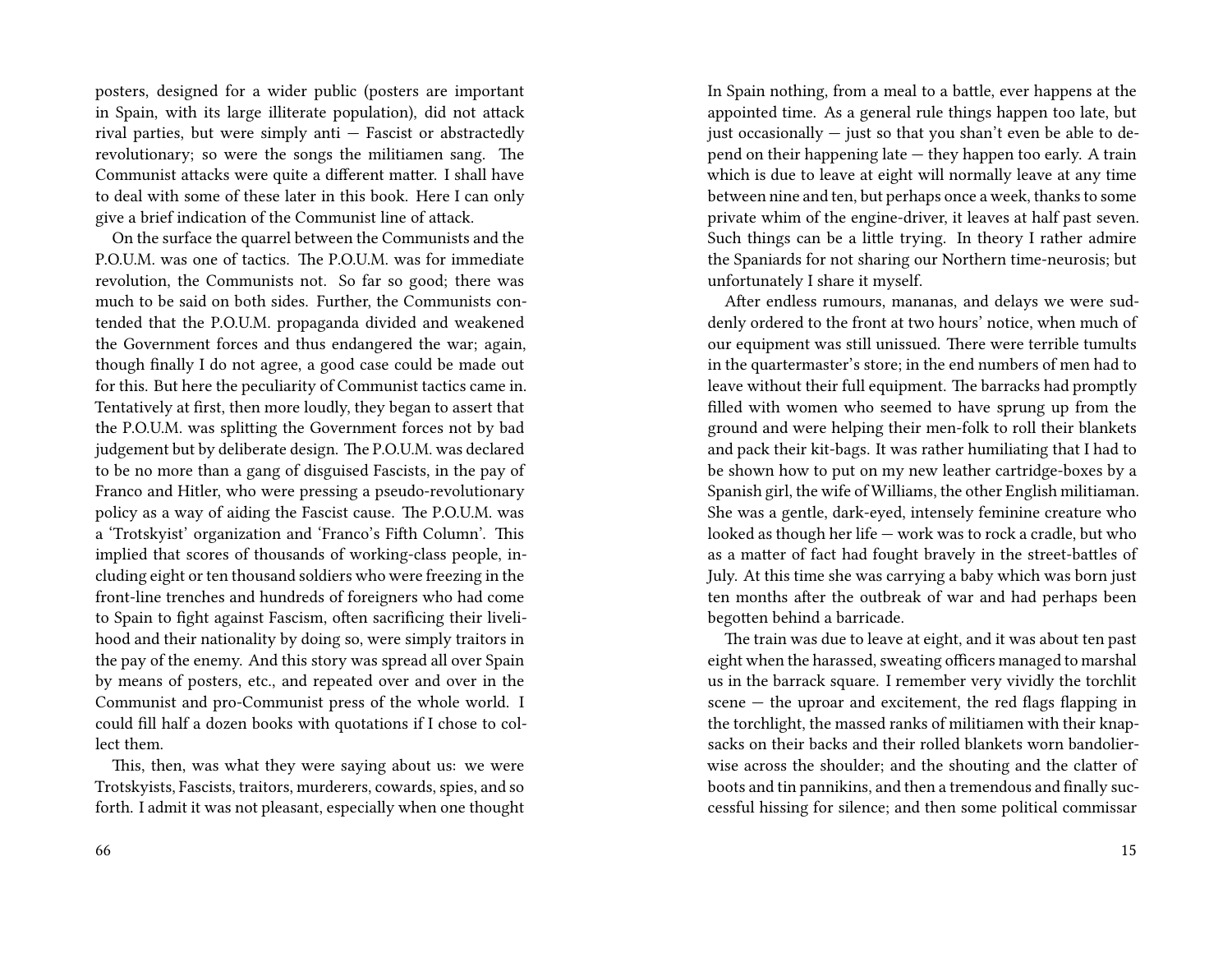standing beneath a huge rolling red banner and making us a speech in Catalan. Finally they marched us to the station, taking the longest route, three or four miles, so as to show us to the whole town. In the Ramblas they halted us while a borrowed band played some revolutionary tune or other. Once again the conquering-hero stuff  $-$  shouting and enthusiasm, red flags and red and black flags everywhere, friendly crowds thronging the pavement to have a look at us, women waving from the windows. How natural it all seemed then; how remote and improbable now! The train was packed so tight with men that there was barely room even on the floor, let alone on the seats. At the last moment Williams's wife came rushing down the platform and gave us a bottle of wine and a foot of that bright red sausage which tastes of soap and gives you diarrhoea. The train crawled out of Catalonia and on to the plateau of Aragon at the normal wartime speed of something under twenty kilometres an hour.

their propaganda and so forth, was unspeakably bad; it must have been so, or they would have been able to attract a bigger mass-following. What clinched everything was that the Communists  $-$  so it seemed to me  $-$  were getting on with the war while we and the Anarchists were standing still. This was the general feeling at the time. The Communists had gained power and a vast increase of membership partly by appealing to the middle classes against the revolutionaries, but partly also because they were the only people who looked capable of winning the war. The Russian arms and the magnificent defence of Madrid by troops mainly under Communist control had made the Communists the heroes of Spain. As someone put it, every Russian aeroplane that flew over our heads was Communist propaganda. The revolutionary purism of the P.O.U.M., though I saw its logic, seemed to me rather futile. After all, the one thing that mattered was to win the war.

Meanwhile there was the diabolical inter-party feud that was going on in the newspapers, in pamphlets, on posters, in books — everywhere. At this time the newspapers I saw most often were the P.O.U.M. papers La Batalla and Adelante, and their ceaseless carping against the 'counter-revolutionary' P.S.U.C. struck me as priggish and tiresome. Later, when I studied the P.S.U.C. and Communist press more closely, I realized that the P.O.U.M. were almost blameless compared with their adversaries. Apart from anything else, they had much smaller opportunities. Unlike the Communists, they had no footing in any press outside their own country, and inside Spain they were at an immense disadvantage because the press censorship was mainly under Communist control, which meant that the P.O.U.M. papers were liable to be suppressed or fined if they said anything damaging. It is also fair to the P.O.U.M. to say that though they might preach endless sermons on revolution and quote Lenin ad nauseam, they did not usually indulge in personal libel. Also they kept their polemics mainly to newspaper articles. Their large coloured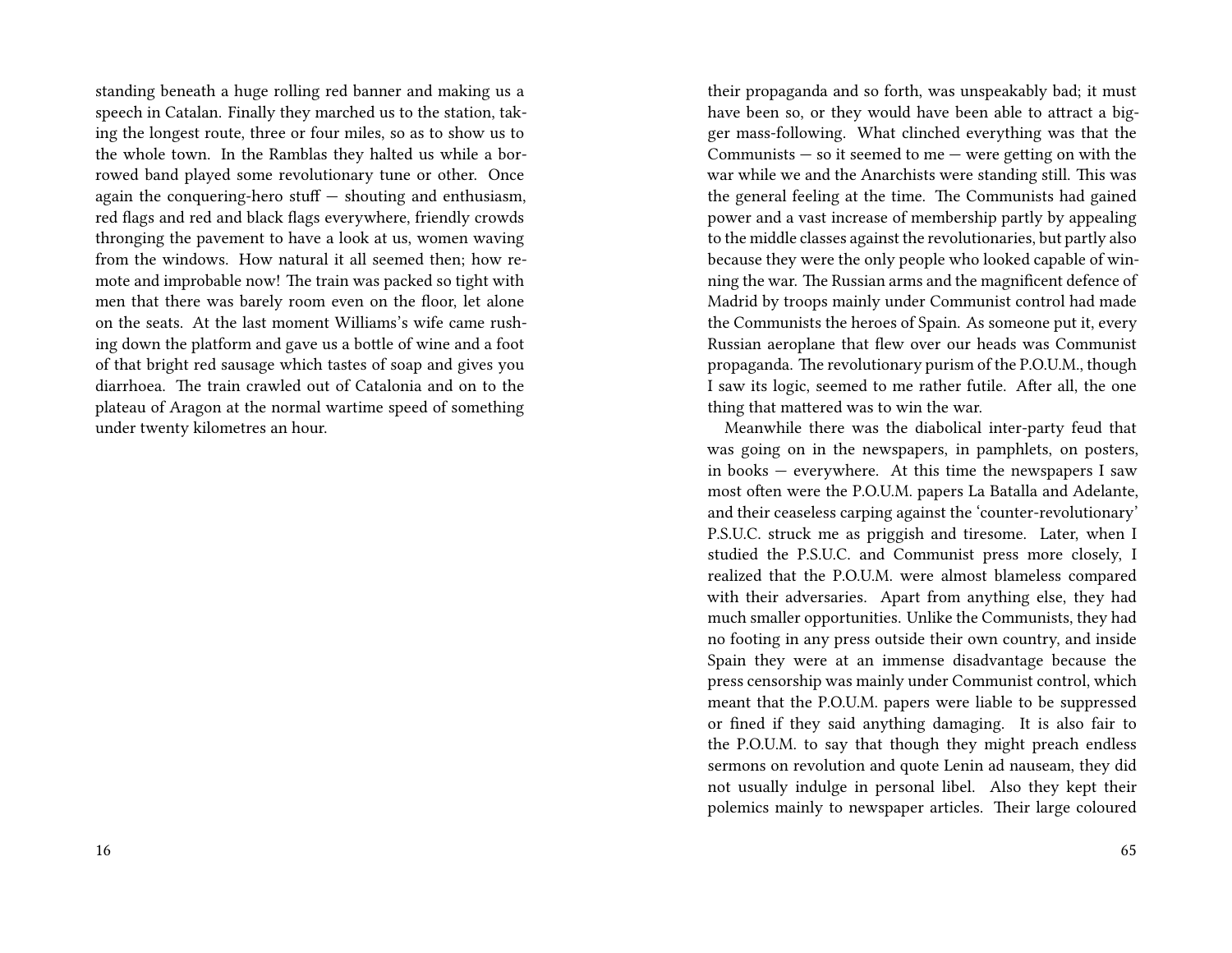sis, but it is quite irreconcilable. The Communist's emphasis is always on centralism and efficiency, the Anarchist's on liberty and equality. Anarchism is deeply rooted in Spain and is likely to outlive Communism when the Russian influence is withdrawn. During the first two months of the war it was the Anarchists more than anyone else who had saved the situation, and much later than this the Anarchist militia, in spite of their indiscipline, were notoriously the best fighters among the purely Spanish forces. From about February 1937 onwards the Anarchists and the P.O.U.M. could to some extent be lumped together. If the Anarchists, the P.O.U.M., and the Left wing of the Socialists had had the sense to combine at the start and press a realistic policy, the history of the war might have been different. But in the early period, when the revolutionary parties seemed to have the game in their hands, this was impossible. Between the Anarchists and the Socialists there were ancient jealousies, the P.O.U.M., as Marxists, were sceptical of Anarchism, while from the pure Anarchist standpoint the 'Trotskyism' of the P.O.U.M. was not much preferable to the 'Stalinism' of the Communists. Nevertheless the Communist tactics tended to drive the two parties together. When the P.O.U.M. joined in the disastrous fighting in Barcelona in May, it was mainly from an instinct to stand by the C.N.T., and later, when the P.O.U.M. was suppressed, the Anarchists were the only people who dared to raise a voice in its defence.

So, roughly speaking, the alignment of forces was this. On the one side the C.N.T.–F.A.I., the P.O.U.M., and a section of the Socialists, standing for workers' control: on the other side the Right-wing Socialists, Liberals, and Communists, standing for centralized government and a militarized army.

It is easy to see why, at this time, I preferred the Communist viewpoint to that of the P.O.U.M. The Communists had a definite practical policy, an obviously better policy from the point of view of the common sense which looks only a few months ahead. And certainly the day-to-day policy of the P.O.U.M.,

## **Chapter Two**

BARBASTRO, though a long way from the front line, looked bleak and chipped. Swarms of militiamen in shabby uniforms wandered up and down the streets, trying to keep warm. On a ruinous wall I came upon a poster dating from the previous year and announcing that 'six handsome bulls' would be killed in the arena on such and such a date. How forlorn its faded colours looked! Where were the handsome bulls and the handsome bull-fighters now? It appeared that even in Barcelona there were hardly any bullfights nowadays; for some reason all the best matadors were Fascists.

They sent my company by lorry to Sietamo, then westward to Alcubierre, which was just behind the line fronting Zaragoza. Sietamo had been fought over three times before the Anarchists finally took it in October, and parts of it were smashed to pieces by shell-fire and most of the houses pockmarked by rifle-bullets. We were 1500 feet above sea-level now. It was beastly cold, with dense mists that came swirling up from nowhere. Between Sietamo and Alcubierre the lorry — driver lost his way (this was one of the regular features of the war) and we were wandering for hours in the mist. It was late at night when we reached Alcubierre. Somebody shepherded us through morasses of mud into a mule-stable where we dug ourselves down into the chaff and promptly fell asleep. Chaff is not bad to sleep in when it is clean, not so good as hay but better than straw. It was only in the morning light that I discovered that the chaff was full of breadcrusts, torn newspapers, bones, dead rats, and jagged milk tins.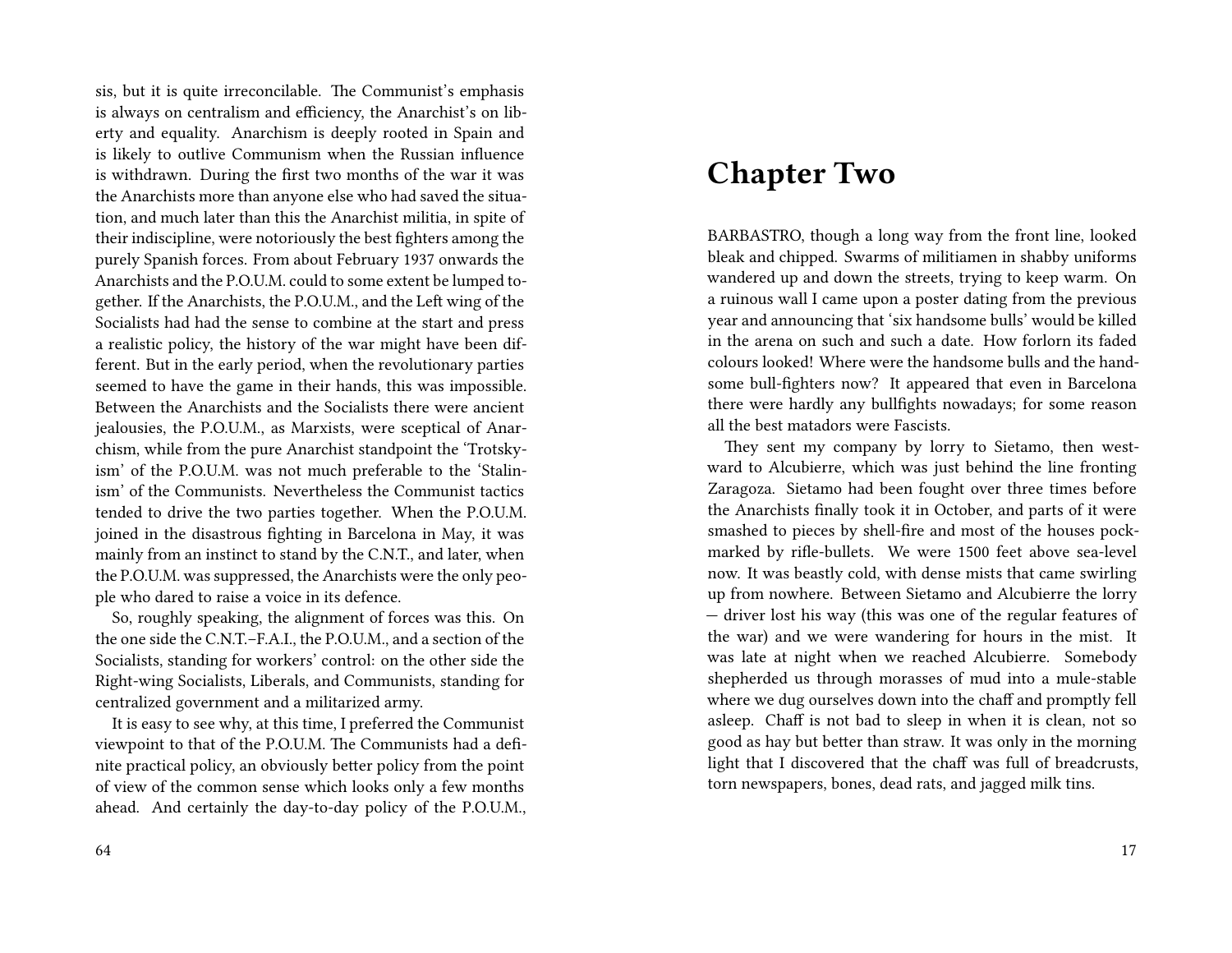We were near the front line now, near enough to smell the characteristic smell of war  $-$  in my experience a smell of excrement and decaying food. Alcubierre had never been shelled and was in a better state than most of the villages immediately behind the line. Yet I believe that even in peacetime you could not travel in that part of Spain without being struck by the peculiar squalid misery of the Aragonese villages. They are built like fortresses, a mass of mean little houses of mud and stone huddling round the church, and even in spring you see hardly a flower anywhere; the houses have no gardens, only back-yards where ragged fowls skate over the beds of mule-dung. It was vile weather, with alternate mist and rain. The narrow earth roads had been churned into a sea of mud, in places two feet deep, through which the lorries struggled with racing wheels and the peasants led their clumsy carts which were pulled by strings of mules, sometimes as many as six in a string, always pulling tandem. The constant come-and-go of troops had reduced the village to a state of unspeakable filth. It did not possess and never had possessed such a thing as a lavatory or a drain of any kind, and there was not a square yard anywhere where you could tread without watching your step. The church had long been used as a latrine; so had all the fields for a quarter of a mile round. I never think of my first two months at war without thinking of wintry stubble fields whose edges are crusted with dung.

Two days passed and no rifles were issued to us. When you had been to the Comite de Guerra and inspected the row of holes in the wall — holes made by rifle-volleys, various Fascists having been executed there — you had seen all the sights that Alcubierre contained. Up in the front line things were obviously quiet; very few wounded were coming in. The chief excitement was the arrival of Fascist deserters, who were brought under guard from the front line. Many of the troops opposite us on this part of the line were not Fascists at all, merely wretched conscripts who had been doing their military service at the

The workers' militias and police-forces must be preserved in their present form and every effort to "bourgeoisify" them must be resisted. If the workers do not control the armed forces, the armed forces will control the workers. The war and the revolution are inseparable.'

The Anarchist viewpoint is less easily defined. In any case the loose term 'Anarchists' is used to cover a multitude of people of very varying opinions. The huge block of unions making up the C.N.T. (Confederacion Nacional de Trabajadores), with round about two million members in all, had for its political organ the F.A.I. (Federacion Anarquista Iberica), an actual Anarchist organization. But even the members of the F.A.I., though always tinged, as perhaps most Spaniards are, with the Anarchist philosophy, were not necessarily Anarchists in the purest sense. Especially since the beginning of the war they had moved more in the direction of ordinary Socialism, because circumstances had forced them to take part in centralized administration and even to break all their principles by entering the Government. Nevertheless they differed fundamentally from the Communists in so much that, like the P.O.U.M., they aimed at workers' control and not a parliamentary democracy. They accepted the P.O.U.M. slogan: 'The war and the revolution are inseparable', though they were less dogmatic about it. Roughly speaking, the C.N.T.–F.A.I. stood for: (i) Direct control over industry by the workers engaged in each industry, e.g. transport, the textile factories, etc.; (2) Government by local committees and resistance to all forms of centralized authoritarianism; (3) Uncompromising hostility to the bourgeoisie and the Church. The last point, though the least precise, was the most important. The Anarchists were the opposite of the majority of so-called revolutionaries in so much that though their principles were rather vague their hatred of privilege and injustice was perfectly genuine. Philosophically, Communism and Anarchism are poles apart. Practically  $-$  i.e. in the form of society aimed at  $-$  the difference is mainly one of empha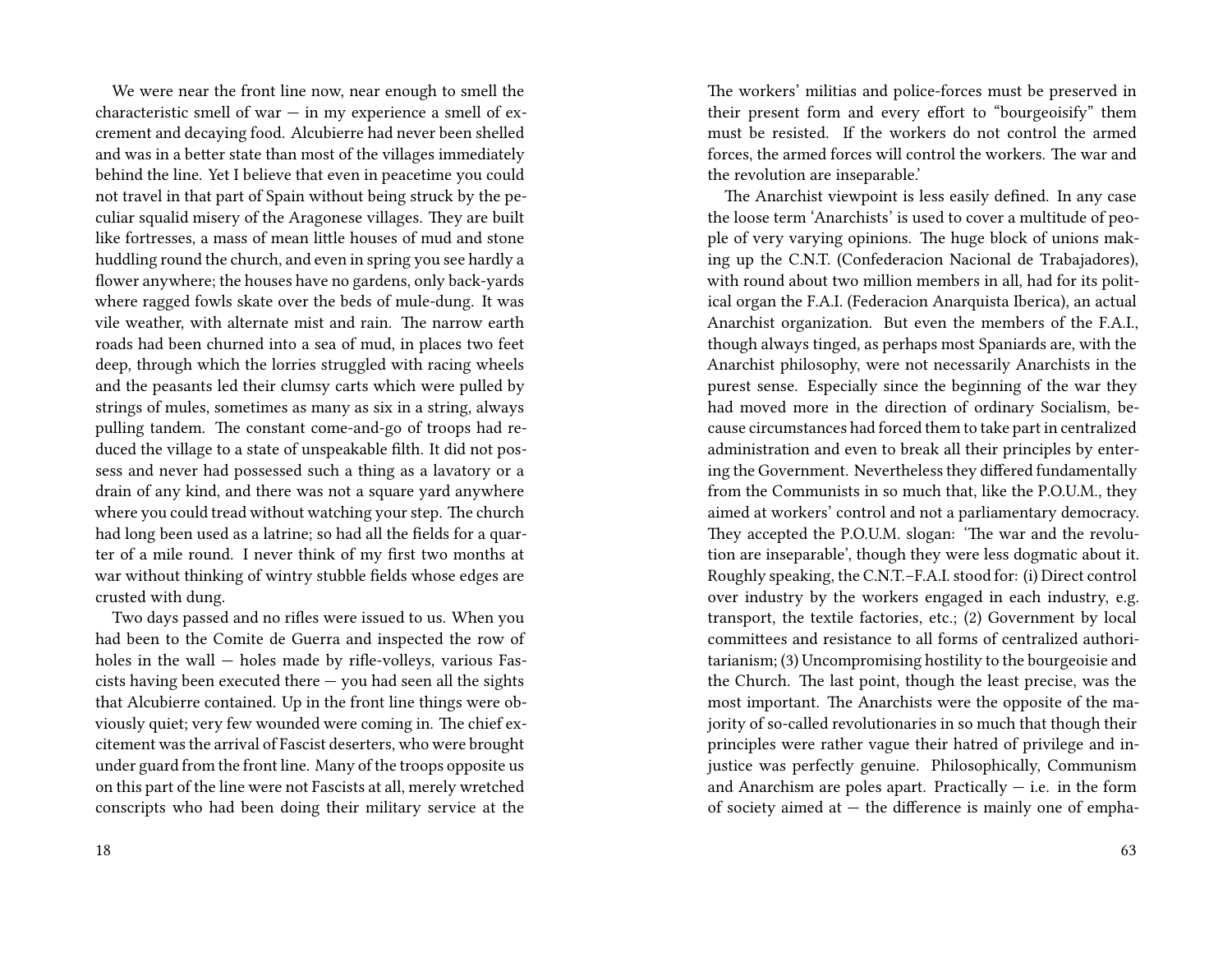war into a social revolution is playing into the hands of the Fascists and is in effect, if not in intention, a traitor.'

The P.O.U.M. 'line' differed from this on every point except, of course, the importance of winning the war. The P.O.U.M. (Partido Obrero de Unificacion Marxista) was one of those dissident Communist parties which have appeared in many countries in the last few years as a result of the opposition to 'Stalinism'; i.e. to the change, real or apparent, in Communist policy. It was made up partly of ex-Communists and partly of an earlier party, the Workers' and Peasants' Bloc. Numerically it was a small party,6 with not much influence outside Catalonia, and chiefly important because it contained an unusually high proportion of politically conscious members. In Catalonia its chief stronghold was Lerida. It did not represent any block of trade unions. The P.O.U.M. militiamen were mostly C.N.T. members, but the actual party-members generally belonged to the U.G.T. It was, however, only in the C.N.T. that the P.O.U.M. had any influence. The P.O.U.M. 'line' was approximately this:

6 The figures for the P.O.U.M. membership are given as: July 1936, 10,000; December 1936, 70,000; June 1937, 40,000. But these are from P.O.U.M. sources; a hostile estimate would probably divide them by four. The only thing one can say with any certainty about the membership of the Spanish political parties is that every party over  $-$  estimates its own numbers.

'It is nonsense to talk of opposing Fascism by bourgeois "democracy". Bourgeois "democracy" is only another name for capitalism, and so is Fascism; to fight against Fascism on behalf of "democracy" is to fight against one form of capitalism on behalf of a second which is liable to turn into the first at any moment. The only real alternative to Fascism is workers' control. If you set up any less goal than this, you will either hand the victory to Franco, or, at best, let in Fascism by the back door. Meanwhile the workers must cling to every scrap of what they have won; if they yield anything to the semi bourgeois Government they can depend upon being cheated. time when war broke out and were only too anxious to escape. Occasionally small batches of them took the risk of slipping across to our lines. No doubt more would have done so if their relatives had not been in Fascist territory. These deserters were the first 'real' Fascists I had ever seen. It struck me that they were indistinguishable from ourselves, except that they wore khaki overalls. They were always ravenously hungry when they arrived — natural enough after a day or two of dodging about in no man's land, but it was always triumphantly pointed to as a proof that the Fascist troops were starving. I watched one of them being fed in a peasant's house. It was somehow rather a pitiful sight. A tall boy of twenty, deeply windburnt, with his clothes in rags, crouched over the fire shovelling a pannikinful of stew into himself at desperate speed; and all the while his eyes flitted nervously round the ring of militiamen who stood watching him. I think he still half-believed that we were bloodthirsty 'Reds' and were going to shoot him as soon as he had finished his meal; the armed man who guarded him kept stroking his shoulder and making reassuring noises. On one memorable day fifteen deserters arrived in a single batch. They were led through the village in triumph with a man riding in front of them on a white horse. I managed to take a rather blurry photograph which was stolen from me later.

On our third morning in Alcubierre the rifles arrived. A sergeant with a coarse dark-yellow face was handing them out in the mule-stable. I got a shock of dismay when I saw the thing they gave me. It was a German Mauser dated 1896 more than forty years old! It was rusty, the bolt was stiff, the wooden barrel-guard was split; one glance down the muzzle showed that it was corroded and past praying for. Most of the rifles were equally bad, some of them even worse, and no attempt was made to give the best weapons to the men who knew how to use them. The best rifle of the lot, only ten years old, was given to a half — witted little beast of fifteen, known to everyone as the maricoon (Nancy-boy). The sergeant gave us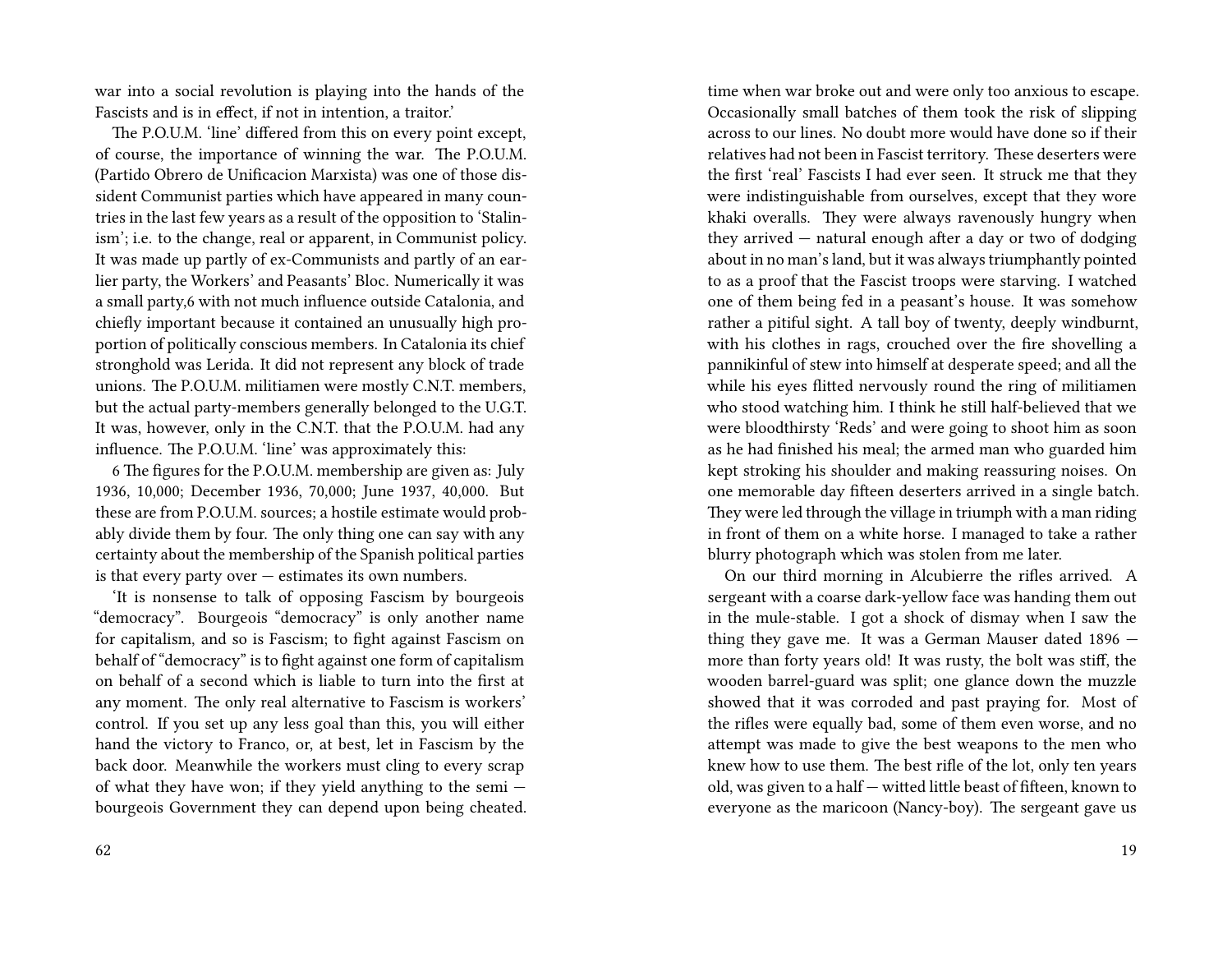five minutes' 'instruction', which consisted in explaining how you loaded a rifle and how you took the bolt to pieces. Many of the militiamen had never had a gun in their hands before, and very few, I imagine, knew what the sights were for. Cartridges were handed out, fifty to a man, and then the ranks were formed and we strapped our kits on our backs and set out for the front line, about three miles away.

The centuria, eighty men and several dogs, wound raggedly up the road. Every militia column had at least one dog attached to it as a mascot. One wretched brute that marched with us had had P.O.U.M. branded on it in huge letters and slunk along as though conscious that there was something wrong with its appearance. At the head of the column, beside the red flag, Georges Kopp, the stout Belgian commandante, was riding a black horse; a little way ahead a youth from the brigand-like militia cavalry pranced to and fro, galloping up every piece of rising ground and posing himself in picturesque attitudes at the summit. The splendid horses of the Spanish cavalry had been captured in large numbers during the revolution and handed over to the militia, who, of course, were busy riding them to death.

The road wound between yellow infertile fields, untouched since last year's harvest. Ahead of us was the low sierra that lies between Alcubierre and Zaragoza. We were getting near the front line now, near the bombs, the machine-guns, and the mud. In secret I was frightened. I knew the line was quiet at present, but unlike most of the men about me I was old enough to remember the Great War, though not old enough to have fought in it. War, to me, meant roaring projectiles and skipping shards of steel; above all it meant mud, lice, hunger, and cold. It is curious, but I dreaded the cold much more than I dreaded the enemy. The thought of it had been haunting me all the time I was in Barcelona; I had even lain awake at nights thinking of the cold in the trenches, the stand-to's in the grisly dawns, the long hours on sentry-go with a frosted rifle, the icy

Communist viewpoint and the Right-wing Socialist viewpoint could everywhere be regarded as identical. Roughly speaking, the P.S.U.C. was the political organ of the U.G.T. (Union General de Trabajadores), the Socialist trade unions. The membership of these unions throughout Spain now numbered about a million and a half. They contained many sections of the manual workers, but since the outbreak of war they had also been swollen by a large influx of middle-class members, for in the early 'revolutionary' days people of all kinds had found it useful to join either the U.G.T. or the C.N.T. The two blocks of unions overlapped, but of the two the C.N.T. was more definitely a working-class organization. The P.S.U.C. was therefore a party partly of the workers and partly of the small bourgeoisie  $-$  the shopkeepers, the officials, and the wealthier peasants.

The P.S.U.C. 'line' which was preached in the Communist and pro — Communist press throughout the world, was approximately this:

'At present nothing matters except winning the war; without victory in the war all else is meaningless. Therefore this is not the moment to talk of pressing forward with the revolution. We can't afford to alienate the peasants by forcing Collectivization upon them, and we can't afford to frighten away the middle classes who were fighting on our side. Above all for the sake of efficiency we must do away with revolutionary chaos. We must have a strong central government in place of local committees, and we must have a properly trained and fully militarized army under a unified command. Clinging on to fragments of workers' control and parroting revolutionary phrases is worse than useless; it is not merely obstructive, but even counterrevolutionary, because it leads to divisions which can be used against us by the Fascists. At this stage we are not fighting for the dictatorship of the proletariat, we are fighting for parliamentary democracy. Whoever tries to turn the civil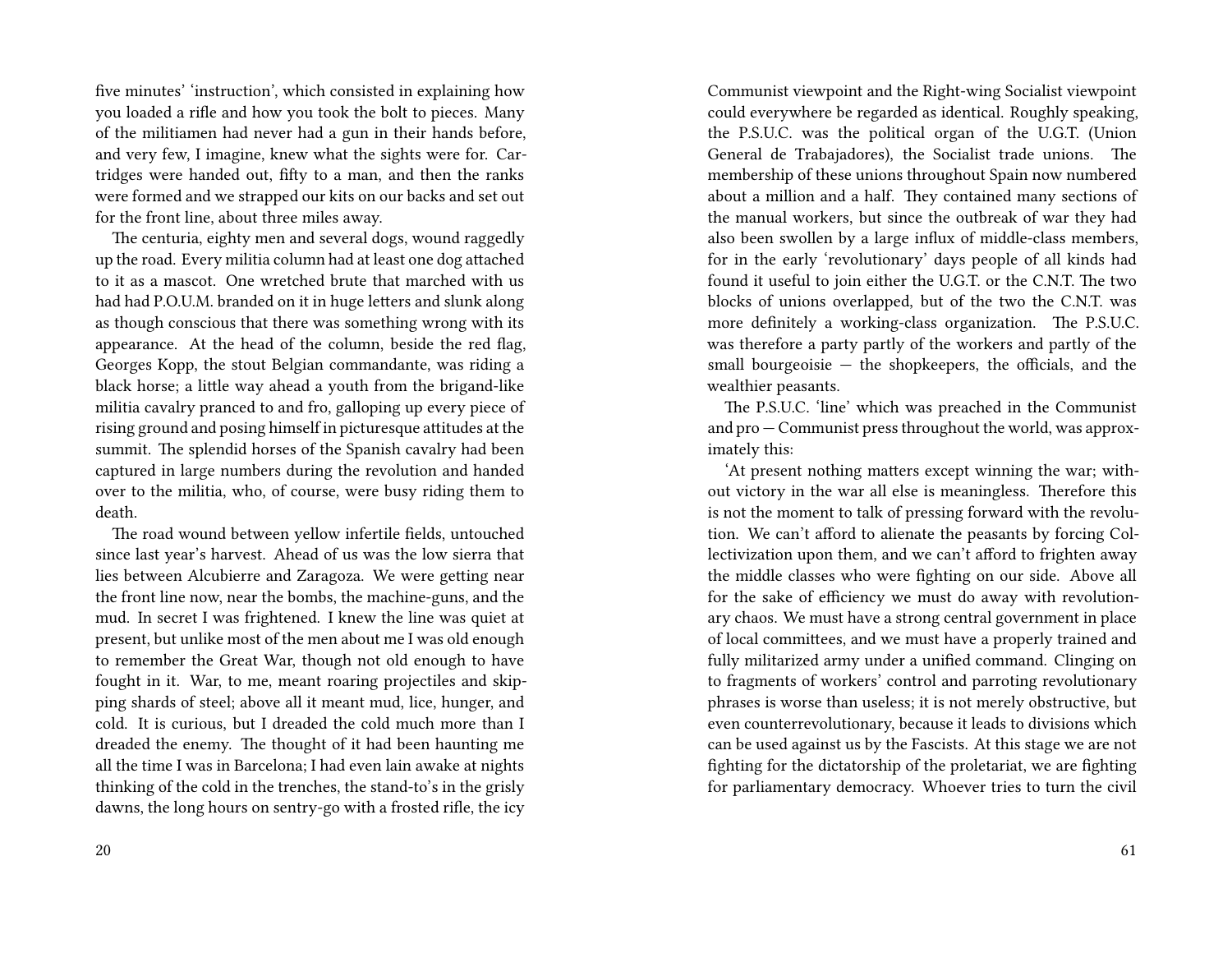to suggest that in February I held all of the opinions that are implied in what I have said above. To begin with, the things that most enlightened me had not yet happened, and in any case my sympathies were in some ways different from what they are now. This was partly because the political side of the war bored me and I naturally reacted against the viewpoint of which I heard most — i.e. the P.O.U.M.–I.L.P. viewpoint. The Englishmen I was among were mostly I.L.P. members, with a few C.P. members among them, and most of them were much better educated politically than myself. For weeks on end, during the dull period when nothing was happening round Huesca, I found myself in the middle of a political discussion that practically never ended. In the draughty evil-smelling barn of the farm-house where we were billeted, in the stuffy blackness of dug-outs, behind the parapet in the freezing midnight hours, the conflicting party 'lines' were debated over and over. Among the Spaniards it was the same, and most of the newspapers we saw made the inter-party feud their chief feature. One would have had to be deaf or an imbecile not to pick up some idea of what the various parties stood for.

From the point of view of political theory there were only three parties that mattered, the P.S.U.C., the P.O.U.M., and the C.N.T.–F.A.I., loosely described as the Anarchists. I take the P.S.U.C. first, as being the most important; it was the party that finally triumphed, and even at this time it was visibly in the ascendant.

It is necessary to explain that when one speaks of the P.S.U.C. 'line' one really means the Communist Party 'line'. The P.S.U.C. (Partido Socialista Unificado de Cataluna) was the Socialist Party of Catalonia; it had been formed at the beginning of the war by the fusion of various Marxist parties, including the Catalan Communist Party, but it was now entirely under Communist control and was affiliated to the Third International. Elsewhere in Spain no formal unification between Socialists and Communists had taken place, but the

mud that would slop over my boot-tops. I admit, too, that I felt a kind of horror as I looked at the people I was marching among. You cannot possibly conceive what a rabble we looked. We straggled along with far less cohesion than a flock of sheep; before we had gone two miles the rear of the column was out of sight. And quite half of the so-called men were children — but I mean literally children, of sixteen years old at the very most. Yet they were all happy and excited at the prospect of getting to the front at last. As we neared the line the boys round the red flag in front began to utter shouts of 'Visca P.O.U.M.!' 'Fascistas — maricones!' and so forth — shouts which were meant to be war-like and menacing, but which, from those childish throats, sounded as pathetic as the cries of kittens. It seemed dreadful that the defenders of the Republic should be this mob of ragged children carrying worn-out rifles which they did not know how to use. I remember wondering what would happen if a Fascist aeroplane passed our way whether the airman would even bother to dive down and give us a burst from his machine — gun. Surely even from the air he could see that we were not real soldiers?

As the road struck into the sierra we branched off to the right and climbed a narrow mule-track that wound round the mountain-side. The hills in that part of Spain are of a queer formation, horseshoe-shaped with flattish tops and very steep sides running down into immense ravines. On the higher slopes nothing grows except stunted shrubs and heath, with the white bones of the limestone sticking out everywhere. The front line here was not a continuous line of trenches, which would have been impossible in such mountainous country; it was simply a chain of fortified posts, always known as 'positions', perched on each hill-top. In the distance you could see our 'position' at the crown of the horseshoe; a ragged barricade of sand-bags, a red flag fluttering, the smoke of dug-out fires. A little nearer, and you could smell a sickening sweetish stink that lived in my nostrils for weeks afterwards.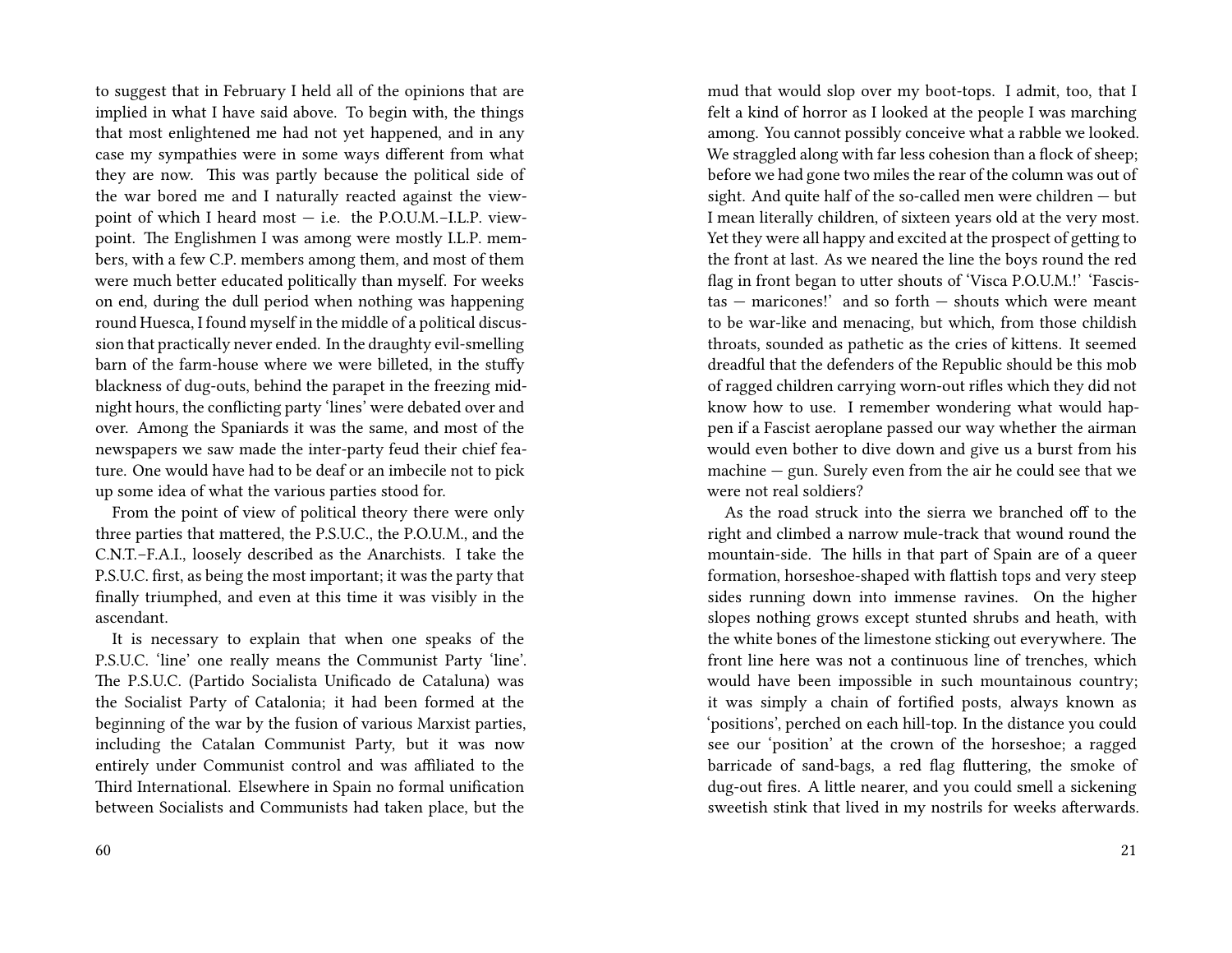Into the cleft immediately behind the position all the refuse of months had been tipped — a deep festering bed of breadcrusts, excrement, and rusty tins.

The company we were relieving were getting their kits together. They had been three months in the line; their uniforms were caked with mud, their boots falling to pieces, their faces mostly bearded. The captain commanding the position, Levinski by name, but known to everyone as Benjamin, and by birth a Polish Jew, but speaking French as his native language, crawled out of his dug-out and greeted us. He was a short youth of about twenty-five, with stiff black hair and a pale eager face which at this period of the war was always very dirty. A few stray bullets were cracking high overhead. The position was a semi — circular enclosure about fifty yards across, with a parapet that was partly sand-bags and partly lumps of limestone. There were thirty or forty dug-outs running into the ground like rat-holes. Williams, myself, and Williams's Spanish brother-in-law made a swift dive for the nearest unoccupied dug-out that looked habitable. Somewhere in front an occasional rifle banged, making queer rolling echoes among the stony hills. We had just dumped our kits and were crawling out of the dug-out when there was another bang and one of the children of our company rushed back from the parapet with his face pouring blood. He had fired his rifle and had somehow managed to blow out the bolt; his scalp was torn to ribbons by the splinters of the burst cartridge — case. It was our first casualty, and, characteristically, self — inflicted.

In the afternoon we did our first guard and Benjamin showed us round the position. In front of the parapet there ran a system of narrow trenches hewn out of the rock, with extremely primitive loopholes made of piles of limestone. There were twelve sentries, placed at various points in the trench and behind the inner parapet. In front of the trench was the barbed wire, and then the hillside slid down into a seemingly bottomless ravine; opposite were naked hills, in places mere cliffs of rock, all grey

the French workers would never be bamboozled into fighting against their German comrades;4 he is now one of the loudestlunged patriots in France. The clue to the behaviour of the Communist Party in any country is the military relation of that country, actual or potential, towards the U.S.S.R. In England, for instance, the position is still uncertain, hence the English Communist Party is still hostile to the National Government, and, ostensibly, opposed to rearmament. If, however, Great Britain enters into an alliance or military understanding with the U.S.S.R., the English Communist, like the French Communist, will have no choice but to become a good patriot and imperialist; there are premonitory signs of this already. In Spain the Communist 'line' was undoubtedly influenced by the fact that France, Russia's ally, would strongly object to a revolutionary neighbour and would raise heaven and earth to prevent the liberation of Spanish Morocco. The Daily Mail, with its tales of red revolution financed by Moscow, was even more wildly wrong than usual. In reality it was the Communists above all others who prevented revolution in Spain. Later, when the Right-wing forces were in full control, the Communists showed themselves willing to go a great deal further than the Liberals in hunting down the revolutionary leaders.5

3 This was why there were so few Russian arms on the Aragon front, where the troops were predominantly Anarchist. Until April 1937 the only Russian weapon I saw  $-$  with the exception of some aeroplanes which may or may not have been Russian — was a solitary sub-machine — gun.

4 In the Chamber of Deputies, March 1935.

5 For the best account of the interplay between the parties on the Government side, see Franz Borkenau's The Spanish Cockpit. This is by a long way the ablest book that has yet appeared on the Spanish war.

I have tried to sketch the general course of the Spanish revolution during its first year, because this makes it easier to understand the situation at any given moment. But I do not want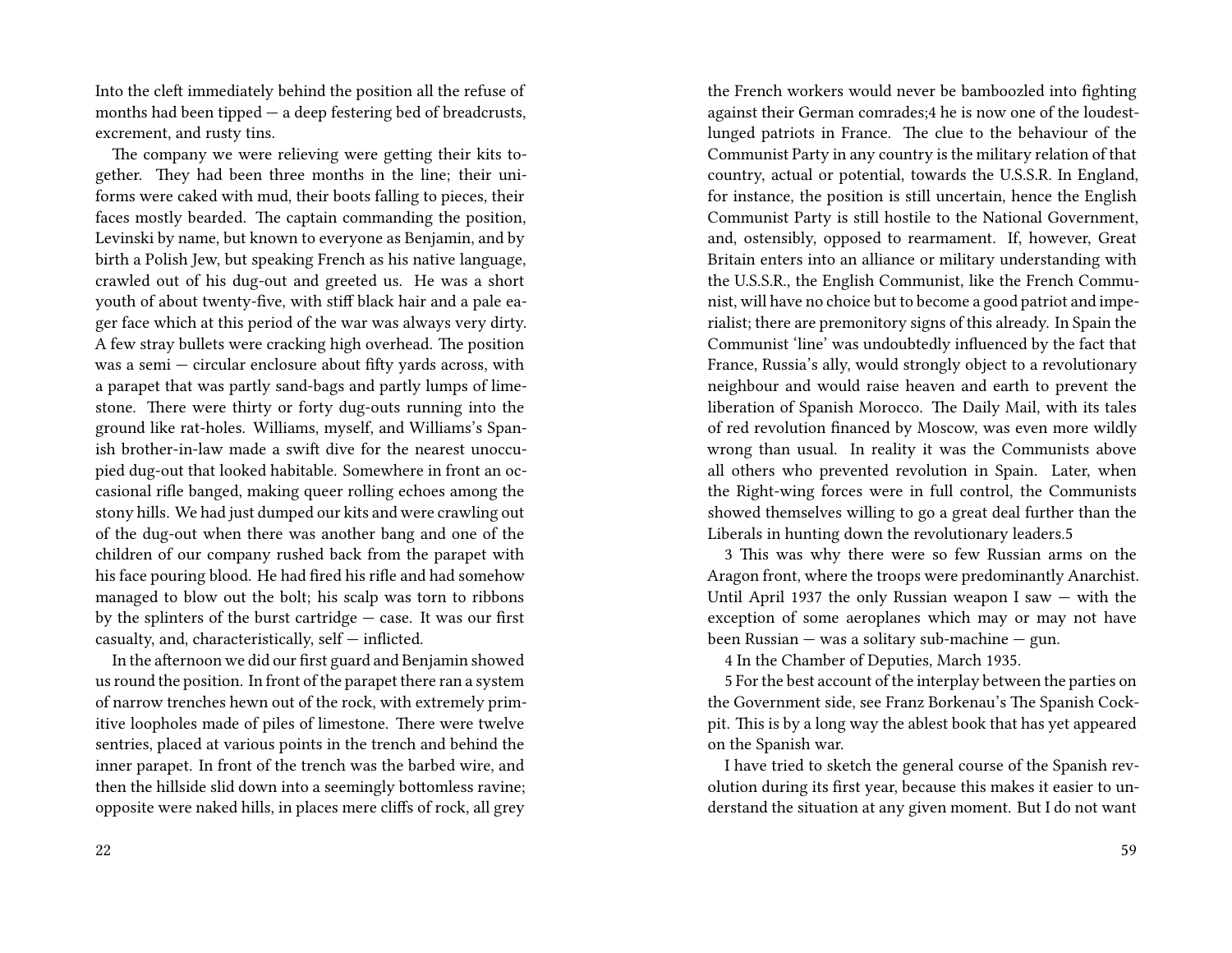successive visits to Spain at intervals of a few months have declared that they seemed scarcely to be visiting the same country; what had seemed on the surface and for a brief instant to be a workers' State was changing before one's eyes into an ordinary bourgeois republic with the normal division into rich and poor. By the autumn of 1937 the 'Socialist' Negrin was declaring in public speeches that 'we respect private property', and members of the Cortes who at the beginning of the war had had to fly the country because of their suspected Fascist sympathies were returning to Spain. The whole process is easy to understand if one remembers that it proceeds from the temporary alliance that Fascism, in certain forms, forces upon the bourgeois and the worker. This alliance, known as the Popular Front, is in essential an alliance of enemies, and it seems probable that it must always end by one partner swallowing the other. The only unexpected feature in the Spanish situation — and outside Spain it has caused an immense amount of misunderstanding — is that among the parties on the Government side the Communists stood not upon the extreme Left, but upon the extreme Right. In reality this should cause no surprise, because the tactics of the Communist Party elsewhere, especially in France, have made it clear that Official Communism must be regarded, at any rate for the time being, as an anti-revolutionary force. The whole of Comintern policy is now subordinated (excusably, considering the world situation) to the defence of U.S.S.R., which depends upon a system of military alliances. In particular, the U.S.S.R. is in alliance with France, a capitalist-imperialist country. The alliance is of little use to Russia unless French capitalism is strong, therefore Communist policy in France has got to be anti-revolutionary. This means not only that French Communists now march behind the tricolour and sing the Marseillaise, but, what is more important, that they have had to drop all effective agitation in the French colonies. It is less than three years since Thorez, the Secretary of the French Communist Party, was declaring that

and wintry, with no life anywhere, not even a bird. I peered cautiously through a loophole, trying to find the Fascist trench.

'Where are the enemy?'

Benjamin waved his hand expansively. 'Over zere.' (Benjamin spoke English — terrible English.)

'But where?'

According to my ideas of trench warfare the Fascists would be fifty or a hundred yards away. I could see nothing — seemingly their trenches were very well concealed. Then with a shock of dismay I saw where Benjamin was pointing; on the opposite hill-top, beyond the ravine, seven hundred metres away at the very least, the tiny outline of a parapet and a red-andyellow flag — the Fascist position. I was indescribably disappointed. We were nowhere near them! At that range our rifles were completely useless. But at this moment there was a shout of excitement. Two Fascists, greyish figurines in the distance, were scrambling up the naked hill-side opposite. Benjamin grabbed the nearest man's rifle, took aim, and pulled the trigger. Click! A dud cartridge; I thought it a bad omen.

The new sentries were no sooner in the trench than they began firing a terrific fusillade at nothing in particular. I could see the Fascists, tiny as ants, dodging to and fro behind their parapet, and sometimes a black dot which was a head would pause for a moment, impudently exposed. It was obviously no use firing. But presently the sentry on my left, leaving his post in the typical Spanish fashion, sidled up to me and began urging me to fire. I tried to explain that at that range and with these rifles you could not hit a man except by accident. But he was only a child, and he kept motioning with his rifle towards one of the dots, grinning as eagerly as a dog that expects a pebble to be thrown. Finally I put my sights up to seven hundred and let fly. The dot disappeared. I hope it went near enough to make him jump. It was the first time in my life that I had fired a gun at a human being.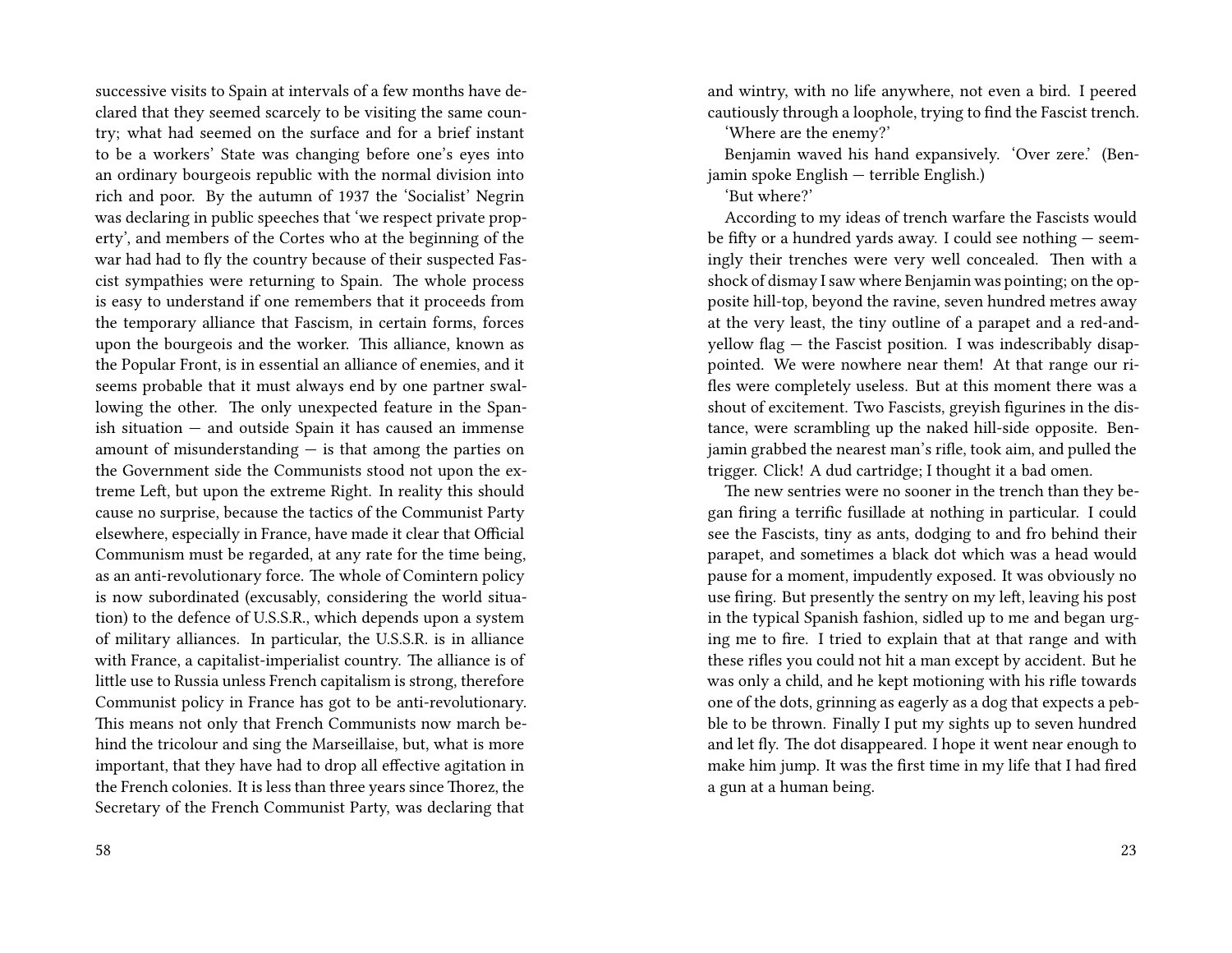Now that I had seen the front I was profoundly disgusted. They called this war! And we were hardly even in touch with the enemy! I made no attempt to keep my head below the level of the trench. A little while later, however, a bullet shot past my ear with a vicious crack and banged into the parados behind. Alas! I ducked. All my life I had sworn that I would not duck the first time a bullet passed over me; but the movement appears to be instinctive, and almost everybody does it at least once.

the last thing that the revolutionary parties wanted; if the war was lost democracy and revolution. Socialism and Anarchism, became meaningless words. The Anarchists, the only revolutionary party that was big enough to matter, were obliged to give way on point after point. The process of collectivization was checked, the local committees were got rid of, the workers patrols were abolished and the pre-war police forces, largely reinforced and very heavily armed, were restored, and various key industries which had been under the control of the trade unions were taken over by the Government (the seizure of the Barcelona Telephone Exchange, which led to the May fighting, was one incident in this process); finally, most important of all, the workers' militias, based on the trade unions, were gradually broken up and redistributed among the new Popular Army, a 'non-political' army on semi-bourgeois lines, with a differential pay rate, a privileged officer-caste, etc., etc. In the special circumstances this was the really decisive step; it happened later in Catalonia than elsewhere because it was there that the revolutionary parties were strongest. Obviously the only guarantee that the workers could have of retaining their winnings was to keep some of the armed forces under their own control. As usual, the breaking-up of the militias was done in the name of military efficiency; and no one denied that a thorough military reorganization was needed. It would, however, have been quite possible to reorganize the militias and make them more efficient while keeping them under direct control of the trade unions; the main purpose of the change was to make sure that the Anarchists did not possess an army of their own. Moreover, the democratic spirit of the militias made them breedinggrounds for revolutionary ideas. The Communists were well aware of this, and inveighed ceaselessly and bitterly against the P.O.U.M. and Anarchist principle of equal pay for all ranks. A general 'bourgeoisification', a deliberate destruction of the equalitarian spirit of the first few months of the revolution, was taking place. All happened so swiftly that people making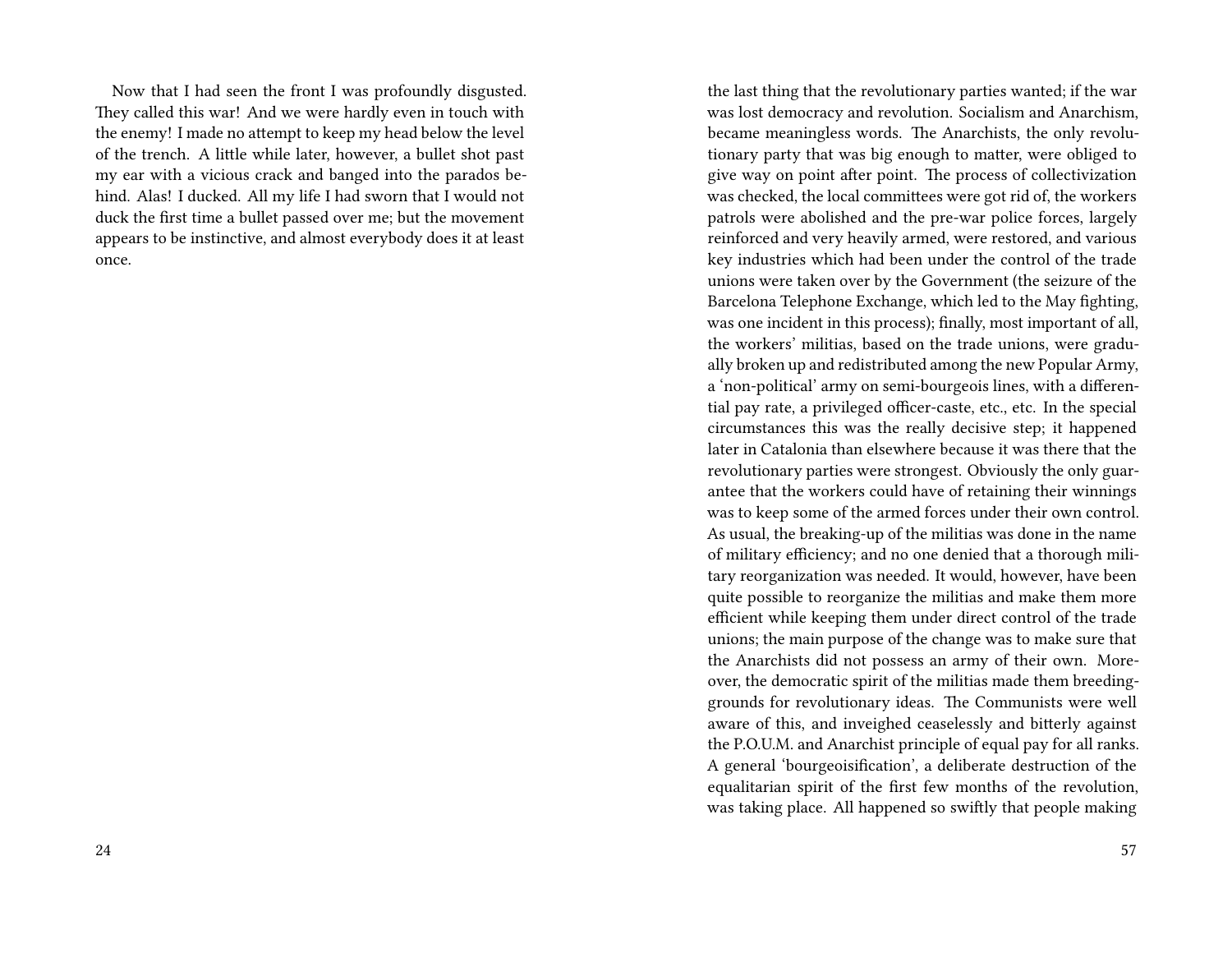rect pressure was exerted by the Russian Government, but the point is not of great importance, for the Communist parties of all countries can be taken as carrying out Russian policy, and it is not denied that the Communist Party was the chief mover first against the P.O.U.M., later against the Anarchists and against Caballero's section of the Socialists, and, in general, against a revolutionary policy. Once the U.S.S.R. had intervened the triumph of the Communist Party was assured. To begin with, gratitude to Russia for the arms and the fact that the Communist Party, especially since the arrival of the International Brigades, looked capable of winning the war, immensely raised the Communist prestige. Secondly, the Russian arms were supplied via the Communist Party and the parties allied to them, who saw to it that as few as possible got to their political opponents. 3 Thirdly, by proclaiming a non-revolutionary policy the Communists were able to gather in all those whom the extremists had scared. It was easy, for instance, to rally the wealthier peasants against the collectivization policy of the Anarchists. There was an enormous growth in the membership of the party, and the influx was largely from the middle class shopkeepers, officials, army officers, well-to-do peasants, etc., etc. The war was essentially a triangular struggle. The fight against Franco had to continue, but the simultaneous aim of the Government was to recover such power as remained in the hands of the trade unions. It was done by a series of small moves  $-$  a policy of pin-pricks, as somebody called it  $-$  and on the whole very cleverly. There was no general and obvious counter-revolutionary move, and until May 1937 it was scarcely necessary to use force. The workers could always be brought to heel by an argument that is almost too obvious to need stating: 'Unless you do this, that, and the other we shall lose the war.' In every case, needless to say, it appeared that the thing demanded by military necessity was the surrender of something that the workers had won for themselves in 1936. But the argument could hardly fail, because to lose the war was

## **Chapter Three**

IN trench warfare five things are important: firewood, food, tobacco, candles, and the enemy. In winter on the Zaragoza front they were important in that order, with the enemy a bad last. Except at night, when a surprise — attack was always conceivable, nobody bothered about the enemy. They were simply remote black insects whom one occasionally saw hopping to and fro. The real preoccupation of both armies was trying to keep warm.

I ought to say in passing that all the time I was in Spain I saw very little fighting. I was on the Aragon front from January to May, and between January and late March little or nothing happened on that front, except at Teruel. In March there was heavy fighting round Huesca, but I personally played only a minor part in it. Later, in June, there was the disastrous attack on Huesca in which several thousand men were killed in a single day, but I had been wounded and disabled before that happened. The things that one normally thinks of as the horrors of war seldom happened to me. No aeroplane ever dropped a bomb anywhere near me, I do not think a shell ever exploded within fifty yards of me, and I was only in hand-to-hand fighting once (once is once too often, I may say). Of course I was often under heavy machine-gun fire, but usually at longish. ranges. Even at Huesca you were generally safe enough if you took reasonable precautions.

Up here, in the hills round Zaragoza, it was simply the mingled boredom and discomfort of stationary warfare. A life as uneventful as a city clerk's, and almost as regular. Sentry-go, patrols, digging; digging, patrols, sentry-go. On every hill-top.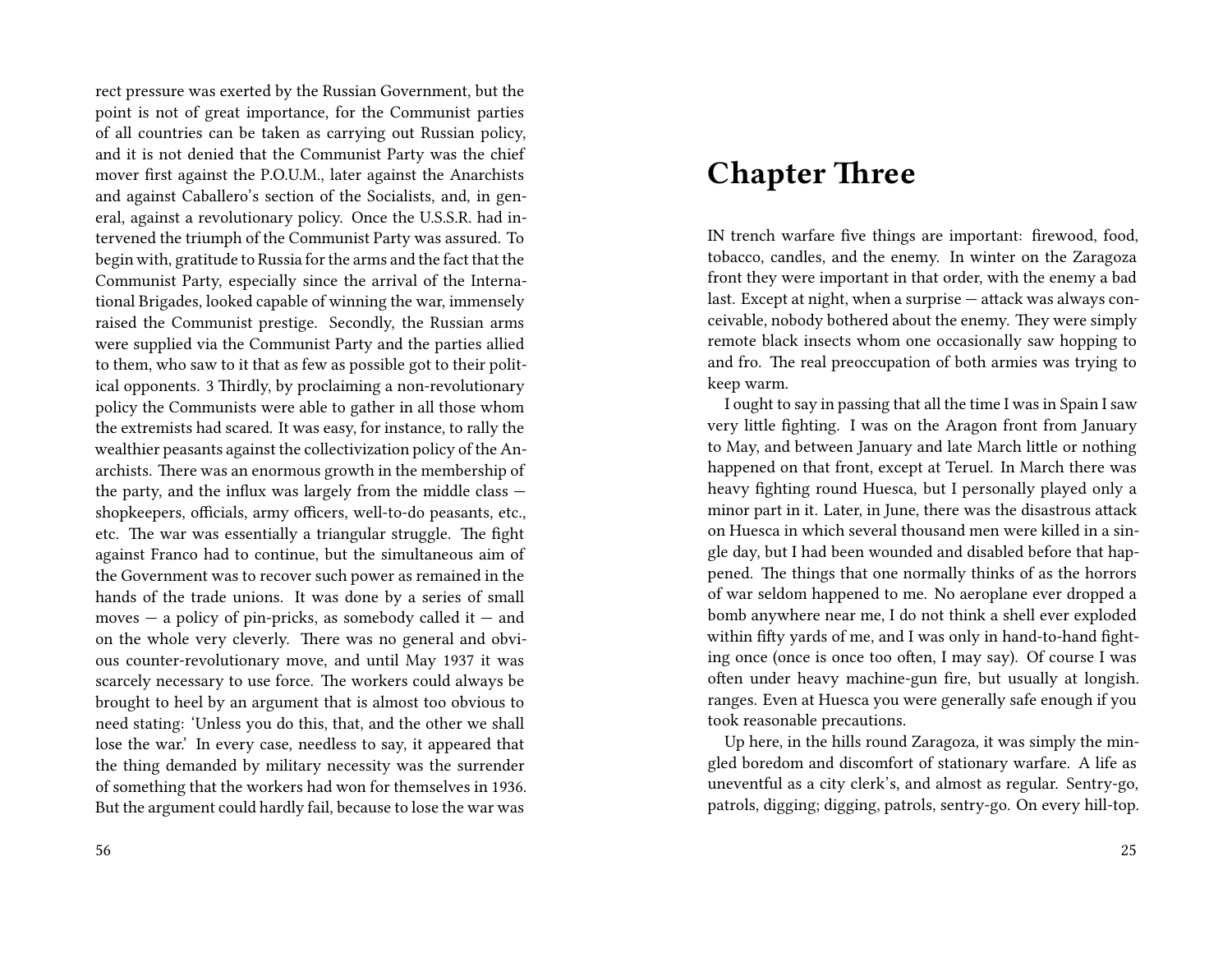Fascist or Loyalist, a knot of ragged, dirty men shivering round their flag and trying to keep warm. And all day and night the meaningless bullets wandering across the empty valleys and only by some rare improbable chance getting home on a human body.

Often I used to gaze round the wintry landscape and marvel at the futility of it all. The inconclusiveness of such a kind of war! Earlier, about October, there had been savage fighting for all these hills; then, because the lack of men and arms, especially artillery, made any large-scale operation impossible, each army had dug itself in and settled down on the hill-tops it had won. Over to our right there was a small outpost, also P.O.U.M., and on the spur to our left, at seven o'clock of us, a P.S.U.C. position faced a taller spur with several small Fascist posts dotted on its peaks. The so-called line zigzagged to and fro in a pattern that would have been quite unintelligible if every position had not flown a flag. The P.O.U.M. and P.S.U.C. flags were red, those of the Anarchists red and black; the Fascists generally flew the monarchist flag (red-yellow-red), but occasionally they flew the flag of the Republic (red-yellowpurple). The scenery was stupendous, if you could forget that every mountain  $-$  top was occupied by troops and was therefore littered with tin cans and crusted with dung. To the right of us the sierra bent south — eastwards and made way for the wide, veined valley that stretched across to Huesca. In the middle of the plain a few tiny cubes sprawled like a throw of dice; this was the town of Robres, which was in Loyalist possession. Often in the mornings the valley was hidden under seas of cloud, out of which the hills rose flat and blue, giving the landscape a strange resemblance to a photographic negative. Beyond Huesca there were more hills of the same formation as our own, streaked with a pattern of snow which altered day by day. In the far distance the monstrous peaks of the Pyrenees, where the snow never melts, seemed to float upon nothing. Even down in the plain everything looked dead

26

could definitely be said to represent the working class. The Government was headed by Caballero, a Left-wing Socialist, and contained ministers representing the U.G.T. (Socialist trade unions) and the C.N.T. (Syndicalist unions controlled by the Anarchists). The Catalan Generalite was for a while virtually superseded by an anti-Fascist Defence Committee2 consisting mainly of delegates from the trade unions. Later the Defence Committee was dissolved and the Generalite was reconstituted so as to represent the unions and the various Left-wing parties. But every subsequent reshuffling of the Government was a move towards the Right. First the P.O.U.M. was expelled from the Generalite; six months later Caballero was replaced by the Right-wing Socialist Negrin; shortly afterwards the C.N.T. was eliminated from the Government; then the U.G.T.; then the C.N.T. was turned out of the Generalite; finally, a year after the outbreak of war and revolution, there remained a Government composed entirely of Right-wing Socialists, Liberals, and Communists.

2 Comite Central de Milicias Antifascistas. Delegates were chosen in proportion to the membership of their organizations. Nine delegates represented the trade unions, three the Catalan Liberal parties, and two the various Marxist parties (P.O.U.M., Communists, and others).

The general swing to the Right dates from about October-November 1936, when the U.S.S.R. began to supply arms to the Government and power began to pass from the Anarchists to the Communists. Except Russia and Mexico no country had had the decency to come to the rescue of the Government, and Mexico, for obvious reasons, could not supply arms in large quantities. Consequently the Russians were in a position to dictate terms. There is very little doubt that these terms were, in substance, 'Prevent revolution or you get no weapons', and that the first move against the revolutionary elements, the expulsion of the P.O.U.M. from the Catalan Generalite, was done under orders from the U.S.S.R. It has been denied that any di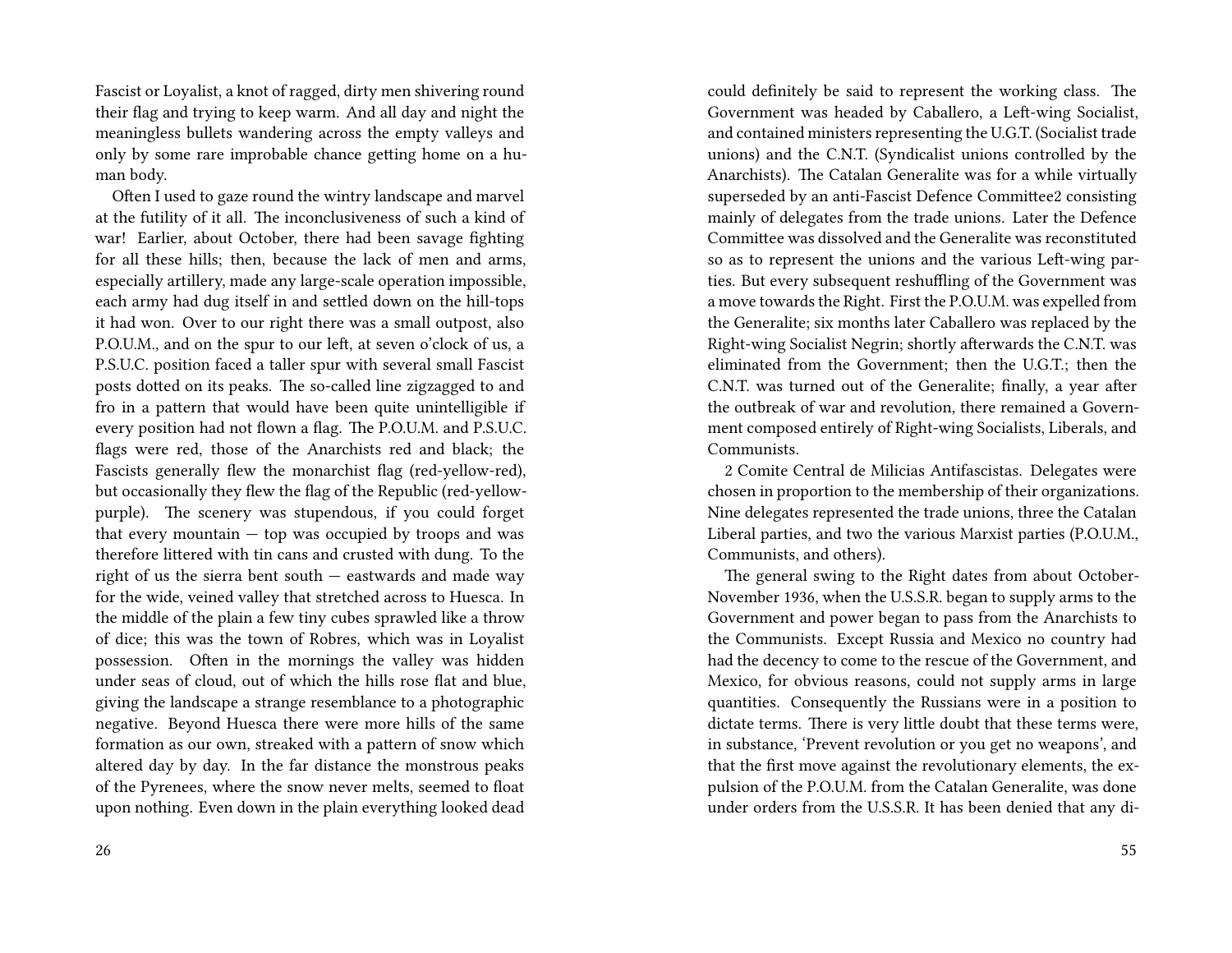alternatively, had happened, but 'had no political significance'. According to the Daily Worker (6 August 1936) those who said that the Spanish people were fighting for social revolution, or for anything other than bourgeois democracy, were' downright lying scoundrels'. On the other hand, Juan Lopez, a member of the Valencia Government, declared in February 1937 that 'the Spanish people are shedding their blood, not for the democratic Republic and its paper Constitution, but for … a revolution'. So it would appear that the downright lying scoundrels included members of the Government for which we were bidden to fight. Some of the foreign anti-Fascist papers even descended to the pitiful lie of pretending that churches were only attacked when they were used as Fascist fortresses. Actually churches were pillaged everywhere and as a matter of course, because it was perfectly well understood that the Spanish Church was part of the capitalist racket. In six months in Spain I only saw two undamaged churches, and until about July 1937 no churches were allowed to reopen and hold services, except for one or two Protestant churches in Madrid.

But, after all, it was only the beginning of a revolution, not the complete thing. Even when the workers, certainly in Catalonia and possibly elsewhere, had the power to do so, they did not overthrow or completely replace the Government. Obviously they could not do so when Franco was hammering at the gate and sections of the middle class were on their side. The country was in a transitional state that was capable either of developing in the direction of Socialism or of reverting to an ordinary capitalist republic. The peasants had most of the land, and they were likely to keep it, unless Franco won; all large industries had been collectivized, but whether they remained collectivized, or whether capitalism was reintroduced, would depend finally upon which group gained control. At the beginning both the Central Government and the Generalite de Cataluna (the semi-autonomous Catalan Government)

and bare. The hills opposite us were grey and wrinkled like the skins of elephants. Almost always the sky was empty of birds. I do not think I have ever seen a country where there were so few birds. The only birds one saw at any time were a kind of magpie, and the coveys of partridges that startled one at night with their sudden whirring, and, very rarely, the flights of eagles that drifted slowly over, generally followed by rifle-shots which they did not deign to notice.

At night and in misty weather, patrols were sent out in the valley between ourselves and the Fascists. The job was not popular, it was too cold and too easy to get lost, and I soon found that I could get leave to go out on patrol as often as I wished. In the huge jagged ravines there were no paths or tracks of any kind; you could only find your way about by making successive journeys and noting fresh landmarks each time. As the bullet flies the nearest Fascist post was seven hundred metres from our own, but it was a mile and a half by the only practicable route. It was rather fun wandering about the dark valleys with the stray bullets flying high overhead like redshanks whistling. Better than night-time were the heavy mists, which often lasted all day and which had a habit of clinging round the hill-tops and leaving the valleys clear. When you were anywhere near the Fascist lines you had to creep at a snail's pace; it was very difficult to move quietly on those hill-sides, among the crackling shrubs and tinkling limestones. It was only at the third or fourth attempt that I managed to find my way to the Fascist lines. The mist was very thick, and I crept up to the barbed wire to listen. I could hear the Fascists talking and singing inside. Then to my alarm I heard several of them coming down the hill towards me. I cowered behind a bush that suddenly seemed very small, and tried to cock my rifle without noise. However, they branched off and did not come within sight of me. Behind the bush where I was hiding I came upon various relics of the earlier fighting  $-$  a pile of empty cartridge-cases, a leather cap with a bullet-hole in it, and a red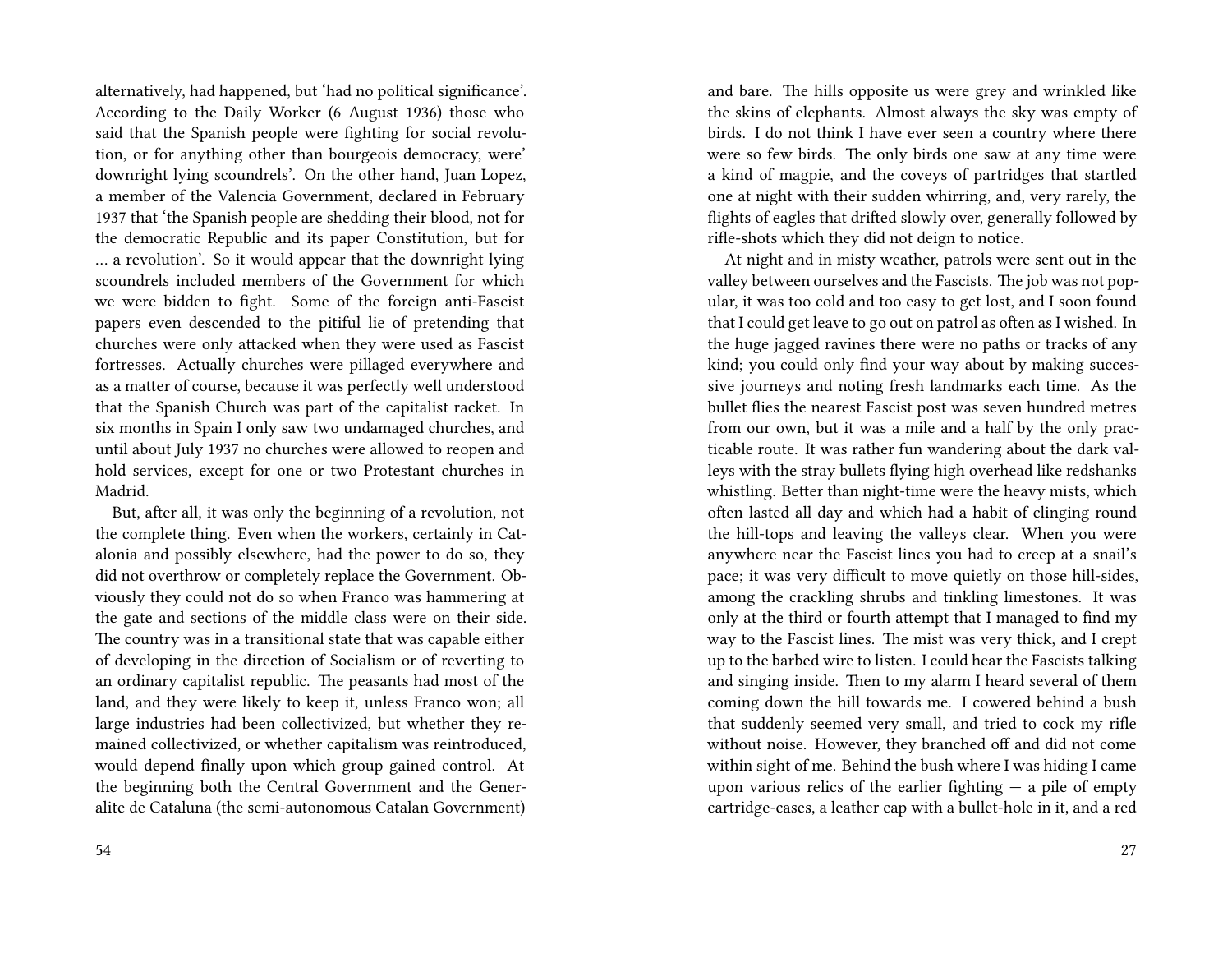flag, obviously one-of our own. I took it back to the position, where it was unsentimentally torn up for cleaning-rags.

I had been made a corporal, or cabo, as it was called, as soon as we reached the front, and was in command of a guard of twelve men. It was no sinecure, especially at first. The centuria was an untrained mob composed mostly of boys in their teens. Here and there in the militia you came across children as young as eleven or twelve, usually refugees from Fascist territory who had been enlisted as militiamen as the easiest way of providing for them. As a rule they were employed on light work in the rear, but sometimes they managed to worm their way to the front line, where they were a public menace. I remember one little brute throwing a hand-grenade into the dug-out fire 'for a joke'. At Monte Pocero I do not think there was anyone younger than fifteen, but the average age must have been well under twenty. Boys of this age ought never to be used in the front line, because they cannot stand the lack of sleep which is inseparable from trench warfare. At the beginning it was almost impossible to keep our position properly guarded at night. The wretched children of my section could only be roused by dragging them out of their dug-outs feet foremost, and as soon as your back was turned they left their posts and slipped into shelter; or they would even, in spite of the frightful cold, lean up against the wall of the trench and fall fast asleep. Luckily the enemy were very unenterprising. There were nights when it seemed to me that our position could be stormed by twenty Boy Scouts armed with airguns, or twenty Girl Guides armed with battledores, for that matter.

At this time and until much later the Catalan militias were still on the same basis as they had been at the beginning of the war. In the early days of Franco's revolt the militias had been hurriedly raised by the various trade unions and political parties; each was essentially a political organization, owing allegiance to its party as much as to the central Government. When the Popular Army, which was a 'non-political' army orrepublicans quelling a military revolt. The central issue has been successfully covered up.

There were several reasons for this. To begin with, appalling lies about atrocities were being circulated by the pro-Fascist press, and well-meaning propagandists undoubtedly thought that they were aiding the Spanish Government by denying that Spain had 'gone Red'. But the main reason was this: that, except for the small revolutionary groups which exist in all countries, the whole world was determined, upon preventing revolution in Spain. In particular the Communist Party, with Soviet Russia behind it, had thrown its whole weight against the revolution. It was the Communist thesis that revolution at this stage would be fatal and that what was to be aimed at in Spain was not workers' control, but bourgeois democracy. It hardly needs pointing out why 'liberal' capitalist opinion took the same line. Foreign capital was heavily invested in Spain. The Barcelona Traction Company, for instance, represented ten millions of British capital; and meanwhile the trade unions had seized all the transport in Catalonia. If the revolution went forward there would be no compensation, or very little; if the capitalist republic prevailed, foreign investments would be safe. And since the revolution had got to be crushed, it greatly simplified things to pretend that no revolution had happened. In this way the real significance of every event could be covered up; every shift of power from the trade unions to the central Government could be represented as a necessary step in military reorganization. The situation produced was curious in the extreme. Outside Spain few people grasped that there was a revolution; inside Spain nobody doubted it. Even the P.S.U.C. newspapers. Communist-controlled and more or less committed to an anti-revolutionary policy, talked about 'our glorious revolution'. And meanwhile the Communist press in foreign countries was shouting that there was no sign of revolution anywhere; the seizure of factories, setting up of workers' committees, etc., had not happened  $-$  or,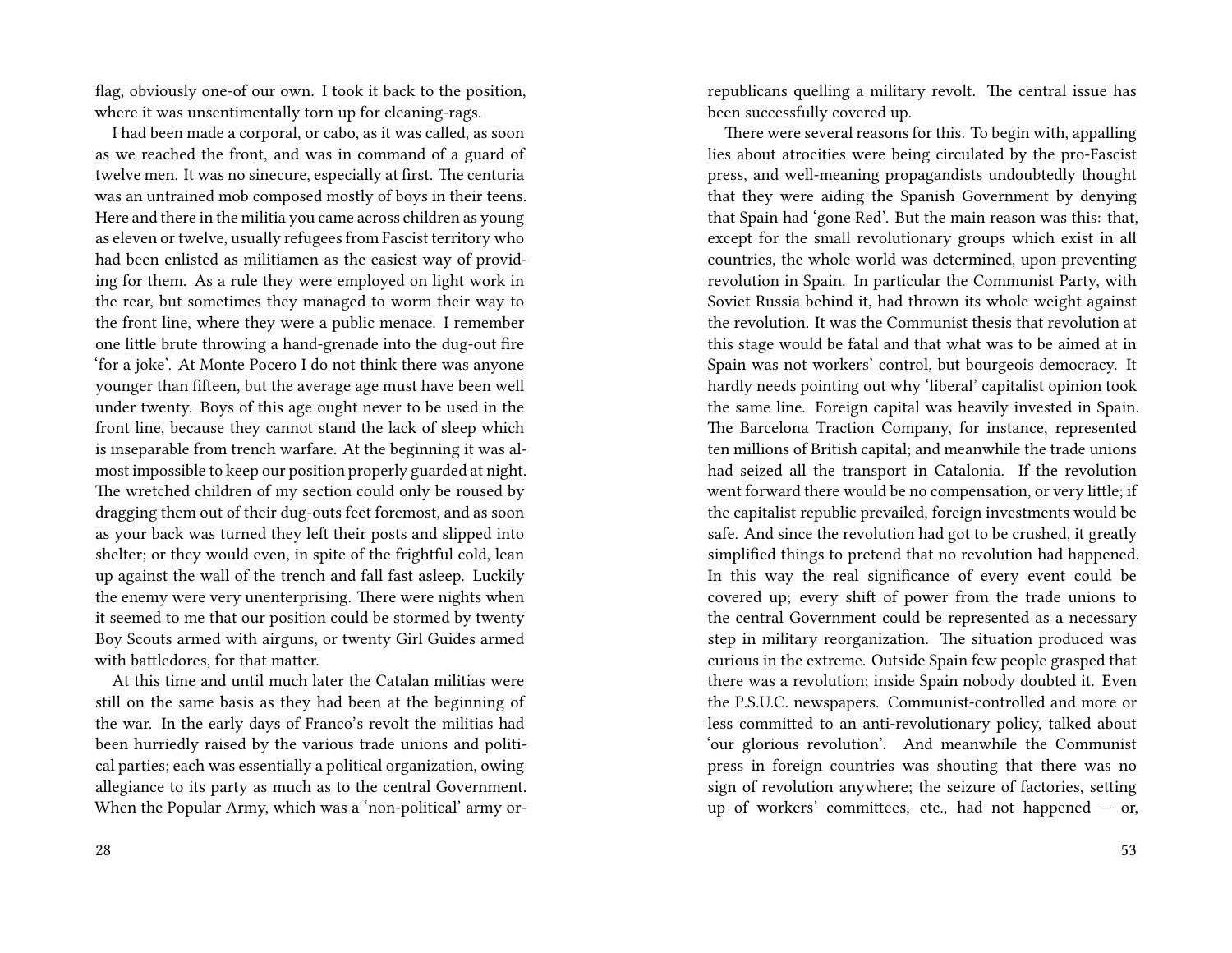tance were doing this kind of thing for the preservation of capitalist democracy, which especially in the Anarchist view was no more than a centralized swindling machine.

1 Quiroga, Barrios, and Giral. The first two refused to distribute arms to the trade unions.

Meanwhile the workers had weapons in their hands, and at this stage they refrained from giving them up. (Even a year later it was computed that the Anarcho-Syndicalists in Catalonia possessed 30,000 rifles.) The estates of the big pro-Fascist landlords were in many places seized by the peasants. Along with the collectivization of industry and transport there was an attempt to set up the rough beginnings of a workers' government by means of local committees, workers' patrols to replace the old pro-capitalist police forces, workers' militias based on the trade unions, and so forth. Of course the process was not uniform, and it went further in Catalonia than elsewhere. There were areas where the institutions of local government remained almost untouched, and others where they existed side by side with revolutionary committees. In a few places independent Anarchist communes were set up, and some of them remained in being till about a year later, when they were forcibly suppressed by the Government. In Catalonia, for the first few months, most of the actual power was in the hands of the Anarcho-syndicalists, who controlled most of the key industries. The thing that had happened in Spain was, in fact, not merely a civil war, but the beginning of a revolution. It is this fact that the anti-Fascist press outside Spain has made it its special business to obscure. The issue has been narrowed down to 'Fascism versus democracy' and the revolutionary aspect concealed as much as possible. In England, where the Press is more centralized and the public more easily deceived than elsewhere, only two versions of the Spanish war have had any publicity to speak of: the Right-wing version of Christian patriots versus Bolsheviks dripping with blood, and the Left-wing version of gentlemanly

ganized on more or less ordinary lines, was raised at the beginning of 1937, the party militias were theoretically incorporated in it. But for a long time the only changes that occurred were on paper; the new Popular Army troops did not reach the Aragon front in any numbers till June, and until that time the militia-system remained unchanged. The essential point of the system was social equality between officers and men. Everyone from general to private drew the same pay, ate the same food, wore the same clothes, and mingled on terms of complete equality. If you wanted to slap the general commanding the division on the back and ask him for a cigarette, you could do so, and no one thought it curious. In theory at any rate each militia was a democracy and not a hierarchy. It was understood that orders had to be obeyed, but it was also understood that when you gave an order you gave it as comrade to comrade and not as superior to inferior. There were officers and N.C.O.S. but there was no military rank in the ordinary sense; no titles, no badges, no heel-clicking and saluting. They had attempted to produce within the militias a sort of temporary working model of the classless society. Of course there was no perfect equality, but there was a nearer approach to it than I had ever seen or than I would have thought conceivable in time of war. But I admit that at first sight the state of affairs at the front

horrified me. How on earth could the war be won by an army of this type? It was what everyone was saying at the time, and though it was true it was also unreasonable. For in the circumstances the militias could not have been much better than they were. A modern mechanized army does not spring up out of the ground, and if the Government had waited until it had trained troops at its disposal, Franco wouKt-never have been resisted. Later it became the fashion to decry the militias, and therefore to pretend that the faults which were due to lack of training and weapons were the result of the equalitarian system. Actually, a newly raised draft 'of militia was an undisciplined mob not because the officers called the private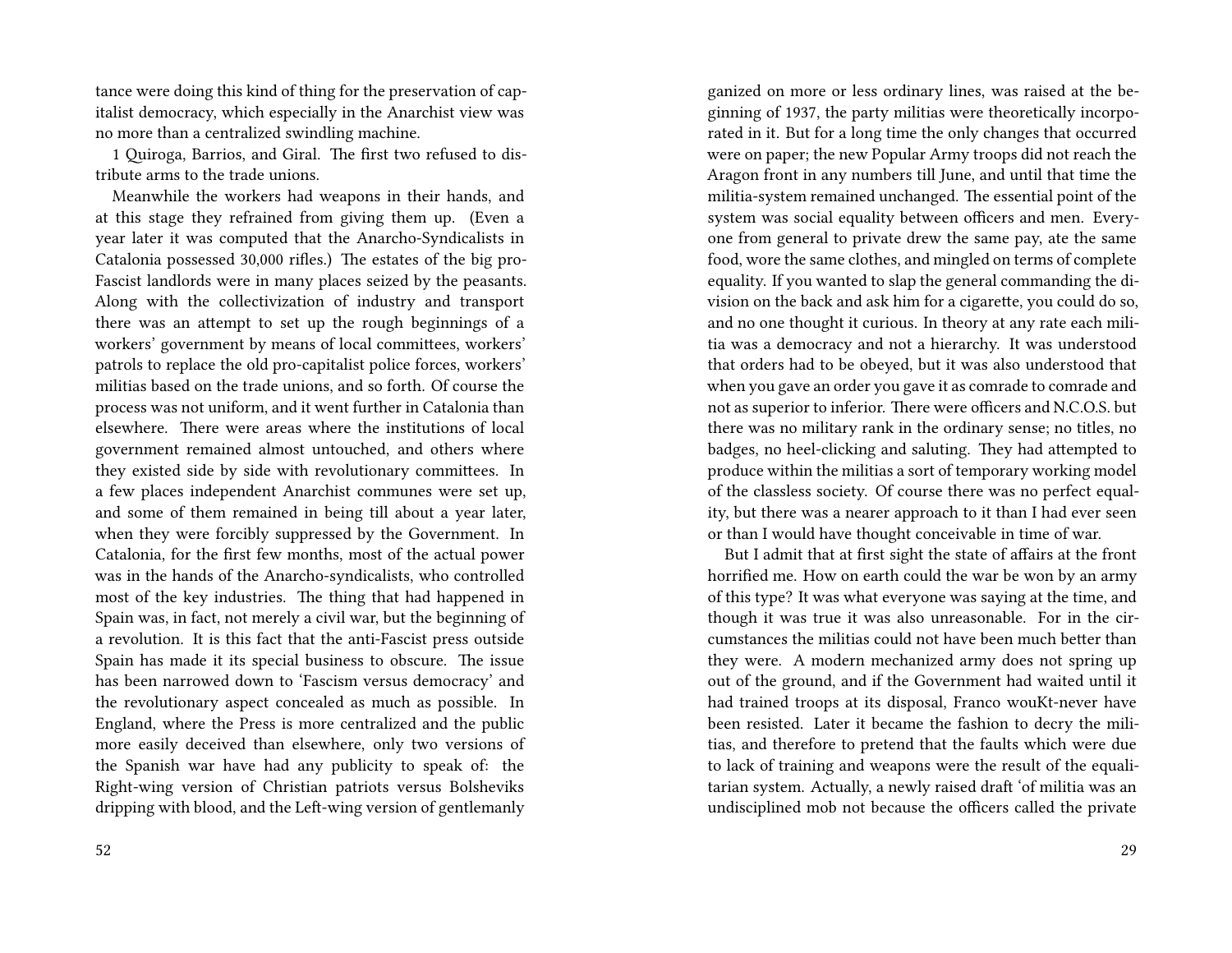'Comrade' but because raw troops are always an undisciplined mob. In practice the democratic 'revolutionary' type of discipline is more reliable than might be expected. In a workers' army discipline is theoretically voluntary. It is based on classloyalty, whereas the discipline of a bourgeois conscript army is based ultimately on fear. (The Popular Army that replaced the militias was midway between the two types.) In the militias the bullying and abuse that go on in an ordinary army would never have been tolerated for a moment. The normal military punishments existed, but they were only invoked for very serious offences. When a man refused to obey an order you did not immediately get him punished; you first appealed to him in the name of comradeship. Cynical people with no experience of handling men will say instantly that this would never 'work', but as a matter of fact it does 'work' in the long run. The discipline of even the worst drafts of militia visibly improved as time went on. In January the job of keeping a dozen raw recruits up to the mark almost turned my hair grey. In May for a short while I was acting-lieutenant in command of about thirty men, English and Spanish. We had all been under fire for months, and I never had the slightest difficulty in getting an order obeyed or in getting men to volunteer for a dangerous job. 'Revolutionary' discipline depends on political consciousness — on an understanding of why orders must be obeyed; it takes time to diffuse this, but it also takes time to drill a man into an automaton on the barrack-square. The journalists who sneered at the militia-system seldom remembered that the militias had to hold the line while the Popular Army was training in the rear. And it is a tribute to the strength of 'revolutionary' discipline that the militias stayed in the field-at all. For until about June 1937 there was nothing to keep them there, except class loyalty. Individual deserters could be shot — were shot, occasionally — but if a thousand men had decided to walk out of the line together there was no force to stop them. A conscript army in the same circumstances — with its battle-police

out or killed. The Daily Mail, amid the cheers of the Catholic clergy, was able to represent Franco as a patriot delivering his country from hordes of fiendish 'Reds'.

For the first few months of the war Franco's real opponent was not so much the Government as the trade unions. As soon as the rising broke out the organized town workers replied by calling a general strike and then by demanding — and, after a struggle, getting  $-$  arms from the public arsenals. If they had not acted spontaneously and more or less independently it is quite conceivable that Franco would never have been resisted. There can, of course, be no certainty about this, but there is at least reason for thinking it. The Government had made little or no attempt to forestall the rising, which had been foreseen for a long time past, and when the trouble started its attitude was weak and hesitant, so much so, indeed, that Spain had three premiers in a single day.1 Moreover, the one step that could save the immediate situation, the arming of the workers, was only taken unwillingly and in response to violent popular clamour. However, the arms were distributed, and in the big towns of eastern Spain the Fascists were defeated by a huge effort, mainly of the working class, aided by some of the armed forces (Assault Guards, etc.) who had remained loyal. It was the kind of effort that could probably only be made by people who were fighting with a revolutionary intention  $-$  i.e. believed that they were fighting for something better than the status quo. In the various centres of revolt it is thought that three thousand people died in the streets in a single day. Men and women armed only with sticks of dynamite rushed across the open squares and stormed stone buildings held by trained soldiers with machine-guns. Machine-gun nests that the Fascists had placed at strategic spots were smashed by rushing taxis at them at sixty miles an hour. Even if one had heard nothing of the seizure of the land by the peasants, the setting up of local Soviets, etc., it would be hard to believe that the Anarchists and Socialists who were the backbone of the resis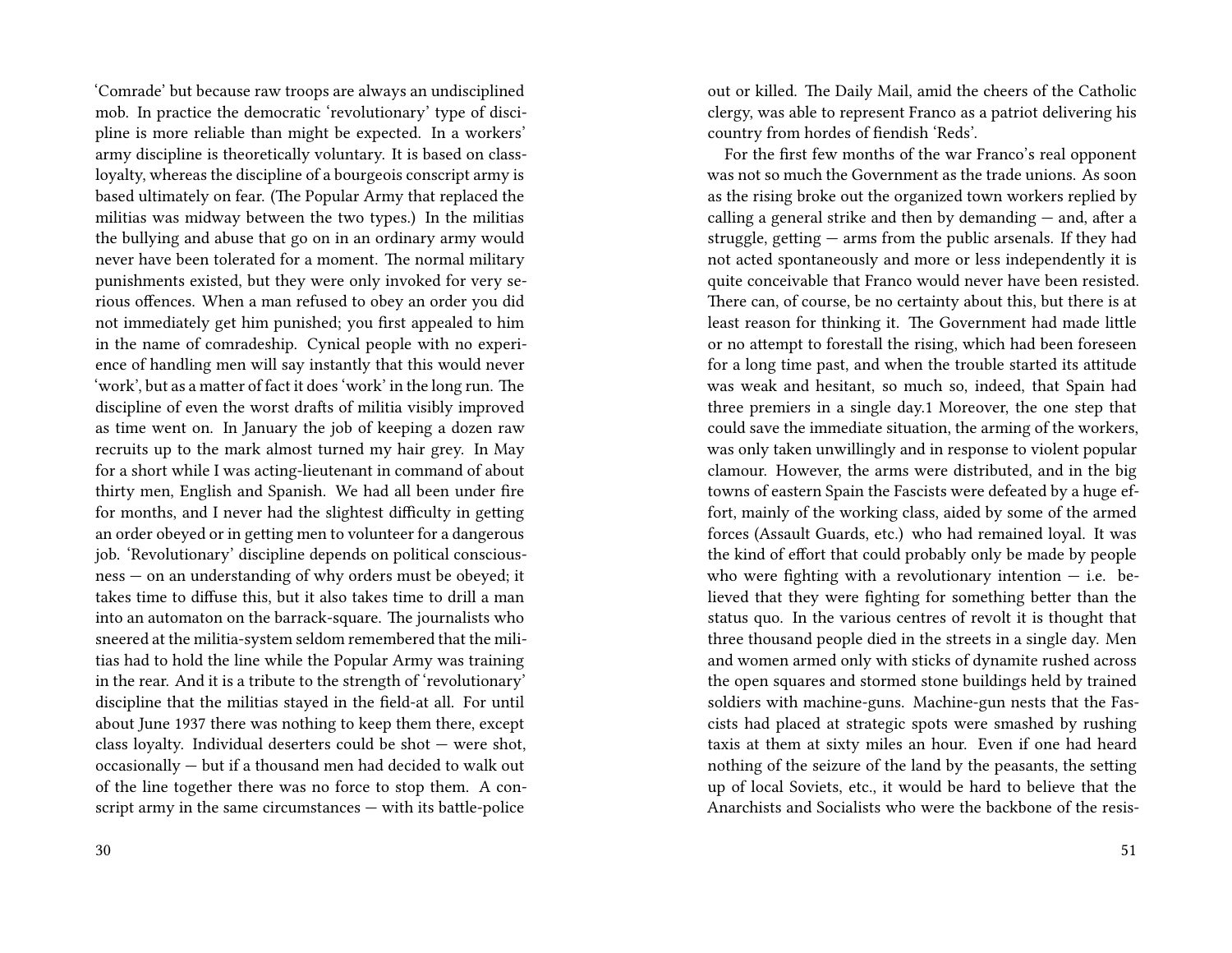dodged the Communist machine-guns in the Barcelona riots, when I finally fled from Spain with the police one jump behind me — all these things happened to me in that particular way because I was serving in the P.O.U.M. militia and not in the P.S.U.C. So great is the difference between two sets of initials!

To understand the alignment on the Government side one has got to remember how the war started. When the fighting broke out on 18 July it is probable that every anti-Fascist in Europe felt a thrill of hope. For here at last, apparently, was democracy standing up to Fascism. For years past the so-called democratic countries had been surrendering to Fascism at every step. The Japanese had been allowed to do as they liked in Manchuria. Hitler had walked into power and proceeded to massacre political opponents of all shades. Mussolini had bombed the Abyssinians while fifty-three nations (I think it was fifty-three) made pious noises 'of'. But when Franco tried to overthrow a mildly Left-wing Government the Spanish people, against all expectation, had risen against him. It seemed possibly it was — the turning of the tide.

But there were several points that escaped general notice. To begin with, Franco was not strictly comparable with Hitler or Mussolini. His rising was a military mutiny backed up by the aristocracy and the Church, and in the main, especially at the beginning, it was an attempt not so much to impose Fascism as to restore feudalism. This meant that Franco had against him not only the working class but also various sections of the liberal bourgeoisie — the very people who are the supporters of Fascism when it appears in a more modern form. More important than this was the fact that the Spanish working class did not, as we might conceivably do in England, resist Franco in the name of 'democracy' and the status quo', their resistance was accompanied by  $-$  one might almost say it consisted of  $$ a definite revolutionary outbreak. Land was seized by the peasants; many factories and most of the transport were seized by the trade unions; churches were wrecked and the priests driven

removed — would have melted away. Yet the militias held the line, though God knows they won very few victories, and even individual desertions were not common. In four or five months in the P.O.U.M. militia I only heard of four men deserting, and two of those were fairly certainly spies who had enlisted to obtain information. At the beginning the apparent chaos, the general lack of training, the fact that you often had to argue for five minutes before you could get an order obeyed, appalled and infuriated me. I had British Army ideas, and certainly the Spanish militias were very unlike the British Army. But considering the circumstances they were better troops than one had any right to expect.

Meanwhile, firewood — always firewood. Throughout that period there is probably no entry in my diary that does not mention firewood, or rather the lack of it. We were between two and three thousand feet above sea-level, it was mid winter and the cold was unspeakable. The temperature was not exceptionally low, on many nights it did not even freeze, and the wintry sun often shone for an hour in the middle of the day; but even if it was not really cold, I assure you that it seemed so. Sometimes there were shrieking winds that tore your cap off and twisted your hair in all directions, sometimes there were mists that poured into the trench like a liquid and seemed to penetrate your bones; frequently it rained, and even a quarter of an hour's rain was enough to make conditions intolerable. The thin skin of earth over the limestone turned promptly into a slippery grease, and as you were always walking on a slope it was impossible to keep your footing. On dark nights I have often fallen half a dozen times in twenty yards; and this was dangerous, because it meant that the lock of one's rifle became jammed with mud. For days together clothes, boots, blankets, and rifles were more or less coated with mud. I had brought as many thick clothes as I could carry, but many of the men were terribly underclad. For the whole garrison, about a hundred men, there were only twelve great-coats, which had to be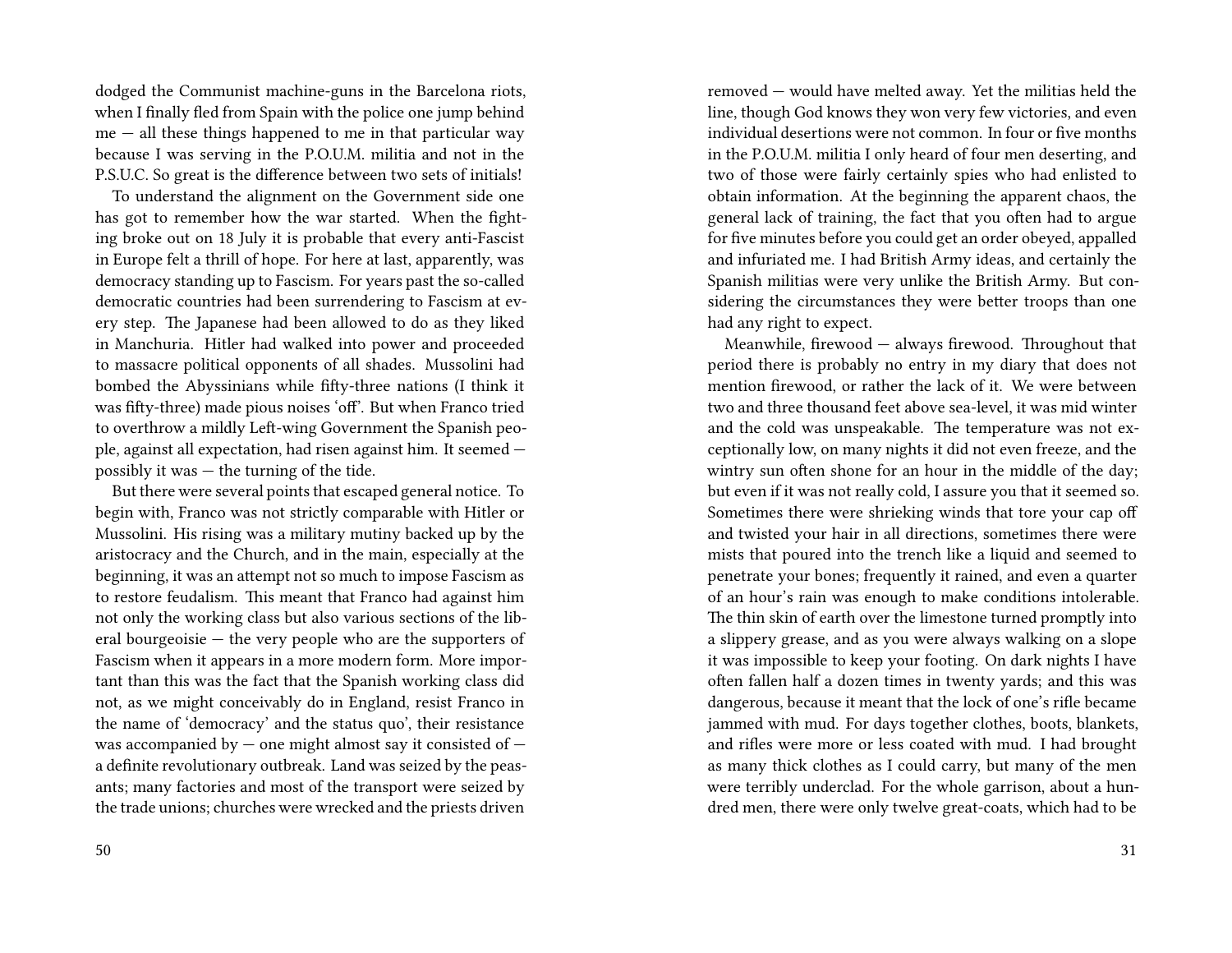handed from sentry to sentry, and most of the men had only one blanket. One icy night I made a list in my diary of the clothes I was wearing. It is of some interest as showing the amount of clothes the human body can carry. I was wearing a thick vest and pants, a flannel shirt, two pull-overs, a woollen jacket, a pigskin jacket, corduroy breeches, puttees, thick socks, boots, a stout trench-coat, a muffler, lined leather gloves, and a woollen cap. Nevertheless I was shivering like a jelly. But I admit I am unusually sensitive to cold.

Firewood was the one thing that really mattered. The point about the firewood was that there was practically no firewood to be had. Our miserable mountain had not even at its best much vegetation, and for months it had been ranged over by freezing militiamen, with the result that everything thicker than one's finger had long since been burnt. When we were not eating, sleeping, on guard, or on fatigue-duty we were in the valley behind the position, scrounging for fuel. All my memories of that time are memories of scrambling up and down the almost perpendicular slopes, over the jagged limestone that knocked one's boots to pieces, pouncing eagerly on tiny twigs of wood. Three people searching for a couple of hours could collect enough fuel to keep the dug-out fire alight for about an hour. The eagerness of our search for firewood turned us all into botanists. We classified according to their burning qualities every plant that grew on the mountain-side; the various heaths and grasses that were good to start a fire with but burnt out in a few minutes, the wild rosemary and the tiny whin bushes that would burn when the fire was well alight, the stunted oak tree, smaller than a gooseberry bush, that was practically unburnable. There was a kind of dried-up reed that was very good for starting fires with, but these grew only on the hill-top to the left of the position, and you had to go under fire to get them. If the Fascist machine-gunners saw you they gave you a drum of ammunition all to yourself. Generally their aim was high and the bullets sang overhead like

have answered: 'To fight against Fascism,' and if you had asked me what I was fighting for, I should have answered: 'Common decency.' I had accepted the News Chronicle-New Statesman version of the war as the defence of civilization against a maniacal outbreak by an army of Colonel Blimps in the pay of Hitler. The revolutionary atmosphere of Barcelona had attracted me deeply, but I had made no attempt to understand it. As for the kaleidoscope of political parties and trade unions, with their tiresome names — P.S.U.C., P.O.U.M., F.A.I., C.N.T., U.G.T., J.C.I., J.S.U., A.I.T. — they merely exasperated me. It looked at first sight as though Spain were suffering from a plague of initials. I knew that I was serving in something called the P.O.U.M. (I had only joined the P.O.U.M. militia rather than any other because I happened to arrive in Barcelona with I.L.P. papers), but I did not realize that there were serious differences between the political parties. At Monte Pocero, when they pointed to the position on our left and said:

'Those are the Socialists' (meaning the P.S.U.C.), I was puzzled and said: 'Aren't we all Socialists?' I thought it idiotic that people fighting for their lives should have separate parties; my attitude always was, 'Why can't we drop all this political nonsense and get on with the war?' This of course was the correct' anti-Fascist' attitude which had been carefully disseminated by the English newspapers, largely in order to prevent people from grasping the real nature of the struggle. But in Spain, especially in Catalonia, it was an attitude that no one could or did keep up indefinitely. Everyone, however unwillingly, took sides sooner or later. For even if one cared nothing for the political parties and their conflicting 'lines', it was too obvious that one's own destiny was involved. As a militiaman one was a soldier against Franco, but one was also a pawn in an enormous struggle that was being fought out between two political theories. When I scrounged for firewood on the mountainside and wondered whether this was really a war or whether the News Chronicle had made it up, when I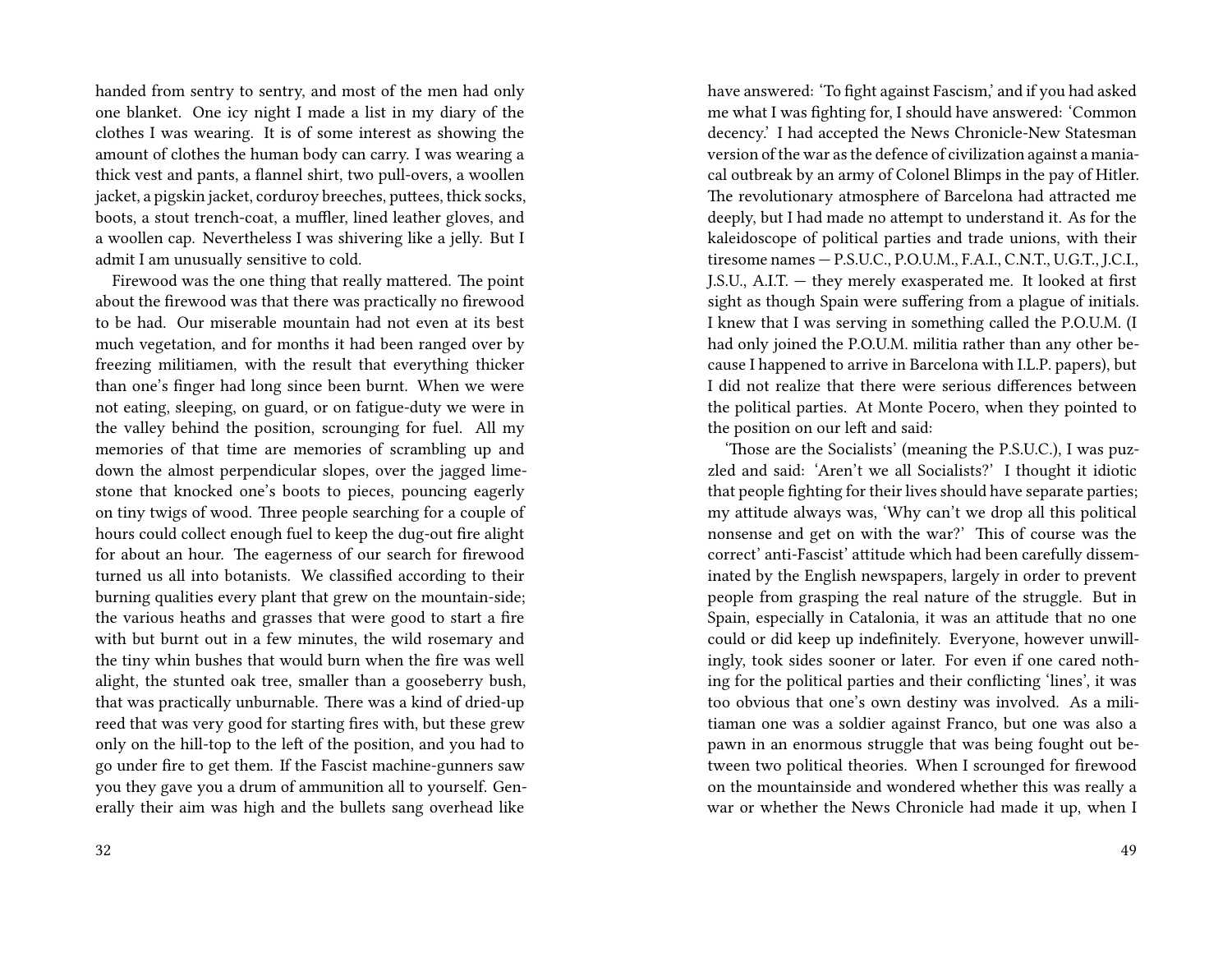# **Chapter Five**

ON the eastern side of Huesca, until late March, nothing happened — almost literally nothing. We were twelve hundred metres from the enemy. When the Fascists were driven back into Huesca the Republican Army troops who held this part of the line had not been over-zealous in their advance, so that the line formed a kind of pocket. Later it would have to be  $advanced - a ticklish job under fire - but for the present the$ enemy might as well have been nonexistent; our sole preoccupation was keeping warm and getting enough to eat. As a matter of fact there were things in this period that interested me greatly, and I will describe some of them later. But I shall be keeping nearer to the order of events if I try here to give some account of the internal political situation on the Government side.

At the beginning I had ignored the political side of the war, and it was only about this time that it began to force itself upon my attention. If you are not interested in the horrors of party politics, please skip; I am trying to keep the political parts of this narrative in separate chapters for precisely that purpose. But at the same time it would be quite impossible to write about the Spanish war from a purely military angle. It was above all things a political war. No event in it, at any rate during the first year, is intelligible unless one has some grasp of the inter-party struggle that was going on behind the Government lines.

When I came to Spain, and for some time afterwards, I was not only uninterested in the political situation but unaware of it. I knew there was a war on, but I had no notion what kind of a war. If you had asked me why I had joined the militia I should

birds, but sometime they crackled and chipped the limestone uncomfortably close, whereupon you flung yourself on your face. You went on gathering reeds, however; nothing mattered in comparison with firewood.

Beside the cold the other discomforts seemed petty. Of course all of us were permanently dirty. Our water, like our food, came on mule-back from Alcubierre, and each man's share worked out at about a quart a day. It was beastly water, hardly more transparent than milk. Theoretically it was for drinking only, but I always stole a pannikinful for washing in the mornings. I used to wash one day and shave the next; there was never enough water for both. The position stank abominably, and outside the little enclosure of the barricade there was excrement everywhere. Some of the militiamen habitually defecated in the trench, a disgusting thing when one had to walk round it in the darkness. But the dirt never worried me. Dirt is a thing people make too much fuss about. It is astonishing how quickly you get used to doing without a handkerchief and to eating out of the tin pannikin in which you also wash. Nor was sleeping in one's clothes any hardship after a day or two. It was of course impossible to take one's clothes and especially one's boots off at night; one had to be ready to turn out instantly in case of an attack. In eighty nights I only took my clothes off three times, though I did occasionally manage to get them off in the daytime. It was too cold for lice as yet, but rats and mice abounded. It is often said that you don't find rats and mice in the same place, but you do when there is enough food for them.

In other ways we were not badly off. The food was good enough and there was plenty of wine. Cigarettes were still being issued at the rate of a packet a day, matches were issued every other day, and there was even an issue of candles. They were very thin candles, like those on a Christmas cake, and were popularly supposed to have been looted from churches. Every dug-out was issued daily with three inches of candle,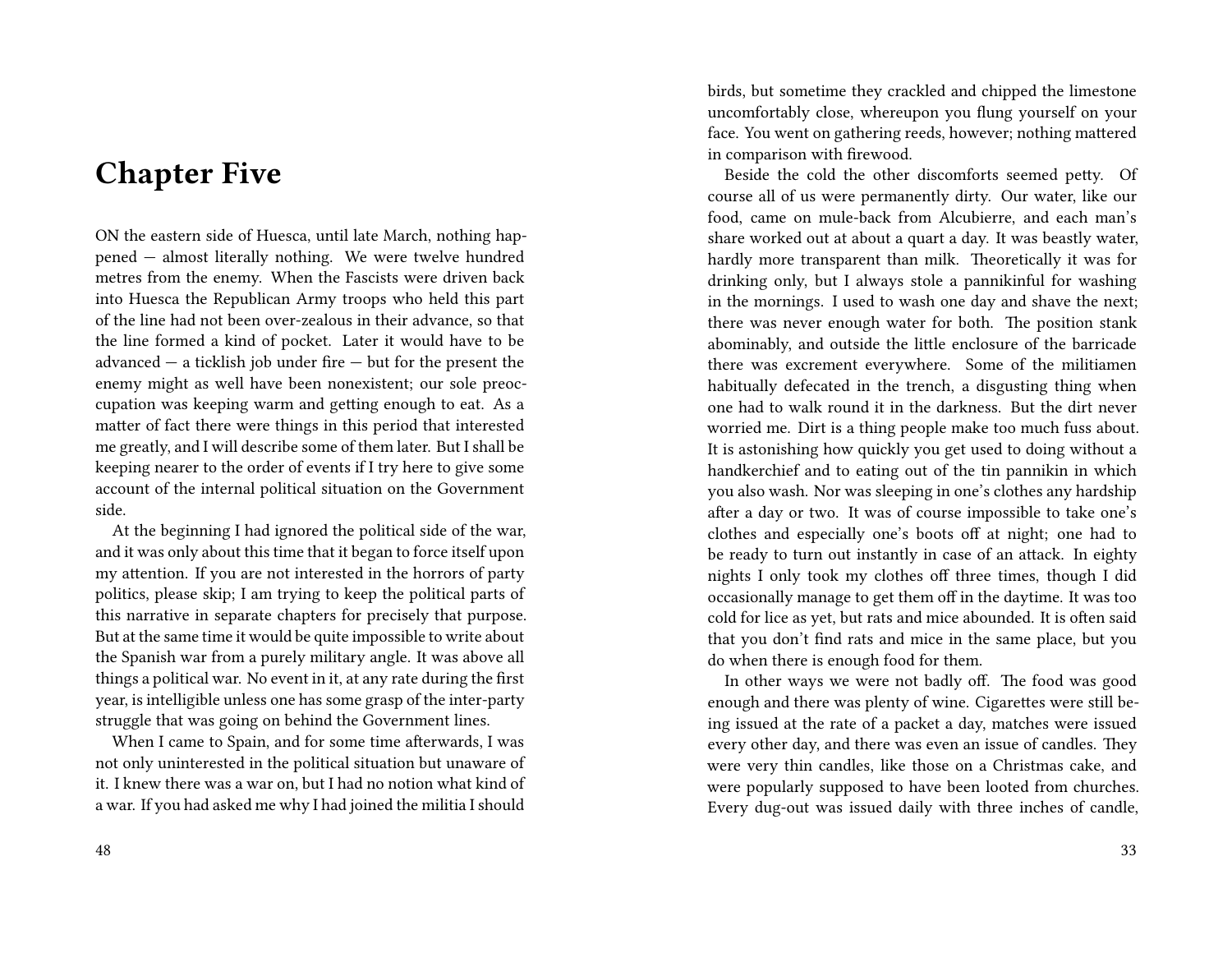which would bum for about twenty minutes. At that time it was still possible to buy candles, and I had brought several pounds of them with me. Later on the famine of matches and candles made life a misery. You do not realize the importance of these things until you lack them. In a night-alarm, for instance, when everyone in the dug  $-$  out is scrambling for his rifle and treading on everybody else's face, being able to strike a light may make the difference between life and death. Every militiaman possessed a tinder-lighter and several yards of yellow wick. Next to his rifle it was his most important possession. The tinder-lighters had the great advantage that they could be struck in a wind, but they would only smoulder, so that they were no use for lighting a fire. When the match famine was at its worst our only way of producing a flame was to pull the bullet out of a cartridge and touch the cordite off with a tinderlighter.

It was an extraordinary life that we were living — an extraordinary way to be at war, if you could call it war. The whole militia chafed against the inaction and clamoured constantly to know why we were not allowed to attack. But it was perfectly obvious that there would be no battle for a long while yet, unless the enemy started it. Georges Kopp, on his periodical tours of inspection, was quite frank with us. 'This is not a war,' he used to say, 'it is a comic opera with an occasional death.' As a matter of fact the stagnation on the Aragon front had political causes of which I knew nothing at that time; but the purely military difficulties — quite apart from the lack of reserves of men — were obvious to anybody.

To begin with, there was the nature of the country. The front line, ours and the Fascists', lay in positions of immense natural strength, which as a rule could only be approached from one side. Provided a few trenches have been dug, such places cannot be taken by infantry, except in overwhelming numbers. In our own position or most of those round us a dozen men with two machine-guns could have held off a battalion. Perched on

dred miles. The news sent a sort of chill all along the line, for, whatever the truth may have been, every man in the militia believed that the loss of Malaga was due to treachery. It was the first talk I had heard of treachery or divided aims. It set up in my mind the first vague doubts about this war in which, hitherto, the rights and wrongs had seemed so beautifully simple.

In mid February we left Monte Oscuro and were sent, together with all the P.O.U.M. troops in this sector, to make a part of the army besieging Huesca. It was a fifty-mile lorry journey across the wintry plain, where the clipped vines were not yet budding and the blades of the winter barley were just poking through the lumpy soil. Four kilometres from our new trenches Huesca glittered small and clear like a city of dolls' houses. Months earlier, when Sietamo was taken, the general commanding the Government troops had said gaily: 'Tomorrow we'll have coffee in Huesca.' It turned out that he was mistaken. There had been bloody attacks, but the town did not fall, and 'Tomorrow we'll have coffee in Huesca' had become a standing joke throughout the army. If I ever go back to Spain I shall make a point of having a cup of coffee in Huesca.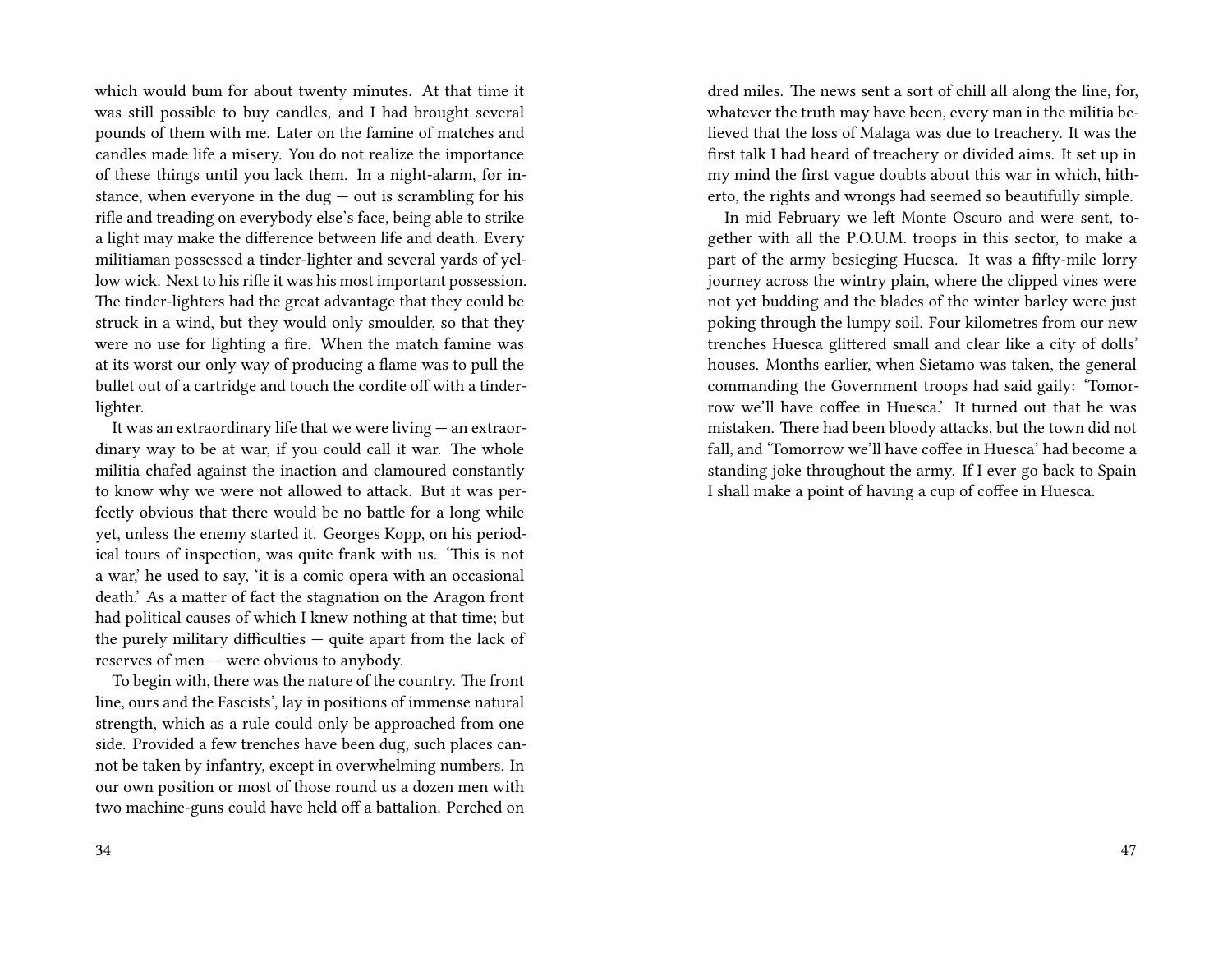up to support us, but at the time it looked as though we were surrounded. .Presently our own machine-gun jammed, as it always did jam with those vile cartridges, and the ramrod was lost in the impenetrable darkness. Apparently there was nothing that one could do except stand still and be shot at. The Spanish machine-gunners disdained to take cover, in fact exposed themselves deliberately, so I had to do likewise. Petty though it was, the whole experience was very interesting. It was the first time that I had been properly speaking under fire, and to my humiliation I found that I was horribly frightened. You always, I notice, feel the same when you are under heavy fire — not so much afraid of being hit as afraid because you don't know where you will be hit. You are wondering all the while just where the bullet will nip you, and it gives your whole body a most unpleasant sensitiveness.

After an hour or two the firing slowed down and died away. Meanwhile we had had only one casualty. The Fascists had advanced a couple of machine-guns into no man's land, but they had kept a safe distance and made no attempt to storm our parapet. They were in fact not attacking, merely wasting cartridges and making a cheerful noise to celebrate the fall of Malaga. The chief importance of the affair was that it taught me to read the war news in the papers with a more disbelieving eye. A day or two later the newspapers and the radio published reports of a tremendous attack with cavalry and tanks (up a perpendicular hill  $-$  side!) which had been beaten off by the heroic English.

When the Fascists told us that Malaga had fallen we set it down as a lie, but next day there were more convincing rumours, and it must have been a day or two later that it was admitted officially. By degrees the whole disgraceful story leaked out — how the town had been evacuated without firing a shot, and how the fury of the Italians had fallen not upon the troops, who were gone, but upon the wretched civilian population, some of whom were pursued and machine-gunned for a hunthe hill-tops as we were, we should have made lovely marks for artillery; but there was no artillery. Sometimes I used to gaze round the landscape and  $\log - \text{oh}$ , how passionately!  $$ for a couple of batteries of guns. One could have destroyed the enemy positions one after another as easily as smashing nuts with a hammer. But on our side the guns simply did not exist. The Fascists did occasionally manage to bring a gun or two from Zaragoza and fire a very few shells, so few that they never even found the range and the shells plunged harmlessly into the empty ravines. Against machine-guns and without artillery there are only three things you can do: dig yourself in at a safe distance — four hundred yards, say — advance across the open and be massacred, or make small-scale night-attacks that will not alter the general situation. Practically the alternatives are stagnation or suicide.

And beyond this there was the complete lack of war materials of every description. It needs an effort to realize how badly the militias were armed at this time. Any public school O.T.C. in England is far more like a modern army than we were. The badness of our weapons was so astonishing that it is worth recording in detail.

For this sector of the front the entire artillery consisted of four trench-mortars with fifteen rounds for each gun. Of course they were far too precious to be fired and the mortars were kept in Alcubierre. There were machine-guns at the rate of approximately one to fifty men; they were oldish guns, but fairly accurate up to three or four hundred yards. Beyond this we had only rifles, and the majority of the rifles were scrap-iron. There were three types of rifle in use. The first was the long Mauser. These were seldom less than twenty years old, their sights were about as much use as a broken speedometer, and in most of them the rifling was hopelessly corroded; about one rifle in ten was not bad, however. Then there was the short Mauser, or mousqueton, really a cavalry weapon. These were more popular than the others because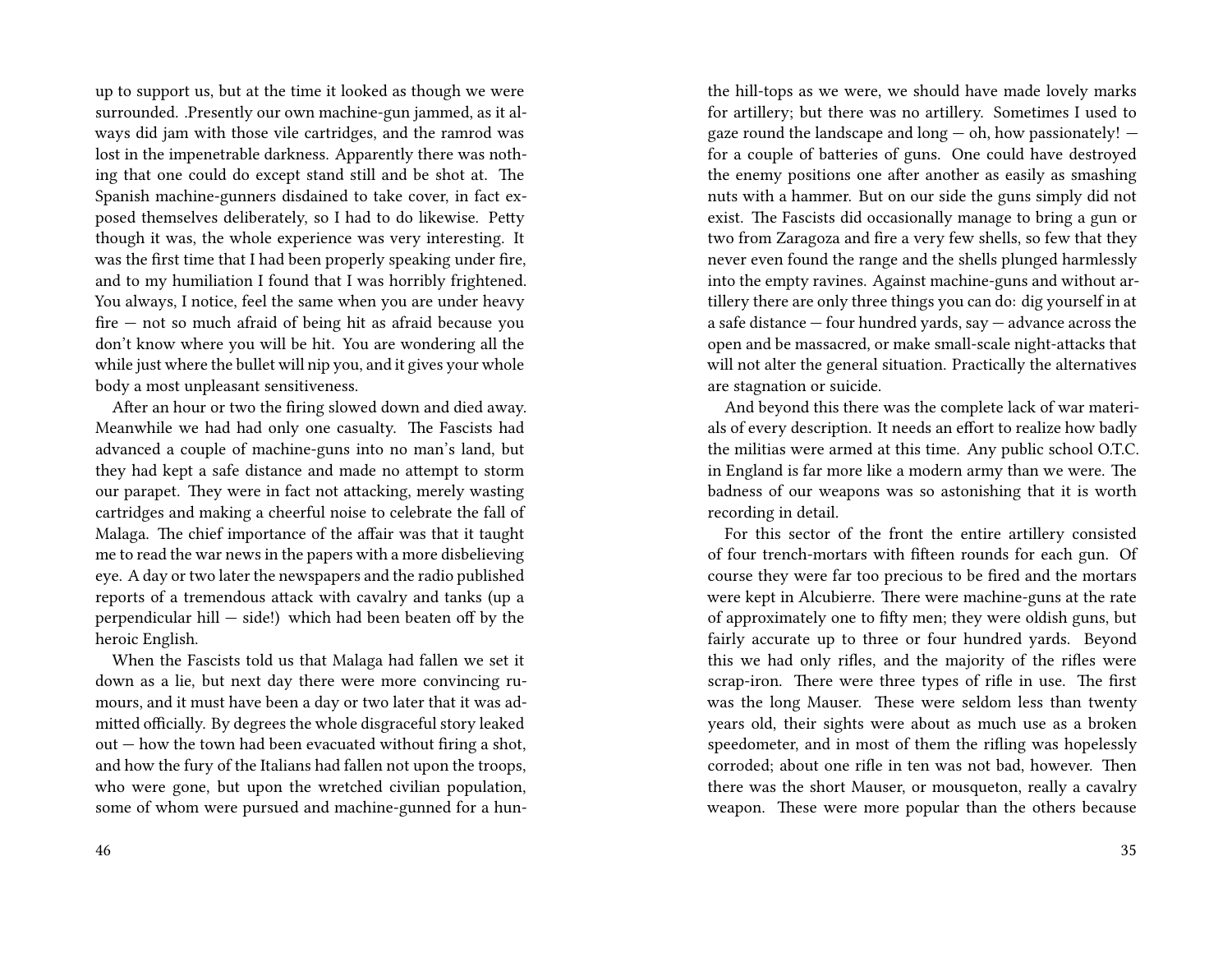they were lighter to carry and less nuisance in a trench, also because they were comparatively new and looked efficient. Actually they were almost useless. They were made out of reassembled parts, no bolt belonged to its rifle, and threequarters of them could be counted on to jam after five shots. There were also a few Winchester rifles. These were nice to shoot with, but they were wildly inaccurate, and as their cartridges had no clips they could only be fired one shot at a time. Ammunition was so scarce that each man entering the line was only issued with fifty rounds, and most of it was exceedingly bad. The Spanish-made cartridges were all refills and would jam even the best rifles. The Mexican cartridges were better and were therefore reserved for the machine-guns. Best of all was the German-made ammunition, but as this came only from prisoners and deserters there was not much of it. I always kept a clip of German or Mexican ammunition in my pocket for use in an emergency. But in practice when the emergency came I seldom fired my rifle; I was too frightened of the beastly thing jamming and too anxious to reserve at any rate one round that would go off.

We had no tin hats, no bayonets, hardly any revolvers or pistols, and not more than one bomb between five or ten men. The bomb in use at this time was a frightful object known as the 'F.A.I. bomb', it having been produced by the Anarchists in the early days of the war. It was on the principle of a Mills bomb, but the lever was held down not by a pin but a piece of tape. You broke the tape and then got rid of the bomb with the utmost possible speed. It was said of these bombs that they were 'impartial'; they killed the man they were thrown at and the man who threw them. There were several other types, even more primitive but probably a little less dangerous  $-$  to the thrower, I mean. It was not till late March that I saw a bomb worth throwing.

And apart from weapons there was a shortage of all the minor necessities of war. We had no maps or charts, for inlittle imaginative.' Buttered toast!' — you could hear his voice echoing across the lonely valley — 'We're just sitting down to buttered toast over here! Lovely slices of buttered toast!' I do not doubt that, like the rest of us, he had not seen butter for weeks or months past, but in the icy night the news of buttered toast probably set many a Fascist mouth watering. It even made mine water, though I knew he was lying.

One day in February we saw a Fascist aeroplane approaching. As usual, a machine-gun was dragged into the open and its barrel cocked up, and everyone lay on his back to get a good aim. Our isolated positions were not worth bombing, and as a rule the few Fascist aeroplanes that passed our way circled round to avoid machine-gun fire. This time the aeroplane came straight over, too high up to be worth shooting at, and out of it came tumbling not bombs but white glittering things that turned over and over in the air. A few fluttered down into the position. They were copies of a Fascist newspaper, the Heraldo de Aragon, announcing the fall of Malaga.

That night the Fascists made a sort of abortive attack. I was just getting down into kip, half dead with sleep, when there was a heavy stream of bullets overhead and someone shouted into the dug-out: 'They're attacking!' I grabbed my rifle and slithered up to my post, which was at the top of the position, beside the machine-gun. There was utter darkness and diabolical noise. The fire of, I think five machine-guns was pouring upon us, and there was a series of heavy crashes caused by the Fascists flinging bombs over their own parapet in the most idiotic manner. It was intensely dark. Down in the valley to the left of us I could see the greenish flash of rifles where a small party of Fascists, probably a patrol, were chipping in. The bullets were flying round us in the darkness, crack-zip-crack. A few shells came whistling over, but they fell nowhere near us and (as usual in this war) most of them failed to explode. I had a bad moment when yet another machine-gun opened fire from the hill-top in our rear — actually a gun that had been brought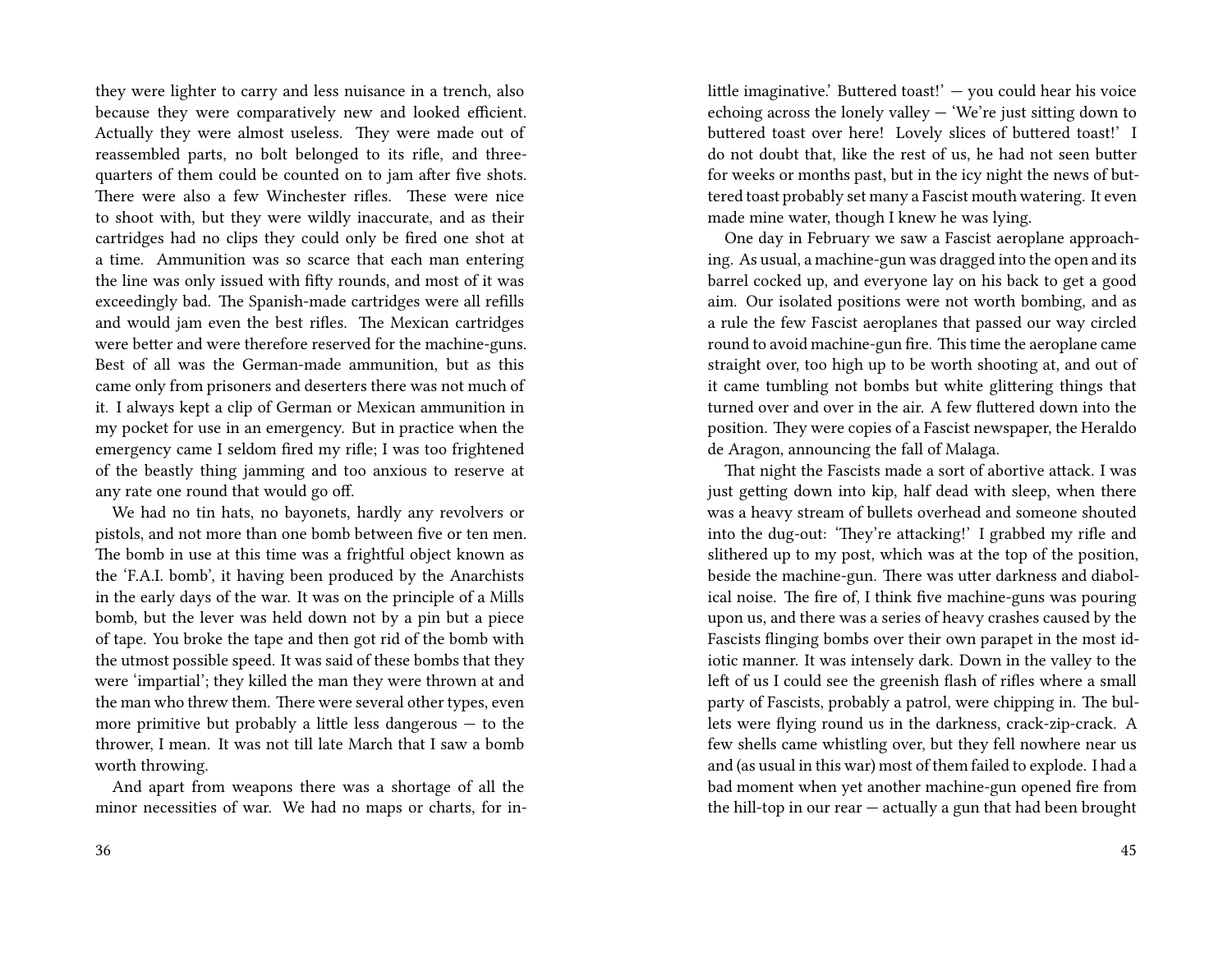party militias, the shouting of propaganda to undermine the enemy morale had been developed into a regular technique. In every suitable position men, usually machine-gunners, were told off for shouting-duty and provided with megaphones. Generally they shouted a set-piece, full of revolutionary sentiments which explained to the Fascist soldiers that they were merely the hirelings of international capitalism, that they were fighting against their own class, etc., etc., and urged them to come over to our side. This was repeated over and over by relays of men; sometimes it continued almost the whole night. There is very little doubt that it had its effect; everyone agreed that the trickle of Fascist deserters was partly caused by it. If one comes to think of it, when some poor devil of a sentry — very likely a Socialist or Anarchist trade union member who has been conscripted against his will  $-$  is freezing at his post, the slogan 'Don't fight against your own class!' ringing again and again through the darkness is bound to make an impression on him. It might make just the difference between deserting and not deserting. Of course such a proceeding does not fit in with the English conception of war. I admit I was amazed and scandalized when I first saw it done. The idea of trying to convert your enemy instead of shooting him! I now think that from any point of view it was a legitimate manoeuvre. In ordinary trench warfare, when there is no artillery, it is extremely difficult to inflict casualties on the enemy without receiving an equal number yourself. If you can immobilize a certain number of men by making them desert, so much the better; deserters are actually more useful to you than corpses, because they can give information. But at the beginning it dismayed all of us; it made us fed that the Spaniards were not taking this war of theirs sufficiently seriously. The man who did the shouting at the P.S.U.C. post down on our right was an artist at the job. Sometimes, instead of shouting revolutionary slogans he simply told the Fascists how much better we were fed than they were. His account of the Government rations was apt to be a

stance. Spain has never been fully surveyed, and the only detailed maps of this area were the old military ones, which were almost all in the possession of the Fascists. We had no rangefinders, no telescopes, no periscopes, no field-glasses except for a few privately-owned pairs, no flares or Very lights, no wire-cutters, no armourers' tools, hardly even any cleaning materials. The Spaniards seemed never to have heard of a pullthrough and looked on in surprise when I constructed one. When you wanted your rifle cleaned you took it to the sergeant, who possessed a long brass ramrod which was invariably bent and therefore scratched the rifling. There was not even any gun oil. You greased your rifle with olive oil, when you could get hold of it; at different times I have greased mine with vaseline, with cold cream, and even with bacon-fat. Moreover, there were no lanterns or electric torches — at this time there was not, I believe, such a thing as an electric torch throughout the whole of our sector of the front, and you could not buy one nearer than Barcelona, and only with difficulty even there.

As time went on, and the desultory rifle-fire rattled among the hills, I began to wonder with increasing scepticism whether anything would ever happen to bring a bit of life, or rather a bit of death, into this cock-eyed war. It was pneumonia that we were fighting against, not against men. When the trenches are more than five hundred yards apart no one gets hit except by accident. Of course there were casualties, but the majority of them were self-inflicted. If I remember rightly, the first five men I saw wounded in Spain were all wounded by our own weapons — I don't mean intentionally, but owing to accident or carelessness. Our worn-out rifles were a danger in themselves. Some of them had a nasty trick of going off if the butt was tapped on the ground; I saw a man shoot himself through the hand owing to this. And in the darkness the raw recruits were always firing at one another. One evening when it was barely even dusk a sentry let fly at me from a distance of twenty yards; but he missed me by a yard — goodness knows how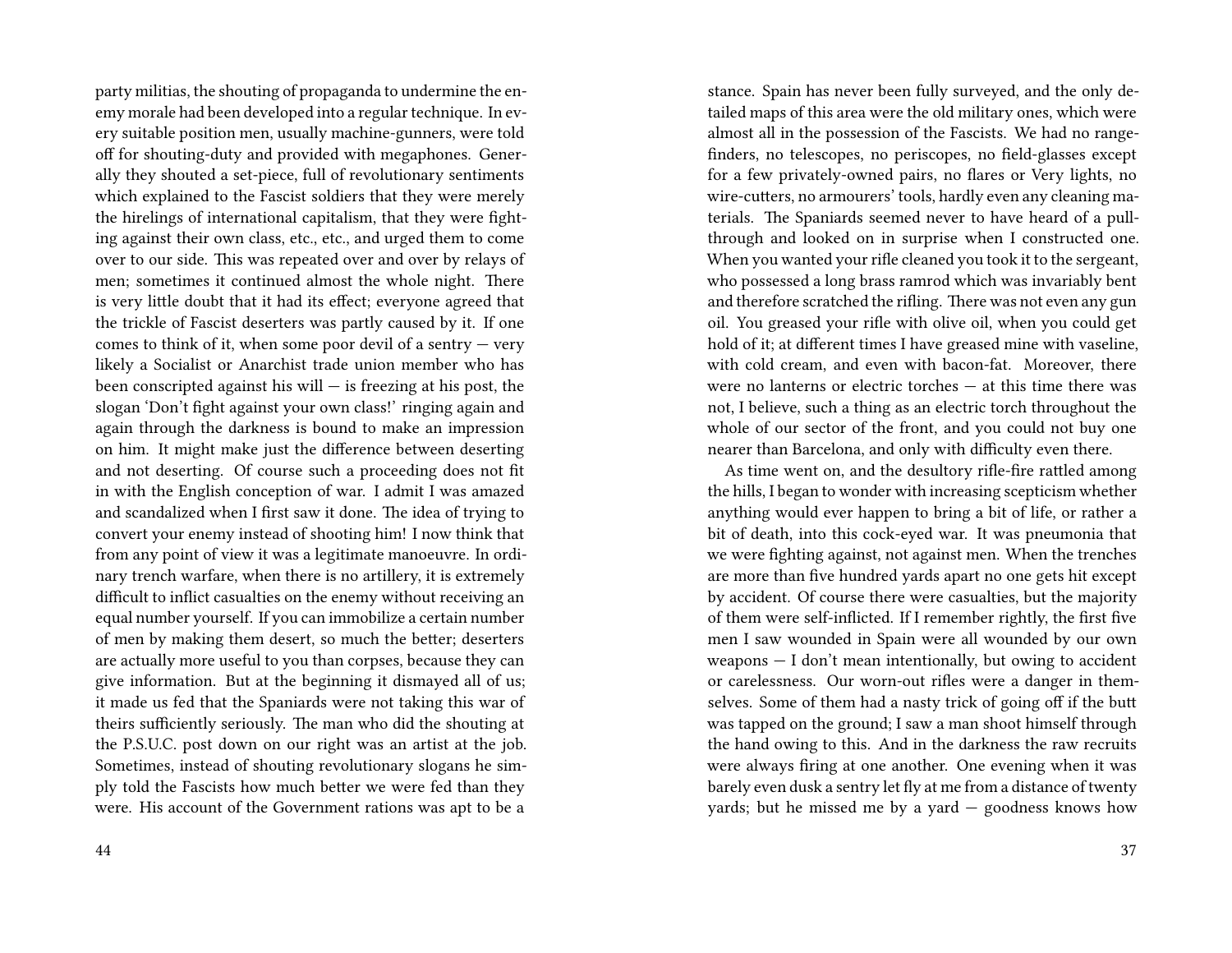many times the Spanish standard of marksmanship has saved my life. Another time I had gone out on patrol in the mist and had carefully warned the guard commander beforehand. But in coming back I stumbled against a bush, the startled sentry called out that the Fascists were coming, and I had the pleasure of hearing the guard commander order everyone to open rapid fire in my direction. Of course I lay down and the bullets went harmlessly over me. Nothing will convince a Spaniard, at least a young Spaniard, that fire-arms are dangerous. Once, rather later than this, I was photographing some machine-gunners with their gun, which was pointed directly towards me.

'Don't fire,' I said half-jokingly as I focused the camera. 'Oh no, we won't fire.'

The next moment there was a frightful roar and a stream of bullets tore past my face so close that my cheek was stung by grains of cordite. It was unintentional, but the machinegunners considered it a great joke. Yet only a few days earlier they had seen a mule-driver accidentally shot by a political delegate who was playing the fool with an automatic pistol and had put five bullets in the mule-driver's lungs.

The difficult passwords which the army was using at this time were a minor source of danger. They were those tiresome double passwords in which one word has to be answered by another. Usually they were of an elevating and revolutionary nature, such as Cultura — progreso, or Seremos — invencibles, and it was often impossible to get illiterate sentries to remember these highfalutin' words. One night, I remember, the password was Cataluna — eroica, and a moonfaced peasant lad named Jaime Domenech approached me, greatly puzzled, and asked me to explain.

'Eroica — what does eroica mean?'

I told him that it meant the same as valiente. A little while later he was stumbling up the trench in the darkness, and the sentry challenged him:

'Alto! Cataluna!'

tainly did not have a dozen nights of full sleep. Twenty or thirty hours' sleep in a week was quite a normal amount. The effects of this were not so bad as might be expected; one grew very stupid, and the job of climbing up and down the hills grew harder instead of easier, but one felt well and one was constantly hungry — heavens, how hungry! All food seemed good, even the eternal haricot beans which everyone in Spain finally learned to hate the sight of. Our water, what there was of it, came from miles away, on the backs of mules or little persecuted donkeys. For some reason the Aragon peasants treated their mules well but their donkeys abominably. If a donkey refused to go it was quite usual to kick him in the testicles. The issue of candles had ceased, and matches were running short. The Spaniards taught us how to make olive oil lamps out of a condensed milk tin, a cartridge-clip, and a bit of rag. When you had any olive oil, which was not often, these things would burn with a smoky flicker, about a quarter candle power, just enough to find your rifle by.

There seemed no hope of any real fighting. When we left Monte Pocero I had counted my cartridges and found that in nearly three weeks I had fired just three shots at the enemy. They say it takes a thousand bullets to kill a man, and at this rate it would be twenty years before I killed my first Fascist. At Monte Oscuro the lines were closer and one fired oftener, but I am reasonably certain that I never hit anyone. As a matter of fact, on this front and at this period of the war the real weapon was not the rifle but the megaphone. Being unable to kill your enemy you shouted at him instead. This method of warfare is so extraordinary that it needs explaining.

Wherever the lines were within hailing distance of one another there was always a good deal of shouting from trench to trench. From ourselves: 'Fascistas — maricones!' From the Fascists: ''Viva Espana! Viva Franco!' — or, when they knew that there were English opposite them: 'Go home, you English! We don't want foreigners here!' On the Government side, in the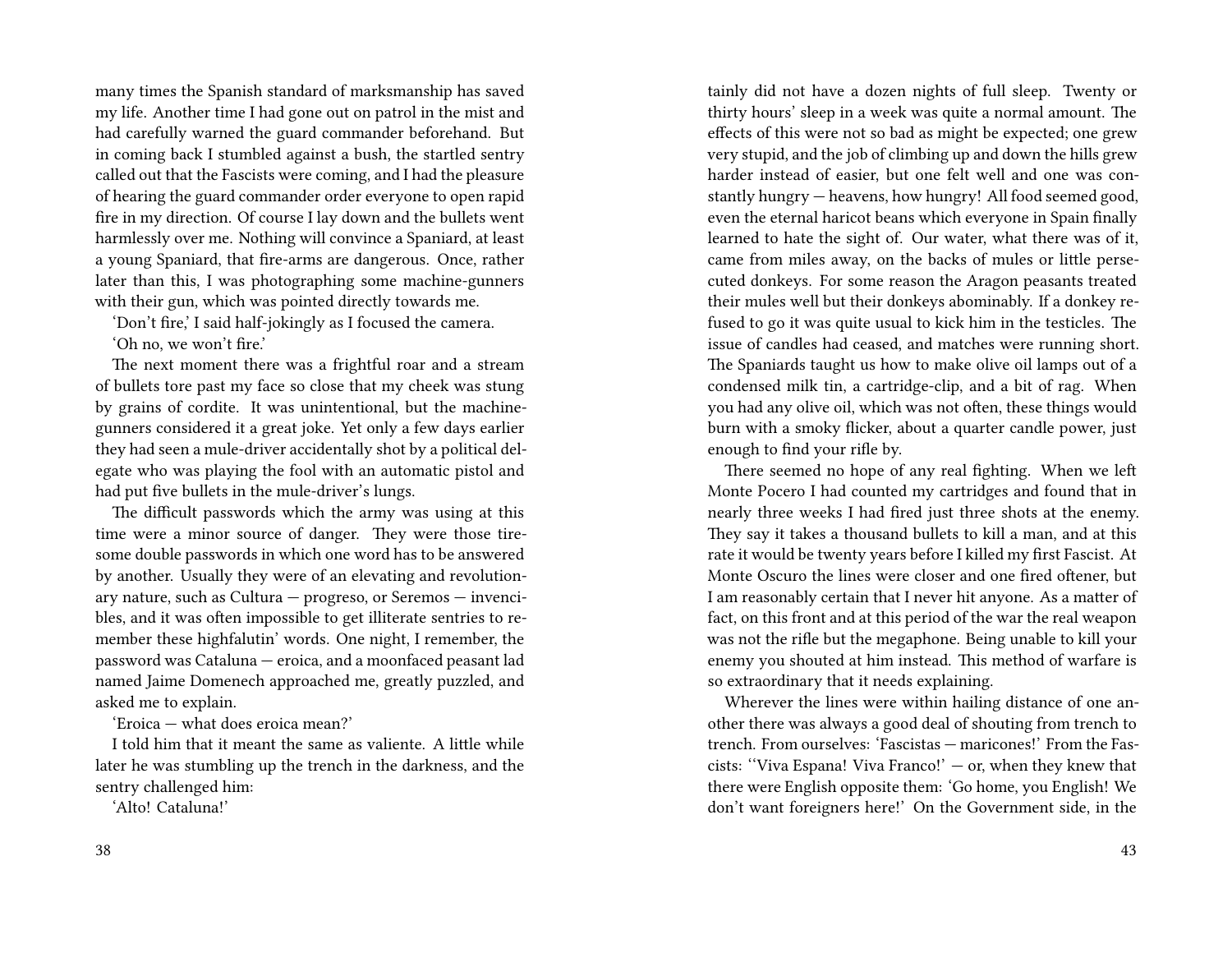the local Fascist headquarters. Occasionally we gave it a riflevolley and then slipped into cover before the machine-guns could locate us. I hope we broke a few windows, but it was a good eight hundred metres away, and with our rifles you could not make sure of hitting even a house at that range.

The weather was mostly clear and cold; sometimes sunny at midday, but always cold. Here and there in the soil of the hill-sides you found the green beaks of wild crocuses or irises poking through; evidently spring was coming, but coming very slowly. The nights were colder than ever. Coming off guard in the small hours we used to rake together what was left of the cook-house fire and then stand in the red-hot embers. It was bad for your boots, but it was very good for your feet. But there were mornings when the sight of the dawn among the mountain — tops made it almost worth while to be out of bed at godless hours. I hate mountains, even from a spectacular point of view. But sometimes the dawn breaking behind the hill-tops in our rear, the first narrow streaks of gold, like swords slitting the darkness, and then the growing light and the seas of carmine cloud stretching away into inconceivable distances, were worth watching even when you had been up all night, when your legs were numb from the knees down, and you were sullenly reflecting that there was no hope of food for another three hours. I saw the dawn oftener during this campaign than during the rest of my life put together — or during the part that is to come, I hope.

We were short-handed here, which meant longer guards and more fatigues. I was beginning to suffer a little from the lack of sleep which is inevitable even in the quietest kind of war. Apart from guard-duties and patrols there were constant nightalarms and stand  $-$  to's, and in any case you can't sleep properly in a beastly hole in the ground with your feet aching with the cold. In my first three or four months in the line I do not suppose I had more than a dozen periods of twenty-four hours that were completely without sleep; on the other hand I cer-

'Valiente!' yelled Jaime, certain that he was saying the right thing.

Bang!

However, the sentry missed him. In this war everyone always did miss everyone else, when it was humanly possible.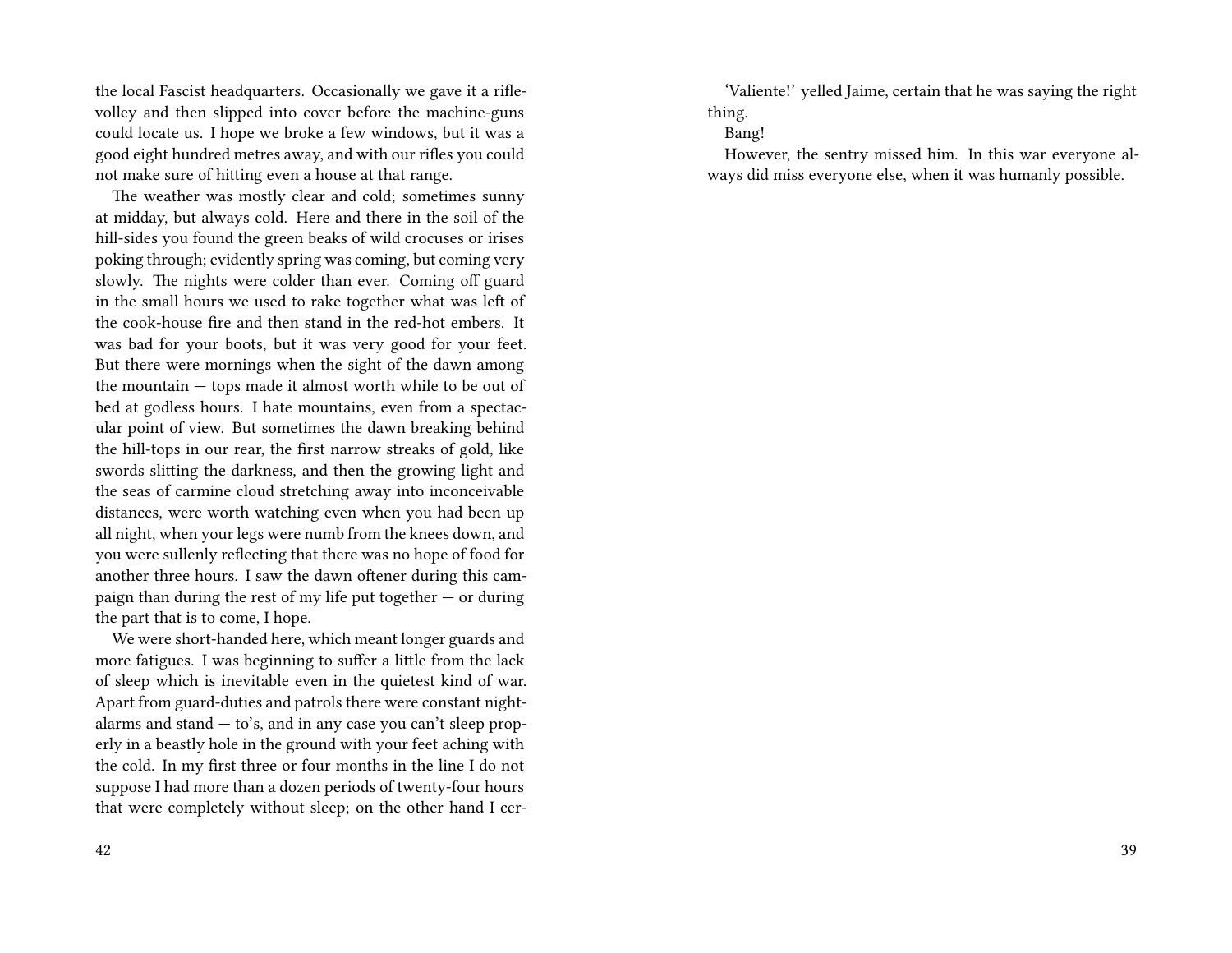#### **Chapter Four**

WHEN I had been about three weeks in the line a contingent of twenty or thirty men, sent out from England by the I.L.P., arrived at Alcubierre, and in order to keep the English on this front together Williams and I were sent to join them. Our new position was at Monte Oscuro, several miles farther west and within sight of Zaragoza.

The position was perched on a sort of razor-back of limestone with dug-outs driven horizontally into the cliff like sandmartins' nests. They went into the ground for prodigious distances, and inside they were pitch dark and so low that you could not even kneel in them, let alone stand. On the peaks to the left of us there were two more P.O.U.M. positions, one of them an object of fascination to every man in the line, because there were three militiawomen there who did the cooking. These women were not exactly beautiful, but it was found necessary to put the position out of bounds to men of other companies. Five hundred yards to our right there was a P.S.U.C. post at the bend of the Alcubierre road. It was just here that the road changed hands. At night you could watch the lamps of our supply-lorries winding out from Alcubierre and, simultaneously, those of the Fascists coming from Zaragoza. You could see Zaragoza itself, a thin string of lights like the lighted portholes of a ship, twelve miles south-westward. The Government troops had gazed at it from that distance since August 1936, and they are gazing at it still.

There were about thirty of ourselves, including one Spaniard (Ramon, Williams's brother-in-law), and there were a dozen Spanish machine — gunners. Apart from the one or two inevitable nuisances — for, as everyone knows, war attracts riffraff — the English were an exceptionally good crowd, both physically and mentally. Perhaps the best of the bunch was Bob Smillie — the grandson of the famous miners' leader — who afterwards died such an evil and meaningless death in Valencia. It says a lot for the Spanish character that the English and the Spaniards always got on well together, in spite of the language difficulty. All Spaniards, we discovered, knew two English expressions. One was 'O.K., baby', the other was a word used by the Barcelona whores in their dealings with English sailors, and I am afraid the compositors would not print it.

Once again there was nothing happening all along the line: only the random crack of bullets and, very rarely, the crash of a Fascist mortar that sent everyone running to the top trench to see which hill the shells were bursting on. The enemy was somewhat closer to us here, perhaps three or four hundred yards away.Their nearest position was exactly opposite ours, with a machine-gun nest whose loopholes constantly tempted one to waste cartridges. The Fascists seldom bothered with rifle-shots, but sent bursts of accurate machine-gun fire at anyone who exposed himself. Nevertheless it was ten days or more before we had our first casualty. The troops opposite us were Spaniards, but according to the deserters there were a few German N.C.O.S. among them. At some time in the past there had also been Moors there — poor devils, how they must have felt the cold! — for out in no man's land there was a dead Moor who was one of the sights of the locality. A mile or two to the left of us the line ceased to be continuous and there was a tract of country, lower-lying and thickly wooded, which belonged neither to the Fascists nor ourselves. Both we and they used to make daylight patrols there. It was not bad fun in a Boy Scoutish way, though I never saw a Fascist patrol nearer than several hundred yards. By a lot of crawling on your belly you could work your way partly through the Fascist lines and could even see the farm-house flying the monarchist flag, which was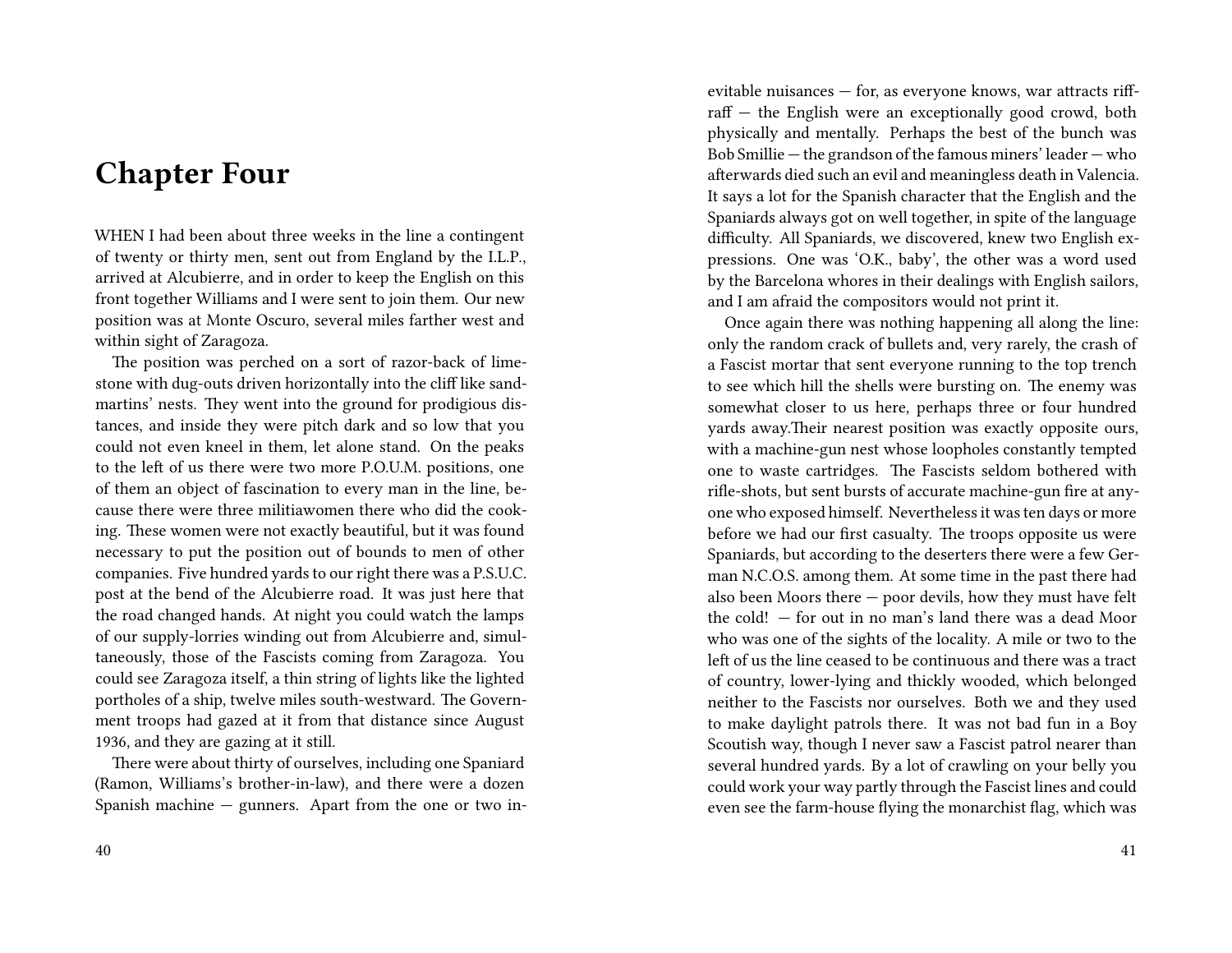follow that they were planning a general attack on the C.N.T. There are two reasons why I do not believe that either side had made preparations for large-scale fighting:

(i) Neither side had brought troops to Barcelona beforehand. The fighting was only between those who were in Barcelona already, mainly civilians and police.

(ii) The food ran short almost immediately. Anyone who has served in Spain knows that the one operation of war that Spaniards really perform really well is that of feeding their troops. It is most unlikely that if either side had contemplated a week or two of street — fighting and a general strike they would not have stored food beforehand.

Finally, as to the rights and wrongs of the affair.

A tremendous dust was kicked up in the foreign anti-Fascist press, but, as usual, only one side of the case has had anything like a hearing. As a result the Barcelona fighting has been represented as an insurrection by disloyal Anarchists and Trotskyists who were 'stabbing the Spanish Government in the back', and so forth. The issue was not quite so simple as that. Undoubtedly when you are at war with a deadly enemy it is better not to begin fighting among yourselves; but it is worth remembering that it takes two to make a quarrel and that people do not begin building barricades unless they have received something that they regard as a provocation.

The trouble sprang naturally out of the Government's order to the Anarchists to surrender their arms. In the English press this was translated into English terms and took this form: that arms were desperately needed on the Aragon front and could not be sent there because the unpatriotic Anarchists were holding them back. To put it like this is to ignore the conditions actually existing in Spain. Everyone knew that both the Anarchists and the P.S.U.C. were hoarding arms, and when the fighting broke out in Barcelona this was made clearer still; both sides produced arms in abundance. The Anarchists were well aware that even if they surrendered their arms, the P.S.U.C., pothe peasants had turned out for the spring ploughing. It is typical of the utter vagueness in which the Spanish agrarian revolution is wrapped that I could not even discover for certain whether the land here was collectivized or whether the peasants had simply divided it up among themselves. I fancy that in theory it was collectivized, this being P.O.U.M. and Anarchist territory. At any rate the landowners were gone, the fields were being cultivated, and people seemed satisfied. The friendliness of the peasants towards ourselves never ceased to astonish me. To some of the older ones the war must have seemed meaningless, visibly it produced a shortage of everything and a dismal dull life for everybody, and at the best of times peasants hate having troops quartered upon them. Yet they were invariably friendly  $-$  I suppose reflecting that, however intolerable we might be in other ways, we did stand between them and their one-time landlords. Civil war is a queer thing. Huesca was not five miles away, it was these people's market town, all of them had relatives there, every week of their lives they had gone there to sell their poultry and vegetables. And now for eight months an impenetrable barrier of barbed wire and machine-guns had lain between. Occasionally it slipped their memory. Once I was talking to an old woman who was carrying one of those tiny iron lamps in which the Spaniards bum olive oil. 'Where can I buy a lamp like that?' I said.' In Huesca,' she said without thinking, and then we both laughed. The village girls were splendid vivid creatures with coal-black hair, a swinging walk, and a straightforward, man-to-man demeanour which was probably a by-product of the revolution.

Men in ragged blue shirts and black corduroy breeches, with broad — brimmed straw hats, were ploughing the fields behind teams of mules with rhythmically flopping ears. Their ploughs were wretched things, only stirring the soil, not cutting anything we should regard as a furrow. All the agricultural implements were pitifully antiquated, everything being governed by the expensiveness of metal. A broken ploughshare, for in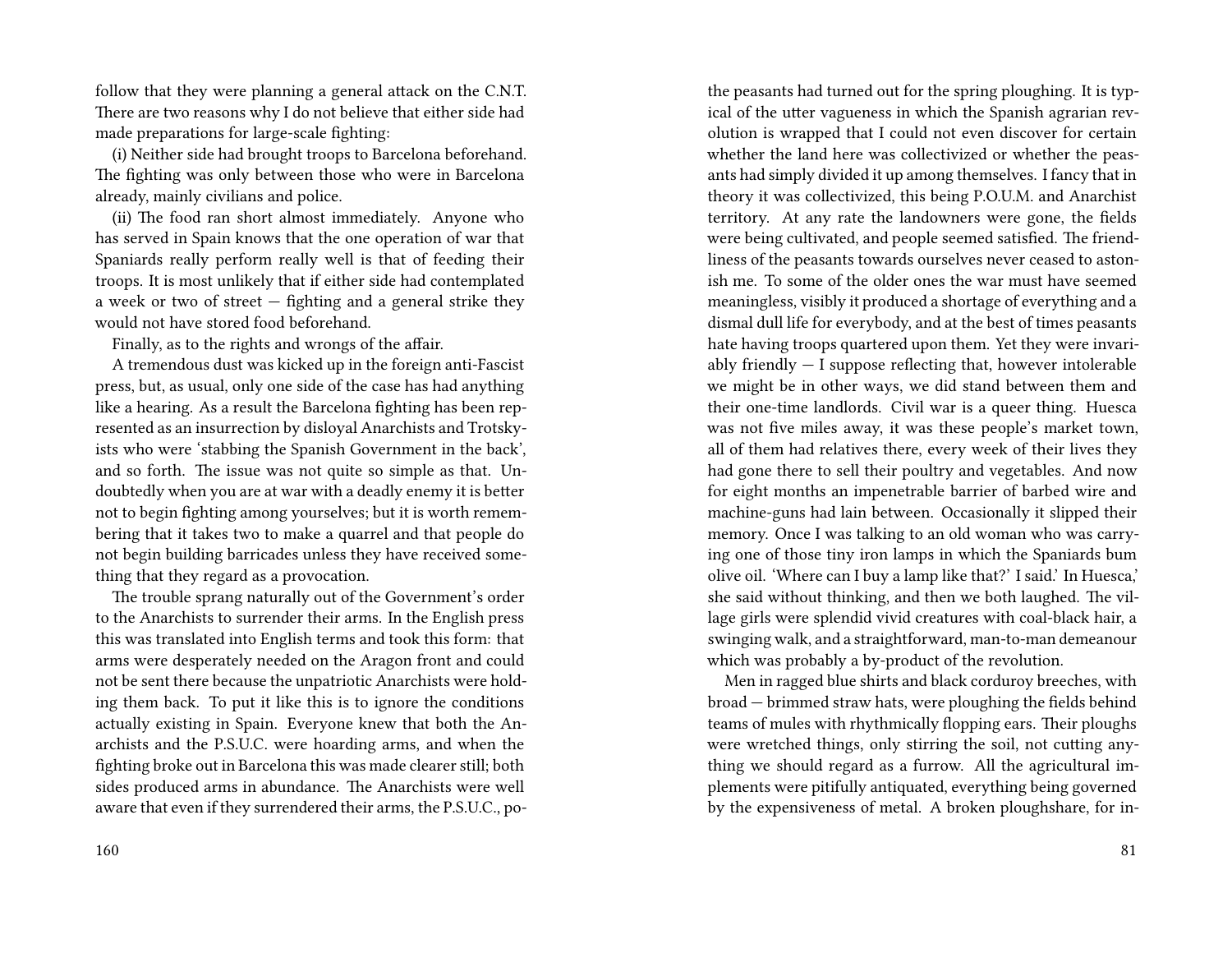stance, was patched, and then patched again, till sometimes it was mainly patches. Rakes and pitchforks were made of wood. Spades, among a people who seldom possessed boots, were unknown; they did their digging with a clumsy hoe like those used in India. There was a kind of harrow that took one straight back to the later Stone Age. It was made of boards joined together, to about the size of a kitchen table; in the boards hundreds of holes were morticed, and into each hole was jammed a piece of flint which had been chipped into shape exactly as men used to chip them ten thousand years ago. I remember my feelings almost of horror when I first came upon one of these things in a derelict hut in no man's land. I had to puzzle over it for a long while before grasping that it was a harrow. It made me sick to think of the work that must go into the making of such a thing, and the poverty that was obliged to use flint in place of steel. I have felt more kindly towards industrialism ever since. But in the village there were two up-to-date farm tractors, no doubt seized from some big landowner's estate.

Once or twice I wandered out to the little walled graveyard that stood a mile or so from the village. The dead from the front were normally sent to Sietamo; these were the village dead. It was queerly different from an English graveyard. No reverence for the dead here! Everything overgrown with bushes and coarse grass, human bones littered everywhere. But the really surprising thing was the almost complete lack of religious inscriptions on the gravestones, though they all dated from before the revolution. Only once, I think, I saw the 'Pray for the Soul of So-and-So' which is usual on Catholic graves. Most of the inscriptions were purely secular, with ludicrous poems about the virtues of the deceased. On perhaps one grave in four or five there was a small cross or a perfunctory reference to Heaven; this had usually been chipped off by some industrious atheist with a chisel.

It struck me that the people in this part of Spain must be genuinely without religious feeling — religious feeling, I mean, The point can easily be settled by referring to La Batalla of the date named.

So far as one could judge from what people were saying at the time, there was no real revolutionary intention anywhere. The people behind the barricades were ordinary C.N.T. workers, probably with a sprinkling of U.G.T. workers among them, and what they were attempting was not to overthrow the Government but to resist what they regarded, rightly or wrongly, as an attack by the police. Their action was essentially defensive, and I doubt whether it should be described, as it was in nearly all the foreign newspapers, as a 'rising'. A rising implies aggressive action and a definite plan. More exactly it was a riot — a very bloody riot, because both sides had fire-arms in their hands and were willing to use them.

But what about the intentions on the other side? If it was not an Anarchist coup d'etat, was it perhaps a Communist coup d'etat — a planned effort to smash the power of the C.N.T. at one blow?

I do not believe it was, though certain things might lead one to suspect it. It is significant that something very similar (seizure of the Telephone Exchange by armed police acting under orders from Barcelona) happened in Tarragona two days later. And in Barcelona the raid on the Telephone Exchange was not an isolated act. In various parts of the town bands of Civil Guards and P.S.U.C. adherents seized buildings in strategic spots, if not actually before the fighting started, at any rate with surprising promptitude. But what one has got to remember is that these things were happening in Spain and not in England. Barcelona is a town with a long history of street-fighting. In such places things happen quickly, the factions are readymade, everyone knows the local geography, and when the guns begin to shoot people take their places almost as in a fire-drill. Presumably those responsible for the seizure of the Telephone Exchange expected trouble — though not on the scale that actually happened — and had made ready to meet it. But it does not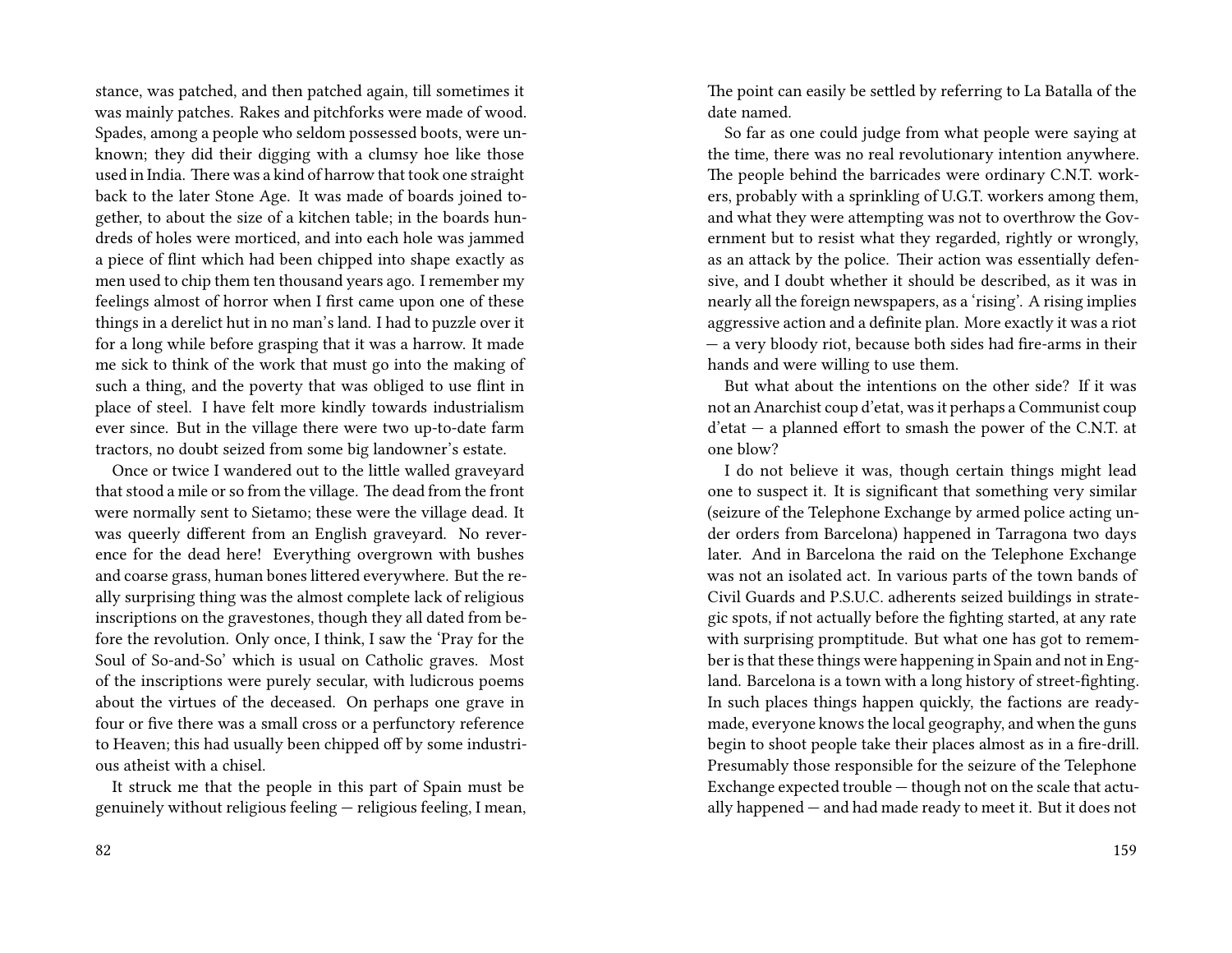avoided. La Batalla also issued instructions that no troops were to leave the front.9 As far as one can estimate it, I should say that the responsibility of the P.O.U.M. amounts to having urged everyone to remain at the barricades, and probably to having persuaded a certain number to remain there longer than they would otherwise have done. Those who were in personal touch with the P.O.U.M. leaders at the time (I myself was not) have told me that they were in reality dismayed by the whole business, but felt that they had got to associate themselves with it. Afterwards, of course, political capital was made out of it in the usual manner. Gorkin, one of the P.O.U.M. leaders, even spoke later of 'the glorious days of May'. From the propaganda point of view this may have been the right line; certainly the P.O.U.M. rose somewhat in numbers during the brief period before its suppression. Tactically it was probably a mistake to give countenance to the leaflet of the Friends of Durruti, which was a very small organization and normally hostile to the P.O.U.M. Considering the general excitement and the things that were being said on both sides, the leaflet did not in effect mean much more than 'Stay at the barricades', but by seeming to approve of it while Solidaridad Obrera, the Anarchist paper, repudiated it, the P.O.U.M. leaders made it easy for the Communist press to say afterwards that the fighting was a kind of insurrection engineered solely by the P.O.U.M. However, we may be certain that the Communist press would have said this in any case. It was nothing compared with the accusations that were made both before and afterwards on less evidence. The C.N.T. leaders did not gain much by their more cautious attitude; they were praised for their loyalty but were levered out of both the Government and the Generalite as soon as the opportunity arose.

9 A recent number of Inprecor states the exact opposite that La Batalla orders the P.O.U.M. troops to leave the front! in the orthodox sense. It is curious that all the time I was in Spain I never once saw a person cross himself; yet you would think such a movement would become instinctive, revolution or no revolution. Obviously the Spanish Church will come back (as the saying goes, night and the Jesuits always return), but there is no doubt that at the outbreak of the revolution it collapsed and was smashed up to an extent that would be unthinkable even for the moribund C. of E. in like circumstances. To the Spanish people, at any rate in Catalonia and Aragon, the Church was a racket pure and simple. And possibly Christian belief was replaced to some extent by Anarchism, whose influence is widely spread and which undoubtedly has a religious tinge.

It was the day I came back from hospital that we advanced the line to what was really its proper position, about a thousand yards forward, along the little stream that lay a couple of hundred yards in front of the Fascist line. This operation ought to have been carried out months earlier. The point of doing it now was that the Anarchists were attacking on theJaca road, and to advance on this side made them divert troops to face us.

We were sixty or seventy hours without sleep, and my memories go down into a sort of blue, or rather a series of pictures. Listening-duty in no man's land, a hundred yards from the Casa Francesa, a fortified farm-house which was part of the Fascist line. Seven hours lying in a horrible marsh, in reedy-smelling water into which one's body subsided gradually deeper and deeper: the reedy smell, the numbing cold, the stars immovable in the black sky, the harsh croaking of the frogs. Though this was April it was the coldest night that I remember in Spain. Only a hundred yards behind us the working-parties were hard at it, but there was utter silence except for the chorus of the frogs. Just once during the night I heard a sound  $-$  the familiar noise of a sand-bag being flattened with a spade. It is queer how, just now and again, Spaniards can carry out a brilliant feat of organization.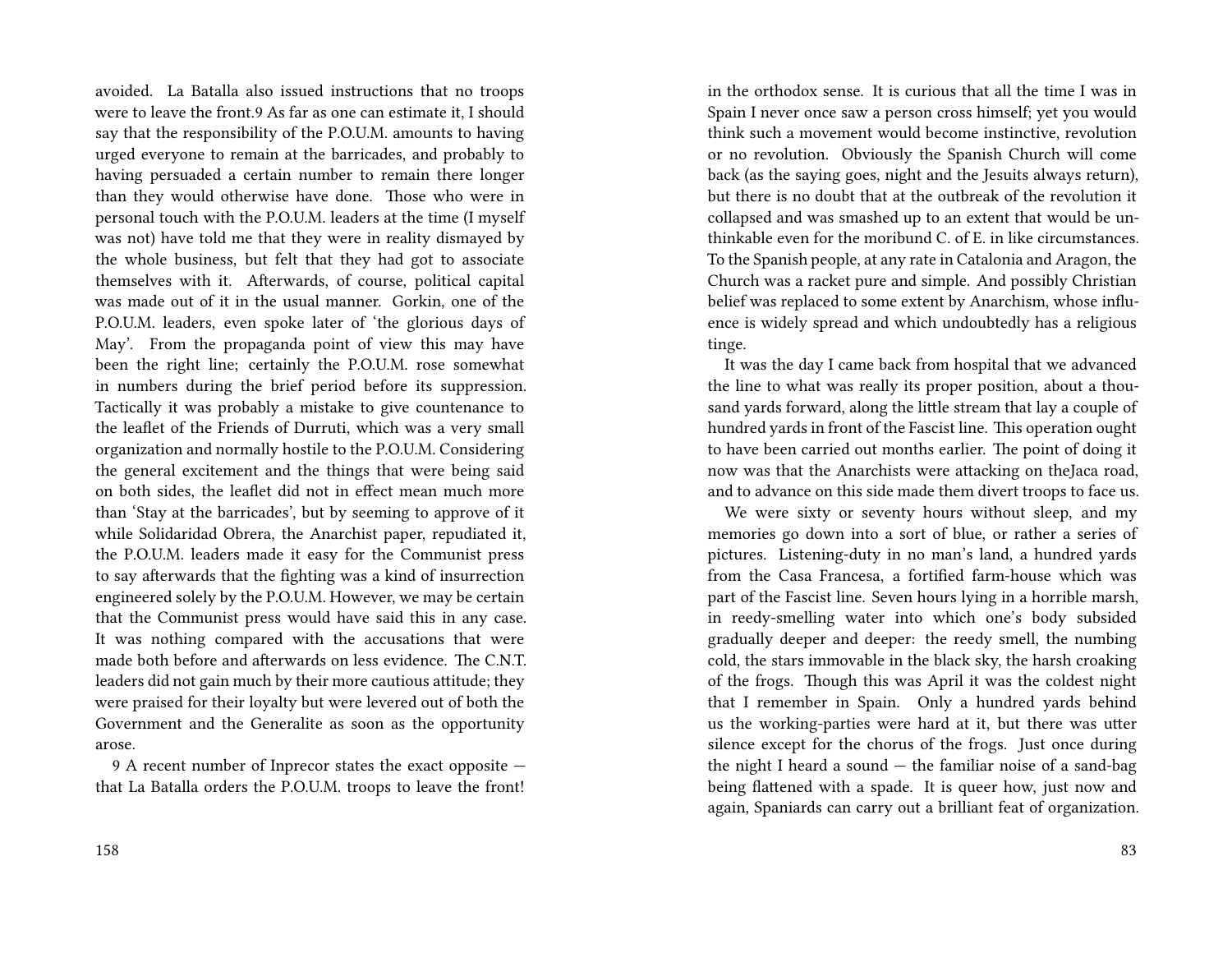The whole move was beautifully planned. In seven hours six hundred men constructed twelve hundred metres of trench and parapet, at distances of from a hundred and fifty to three hundred yards from the Fascist line, and all so silently that the Fascists heard nothing, and during the night there was only one casualty. There were more next day, of course. Every man had his job assigned to him, even to the cook-house orderlies who suddenly arrived when the work was done with buckets of wine laced with brandy.

And then the dawn coming up and the Fascists suddenly discovering that we were there. The square white block of the Casa Francesa, though it was two hundred yards away, seemed to tower over us, and the machine  $-$  guns in its sandbagged upper windows seemed to be pointing straight down into the trench. We all stood gaping at it, wondering why the Fascists didn't see us. Then a vicious swirl of bullets, and everyone had flung himself on his knees and was frantically digging, deepening the trench and scooping out small shelters in the side. My arm was still in bandages, I could not dig, and I spent most of that day reading a detective story — The Missing Money-lender its name was. I don't remember the plot of it, but I remember very clearly the feeling of sitting there reading it; the dampish clay of the trench bottom underneath me, the constant shifting of my legs out of the way as men hurried stopping down the trench, the crack-crack-crack of bullets a foot or two overhead. Thomas Parker got a bullet through the top of his thigh, which, as he said, was nearer to being a D.S.O. than he cared about. Casualties were happening all along the line, but nothing to what there would have been if they had caught us on the move during the night. A deserter told us afterwards that five Fascist sentries were shot for negligence. Even now they could have massacred us if they had had the initiative to bring up a few mortars. It was an awkward job getting the wounded down the narrow, crowded trench. I saw one poor devil, his breeches dark with blood, flung out of his stretcher and gasping in agony.

84

about this, but it was at least inherently likely that the British Government, which had not raised a finger to save the Spanish Government from Franco, would intervene quickly enough to save it from its own working class.

The P.O.U.M. leaders did not disown the affair, in fact they encouraged their followers to remain at the barricades and even gave their approval (in La Batalla, 6 May) to the extremist leaflet issued by the Friends of Durruti. (There is great uncertainty about this leaflet, of which no one now seems able to produce a copy.) In some of the foreign papers it was described as an 'inflammatory poster' which was 'plastered' all over the town. There was certainly no such poster. From comparison of various reports I should say that the leaflet called for (i) The formation of a revolutionary council (junta), (ii) The shooting of those responsible for the attack on the Telephone Exchange, (iii) The disarming of the Civil Guards. There is also some uncertainty as to how far La Batalla expressed agreement with the leaflet. I myself did not see the leaflet or La Batalla of that date. The only handbill I saw during the fighting was one issued by the tiny group of Trotskyists ('Bolshevik-Leninists') on 4 May. This merely said: 'Everyone to the barricades general strike of all industries except war industries.' (In other words, it merely demanded what was happening already.) But in reality the attitude of the P.O.U.M. leaders was hesitating. They had never been in favour of insurrection until the war against Franco was won; on the other hand the workers had come into the streets, and the P.O.U.M. leaders took the rather pedantic Marxist line that when the workers are on the streets it is the duty of the revolutionary parties to be with them. Hence, in spite of uttering revolutionary slogans about the 'reawakening of the spirit of 19 July', and so forth, they did their best to limit the workers' action to the defensive. They never, for instance, ordered an attack on any building; they merely ordered their followers to remain on guard and, as I mentioned in the last chapter, not to fire when it could be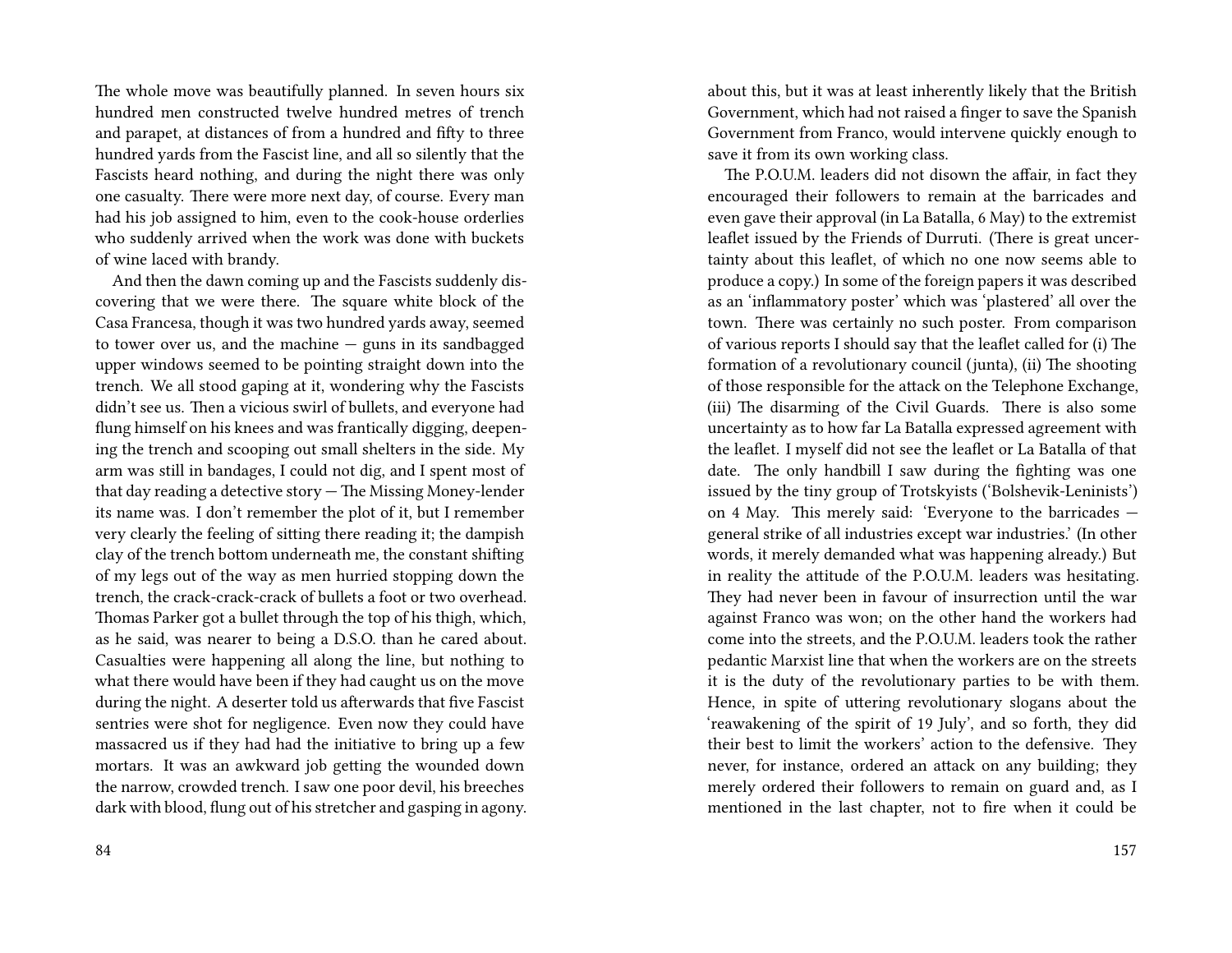Thirdly, what purpose, if any, lay behind the outbreak? Was it any kind of coup d'etat or revolutionary attempt? Did it definitely aim at overthrowing the Government? Was it preconcerted at all?

My own opinion is that the fighting was only preconcerted in the sense that everyone expected it. There were no signs of any very definite plan on either side. On the Anarchist side the action was almost certainly spontaneous, for it was an affair mainly of the rank and file. The people came into the streets and their political leaders followed reluctantly, or did not follow at all. The only people who even talked in a revolutionary strain were the Friends of Durruti, a small extremist group within the F.A.I., and the P.O.U.M. But once again they were following and not leading. The Friends of Durruti distributed some kind of revolutionary leaflet, but this did not appear until 5 May and cannot be said to have started the fighting, which had started of its own accord two days earlier. The official leaders of the C.N.T. disowned the whole affair from the start. There were a number of reasons for this. To begin with, the fact that the C.N.T. was still represented in the Government and the Generalite ensured that its leaders would be more conservative than their followers. Secondly, the main object of the C.N.T. leaders was to form an alliance with the U.G.T., and the fighting was bound to widen the split between C.N.T. and U.G.T., at any rate for the time being. Thirdly  $-$  though this was not generally known at the time — the Anarchist leaders feared that if things went beyond a certain point and the workers took possession of the town, as they were perhaps in a position to do on 5 May, there would be foreign intervention. A British cruiser and two British destroyers had closed in upon the harbour, and no doubt there were other warships not far away. The English newspapers gave it out that these ships were proceeding to Barcelona 'to protect British interests', but in fact they made no move to do so; that is, they did not land any men or take off any refugees. There can be no certainty

156

One had to carry wounded men a long distance, a mile or more, for even when a road existed the ambulances never came very near the front line. If they came too near the Fascists had a habit of shelling them — justifiably, for in modern war no one scruples to use an ambulance for carrying ammunition.

And then, next night, waiting at Torre Fabian for an attack that was called off at the last moment by wireless. In the barn where we waited the floor was a thin layer of chaff over deep beds of bones, human bones and cows' bones mixed up, and the place was alive with rats. The filthy brutes came swarming out of the ground on every side. If there is one thing I hate more than another it is a rat running over me in the darkness. However, I had the satisfaction of catching one of them a good punch that sent him flying.

And then waiting fifty or sixty yards from the Fascist parapet for the order to attack. A long line of men crouching in an irrigation ditch with their bayonets peeping over the edge and the whites of their eyes shining through the darkness. Kopp and Benjamin squatting behind us with a man who had a wireless receiving-box strapped to his shoulders. On the western horizon rosy gun-flashes followed at intervals of several seconds by enormous explosions. And then a pip-pip-pip noise from the wireless and the whispered order that we were to get out of it while the going was good. We did so, but not quickly enough. Twelve wretched children of the J.C.I. (the Youth League of the P.O.U.M., corresponding to the J.S.U. of the P.S.U.C.) who had been posted only about forty yards from the Fascist parapet, were caught by the dawn and unable to escape. All day they had to lie there, with only tufts of grass for cover, the Fascists shooting at them every time they moved. By nightfall seven were dead, then the other five managed to creep away in the darkness.

And then, for many mornings to follow, the sound of the Anarchist attacks on the other side of Huesca. Always the same sound. Suddenly, at some time in the small hours, the opening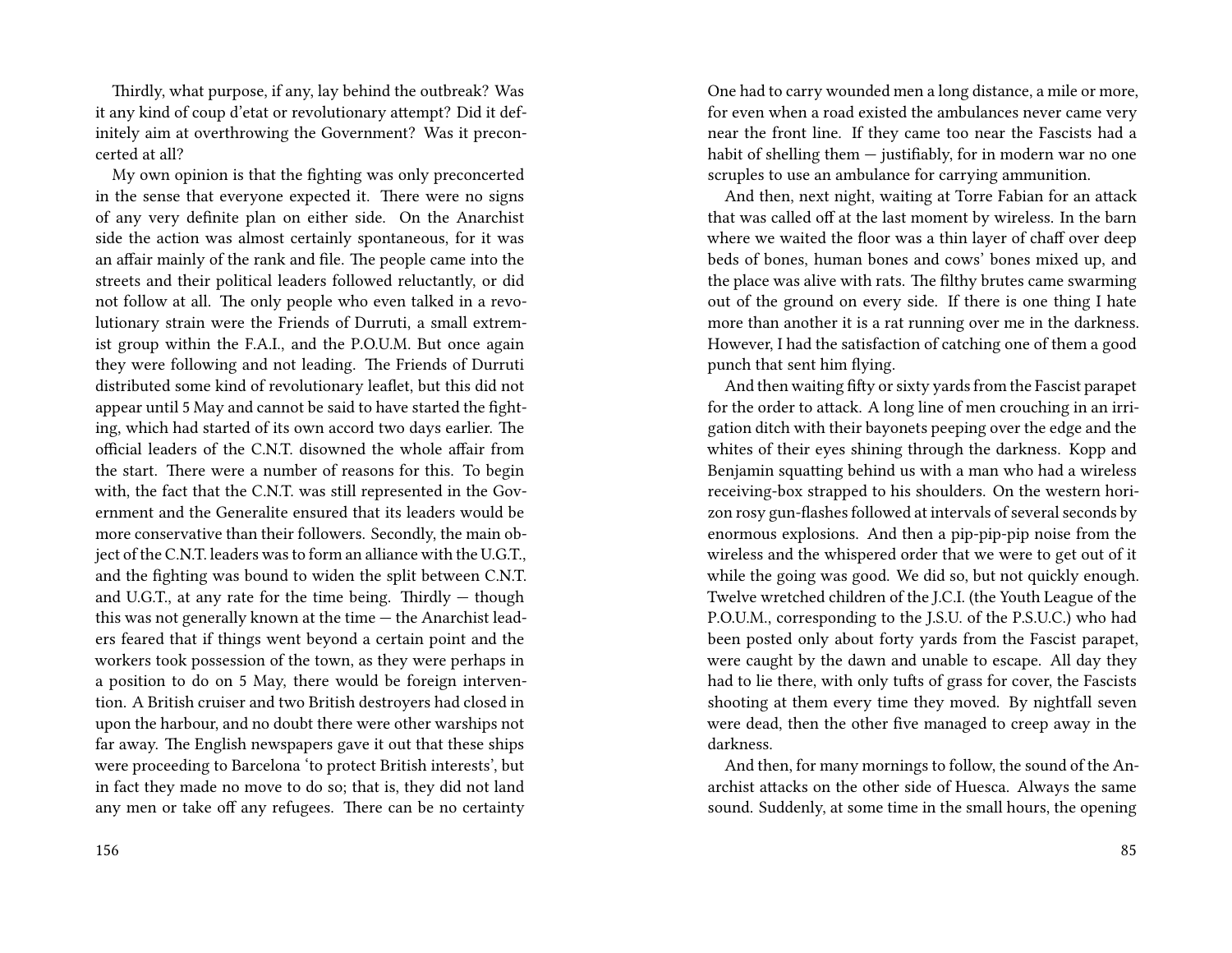crash of several score bombs bursting simultaneously — even from miles away a diabolical, rending crash — and then the unbroken roar of massed rifles and machine-guns, a heavy rolling sound curiously similar to the roll of drums. By degrees the firing would spread all round the lines that encircled Huesca, and we would stumble out into the trench to lean sleepily against the parapet while a ragged meaningless fire swept overhead.

In the daytime the guns thundered fitfully. Torre Fabian, now our cookhouse, was shelled and partially destroyed. It is curious that when you are watching artillery-fire from a safe distance you always want the gunner to hit his mark, even though the mark contains your dinner and some of your comrades. The Fascists were shooting well that morning; perhaps there were German gunners on the job. They bracketed neatly on Torre Fabian. One shell beyond it, one shell short of it, then whizz-BOOM' Burst rafters leaping upwards and a sheet of uralite skimming down the air like a nicked playing-card. The next shell took off a corner of a building as neatly as a giant might do it with a knife. But the cooks produced dinner on time — a memorable feat.

As the days went on the unseen but audible guns began each to assume a distinct personality. There were the two batteries of Russian 75-mm. guns which fired from close in our rear and which somehow evoked in my mind the picture of a fat man hitting a golf-ball. These were the first Russian guns I had seen — or heard, rather. They had a low trajectory and a very high velocity, so that you heard the cartridge explosion, the whizz, and the shell-burst almost simultaneously. Behind Monflorite were two very heavy guns which fired a few times a day, with a deep, muffled roar that was like the baying of distant chainedup monsters. Up at Mount Aragon, the medieval fortress which the Government troops had stormed last year (the first time in its history, it was said), and which guarded one of the approaches to Huesca, there was a heavy gun which must have dated well back into the nineteenth century. Its great shells

sea from Valencia, arrived and took control of the town. The Government issued an order for the surrender of all arms except those held by the regular forces, and during the next few days large numbers of arms were seized. The casualties during the fighting were officially given out as four hundred killed and about a thousand wounded. Four hundred killed is possibly an exaggeration, but as there is no way of verifying this we must accept it as accurate.

Secondly, as to the after-effects of the fighting. Obviously it is impossible to say with any certainty what these were. There is no evidence that the outbreak had any direct effect upon the course of the war, though obviously it must have had if it continued even a few days longer. It was made the excuse for bringing Catalonia under the direct control of Valencia, for hastening the break-up of the militias, and for the suppression of the P.O.U.M., and no doubt it also had its share in bringing down the Caballero Government. But we may take it as certain that these things would have happened in any case. The real question is whether the C.N.T. workers who came into the street gained or lost by showing fight on this occasion. It is pure guesswork, but my own opinion is that they gained more than they lost. The seizure of the Barcelona Telephone Exchange was simply one incident in a long process. Since the previous year direct power had been gradually manoeuvred out of the hands of the syndicates, and the general movement was away from working-class control and towards centralized control, leading on to State capitalism or, possibly, towards the reintroduction of private capitalism. The fact that at this point there was resistance probably slowed the process down. A year after the outbreak of war the Catalan workers had lost much of their power, but their position was still comparatively favourable. It might have been much less so if they had made it clear that they would lie down under no matter what provocation. There are occasions when it pays better to fight and be beaten than not to fight at all.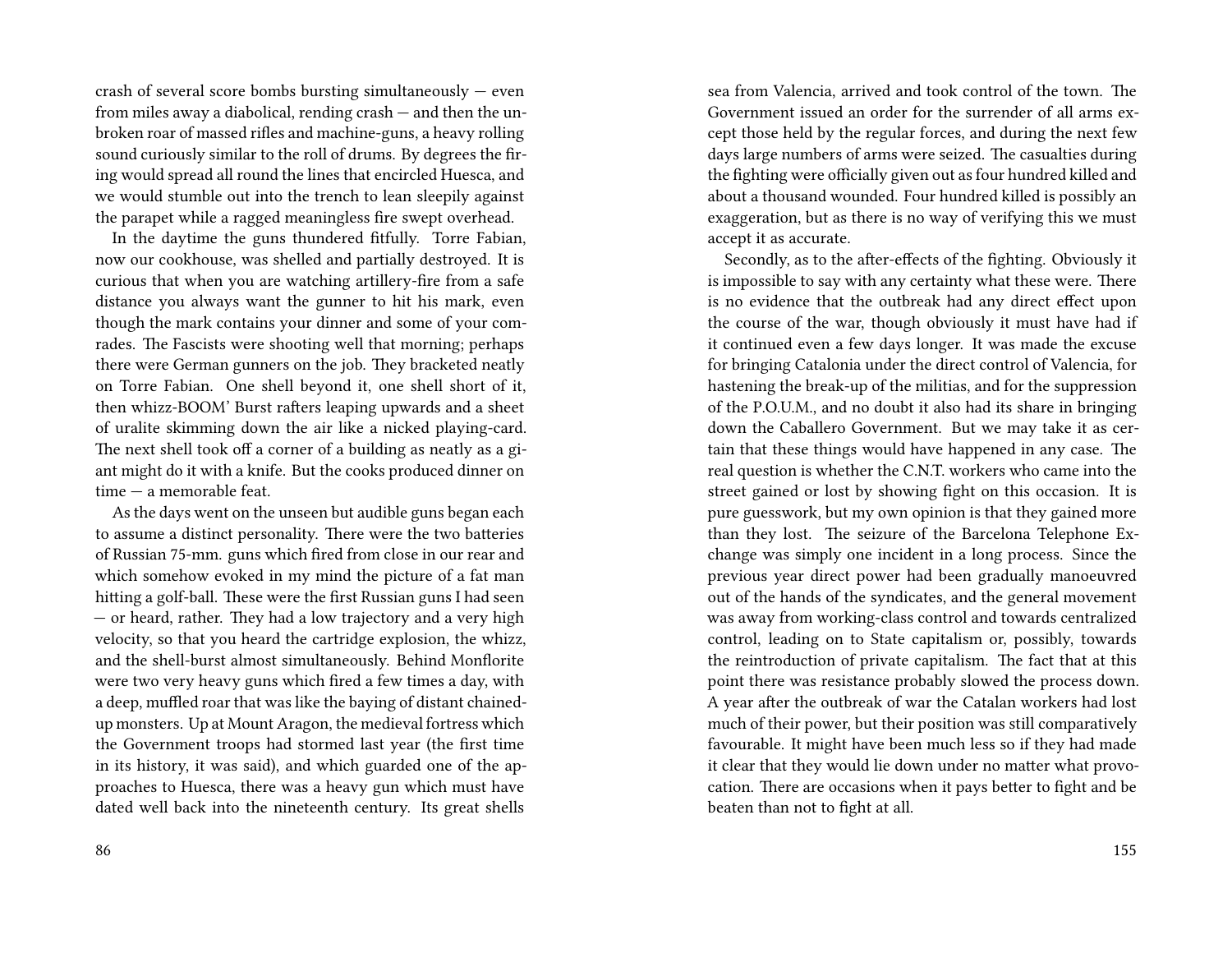war mainly by C.N.T. workers; it was alleged that it was badly run and that official calls were being tapped. Salas, the Chief of Police (who may or may not have been exceeding his orders), sent three lorry-loads of armed Civil Guards to seize the building, while the streets outside were cleared by armed police in civilian clothes. At about the same time bands of Civil Guards seized various other buildings in strategic spots. Whatever the real intention may have been, there was a widespread belief that this was the signal for a general attack on the C.N.T. by the Civil Guards and the P.S.U.C. (Communists and Socialists). The word flew round the town that the workers' buildings were being attacked, armed Anarchists appeared on the streets, work ceased, and fighting broke out immediately. That night and the next morning barricades were built all over the town, and there was no break in the fighting until the morning of 6 May. The fighting was, however, mainly defensive on both sides. Buildings were besieged, but, so far as I know, none were stormed, and there was no use of artillery. Roughly speaking, the C.N.T.–F.A.I.–P.O.U.M. forces held the working-class suburbs, and the armed police-forces and the P.S.U.C. held the central and official portion of the town. On 6 May there was an armistice, but fighting soon broke out again, probably because of premature attempts by Civil Guards to disarm C.N.T. workers. Next morning, however, the people began to leave the barricades of their own accord. Up till, roughly, the night of 5 May the C.N.T. had had the better of it, and large numbers of Civil Guards had surrendered. But there was no generally accepted leadership and no fixed plan — indeed, so far as one could judge, no plan at all except a vague determination to resist the Civil Guards. The official leaders of the C.N.T. had joined with those of the U.G.T. in imploring everyone to go back to work; above all, food was running short. In such circumstances nobody was sure enough of the issue to go on fighting. By the afternoon of 7 May conditions were almost normal. That evening six thousand Assault Guards, sent by

whistled over so slowly that you felt certain you could run beside them and keep up with them. A shell from this gun sounded like nothing so much as a man riding along on a bicycle and whistling. The trench-mortars, small though they were, made the most evil sound of all. Their shells are really a kind of winged torpedo, shaped like the darts thrown in public-houses and about the size of a quart bottle; they go off with a devilish metallic crash, as of some monstrous globe of brittle steel being shattered on an anvil. Sometimes our aeroplanes flew over and let loose the aerial torpedoes whose tremendous echoing roar makes the earth tremble even at two miles' distance. The shell-bursts from the Fascist anti  $-$  aircraft guns dotted the sky like cloudlets in a bad water-colour, but I never saw them get within a thousand yards of an aeroplane. When an aeroplane swoops down and uses its machine-gun the sound, from below, is like the fluttering of wings.

On our part of the line not much was happening. Two hundred yards to the right of us, where the Fascists were on higher ground, their snipers picked off a few of our comrades. Two hundred yards to the left, at the bridge over the stream, a sort of duel was going on between the Fascist mortars and the men who were building a concrete barricade across the bridge. The evil little shells whizzed over, zwing-crash! zwing-crash!, making a doubly diabolical noise when they landed on the asphalt road. A hundred yards away you could stand in perfect safety and watch the columns of earth and black smoke leaping into the air like magic trees. The poor devils round the bridge spent much of the daytime cowering in the little man-holes they had scooped in the side of the trench. But there were less casualties than might have been expected, and the barricade rose steadily, a wall of concrete two feet thick, with embrasures for two machine-guns and a small field gun. The concrete was being reinforced with old bedsteads, which apparently was the only iron that could be found for the purpose.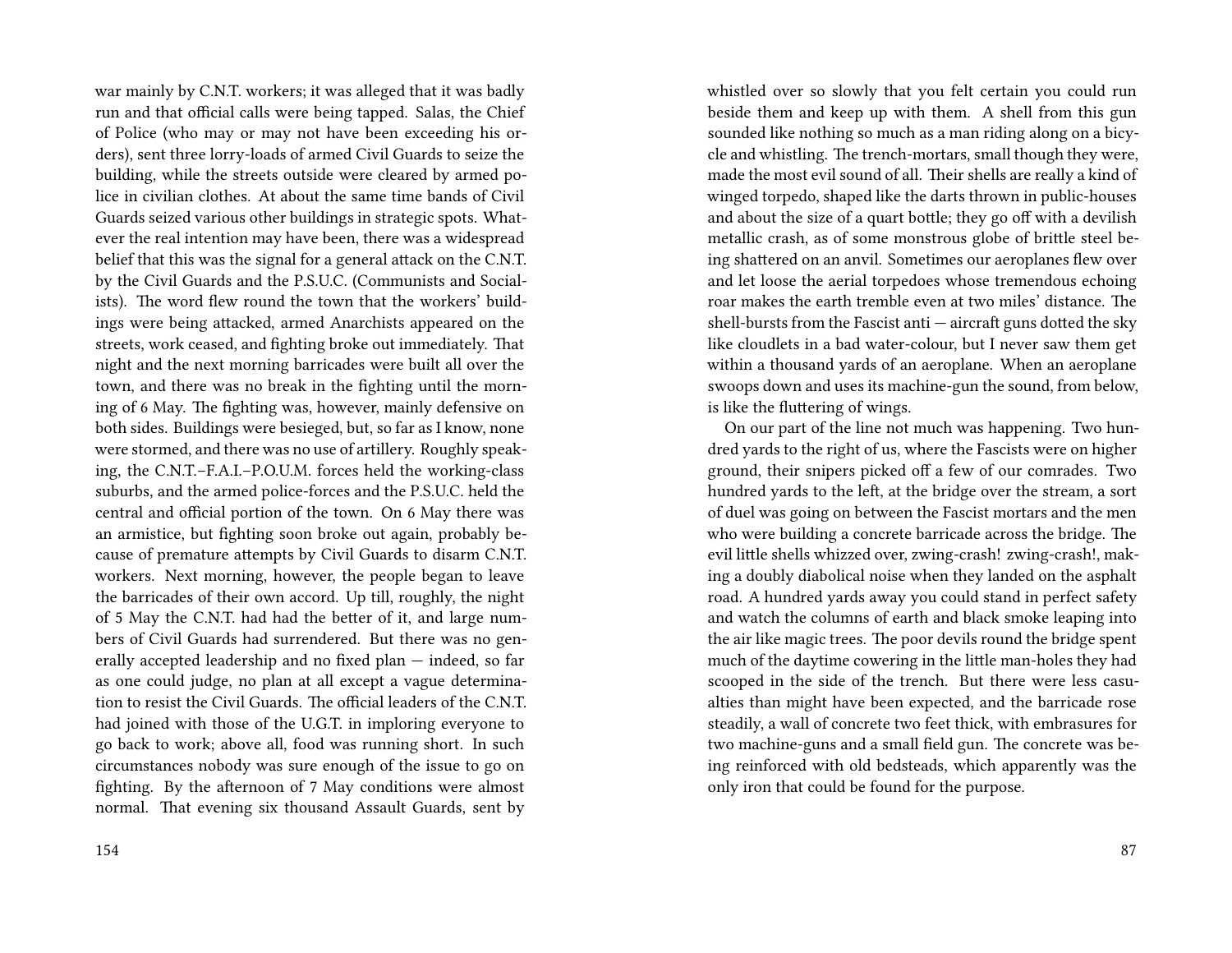### **Chapter Seven**

ONE afternoon Benjamin told us that he wanted fifteen volunteers. The attack on the Fascist redoubt which had been called off on the previous occasion was to be carried out tonight. I oiled my ten Mexican cartridges, dirtied my bayonet (the things give your position away if they flash too much), and packed up a hunk of bread, three inches of red sausage, and a cigar which my wife had sent from Barcelona and which I had been hoarding for a long time. Bombs were served out, three to a man. The Spanish Government had at last succeeded in producing a decent bomb. It was on the principle of a Mills bomb, but with two pins instead of one. After you had pulled the pins out there was an interval of seven seconds before the bomb exploded. Its chief disadvantage was that one pin was very stiff and the other very loose, so that you had the choice of leaving both pins in place and being unable to pull the stiff one out in a moment of emergency, or pulling out the stiff one beforehand and being in a constant stew lest the thing should explode in your pocket. But it was a handy little bomb to throw.

A little before midnight Benjamin led the fifteen of us down to Torre Fabian. Ever since evening the rain had been pelting down. The irrigation ditches were brimming over, and every time you stumbled into one you were in water up to your waist. In the pitch darkness and sheeting rain in the farm-yard a dim mass of men was waiting. Kopp addressed us, first in Spanish, then in English, and explained the plan of attack. The Fascist line here made an L-bend and the parapet we were to attack lay on rising ground at the corner of the L. About thirty of us,

# **Chapter Eleven**

IT will never be possible to get a completely accurate and unbiased account of the Barcelona fighting, because the necessary records do not exist. Future historians will have nothing to go upon except a mass of accusations and party propaganda. I myself have little data beyond what I saw with my own eyes and what I have learned from other eyewitnesses whom I believe to be reliable. I can, however, contradict some of the more flagrant lies and help to get the affair into some kind of perspective.

First of all, what actually happened?

For some time past there had been tension throughout Catalonia. In earlier chapters of this book I have given some account of the struggle between Communists and Anarchists. By May 1937 things had reached a point at which some kind of violent outbreak could be regarded as inevitable. The immediate cause of friction was the Government's order to surrender all private weapons, coinciding with the decision to build up a heavily-armed 'non-political' police-force from which trade union members were to be excluded. The meaning of this was obvious to everyone; and it was also obvious that the next move would be the taking over of some of the key industries controlled by the C.N.T. In addition there was a certain amount of resentment among the working classes because of the growing contrast of wealth and poverty and a general vague feeling that the revolution had been sabotaged. Many people were agreeably surprised when there was no rioting on i May. On 3 May the Government decided to take over the Telephone Exchange, which had been operated since the beginning of the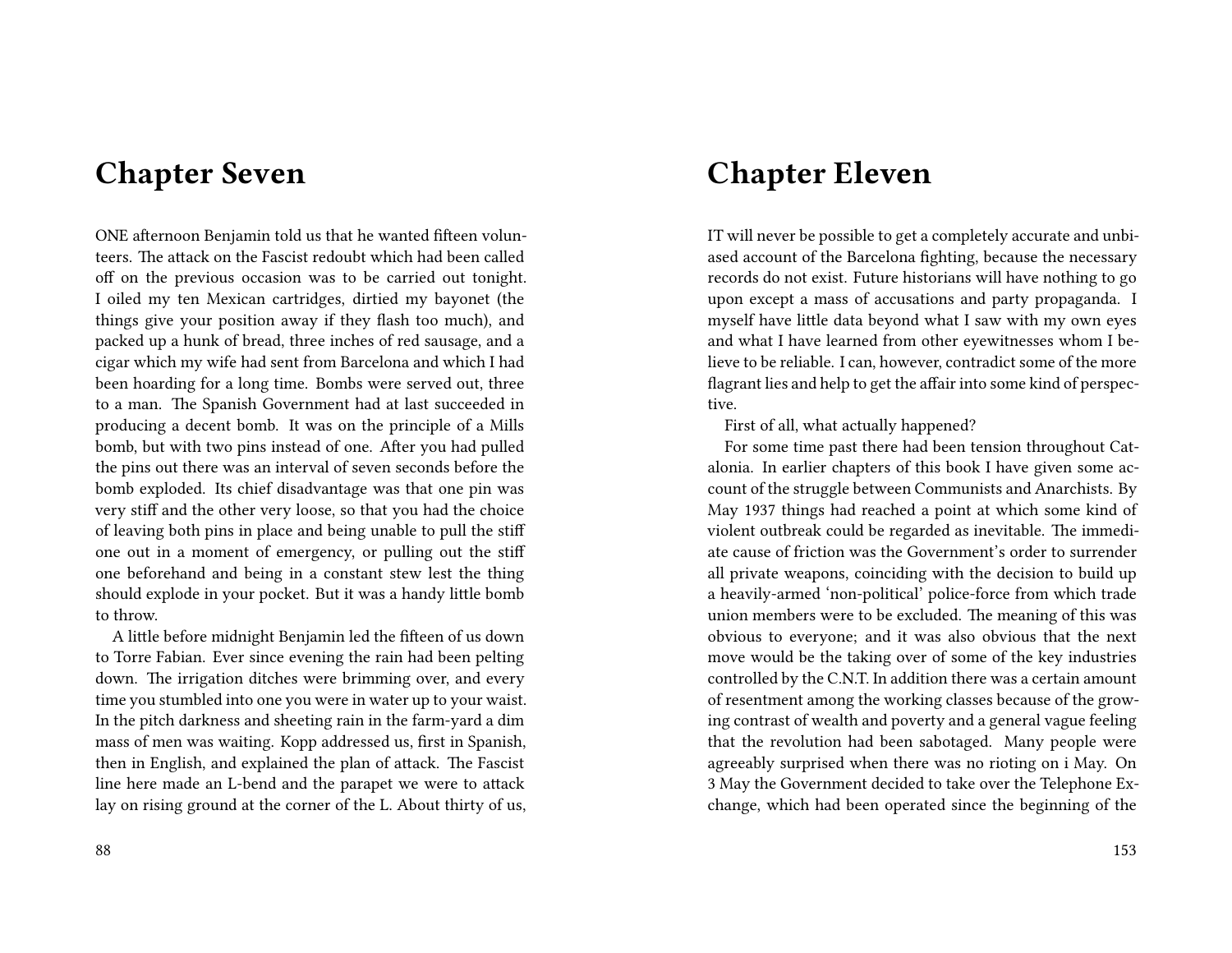bourhood, but I saw and heard quite enough to be able to contradict many of the lies that have been circulated. As before, if you are not interested in political controversy and the mob of parties and sub-parties with their confusing names (rather like the names of the generals in a Chinese war), please skip. It is a horrible thing to have to enter into the details of inter-party polemics; it is like diving into a cesspool. But it is necessary to try and establish the truth, so far as it is possible. This squalid brawl in a distant city is more important than might appear at first sight.

half English, and half Spanish, under the command of Jorge Roca, our battalion commander (a battalion in the militia was about four hundred men), and Benjamin, were to creep up and cut the Fascist wire. Jorge would fling the first bomb as a signal, then the rest of us were to send in a rain of bombs, drive the Fascists out of the parapet, and seize it before they could rally. Simultaneously seventy Shock Troopers were to assault the next Fascist 'position', which lay two hundred yards to the right of the other, joined to it by a communication-trench. To prevent us from shooting each other in the darkness white armlets would be worn. At this moment a messenger arrived to say that there were no white armlets. Out of the darkness a plaintive voice suggested: 'Couldn't we arrange for the Fascists to wear white armlets instead?'

There was an hour or two to put in. The barn over the mule stable was so wrecked by shell-fire that you could not move about in it without a light. Half the floor had been torn away by a plunging shell and there was a twenty-foot drop on to the stones beneath. Someone found a pick and levered a burst plank out of the floor, and in a few minutes we had got a fire alight and our drenched clothes were steaming. Someone else produced a pack of cards. A rumour — one of those mysterious rumours that are endemic in war — flew round that hot coffee with brandy in it was about to be served out. We filed eagerly down the almost-collapsing staircase and wandered round the dark yard, inquiring where the coffee was to be found. Alas! there was no coffee. Instead, they called us together, ranged us into single file, and then Jorge and Benjamin set off rapidly into the darkness, the rest of us following.

It was still raining and intensely dark, but the wind had dropped. The mud was unspeakable. The paths through the beet-fields were simply a succession of lumps, as slippery as a greasy pole, with huge pools everywhere. Long before we got to the place where we were to leave our own parapet everyone had fallen several times and our rifles were coated with mud.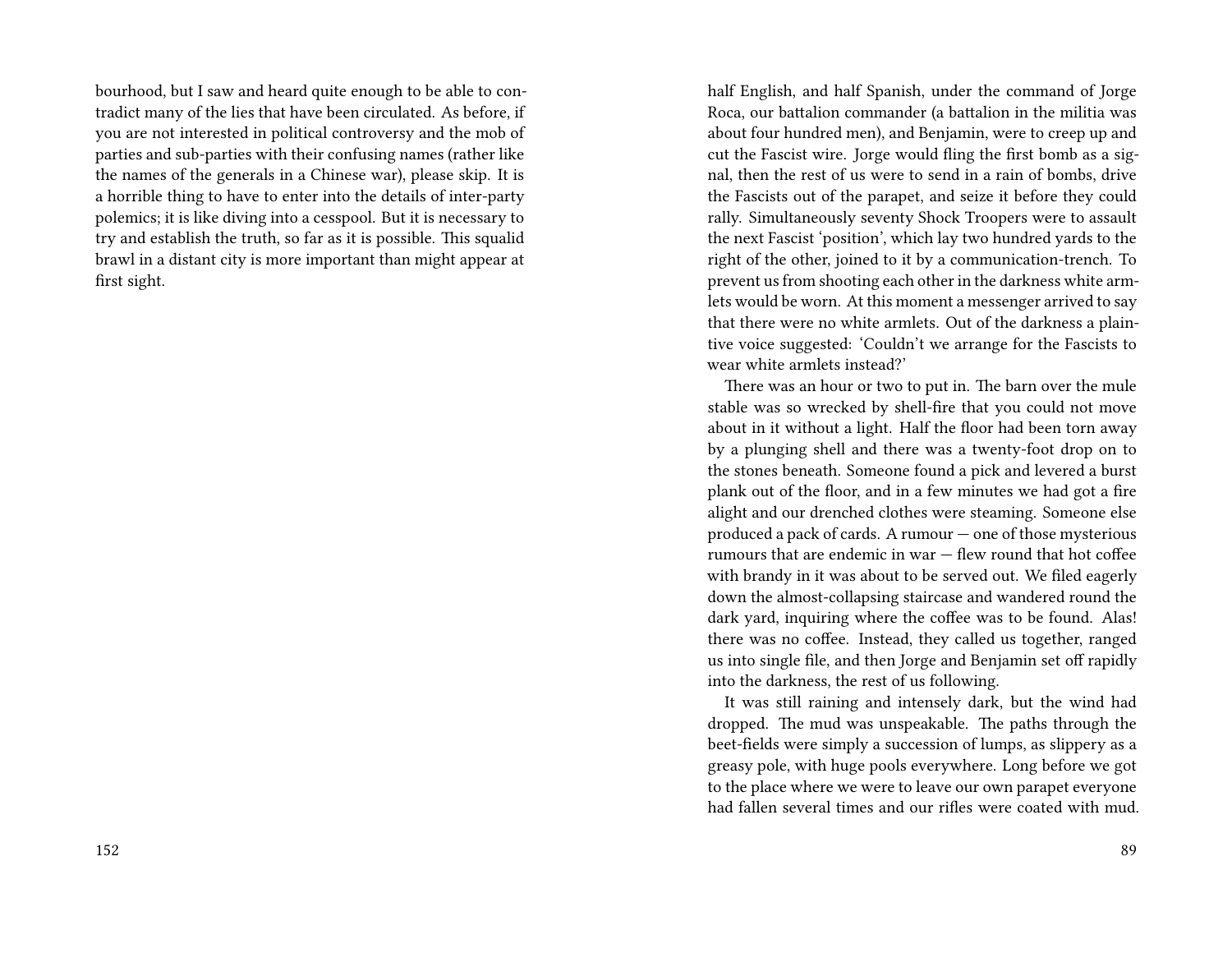At the parapet a small knot of men, our reserves, were waiting, and the doctor and a row of stretchers. We filed through the gap in the parapet and waded through another irrigation ditch. Splash-gurgle! Once again in water up to your waist, with the filthy, slimy mud oozing over your boot-tops. On the grass outside Jorge waited till we were all through. Then, bent almost double, he began creeping slowly forward. The Fascist parapet was about a hundred and fifty yards away. Our one chance of getting there was to move without noise.

I was in front with Jorge and Benjamin. Bent double, but with faces raised, we crept into the almost utter darkness at a pace that grew slower at every step. The rain beat lightly in our faces. When I glanced back I could see the men who were nearest to me, a bunch of humped shapes like huge black mushrooms gliding slowly forward. But every time I raised my head Benjamin, close beside me, whispered fiercely in my ear: 'To keep ze head down! To keep ze head down!' I could have told him that he needn't worry. I knew by experiment that on a dark night you can never see a man at twenty paces. It was far more important to go quietly. If they once heard us we were done for. They had only to spray the darkness with their machine-gun and there was nothing for it but to run or be massacred.

But on the sodden ground it was almost impossible to move quietly. Do what you would your feet stuck to the mud, and every step you took was slop-slop, slop-slop. And the devil of it was that the wind had dropped, and in spite of the rain it was a very quiet night. Sounds would carry a long way. There was a dreadful moment when I kicked against a tin and thought every Fascist within miles must have heard it. But no, not a sound, no answering shot, no movement in the Fascist lines. We crept onwards, always more slowly. I cannot convey to you the depth of my desire to get there. Just to get within bombing distance before they heard us! At such a time you have not even any fear, only a tremendous hopeless longing to get

so simpatico, he said. He hoped we would all come and see him again when the trouble was over; as a matter of fact I did go and see him. And the other little man, sheltering in a doorway, who jerked his head in a pleased manner towards the hell of firing on the Plaza de Cataluna and said (as though remarking that it was a fine morning): 'So we've got the nineteenth of July back again!' And the people in the shoe-shop who were making my marching-boots. I went there before the fighting, after it was over, and, for a very few minutes, during the brief armistice on 5 May. It was an expensive shop, and the shoppeople were U.G.T. and may have been P.S.U.C. members — at any rate they were politically on the other side and they knew that I was serving with the P.O.U.M. Yet their attitude was completely indifferent. 'Such a pity, this kind of thing, isn't it? And so bad for business. What a pity it doesn't stop! As though there wasn't enough of that kind of thing at the front!' etc., etc. There must have been quantities of people, perhaps a majority of the inhabitants of Barcelona, who regarded the whole affair without a nicker of interest, or with no more interest than they would have felt in an air-raid.

In this chapter I have described only my personal experiences. In the next chapter I must discuss as best I can the larger issues — what actually happened and with what results, what were the rights and wrongs of the affair, and who if anyone was responsible. So much political capital has been made out of the Barcelona fighting that it is important to try and get a balanced view of it. An immense amount, enough to fill many books, has already been written on the subject, and I do not suppose I should exaggerate if I said that nine-tenths of it is untruthful. Nearly all the newspaper accounts published at the time were manufactured by journalists at a distance, and were not only inaccurate in their facts but intentionally misleading. As usual, only one side of the question has been allowed to get to the wider public. Like everyone who was in Barcelona at the time. I saw only what was happening in my immediate neigh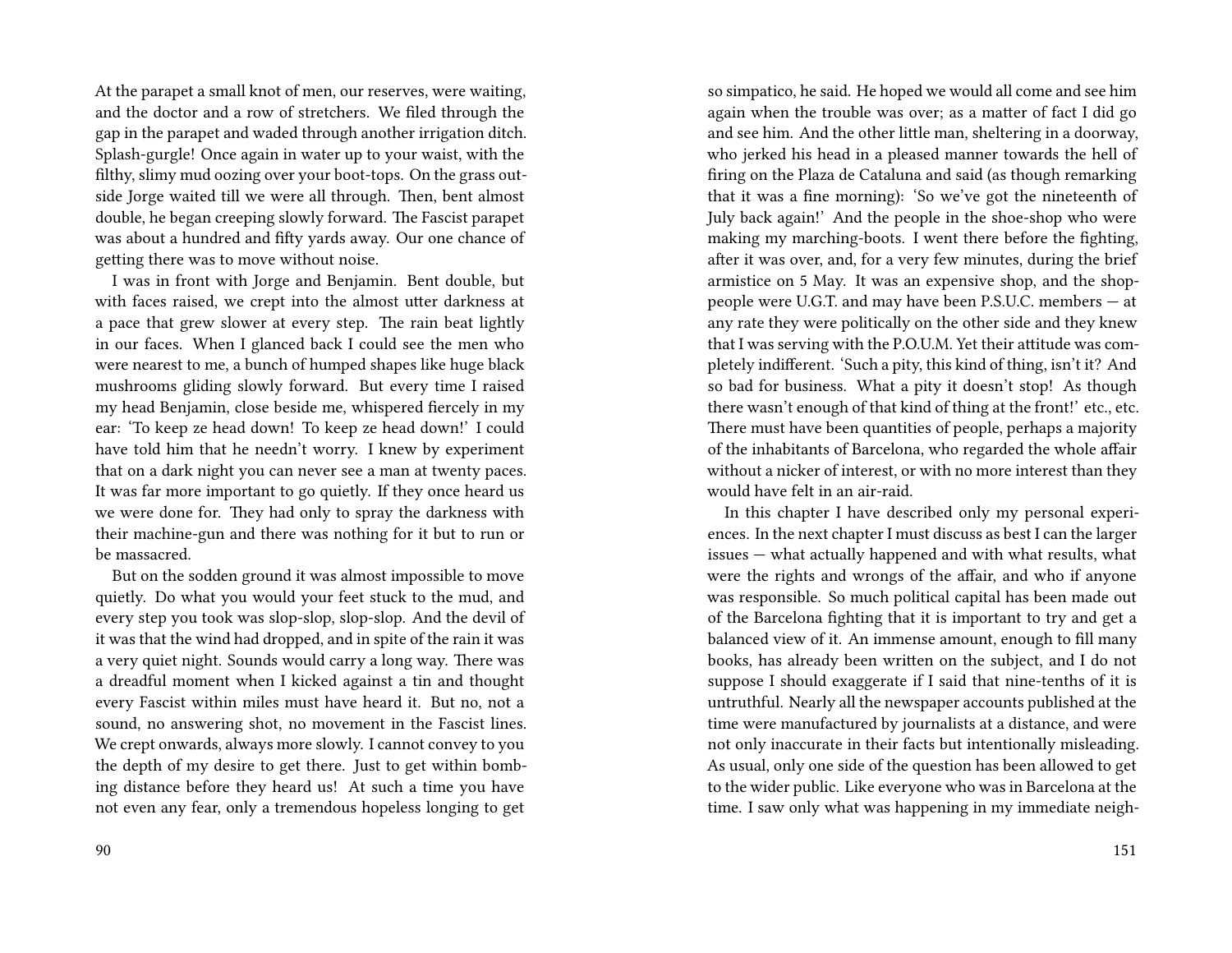friend might be denouncing you to the secret police. The long nightmare of the fighting, the noise, the lack of food and sleep, the mingled strain and boredom of sitting on the roof and wondering whether in another minute I should be shot myself or be obliged to shoot somebody else had put my nerves on edge. I had got to the point when every time a door banged I grabbed for my pistol. On the Saturday morning there was an uproar of shots outside and everyone cried out: 'It's starting again!' I ran into the street to find that it was only some Assault Guards shooting a mad dog. No one who was in Barcelona then, or for months later, will forget the horrible atmosphere produced by fear, suspicion, hatred, censored newspapers, crammed jails, enormous food queues, and prowling gangs of armed men.

I have tried to give some idea of what it felt like to be in the middle of the Barcelona fighting; yet I do not suppose I have succeeded in conveying much of the strangeness of that time. One of the things that stick in my mind when I look back is the casual contacts one made at the time, the sudden glimpses of non-combatants to whom the whole thing was simply a meaningless uproar. I remember the fashionably-dressed woman I saw strolling down the Ramblas, with a shopping-basket over her arm and leading a white poodle, while the rifles cracked and roared a street or two away. It is conceivable that she was deaf. And the man I saw rushing across the completely empty Plaza de Cataluna, brandishing a white handkerchief in each hand. And the large party of people all dressed in black who kept trying for about an hour to cross the Plaza de Cataluna and always failing. Every time they emerged from the sidestreet at the corner the P.S.U.C. machine-gunners in the Hotel Colon opened fire and drove them back  $-$  I don't know why, for they were obviously unarmed. I have since thought that they may have been a funeral party. And the little man who acted as caretaker at the museum over the Poliorama and who seemed to regard the whole affair as a social occasion. He was so pleased to have the English visiting  $him - the$  English were

over the intervening ground. I have felt exactly the same thing when stalking a wild animal; the same agonized desire to get within range, the same dreamlike certainty that it is impossible. And how the distance stretched out! I knew the ground well, it was barely a hundred and fifty yards, and yet it seemed more like a mile. When you are creeping at that pace you are aware as an ant might be of the enormous variations in the ground; the splendid patch of smooth grass here, the evil patch of sticky mud there, the tall rustling reeds that have got to be avoided, the heap of stones that almost makes you give up hope because it seems impossible to get over it without noise.

We had been creeping forward for such an age that I began to think we had gone the wrong way. Then in the darkness thin parallel lines of something blacker were faintly visible. It was the outer wire (the Fascists had two lines of wire). Jorge knelt down, fumbled in his pocket. He had our only pair of wirecutters. Snip, snip. The trailing stuff was lifted delicately aside. We waited for the men at the back to close up. They seemed to be making a frightful noise. It might be fifty yards to the Fascist parapet now. Still onwards, bent double. A stealthy step, lowering your foot as gently as a cat approaching a mousehole; then a pause to listen; then another step. Once I raised my head; in silence Benjamin put his hand behind my neck and pulled it violently down. I knew that the inner wire was barely twenty yards from the parapet. It seemed to me inconceivable that thirty men could get there unheard. Our breathing was enough to give us away. Yet somehow we did get there. The Fascist parapet was visible now, a dim black mound, looming high above us. Once again Jorge knelt and fumbled. Snip, snip. There was no way of cutting the stuff silently.

So that was the inner wire. We crawled through it on all fours and rather more rapidly. If we had time to deploy now all was well. Jorge and Benjamin crawled across to the right. But the men behind, who were spread out, had to form into single file to get through the narrow gap in the wire, and just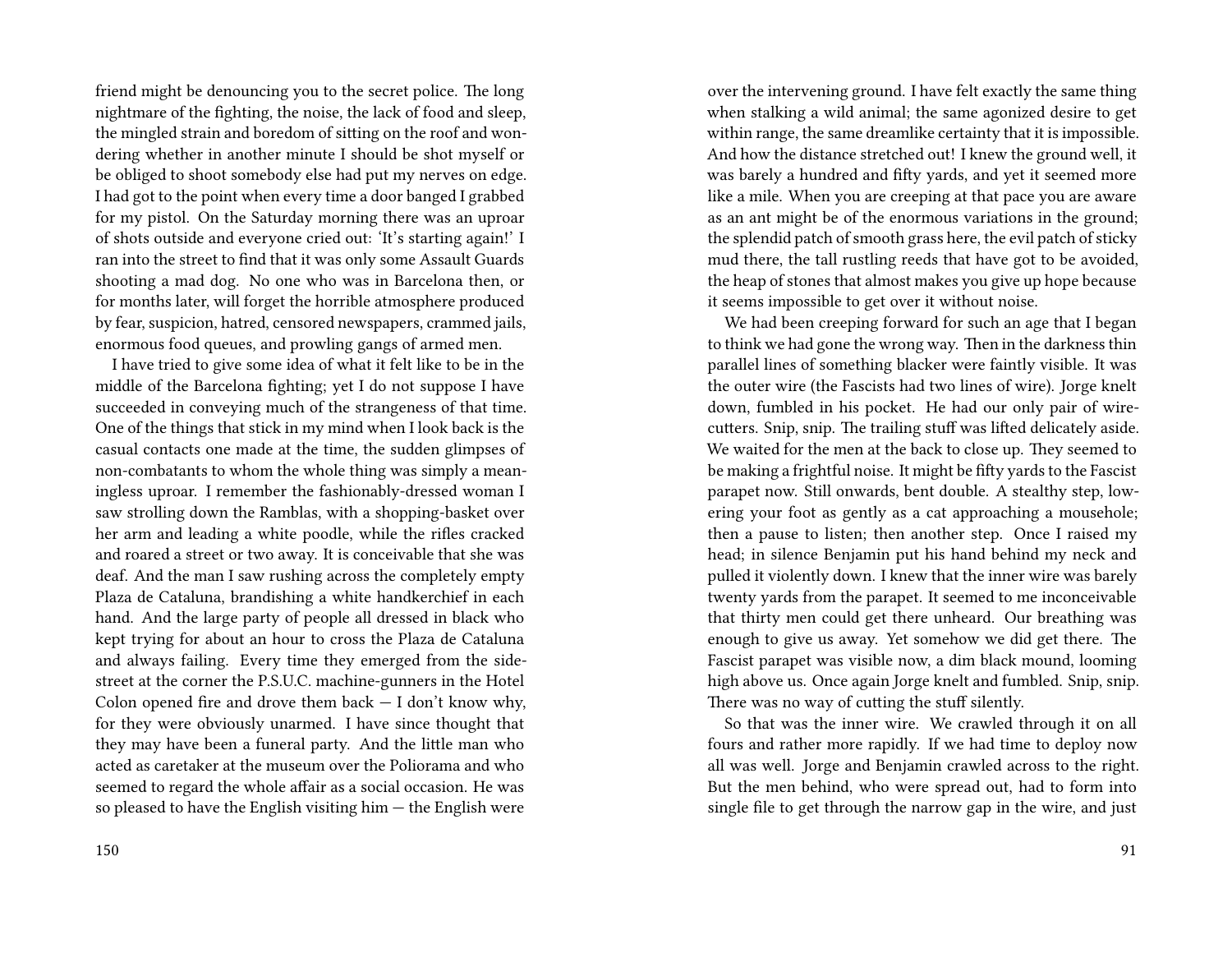as this moment there was a flash and a bang from the Fascist parapet. The sentry had heard us at last. Jorge poised himself on one knee and swung his arm like a bowler. Crash! His bomb burst somewhere over the parapet. At once, far more promptly than one would have thought possible, a roar of fire, ten or twenty rifles, burst out from the Fascist parapet. They had been waiting for us after all. Momentarily you could see every sand-bag in the lurid light. Men too far back were flinging their bombs and some of them were falling short of the parapet. Every loophole seemed to be spouting jets of flame. It is always hateful to be shot at in the dark  $-$  every rifle  $-$  flash seems to be pointed straight at yourself — but it was the bombs that were the worst. You cannot conceive the horror of these things till you have seen one burst close to you in darkness; in the daytime there is only the crash of the explosion, in the darkness there is the blinding red glare as well. I had flung myself down at the first volley. All this while I was lying on my side in the greasy mud, wrestling savagely with the pin of a bomb. The damned thing would not come out. Finally I realized that I was twisting it in the wrong direction. I got the pin out, rose to my knees, hurled the bomb, and threw myself down again. The bomb burst over to the right, outside the parapet; fright had spoiled my aim. Just at this moment another bomb burst right in front of me, so close that I could feel the heat of the explosion. I flattened myself out and dug my face into the mud so hard that I hurt my neck and thought that I was wounded. Through the din I heard an English voice behind me say quietly: 'I'm hit.' The bomb had, in fact, wounded several people round about me without touching myself. I rose to my knees and flung my second bomb. I forget where that one went.

The Fascists were firing, our people behind were firing, and I was very conscious of being in the middle. I felt the blast of a shot and realized that a man was firing from immediately behind me. I stood up and shouted at him:

being arrested owing to police bungling. I mentioned earlier that Douglas Thompson was wounded about the beginning of April. Afterwards we had lost touch with him, as usually happened when a man was wounded, for wounded men were frequently moved from one hospital to another. Actually he was at Tarragona hospital and was sent back to Barcelona about the time when the fighting started. On the Tuesday morning I met him in the street, considerably bewildered by the firing that was going on all round. He asked the question everyone was asking:

'What the devil is this all about?'

I explained as well as I could. Thompson said promptly:

'I'm going to keep out of this. My arm's still bad. I shall go back to my hotel and stay there.'

He went back to his hotel, but unfortunately (how important it is in street-fighting to understand the local geography!) it was a hotel in a part of the town controlled by the Civil Guards. The place was raided and Thompson was arrested, flung into jail, and kept for eight days in a cell so full of people that nobody had room to lie down. There were many similar cases. Numerous foreigners with doubtful political records were on the run, with the police on their track and in constant fear of denunciation. It was worst for the Italians and Germans, who had no passports and were generally wanted by the secret police in their own countries. If they were arrested they were liable to be deported to France, which might mean being sent back to Italy or Germany, where God knew what horrors were awaiting them. One or two foreign women hurriedly regularized their position by 'marrying' Spaniards. A German girl who had no papers at all dodged the police by posing for several days as a man's mistress. I remember the look of shame and misery on the poor girl's face when I accidentally bumped into her coming out of the man's bedroom. Of course she was not his mistress, but no doubt she thought I thought she was. You had all the while a hateful feeling that someone hitherto your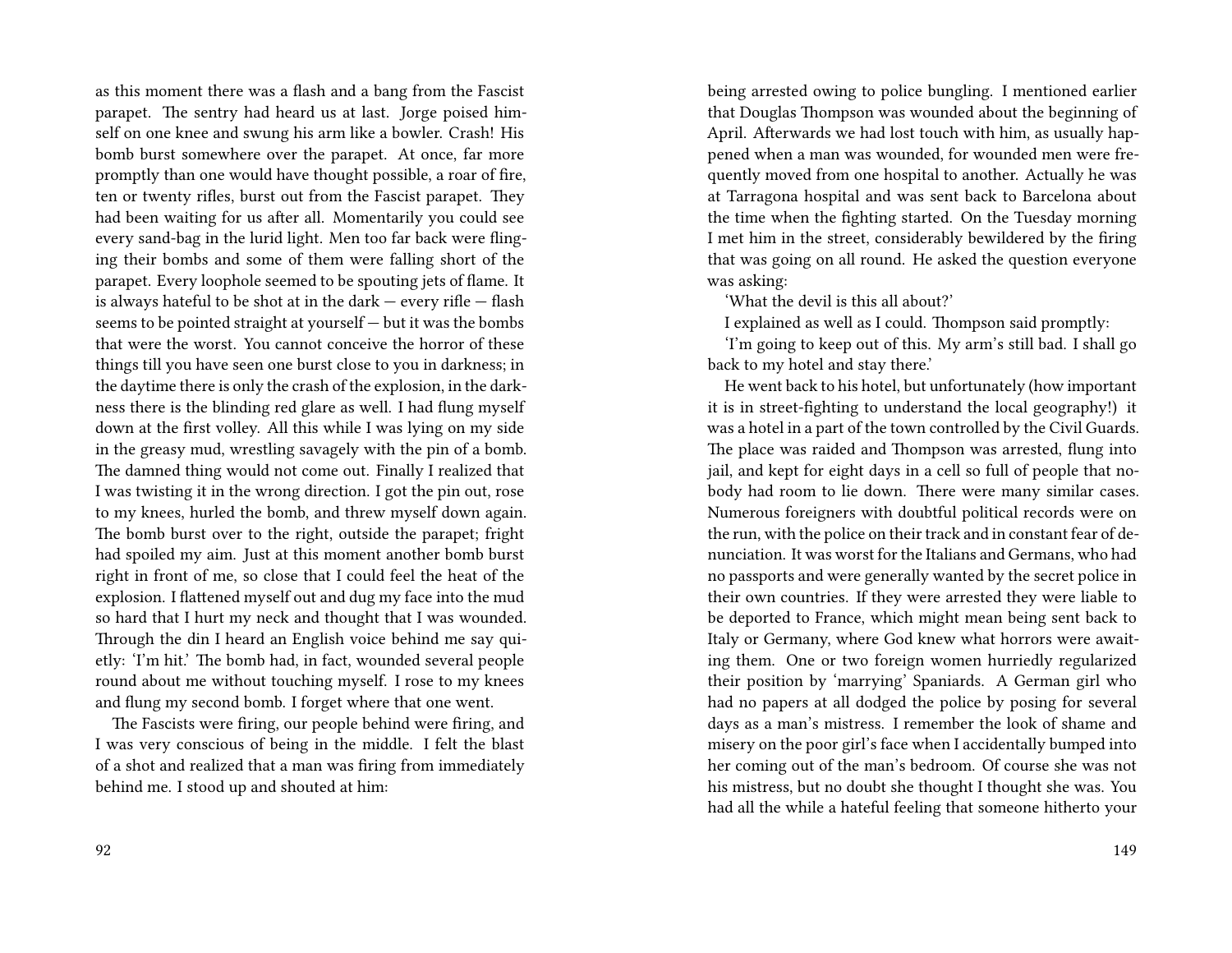upon: it was to be represented as a 'fifth column' Fascist rising engineered solely by the P.O.U.M.

In the hotel the horrible atmosphere of suspicion and hostility had grown worse now that the fighting was over. In the face of the accusations that were being flung about it was impossible to remain neutral. The posts were working again, the foreign Communist papers were beginning to arrive, and their accounts of the fighting were not only violently partisan but, of course, wildly inaccurate as to facts. I think some of the Communists on the spot, who had seen what was actually happening, were dismayed by the interpretation that was being put upon events, but naturally they had to stick to their own side. Our Communist friend approached me once again and asked me whether I would not transfer into the International Column.

I was rather surprised. 'Your papers are saying I'm a Fascist,' I said. 'Surely I should be politically suspect, coming from the P.O.U.M."

'Oh, that doesn't matter. After all, you were only acting under orders.'

I had to tell him that after this affair I could not join any Communist-controlled unit. Sooner or later it might mean being used against the Spanish working class. One could not tell when this kind of thing would break out again, and if I had to use my rifle at all in such an affair I would use it on the side of the working class and not against them. He was very decent about it. But from now on the whole atmosphere was changed. You could not, as before, 'agree to differ' and have drinks with a man who was supposedly your political opponent. There were some ugly wrangles in the hotel lounge. Meanwhile the jails were already full and overflowing. After the fighting was over the Anarchists had, of course, released their prisoners, but the Civil Guards had not released theirs, and most of them were thrown into prison and kept there without trial, in many cases for months on end. As usual, completely innocent people were

'Don't shoot at me, you bloody fool!' At this moment I saw that Benjamin, ten or fifteen yards to my right, was motioning to me with his arm. I ran across to him. It meant crossing the line of spouting loop-holes, and as I went I clapped my left hand over my cheek; an idiotic gesture — as though one's hand could stop a bullet! — but I had a horror of being hit in the face. Benjamin was kneeling on one knee with a pleased, devilish sort of expression on his face and firing carefully at the rifle-flashes with his automatic pistol. Jorge had dropped wounded at the first volley and was somewhere out of sight. I knelt beside Benjamin, pulled the pin out of my third bomb and flung it. Ah! No doubt about it that time. The bomb crashed inside the parapet, at the corner, just by the machine-gun nest.

The Fascist fire seemed to have slackened very suddenly. Benjamin leapt to his feet and shouted: 'Forward! Charge!' We dashed up the short steep slope on which the parapet stood. I say 'dashed'; 'lumbered' would be a better word; the fact is that you can't move fast when you are sodden and mudded from head to foot and weighted down with a heavy rifle and bayonet and a hundred and fifty cartridges. I took it for granted that there would be a Fascist waiting for me at the top. If he fired at that range he could not miss me, and yet somehow I never expected him to fire, only to try for me with his bayonet. I seemed to feel in advance the sensation of our bayonets crossing, and I wondered whether his arm would be stronger than mine. However, there was no Fascist waiting. With a vague feeling of relief I found that it was a low parapet and the sand-bags gave a good foothold. As a rule they are difficult to get over. Everything inside was smashed to pieces, beams flung all over the place, and great shards of uralite littered everywhere. Our bombs had wrecked all the huts and dug-outs. And still there was not a soul visible. I thought they would be lurking somewhere underground, and shouted in English (I could not think of any Spanish at the moment): 'Come on out of it! Surrender!' No answer. Then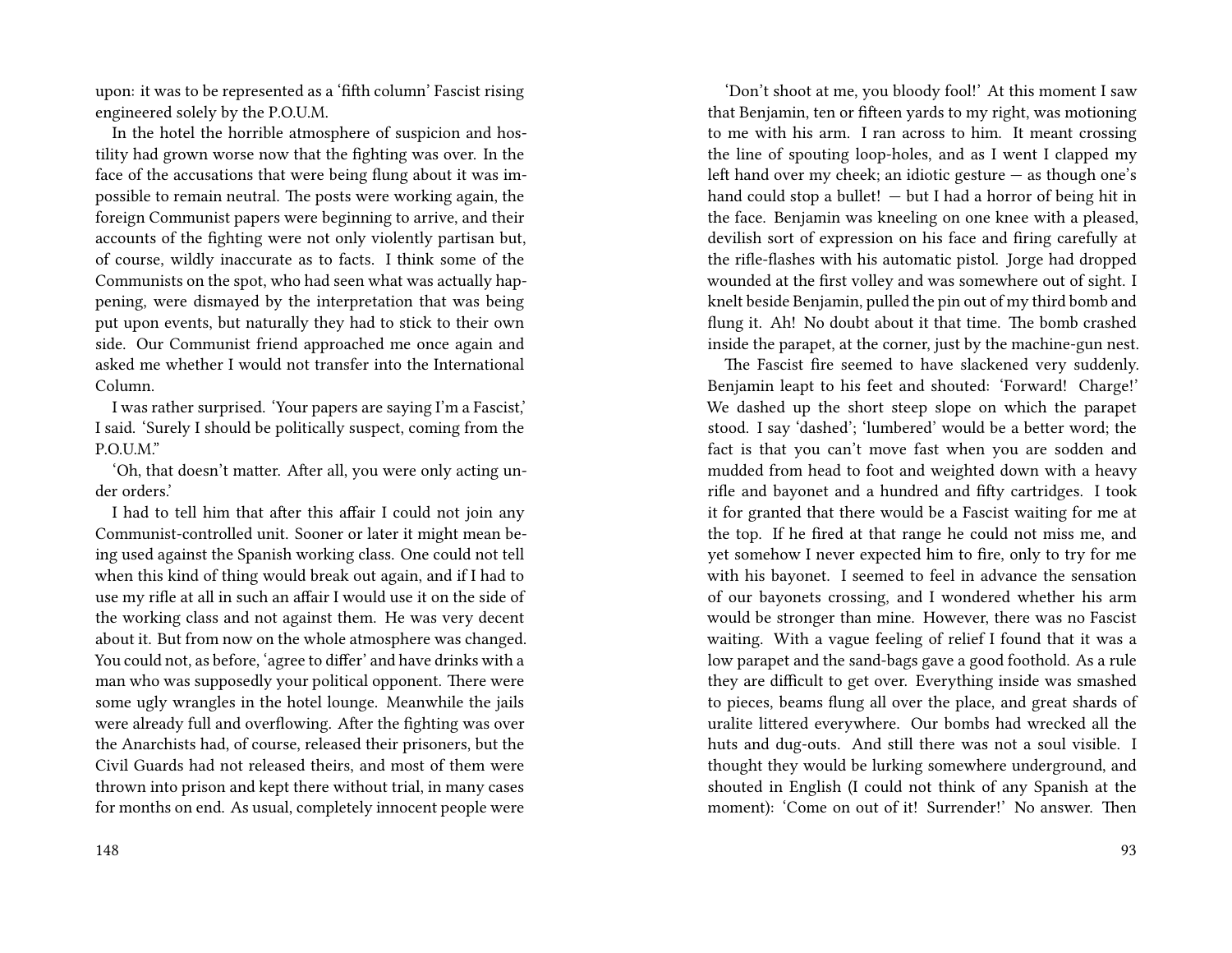a man, a shadowy figure in the half-light, skipped over the roof of one of the ruined huts and dashed away to the left. I started after him, prodding my bayonet ineffectually into the darkness. As I rounded the comer of the hut I saw a man — I don't know whether or not it was the same man as I had seen before — fleeing up the communication-trench that led to the other Fascist position. I must have been very close to him, for I could see him clearly. He was bareheaded and seemed to have nothing on except a blanket which he was clutching round his shoulders. If I had fired I could have blown him to pieces. But for fear of shooting one another we had been ordered to use only bayonets once we were inside the parapet, and in any case I never even thought of firing. Instead, my mind leapt backwards twenty years, to our boxing instructor at school, showing me in vivid pantomime how he had bayoneted a Turk at the Dardanelles. I gripped my rifle by the small of the butt and lunged at the man's back. He was just out of my reach. Another lunge: still out of reach. And for a little distance we proceeded like this, he rushing up the trench and I after him on the ground above, prodding at his shoulder-blades and never quite getting there  $-$  a comic memory for me to look back upon, though I suppose it seemed less comic to him.

Of course, he knew the ground better than I and had soon slipped away from me. When I came back the position was full of shouting men. The noise of firing had lessened somewhat. The Fascists were still pouring a heavy fire at us from three sides, but it was coming from a greater distance.

We had driven them back for the time being. I remember saying in an oracular manner: 'We can hold this place for half an hour, not more.' I don't know why I picked on half an hour. Looking over the right-hand parapet you could see innumerable greenish rifle-flashes stabbing the darkness; but they were a long way back, a hundred or two hundred yards. Our job now was to search the position and loot anything that was worth looting. Benjamin and some others were already scrabbling

and the ragged soldiers in the line. On the whole the Assault Guards got on very well with the population after the first day or two. On the first day there was a certain amount of trouble because some of the Assault Guards — acting on instructions, I suppose — began behaving in a provocative manner. Bands of them boarded trams, searched the passengers, and, if they had C.N.T. membership cards in their pockets, tore them up and stamped on them. This led to scuffles with armed Anarchists, and one or two people were killed. Very soon, however, the Assault Guards dropped their conquering air and relations became more friendly. It was noticeable that most of them had picked up a girl after a day or two.

The Barcelona fighting had given the Valencia Government the long — wanted excuse to assume fuller control of Catalonia. The workers' militias were to be broken' up and redistributed among the Popular Army. The Spanish Republican flag was flying all over Barcelona — the first time I had seen it, I think, except over a Fascist trench. In the working-class quarters the barricades were being pulled down, rather fragmentarily, for it is a lot easier to build a barricade than to put the stones back. Outside the P.S.U.C. buildings the barricades were allowed to remain standing, and indeed many were standing as late as June. The Civil Guards were still occupying strategic points. Huge seizures of arms were being made from C.N.T. strongholds, though I have no doubt a good many escaped seizure. La Batalla was still appearing, but it was censored until the front page was almost completely blank. The P.S.U.C. papers were un-censored and were publishing inflammatory articles demanding the suppression of the P.O.U.M. The P.O.U.M. was declared to be a disguised Fascist organization, and a cartoon representing the P.O.U.M. as a figure slipping of" a mask marked with the hammer and sickle and revealing a hideous, maniacal face marked with the swastika, was being circulated all over the town by P.S.U.C. agents. Evidently the official version of the Barcelona fighting was already fixed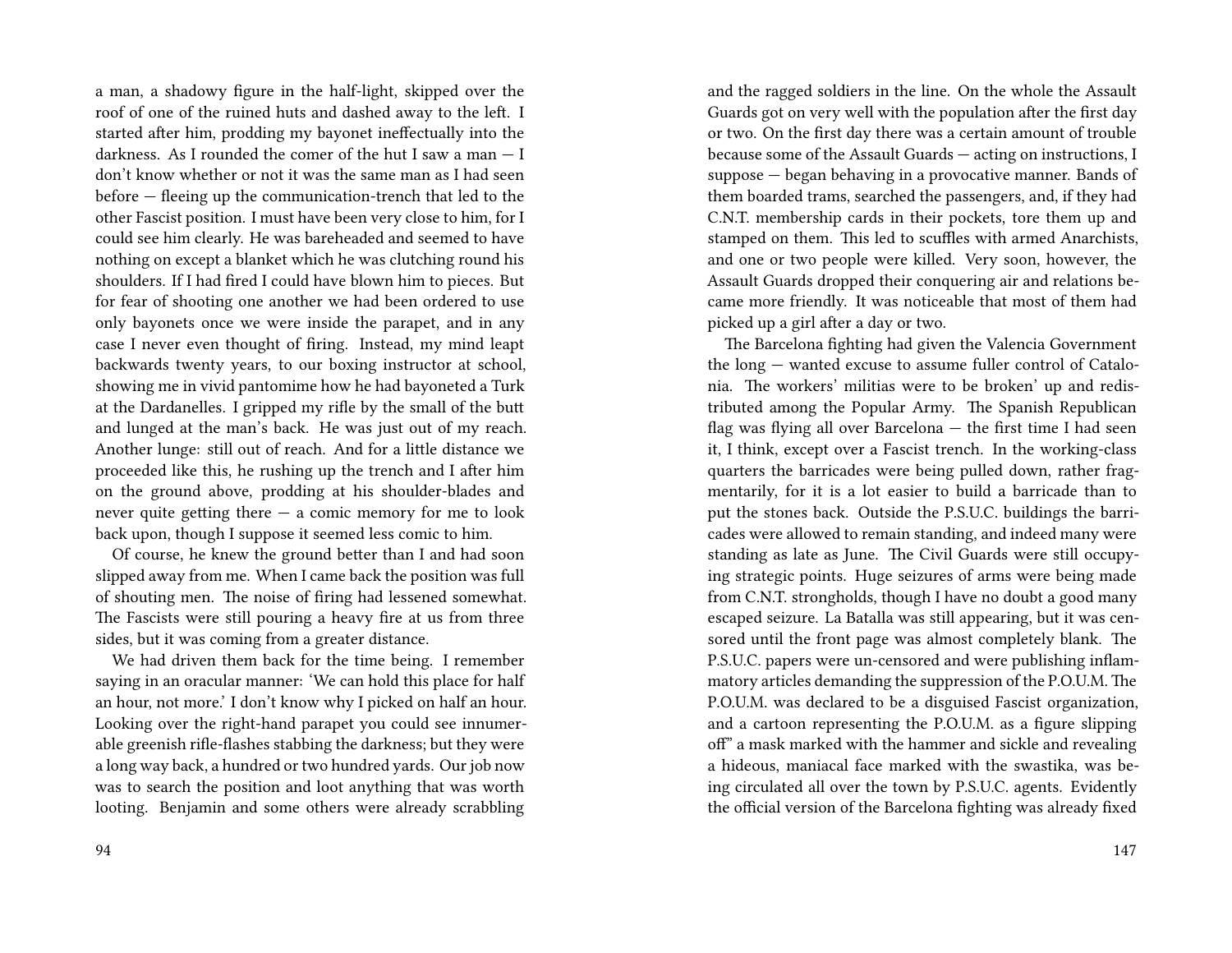street, we found that the only way to move was with extreme slowness, so slowly that you did not have to bend your knees. Outside the picture-house I saw a group of people staring at me with great interest as I crept along at tortoise-speed. I have often wondered what they thought was the matter with me. Wounded in the war, perhaps. However, all the rifles were smuggled across without incident.

Next day the Assault Guards were everywhere, walking the streets like conquerors. There was no doubt that the Government was simply making a display of force in order to overawe a population which it already knew would not resist; if there had been any real fear of further outbreaks the Assault Guards would have been kept in barracks and not scattered through the streets in small bands. They were splendid troops, much the best I had seen in Spain, and, though I suppose they were in a sense 'the enemy', I could not help liking the look of them. But it was with a sort of amazement that I watched them strolling to and fro. I was used to the ragged, scarcely-armed militia on the Aragon front, and I had not known that the Republic possessed troops like these. It was not only that they were picked men physically, it was their weapons that most astonished me. All of them were armed with brand-new rifles of the type known as 'the Russian rifle' (these rifles were sent to Spain by the U.S.S.R., but were, I believe, manufactured in America). I examined one of them. It was a far from perfect rifle, but vastly better than the dreadful old blunderbusses we had at the front. The Assault Guards had one submachine-gun between ten men and an automatic pistol each; we at the front had approximately one machine-gun between fifty men, and as for pistols and revolvers, you could only procure them illegally. As a matter of fact, though I had not noticed it till now, it was the same everywhere. The Civil Guards and Carabineros, who were not intended for the front at all, were better armed and far better clad than ourselves. I suspect it is the same in all wars always the same contrast between the sleek police in the rear

among the ruins of a big hut or dug-out in the middle of the position. Benjamin staggered excitedly through the ruined roof, tugging at the rope handle of an ammunition box.

'Comrades! Ammunition! Plenty ammunition here!'

'We don't want ammunition,' said a voice, 'we want rifles.'

This was true. Half our rifles were jammed with mud and unusable. They could be cleaned, but it is dangerous to take the bolt out of a rifle in the darkness; you put it down somewhere and then you lose it. I had a tiny electric torch which my wife had managed to buy in Barcelona, otherwise we had no light of any description between us. A few men with good rifles began a desultory fire at the flashes in the distance. No one dared fire too rapidly; even the best of the rifles were liable to jam if they got too hot. There were about sixteen of us inside the parapet, including one or two who were wounded. A number of wounded, English and Spanish, were lying outside. Patrick O'Hara, a Belfast Irishman who had had some training in first-aid, went to and fro with packets of bandages, binding up the wounded men and, of course, being shot at every time he returned to the parapet, in spite of his indignant shouts of 'Poum!'

We began searching the position. There were several dead men lying about, but I did not stop to examine them. The thing I was after was the machine-gun. All the while when we were lying outside I had been wondering vaguely why the gun did not fire. I flashed my torch inside the machine-gun nest. A bitter disappointment! The gun was not there. Its tripod was there, and various boxes of ammunition and spare parts, but the gun was gone. They must have unscrewed it and carried it off at the first alarm. No doubt they were acting under orders, but it was a stupid and cowardly thing to do, for if they had kept the gun in place they could have slaughtered the whole lot of us. We were furious. We had set our hearts on capturing a machine-gun.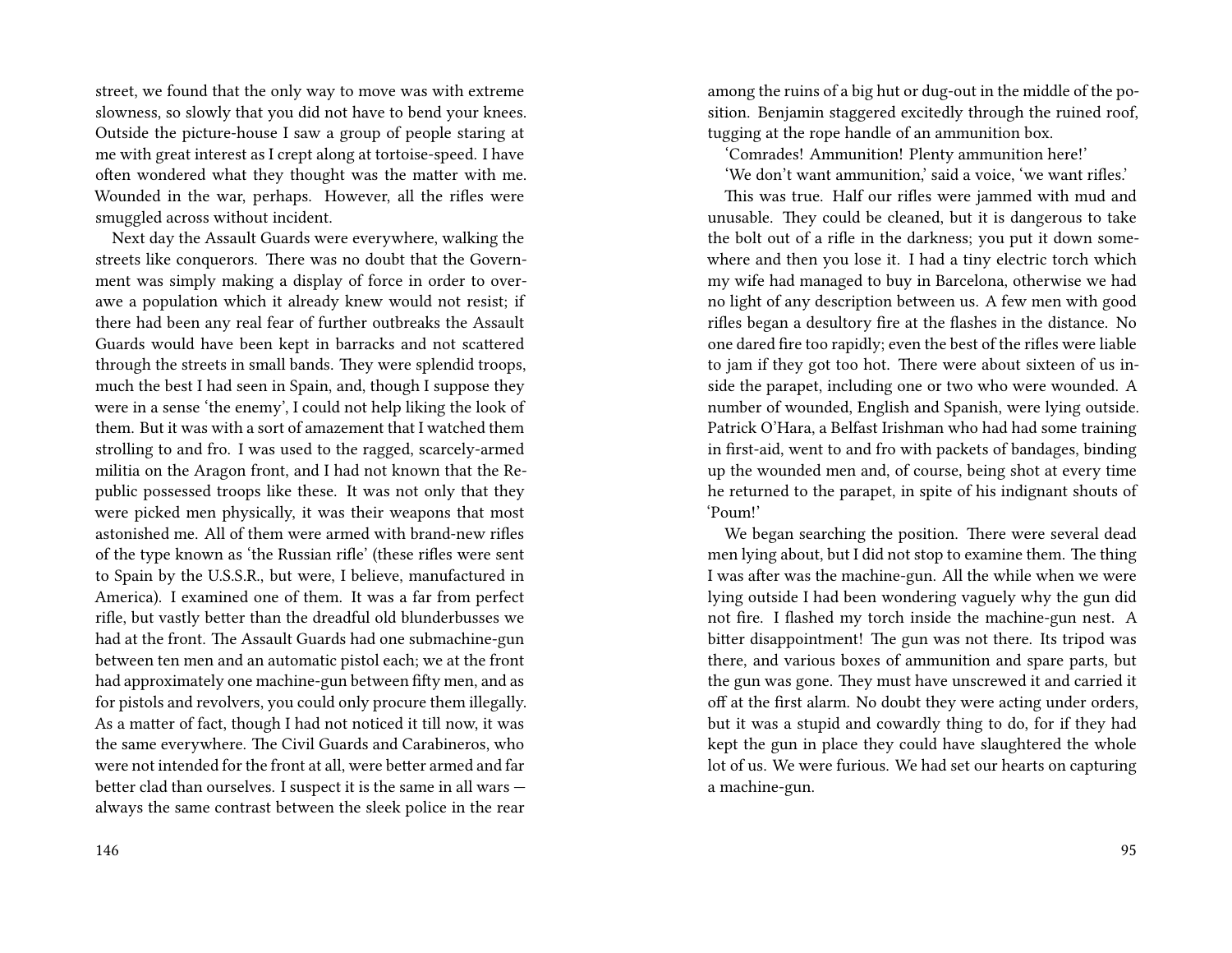We poked here and there but did not find anything of much value. There were quantities of Fascist bombs lying about  $-$  a rather inferior type of bomb, which you touched off by pulling a string — and I put a couple of them in my pocket as souvenirs. It was impossible not to be struck by the bare misery of the Fascist dug-outs. The litter of spare clothes, books, food, petty personal belongings that you saw in our own dug-outs was completely absent; these poor unpaid conscripts seemed to own nothing except blankets and a few soggy hunks of bread. Up at the far end there was a small dug-out which was partly above ground and had a tiny window. We flashed the torch through the window and instantly raised a cheer. A cylindrical object in a leather case, four feet high and six inches in diameter, was leaning against the wall. Obviously the machine-gun barrel. We dashed round and got in at the doorway, to find that the thing in the leather case was not a machine-gun but something which, in our weapon-starved army, was even more precious. It was an enormous telescope, probably of at least sixty or seventy magnifications, with a folding tripod. Such telescopes simply did not exist on our side of the line and they were desperately needed. We brought it out in triumph and leaned it against the parapet, to be carried off after.

At this moment someone shouted that the Fascists were closing in. Certainly the din of firing had grown very much louder. But it was obvious that the Fascists would not counterattack from the right, which meant crossing no man's land and assaulting their own parapet. If they had any sense at all they would come at us from inside the line. I went round to the other side of the dug-outs. The position was roughly horseshoe-shaped, with the dug-outs in the middle, so that we had another parapet covering us on the left. A heavy fire was coming from that direction, but it did not matter greatly. The danger-spot was straight in front, where there was no protection at all. A stream of bullets was passing just overhead. They must be coming from the other Fascist

interested in that aspect of things. All I felt was a profound relief that the devilish din of firing was over, and that one could buy some food and have a bit of rest and peace before going back to the front.

It must have been late that evening that the troops from Valencia first appeared in the streets. They were the Assault Guards, another formation similar to the Civil Guards and the Carabineros (i.e. a formation intended primarily for police work), and the picked troops of the Republic. Quite suddenly they seemed to spring up out of the ground; you saw them everywhere patrolling the streets in groups of ten  $-$  tall men in grey or blue uniforms, with long rifles slung over their shoulders, and a sub-machine-gun to each group. Meanwhile there was a delicate job to be done. The six rifles which we had used for the guard in the observatory towers were still lying there, and by hook or by crook we had got to get them back to the P.O.U.M. building. It was only a question of getting them across the street. They were part of the regular armoury of the building, but to bring them into the street was to contravene the Government's order, and if we were caught with them in our hands we should certainly be arrested — worse, the rifles would be confiscated. With only twenty-one rifles in the building we could not afford to lose six of them. After a lot of discussion as to the best method, a red-haired Spanish boy and myself began to smuggle them out. It was easy enough to dodge the Assault Guard patrols; the danger was the Civil Guards in the Moka, who were well aware that we had rifles in the observatory and might give the show away if they saw us carrying them across. Each of us partially undressed and slung a rifle over the left shoulder, the butt under the armpit, the barrel down the trouser-leg. It was unfortunate that they were long Mausers. Even a man as tall as I am cannot wear a long Mauser down his trouser-leg without discomfort. It was an intolerable job getting down the corkscrew staircase of the observatory with a completely rigid left leg. Once in the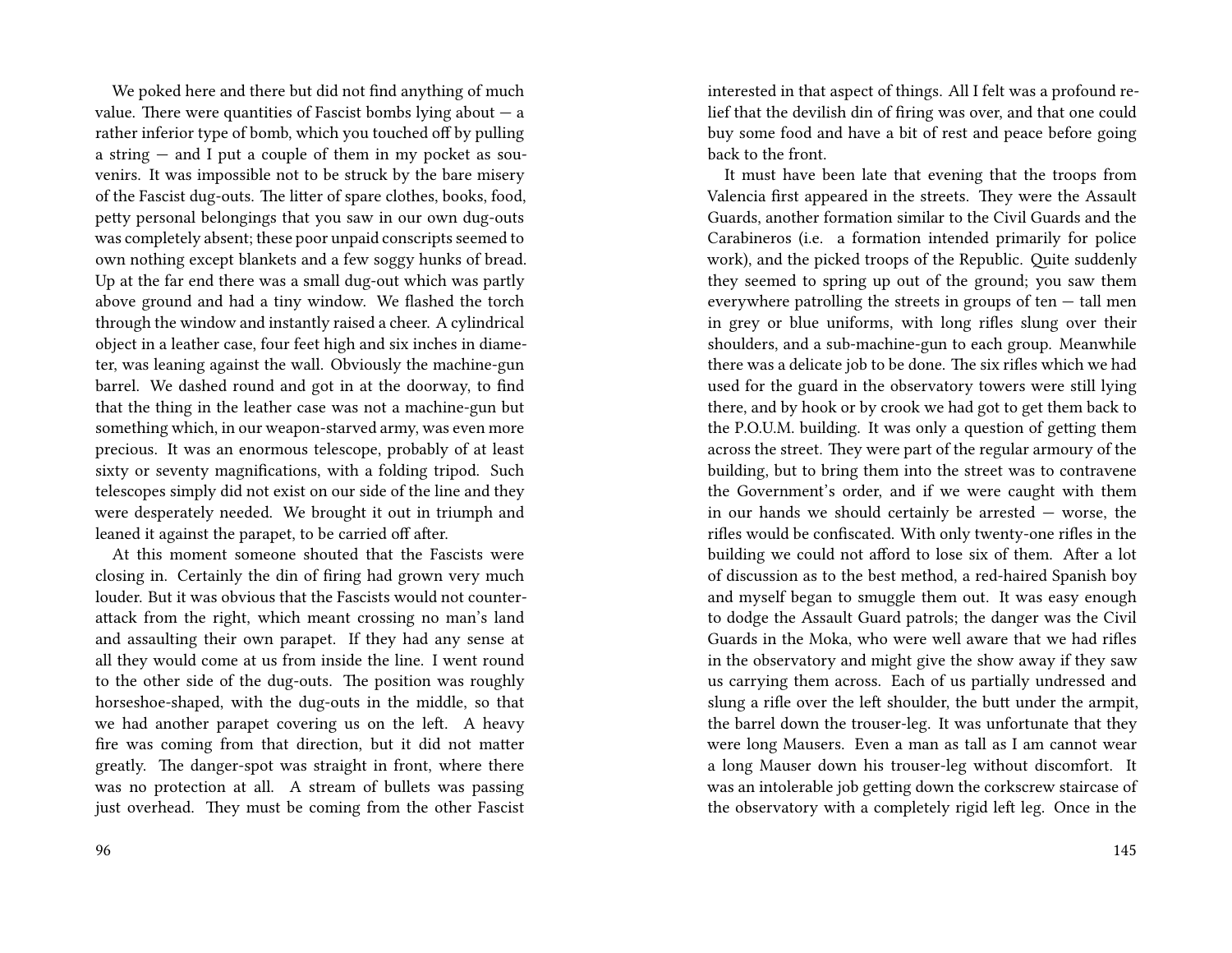best to make them uncomfortable, in fact would have refused to have them on the premises, but at present they were popular because, unlike the rest of us, they had a private store of bread which everyone was trying to cadge from them.

I spent that final night on the roof, and the next day it did really look as though the fighting was coming to an end. I do not think there was much firing that day — the Friday. No one seemed to know for certain whether the troops from Valencia were really coining; they arrived that evening, as a matter of fact. The Government was broadcasting half-soothing, half-threatening messages, asking everyone to go home and saying that after a certain hour anyone found carrying arms would be arrested. Not much attention was paid to the Government's broadcasts, but everywhere the people were fading away from the barricades. I have no doubt that it was mainly the food shortage that was responsible. From every side you heard the same remark:' We have no more food, we must go back to work.' On the other hand the Civil Guards, who could count on getting their rations so long as there was any food in the town, were able to stay at their posts. By the afternoon the streets were almost normal, though the deserted barricades were still standing; the Ramblas were thronged with people, the shops nearly all open, and  $-$  most reassuring of all  $-$  the trams that had stood so long in frozen blocks jerked into motion and began running. The Civil Guards were still holding the Cafe Moka and had not taken down their barricades, but some of them brought chairs out and sat on the pavement with their rifles across their knees. I winked at one of them as I went past and got a not unfriendly grin; he recognized me, of course. Over the Telephone Exchange the Anarchist flag had been hauled down and only the Catalan flag was flying. That meant that the workers were definitely beaten; I realized — though, owing to my political ignorance, not so clearly as I ought to have done — that when the Government felt more sure of itself there would be reprisals. But at the time I was not

position farther up the line; evidently the Shock Troopers had not captured it after all. But this time the noise was deafening. It was the unbroken, drum-like roar of massed rifles which I was used to hearing from a little distance; this was the first time I had been in the middle of it. And by now, of course, the firing had spread along the line for miles around. Douglas Thompson, with a wounded arm dangling useless at his side, was leaning against the parapet and firing one-handed at the flashes. Someone whose rifle had jammed was loading for him.

There were four or five of us round this side. It was obvious what we must do. We must drag the sand-bags from the front parapet and make a barricade across the unprotected side. And we had got to be quick. The fire was high at present, but they might lower it at any moment; by the flashes all round I could see that we had a hundred or two hundred men against us. We began wrenching the sand-bags loose, carrying them twenty yards forward and dumping them into a rough heap. It was a vile job. They were big sand-bags, weighing a hundredweight each and it took every ounce of your strength to prise them loose; and then the rotten sacking split and the damp earth cascaded all over you, down your neck and up your sleeves. I remember feeling a deep horror at everything: the chaos, the darkness, the frightful din, the slithering to and fro in the mud, the struggles with the bursting sand-bags  $-$  all the time encumbered with my rifle, which I dared not put down for fear of losing it. I even shouted to someone as we staggered along with a bag between us: 'This is war! Isn't it bloody?' Suddenly a succession of tall figures came leaping over the front parapet. As they came nearer we saw that they wore the uniform of the Shock Troopers, and we cheered, thinking they were reinforcements. However, there were only four of them, three Germans and a Spaniard.

We heard afterwards what had happened to the Shock Troopers. They did not know the ground and in the darkness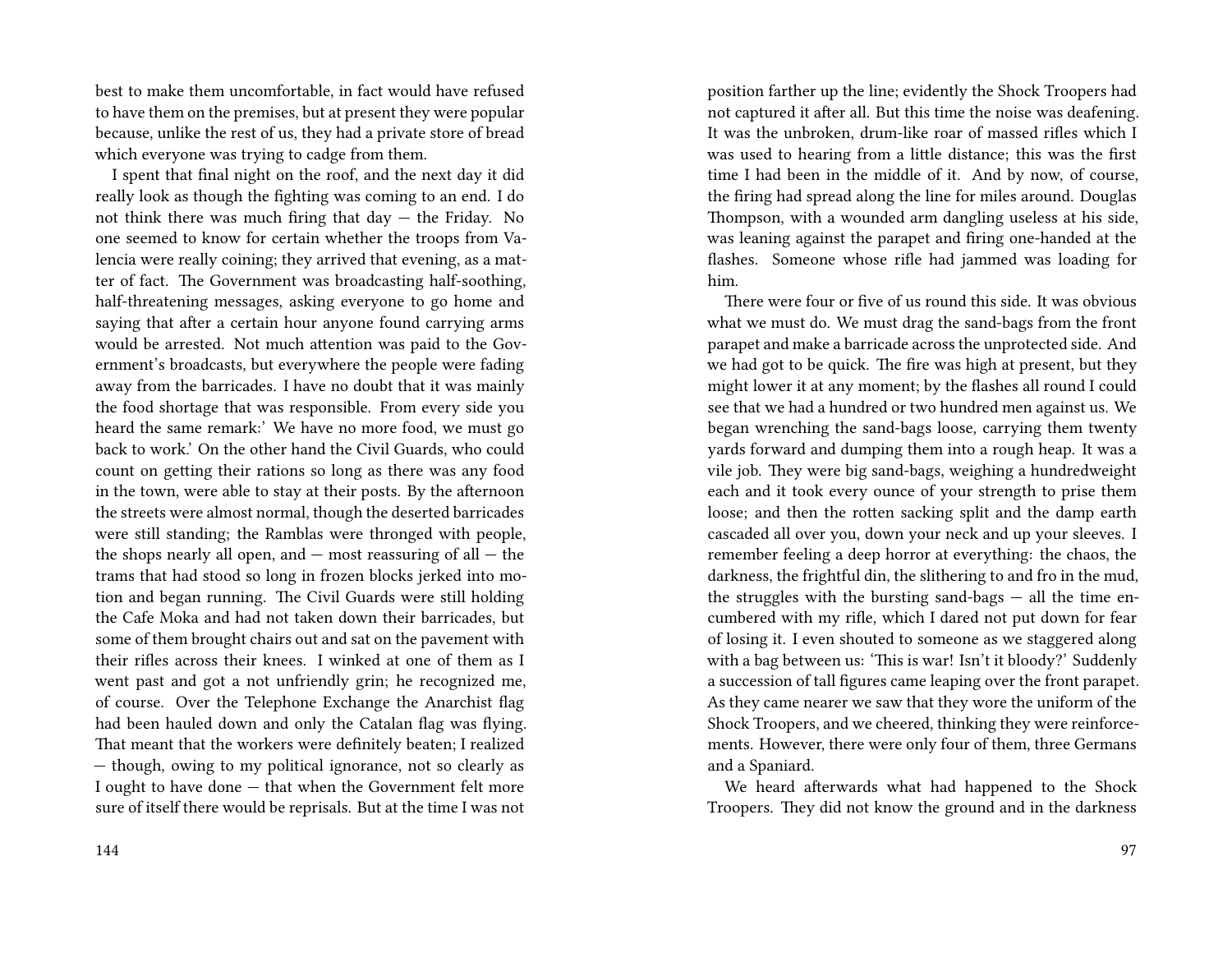had been led to the wrong place, where they were caught on the Fascist wire and numbers of them were shot down. These were four who had got lost, luckily for themselves. The Germans did not speak a word of English, French, or Spanish. With difficulty and much gesticulation we explained what we were doing and got them to help us in building the barricade.

The Fascists had brought up a machine-gun now. You could see it spitting like a squib a hundred or two hundred yards away; the bullets came over us with a steady, frosty crackle. Before long we had flung enough sand-bags into place to make a low breastwork behind which the few men who were on this side of the position could lie down and fire. I was kneeling behind them. A mortar-shell whizzed over and crashed somewhere in no man's land. That was another danger, but it would take them some minutes to find our range. Now that we had finished wrestling with those beastly sand-bags it was not bad fun in a way; the noise, the darkness, the flashes approaching, our own men blazing back at the flashes. One even had time to think a little. I remember wondering whether I was frightened, and deciding that I was not. Outside, where I was probably in less danger, I had been half sick with fright. Suddenly there was another shout that the Fascists were closing in. There was no doubt about it this time, the rifle-flashes were much nearer. I saw a flash hardly twenty yards away. Obviously they were working their way up the communication-trench. At twenty yards they were within easy bombing range; there were eight or nine of us bunched together and a single well-placed bomb would blow us all to fragments. Bob Smillie, the blood running down his face from a small wound, sprang to his knee and flung a bomb. We cowered, waiting for the crash. The fuse fizzled red as it sailed through the air, but the bomb failed to explode. (At least a quarter of these bombs were duds'). I had no bombs left except the Fascist ones and I was not certain how these worked. I shouted to the others to know if anyone had a bomb to spare. Douglas Moyle felt in his pocket and

just had to stay at one's post, bored, dropping with sleep, and completely uninterested as to what it was all about.

Inside the hotel, among the heterogeneous mob who for the most part had not dared to put their noses out of doors, a horrible atmosphere of suspicion had grown up. Various people were infected with spy mania and were creeping round whispering that everyone else was a spy of the Communists, or the Trotskyists, or the Anarchists, or what-not. The fat Russian agent was cornering all the foreign refugees in turn and explaining plausibly that this whole affair was an Anarchist plot. I watched him with some interest, for it was the first time that I had seen a person whose profession was telling lies — unless one counts journalists. There was something repulsive in the parody of smart hotel life that was still going on behind shuttered windows amid the rattle of rifle-fire. The front dining-room had been abandoned after a bullet came through the window and chipped a pillar, and the guests were crowded into a darkish room at the back, where there were never quite enough tables to go round. The waiters were reduced in numbers — some of them were C.N.T. members and had joined in the general strike — and had dropped their boiled shirts for the time being, but meals were still being served with a pretence of ceremony. There was, however, practically nothing to eat. On that Thursday night the principal dish at dinner was one sardine each. The hotel had had no bread for days, and even the wine was running so low that we were drinking older and older wines at higher and higher prices. This shortage of food went on for several days after the fighting was over. Three days running, I remember, my wife and I breakfasted off a little piece of goat's-milk cheese with no bread and nothing to drink. The only thing that was plentiful was oranges. The French lorry drivers brought quantities of their oranges into the hotel. They were a tough — looking bunch; they had with them some flashy Spanish girls and a huge porter in a black blouse. At any other time the little snob of a hotel manager would have done his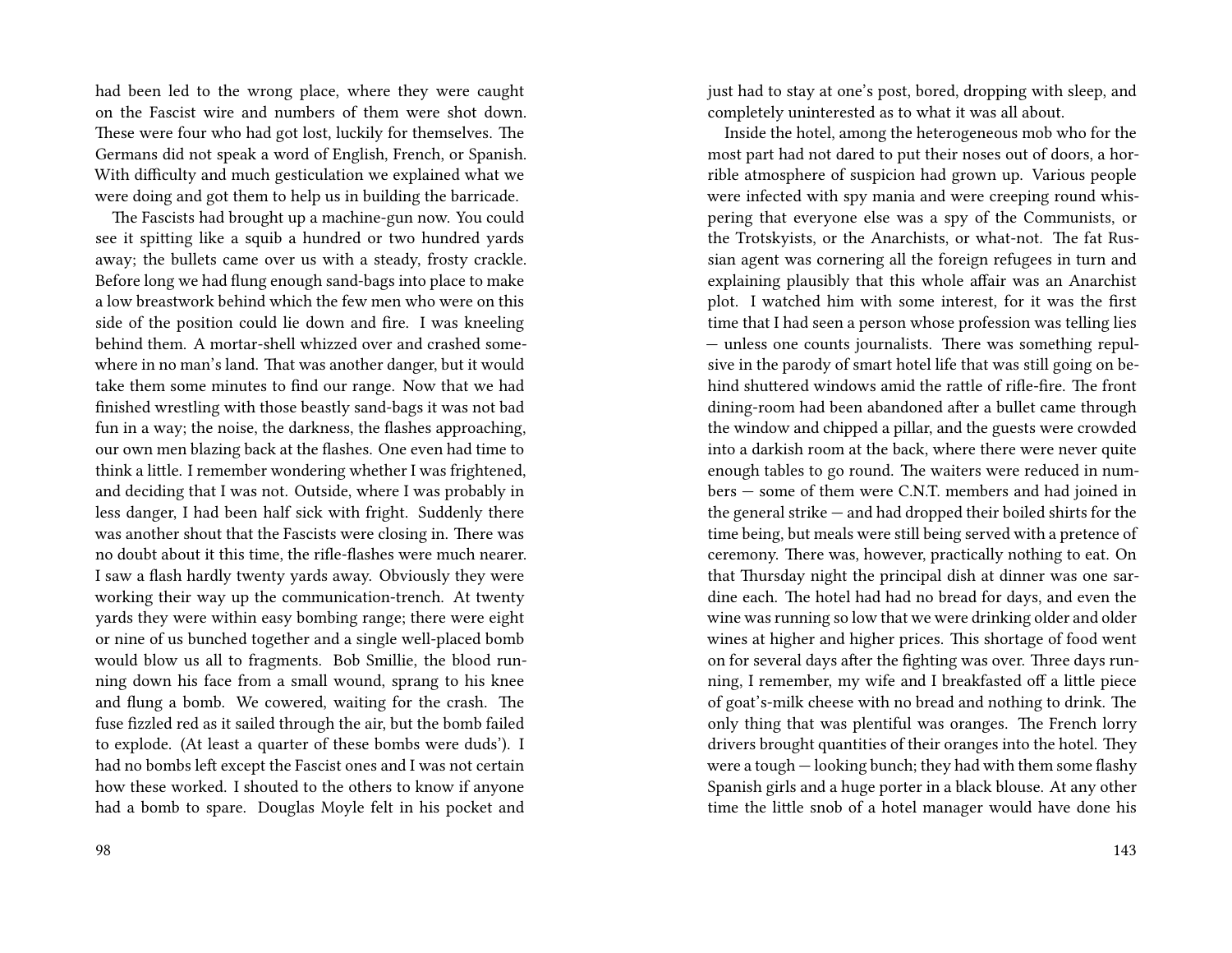the same anxious questions: 'Do you think it's stopped? Do you think it's going to start again?'  $It' - the fighting - was$ now thought of as some kind of natural calamity, like a hurricane or an earthquake, which was happening to us all alike and which we had no power of stopping. And sure enough, almost immediately — I suppose there must really have been several hours' truce, but they seemed more like minutes than hours a sudden crash of rifle-fire, like a June cloud-burst, sent everyone scurrying; the steel shutters snapped into place, the streets emptied like magic, the barricades were manned, and 'it' had started again.;

I went back to my post on the roof with a feeling of concentrated disgust and fury. When you are taking part in events like these you are, I suppose, in a small way, making history, and you ought by rights to feel like a historical character. But you never do, because at such times the physical details always outweigh everything else. Throughout the fighting I never made the correct 'analysis' of the situation that was so glibly made by journalists hundreds of miles away. What I was chiefly thinking about was not the rights and wrongs of this miserable internecine scrap, but simply the discomfort and boredom of sitting day and night on that intolerable roof, and the hunger which was growing worse and worse — for none of us had had a proper meal since Monday. It was in my mind all the while that I should have to go back to the front as soon as this business was over. It was infuriating. I had been a hundred and fifteen days in the line and had come back to Barcelona ravenous for a bit of rest and comfort; and instead I had to spend my time sitting on a roof opposite Civil Guards as bored as myself, who periodically waved to me and assured me that they were 'workers' (meaning that they hoped I would not shoot them), but who would certainly open fire if they got the order to do so. If this was history it did not feel like it. It was more like a bad period at the front, when men were short and we had to do abnormal hours of guard-duty; instead of being heroic one

passed one across. I flung it and threw myself on my face. By one of those strokes of luck that happen about once in a year I had managed to drop the bomb almost exactly where the rifle had flashed. There was the roar of the explosion and then, instantly, a diabolical outcry of screams and groans. We had got one of them, anyway; I don't know whether he was killed, but certainly he was badly hurt. Poor wretch, poor wretch! I felt a vague sorrow as I heard him screaming. But at the same instant, in the dim light of the rifle-flashes, I saw or thought I saw a figure standing near the place where the rifle had flashed. I threw up my rifle and let fly. Another scream, but I think it was still the effect of the bomb. Several more bombs were thrown. The next rifle-flashes we saw were a long way off, a hundred yards or more. So we had driven them back, temporarily at least.

Everyone began cursing and saying why the hell didn't they send us some supports. With a sub-machine-gun or twenty men with clean rifles we could hold this place against a battalion. At this moment Paddy Donovan, who was secondin-command to Benjamin and had been sent back for orders, climbed over the front parapet.

'Hi! Come on out of it! All men to retire at once!' 'What?'

'Retire! Get out of it!'

'Why?'

'Orders. Back to our own lines double-quick.'

People were already climbing over the front parapet. Several of them were struggling with a heavy ammunition box. My mind flew to the telescope which I had left leaning against the parapet on the other side of the position. But at this moment I saw that the four Shock Troopers, acting I suppose on some mysterious orders they had received beforehand, had begun running up the communication-trench. It led to the other Fascist position and  $-$  if they got there  $-$  to certain death. They were disappearing into the darkness. I ran after them,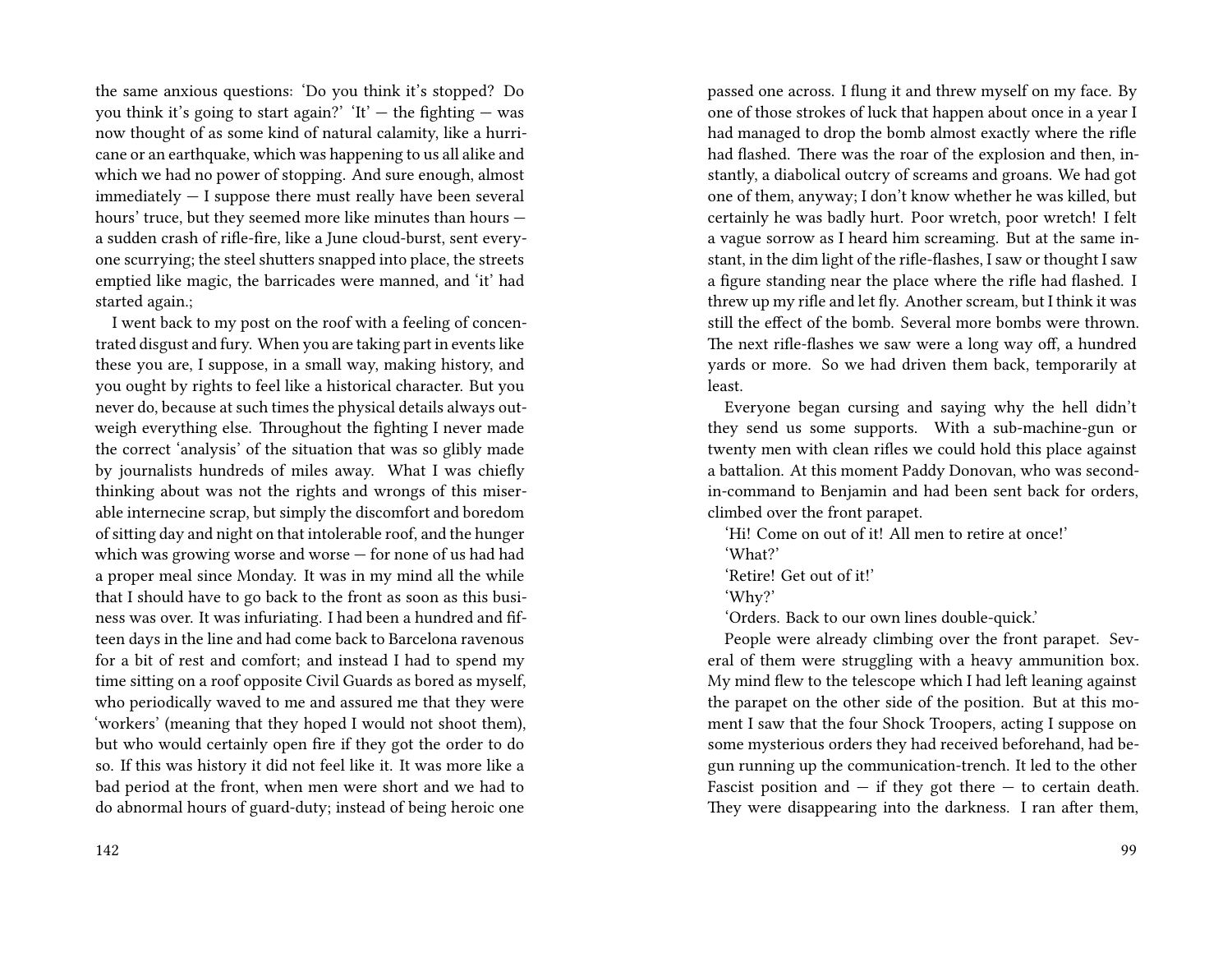trying to think of the Spanish for 'retire'; finally I shouted, 'Atras! Atras!' which perhaps conveyed the right meaning. The Spaniard understood it and brought the others back. Paddy was waiting at the parapet.

'Come on, hurry up.'

'But the telescope!'

'B— the telescope! Benjamin's waiting outside.'

We climbed out. Paddy held the wire aside for me. As soon as we got away from the shelter of the Fascist parapet we were under a devilish fire that seemed to be coming at us from every direction. Part of it, I do not doubt, came from our own side, for everyone was firing all along the line. Whichever way we turned a fresh stream of bullets swept past; we were driven this way and that in the darkness like a flock of sheep. It did not make it any easier that we were dragging a captured box of ammunition — one of those boxes that hold 1750 rounds and weigh about a hundredweight — besides a box of bombs and several Fascist rifles. In a few minutes, although the distance from parapet to parapet was not two hundred yards and most of us knew the ground, we were completely lost. We found ourselves slithering about in a muddy field, knowing nothing except that bullets were coming from both sides. There was no moon to go by, but the sky was growing a little lighter. Our lines lay east ofHuesca; I wanted to stay where we were till the first crack of dawn showed us which was east and which was west; but the others were against it. We slithered onwards, changing our direction several times and taking it in turns to haul at the ammunition-box. At last we saw the low flat line of a parapet looming in front of us. It might be ours or it might be the Fascists'; nobody had the dimmest idea which way we were going. Benjamin crawled on his belly through some tall whitish weed till he was about twenty yards from the parapet and tried a challenge. A shout of 'Poum!' answered him. We jumped to our feet, found our way along the parapet, slopped

round that 'they' were going to cut off the water supply. (Nobody knew who 'they' were. It might be the Government that controlled the waterworks, or it might be the C.N.T. — nobody knew.) We spent a long time filling up every basin in the lavatories, every bucket we could lay hands on, and, finally, the fifteen beer bottles, now empty, which the Civil Guards had given to Kopp.

I was in a ghastly frame of mind and dog-tired after about sixty hours without much sleep. It was now late into the night. People were sleeping all over the floor behind the barricade downstairs. Upstairs there was a small room, with a sofa in it, which we intended to use as a dressing-station, though, needless to say, we discovered that there was neither iodine nor bandages in the building. My wife had come down from the hotel in case a nurse should be needed. I lay down on the sofa, feeling that I would like half an hour's rest before the attack on the Moka, in which I should presumably be killed. I remember the intolerable discomfort caused by my pistol, which was strapped to my belt and sticking into the small of my back. And the next thing I remember is waking up with a jerk to find my wife standing beside me. It was broad daylight, nothing had happened, the Government had not declared war on the P.O.U.M., the water had not been cut off, and except for the sporadic firing in the streets everything was normal. My wife said that she had not had the heart to wake me and had slept in an arm-chair in one of the front rooms.

That afternoon there was a kind of armistice. The firing died away and with surprising suddenness the streets filled with people. A few shops began to pull up their shutters, and the market was packed with a huge crowd clamouring for food, though the stalls were almost empty. It was noticeable, however, that the trams did not start running. The Civil Guards were still behind their barricades in the Moka; on neither side were the fortified buildings evacuated. Everyone was rushing round and trying to buy food. And (MI every side you heard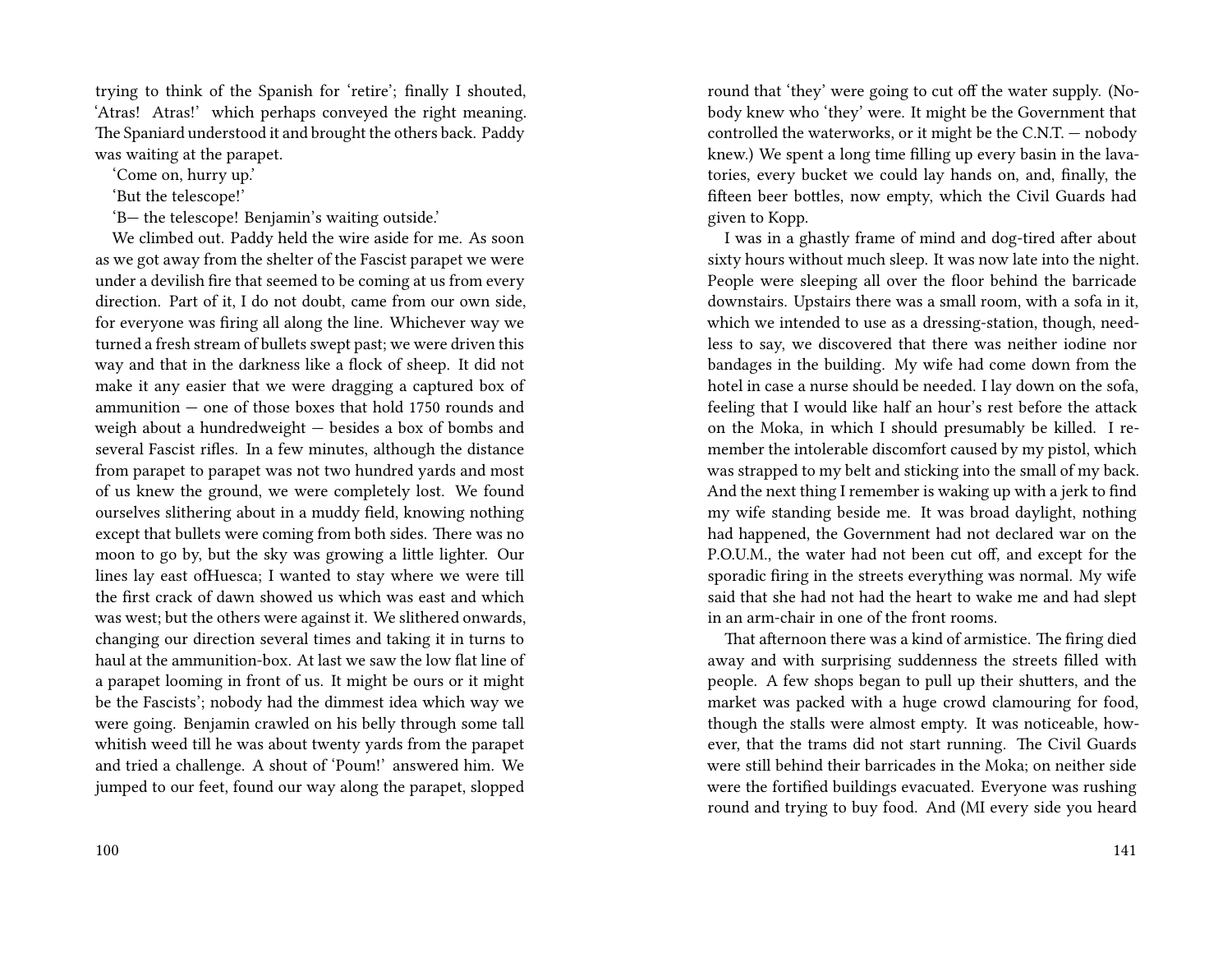the Anarchists; also the news was vaguely filtering through that in the suburbs (mainly working-class quarters) the C.N.T. were in control. It looked as though we were winning. But the same evening Kopp sent for me and, with a grave face, told me that according to information he had just received the Government was about to outlaw the P.O.U.M. and declare a state of war upon it. The news gave me a shock. It was the first glimpse I had had of the interpretation that was likely to be put upon this affair later on. I dimly foresaw that when the fighting ended the entire blame would be laid upon the P.O.U.M., which was the weakest party and therefore the most suitable scapegoat. And meanwhile our local neutrality was at an end. If the Government declared war upon us we had no choice but to defend ourselves, and here at the Executive building we could be certain that the Civil Guards next door would get orders to attack us. Our only chance was to attack them first. Kopp was waiting for orders on the telephone; if we heard definitely that the P.O.U.M. was outlawed we must make preparations at once to seize the Cafe Moka.

I remember the long, nightmarish evening that we spent in fortifying the building. We locked the steel curtains across the front entrance and behind them built a barricade of slabs of stone left behind by the workmen who had been making some alterations. We went over our stock of weapons. Counting the six rifles that were on the roof of the Poliorama opposite, we had twenty-one rifles, one of them defective, about fifty rounds of ammunition for each rifle, and a few dozen bombs; otherwise nothing except a few pistols and revolvers. About a dozen men, mostly Germans, had volunteered for the attack on the Cafe Moka, if it came off. We should attack from the roof, of course, some time in the small hours, and take them by surprise; they were more numerous, but our morale was better, and no doubt we could storm the place, though people were bound to be killed in doing so. We had no food in the building except a few slabs of chocolate, and the rumour had gone

once more through the irrigation ditch — splash-gurgle! — and were in safety.

Kopp was waiting inside the parapet with a few Spaniards. The doctor and the stretchers were gone. It appeared that all the wounded had been got in except Jorge and one of our own men, Hiddlestone by name, who were missing. Kopp was pacing up and down, very pale. Even the fat folds at the back of his neck were pale; he was paying no attention to the bullets that streamed over the low parapet and cracked close to his head. Most of us were squatting behind the parapet for cover. Kopp was muttering. 'Jorge! Cogno! Jorge!' And then in English. 'If Jorge is gone it is terreeble, terreeble!' Jorge was his personal friend and one of his best officers. Suddenly he turned to us and asked for five volunteers, two English and three Spanish, to go and look for the missing men. Moyle and I volunteered with three Spaniards.

As we got outside the Spaniards murmured that it was getting dangerously light. This was true enough; the sky was dimly blue. There was a tremendous noise of excited voices coming from the Fascist redoubt. Evidently they had re-occupied the place in much greater force than before. We were sixty or seventy yards from the parapet when they must have seen or heard us, for they sent over a heavy burst of fire which made us drop on our faces. One of them flung a bomb over the parapet  $-$  a sure sign of panic. We were lying in the grass, waiting for an opportunity to move on, when we heard or thought we heard — I have no doubt it was pure imagination, but it seemed real enough at the time — that the Fascist voices were much closer. They had left the parapet and were coming after us. 'Run!' I yelled to Moyle, and jumped to my feet. And heavens, how I ran! I had thought earlier in the night that you can't run when you are sodden from head to foot and weighted down with a rifle and cartridges; I learned now you can always run when you think you have fifty or a hundred armed men after you. But if I could run fast, others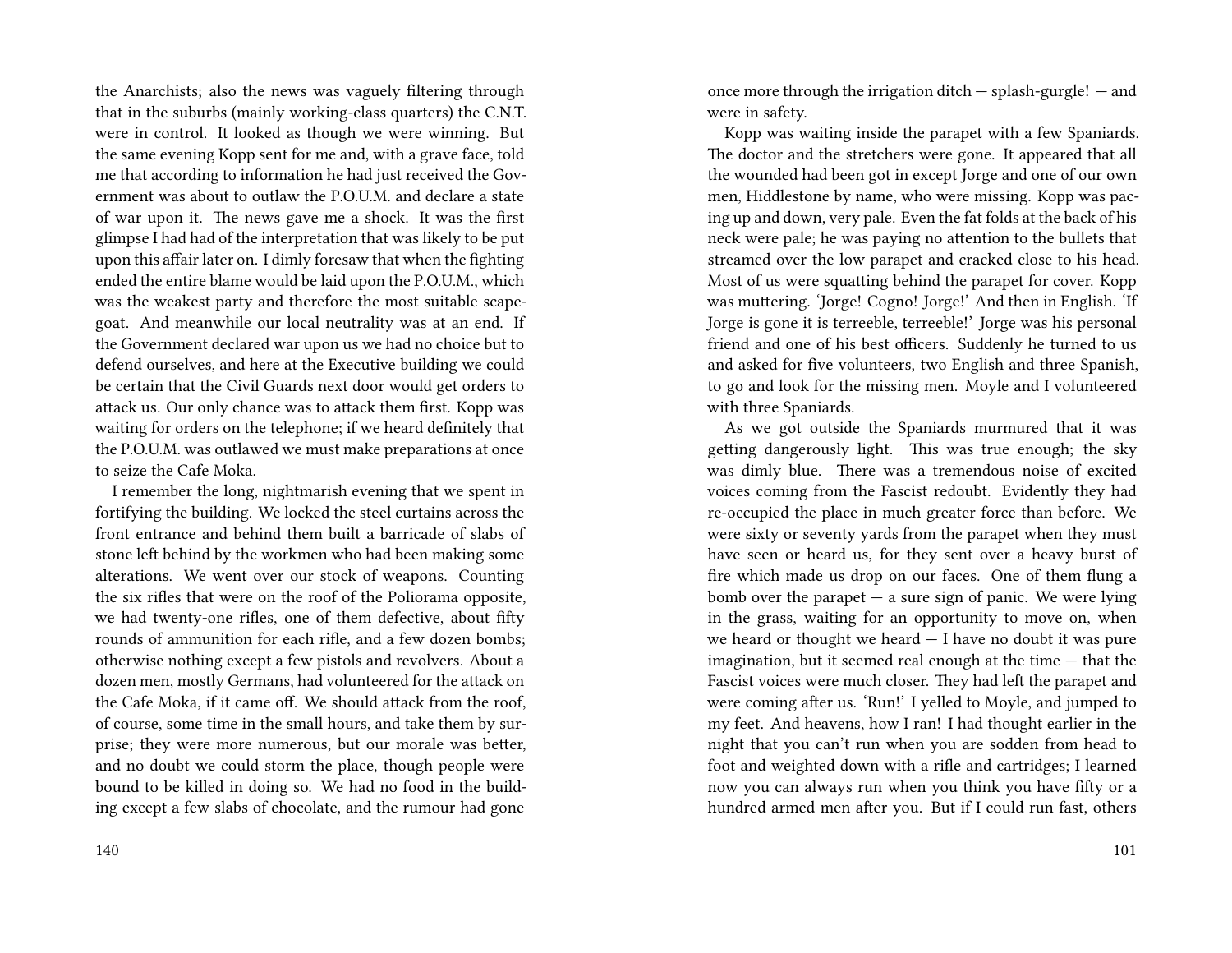could run faster. In my flight something that might have been a shower of meteors sped past me. It was the three Spaniards, who had been in front. They were back to our own parapet before they stopped and I could catch up with them. The truth was that our nerves were all to pieces. I knew, however, that in a half light one man is invisible where five are clearly visible, so I went back alone. I managed to get to the outer wire and searched the ground as well as I could, which was not very well, for I had to lie on my belly. There was no sign ofJorge or Hiddlestone, so I crept back. We learned afterwards that both Jorge and Hiddlestone had been taken to the dressing-station earlier. Jorge was lightly wounded through the shoulder. Hiddlestone had received a dreadful wound — a bullet which travelled right up his left arm, breaking the bone in several places; as he lay helpless on the ground a bomb had burst near him and torn various other parts of his body. He recovered, I am glad to say. Later he told me that he had worked his way some distance lying on his back, then had clutched hold of a wounded Spaniard and they had helped one another in.

It was getting light now. Along the line for miles around a ragged meaningless fire was thundering, like the rain that goes on raining after a storm. I remember the desolate look of everything, the morasses of mud, the weeping poplar trees, the yellow water in the trench-bottoms; and men's exhausted faces, unshaven, streaked with mud, and blackened to the eyes with smoke. When I got back to my dug  $-$  out the three men I shared it with were already fast sleep. They had flung themselves down with all their equipment on and their muddy rifles clutched against them. Everything was sodden, inside the dug — out as well as outside. By long searching I managed to collect enough chips of dry wood to make a tiny fire. Then I smoked the cigar which I had been hoarding and which, surprisingly enough, had not got broken during the night.

Afterwards we learned that the action had been a success, as such things go. It was merely a raid to make the Fascists divert on the Telephone Exchange as a 'monstrous provocation' (or words to that effect), but on Wednesday it changed its tune and began imploring everyone to go back to work. The Anarchist leaders were broadcasting the same message. The office of La Batalla, the P.O.U.M. paper, which was not defended, had been raided and seized by the Civil Guards at about the same time as the Telephone Exchange, but the paper was being printed, and a few copies distributed, from another address. I urged everyone to remain at the barricades. People were divided in their minds and wondering uneasily how the devil this was going to end. I doubt whether anyone left the barricades as yet, but everyone was sick of the meaningless fighting, which could obviously lead to no real decision, because no one wanted this to develop into a full-sized civil war which might mean losing the war against Franco. I heard this fear expressed on all sides. So far as one could gather from what people were saying at the time the C.N.T. rank and file wanted, and had wanted from the beginning, only two things: the handing back of the Telephone Exchange and the disarming of the hated Civil Guards. If the Generalite had promised to do these two things, and also promised to put an end to the food profiteering, there is little doubt that the barricades would have been down in two hours. But it was obvious that the Generalite was not going to give in. Ugly rumours were flying round. It was said that the Valencia Government was sending six thousand men to occupy Barcelona, and that five thousand Anarchist and P.O.U.M. troops had left the Aragon front to oppose them. Only the first of these rumours was true. Watching from the observatory tower we saw the low grey shapes of warships closing in upon the harbour. Douglas Moyle, who had been a sailor, said that they looked like British destroyers. As a matter of fact they were British destroyers, though we did not learn this till afterwards.

That evening we heard that on the Plaza de Espana four hundred Civil Guards had surrendered and handed their arms to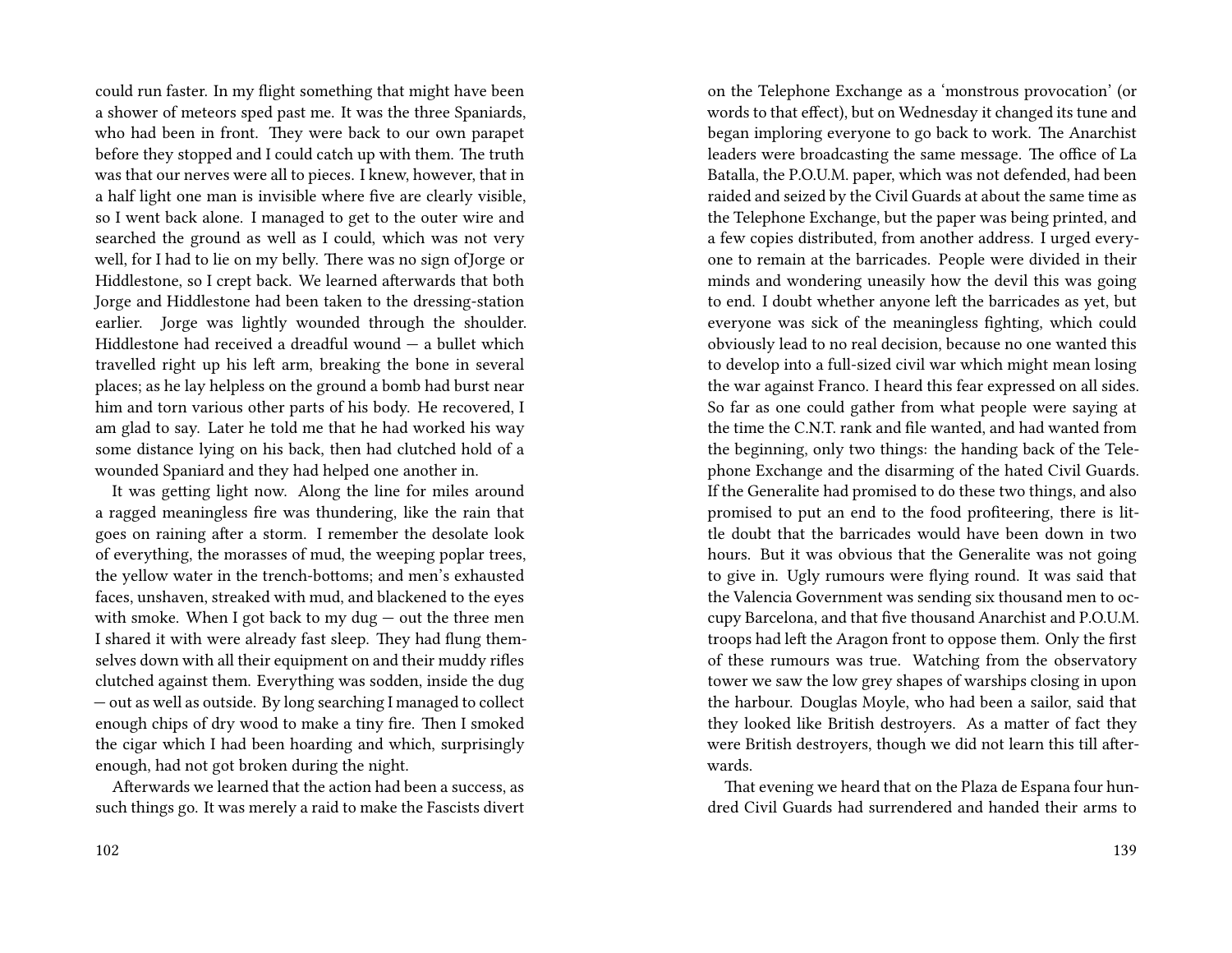a few soldiers slipped away from the barracks and took part as individuals; on the Tuesday morning I had seen a couple of them at the P.O.U.M. barricades. At the beginning, before the food-shortage became acute and the newspapers began stirring up hatred, there was a tendency to regard the whole affair as a joke. This was the kind of thing that happened every year in Barcelona, people were saying. George Tioli, an Italian journalist, a great friend of ours, came in with his trousers drenched with blood. He had gone out to see what was happening and had been binding up a wounded man on the pavement when someone playfully tossed a hand-grenade at him, fortunately not wounding him seriously. I remember his remarking that the Barcelona paving-stones ought to be numbered; it would save such a lot of trouble in building and demolishing barricades. And I remember a couple of men from the International Column sitting in my room at the hotel when I came in tired, hungry, and dirty after a night on guard. Their attitude was completely neutral. If they had been good party-men they would, I suppose, have urged me to change sides, or even have pinioned me and taken away the bombs of which my pockets were full; instead they merely commiserated with me for having to spend my leave in doing guard-duty on a roof. The general attitude was: 'This is only a dust-up between the Anarchists and the police — it doesn't mean anything.' In spite of the extent of the fighting and the number of casualties I believe this was nearer the truth than the official version which represented the affair as a planned rising.

It was about Wednesday (5 May) that a change seemed to come over things. The shuttered streets looked ghastly. A very few pedestrians, forced abroad for one reason or another, crept to and fro, flourishing white handkerchiefs, and at a spot in the middle of the Ramblas that was safe from bullets some men were crying newspapers to the empty street. On Tuesday Solidaridad Obrera, the Anarchist paper, had described the attack troops from the other side of Huesca, where the Anarchists were attacking again. I had judged that the Fascists had thrown a hundred or two hundred men into the counter-attack, but a deserter told us later on that it was six hundred. I dare say he was lying — deserters, for obvious reasons, often try to curry favour. It was a great pity about the telescope. The thought of losing that beautiful bit of loot worries me even now.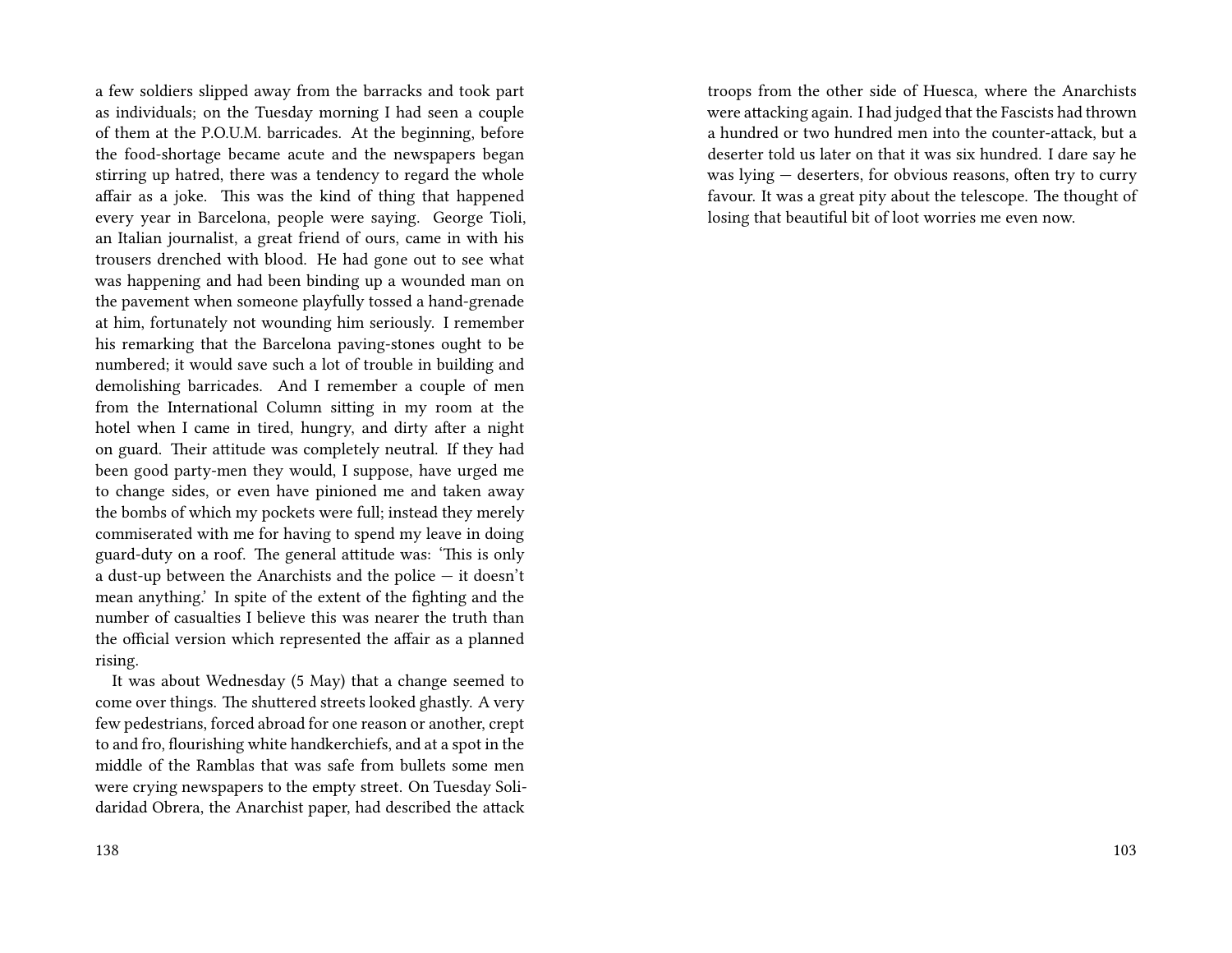# **Chapter Eight**

THE days grew hotter and even the nights grew tolerably warm. On a bullet — chipped tree in front of our parapet thick clusters of cherries were forming. Bathing in the river ceased to be an agony and became almost a pleasure. Wild roses with pink blooms the size of saucers straggled over the shell-holes round Torre Fabian. Behind the line you met peasants wearing wild roses over their ears. In the evenings they used to go out with green nets, hunting quails. You spread the net over the tops of the grasses and then lay down and made a noise like a female quail. Any male quail that was within hearing then came running towards you, and when he was underneath the net you threw a stone to scare him, whereupon he sprang into the air and was entangled in the net. Apparently only male quails were caught, which struck me as unfair.

There was a section of Andalusians next to us in the line now. I do not know quite how they got to this front. The current explanation was that they had run away from Malaga so fast that they had forgotten to stop at Valencia; but this, of course, came from the Catalans, who professed to look down on the Andalusians as a race of semi-savages. Certainly the Andalusians were very ignorant. Few if any of them could read, and they seemed not even to know the one thing that everybody knows in Spain — which political party they belonged to. They thought they were Anarchists, but were not quite certain; perhaps they were Communists. They were gnarled, rusticlooking men, shepherds or labourers from the olive groves, perhaps, with faces deeply stained by the ferocious suns of farther south. They were very useful to us, for they had an extime I could not account for; they sounded like aerial bombs, but that was impossible, for there were no aeroplanes about. I was told afterwards  $-$  quite possibly it was true  $-$  that agents provocateurs were touching off masses of explosive in order to increase the general noise and panic. There was, however, no artillery-fire. I was listening for this, for if the guns began to fire it would mean that the affair was becoming serious (artillery is the determining factor in street warfare). Afterwards there were wild tales in the newspapers about batteries of guns firing in the streets, but no one was able to point to a building that had been hit by a shell. In any case the sound of gunfire is unmistakable if one is used to it.

Almost from the start food was running short. With difficulty and under cover of darkness (for the Civil Guards were constantly sniping into the Ramblas) food was brought from the Hotel Falcon for the fifteen or twenty militiamen who were in the P.O.U.M. Executive Building, but there was barely enough to go round, and as many of us as possible went to the Hotel Continental for our meals. The Continental had been 'collectivized' by the Generalite and not, like most of the hotels, by the C.N.T. or U.G.T., and it was regarded as neutral ground. No sooner had the fighting started than the hotel filled to the brim with a most extraordinary collection of people. There were foreign journalists, political suspects of every shade, an American airman in the service of the Government, various Communist agents, including a fat, sinister-looking Russian, said to be an agent of the Ogpu, who was nicknamed Charlie Chan and wore attached to his waist-band a revolver and a neat little bomb, some families of well — to-do Spaniards who looked like Fascist sympathizers, two or three wounded men from the International Column, a gang of lorry drivers from. some huge French lorries which had been carrying a load of oranges back to France and had been held up by the fighting, and a number of Popular Army officers. The Popular Army, as a body, remained neutral throughout the fighting, though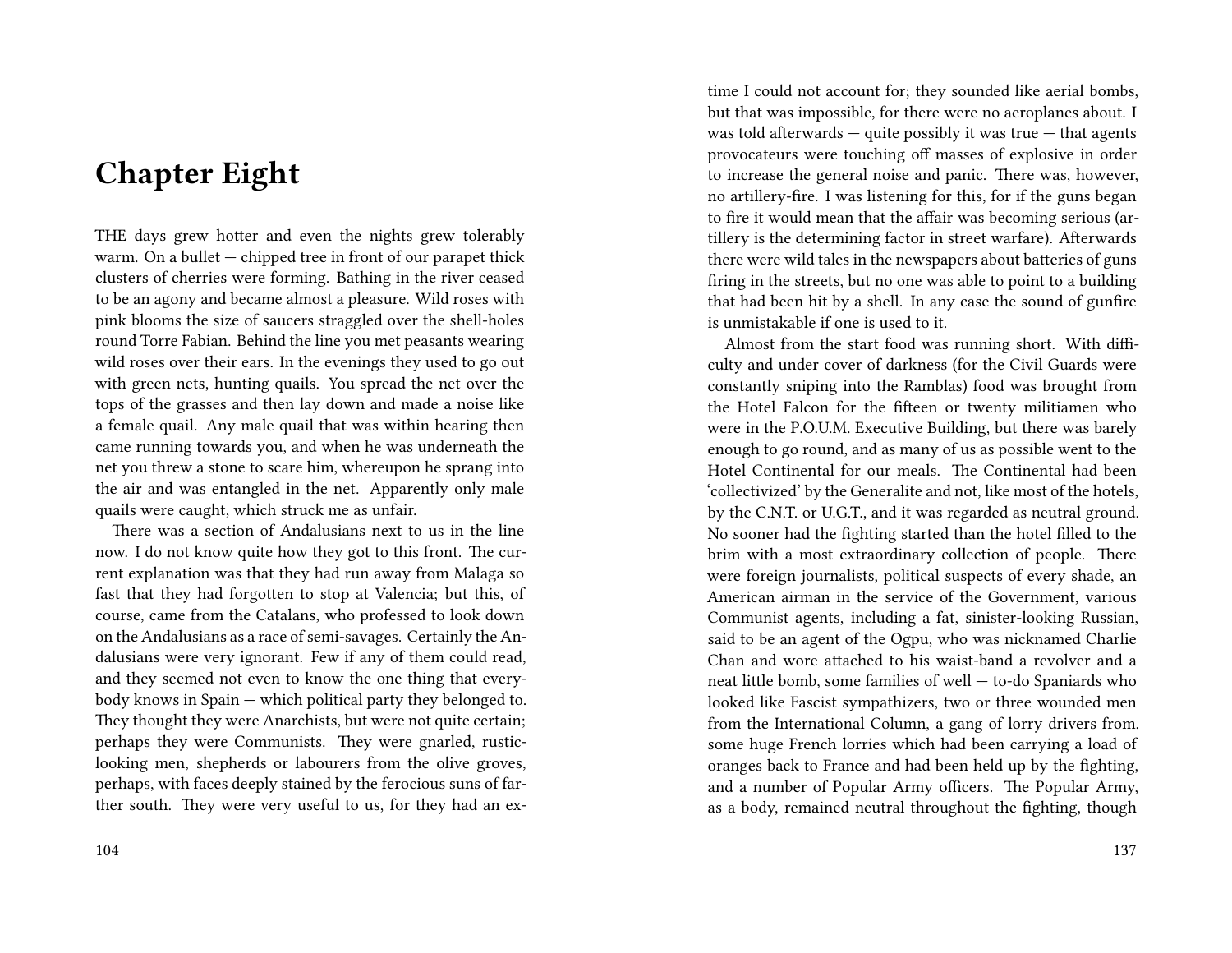He motioned with his rifle towards the side-street that ran past the bottom of our building. Sure enough, a youth in blue overalls, with a rifle in his hand, was dodging round the corner. Evidently he had just taken a shot at the Civil Guards on the roof.

'I was firing at him. He fired first.' (I believe this was true.) 'We don't want to shoot you. We're only workers, the same as you are.'

He made the anti-Fascist salute, which I returned. I shouted across:

'Have you got any more beer left?'

'No, it's all gone.'

The same day, for no apparent reason, a man in the J.S.U. building farther down the street suddenly raised his rifle and let fly at me when I was leaning out of the window. Perhaps I made a tempting mark. I did not fire back. Though he was only a hundred yards away the bullet went so wide that it did not even hit the roof of the observatory. As usual, Spanish standards of marksmanship had saved me. I was fired at several times from this building.

The devilish racket of firing went on and on. But so far as I could see, and from all I heard, the fighting was defensive on both sides. People simply remained in their buildings or behind their barricades and blazed away at the people opposite. About half a mile away from us there was a street where some of the main offices of the C.N.T. and the U.G.T. were almost exactly facing one another; from that direction the volume of noise was terrific. I passed down that street the day after the fighting was over and the panes of the shop-windows were like sieves. (Most of the shopkeepers in Barcelona had their windows criss-crossed with strips of paper, so that when a bullet hit a pane it did not shiver to pieces.) Sometimes the rattle of rifle and machine-gun fire was punctuated by the crash of hand-grenades. And at long intervals, perhaps a dozen times in all, there were tremendously heavy explosions which at the

traordinary dexterity at rolling the dried-up Spanish tobacco into cigarettes. The issue of cigarettes had ceased, but in Monflorite it was occasionally possible to buy packets of the cheapest kind of tobacco, which in appearance and texture was very like chopped chaff. Its flavour was not bad, but it was so dry that even when you had succeeded in making a cigarette the tobacco promptly fell out and left an empty cylinder. The Andalusians, however, could roll admirable cigarettes and had a special technique for tucking the ends in.

Two Englishmen were laid low by sunstroke. My salient memories of that time are the heat of the midday sun, and working half-naked with sand — bags punishing one's shoulders which were already flayed by the sun; and the lousiness of our clothes and boots, which were literally dropping to pieces; and the struggles with the mule which brought our rations and which did not mind rifle-fire but took to flight when shrapnel burst in the air; and the mosquitoes (just beginning to be active) and the rats, which were a public nuisance and would even devour leather belts and cartridge-pouches. Nothing was happening except an occasional casualty from a sniper's bullet and the sporadic artillery-fire and air-raids on Huesca. Now that the trees were in full leaf we had constructed snipers' platforms, like machans, in the poplar trees that fringed the line. On the other side of Huesca the attacks were petering out. The Anarchists had had heavy losses and had not succeeded in completely cutting the Jaca road. They had managed to establish themselves close enough on either side to bring the road itself under machine-gun fire and make it impassable for traffic; but the gap was a kilometre wide and the Fascists had constructed a sunken road, a sort of enormous trench, along which a certain number of lorries could come and go. Deserters reported that in Huesca there were plenty of munitions and very little food. But the town was evidently not going to fall. Probably it would have been impossible to take it with the fifteen thousand ill-armed men who were available. Later, in June, the Govern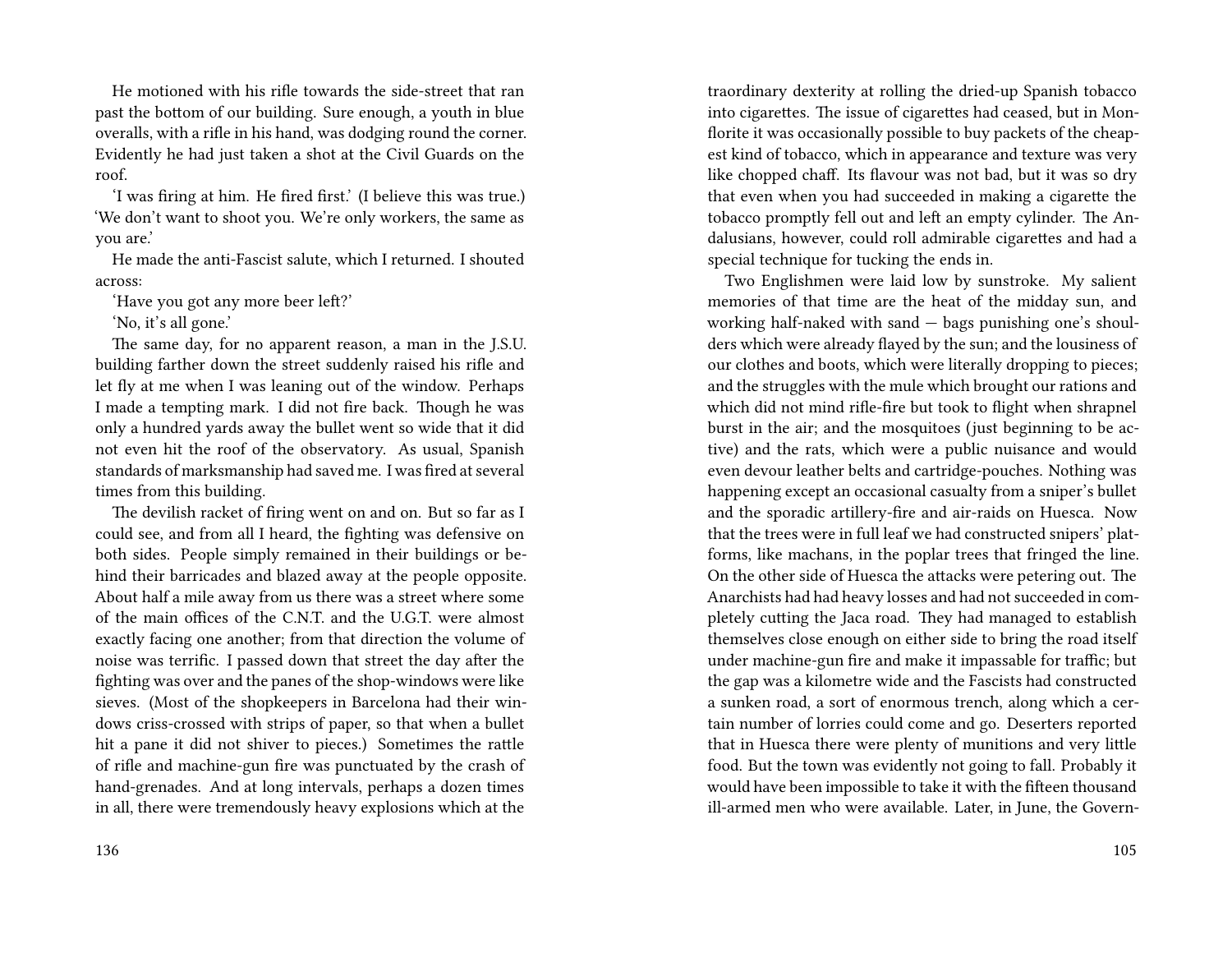ment brought troops from the Madrid front and concentrated thirty thousand men on Huesca, with an enormous quantity of aeroplanes, but still the town did not fall.

When we went on leave I had been a hundred and fifteen days in the line, and at the time this period seemed to me to have been one of the most futile of my whole life. I had joined the militia in order to fight against Fascism, and as yet I had scarcely fought at all, had merely existed as a sort of passive object, doing nothing in return for my rations except to suffer from cold and lack of sleep. Perhaps that is the fate of most soldiers in most wars. But now that I can see this period in perspective I do not altogether regret it. I wish, indeed, that I could have served the Spanish Government a little more effectively; but from a personal point of view — from the point of view of my own development — those first three or four months that I spent in the line were less futile than I then thought. They formed a kind of interregnum in my life, quite different from anything that had gone before and perhaps from anything that is to come, and they taught me things that I could not have learned in any other way.

The essential point is that all this time I had been isolated — for at the front one was almost completely isolated from the outside world: even of what was happening in Barcelona one had only a dim conception — among people who could roughly but not too inaccurately be described as revolutionaries. This was the result of the militia — system, which on the Aragon front was not radically altered till about June 1937. The workers' militias, based on the trade unions and each composed of people of approximately the same political opinions, had the effect of canalizing into one place all the most revolutionary sentiment in the country. I had dropped more or less by chance into the only community of any size in Western Europe where political consciousness and disbelief in capitalism were more normal than their opposites. Up here in Aragon one was among tens of thousands of people, mainly though not enof them came on to the roof, opposite to ourselves, and built another barricade of mattresses, over which they hung a Catalan national flag. But it was obvious that they had no wish to start a fight. Kopp had made a definite agreement with them: if they did not fire at us we would not fire at them. He had grown quite friendly with the Civil Guards by this time, and had been to visit them several times in the Cafe Moka. Naturally they had looted everything drinkable the cafe possessed, and they made Kopp a present of fifteen bottles of beer. In return Kopp had actually given them one of our rifles to make up for one they had somehow lost on the previous day. Nevertheless, it was a queer feeling sitting on that roof. Sometimes I was merely bored with the whole affair, paid no attention to the hellish noise, and spent hours reading a succession of Penguin Library books which, luckily, I had bought a few days earlier; sometimes I was very conscious of the armed men watching me fifty yards away. It was a little like being in the trenches again; several times I caught myself, from force of habit, speaking of the Civil Guards as 'the Fascists'. There were generally about six of us up there. We placed a man on guard in each of the observatory towers, and the rest of us sat on the lead roof below, where there was no cover except a stone palisade. I was well aware that at any moment the Civil Guards might receive telephone orders to open fire. They had agreed to give us warning before doing so, but there was no certainty that they would keep to their agreement. Only once, however, did trouble look like starting. One of the Civil Guards opposite knelt down and began firing across the barricade. I was on guard in the observatory at the time. I trained my rifle on him and shouted across:

'Hi! Don't you shoot at us!' 'What?' 'Don't you fire at us or we'll fire back!'

'No, no! I wasn't firing at you. Look — down there!'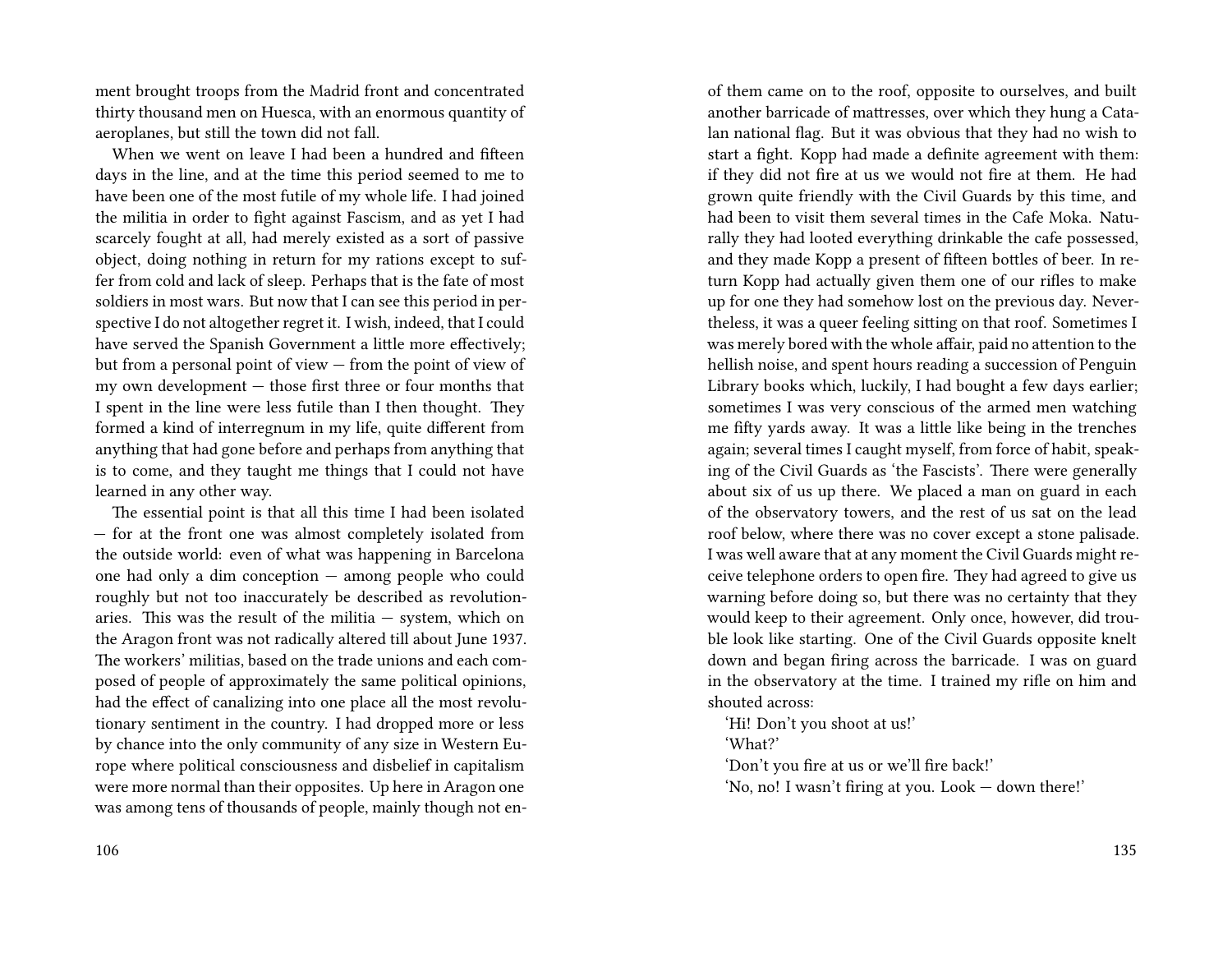quickened to a deafening fusillade, but it never stopped while daylight lasted, and punctually next dawn it started again.

What the devil was happening, who was fighting whom, and who was winning, was at first very difficult to discover. The people of Barcelona are so used to street-fighting and so familiar with the local geography that they knew by a kind of instinct which political party will hold which streets and which buildings. A foreigner is at a hopeless disadvantage. Looking out from the observatory, I could grasp that the Ramblas, which is one of the principal streets of the town, formed a dividing line. To the right of the Ramblas the working-class quarters were solidly Anarchist; to the left a confused fight was going on among the tortuous by-streets, but on that side the P.S.U.C. and the Civil Guards were more or less in control. Up at our end of the Ramblas, round the Plaza de Cataluna, the position was so complicated that it would have been quite unintelligible if every building had not flown a party flag. The principal landmark here was the Hotel Colon, the headquarters of the P.S.U.C., dominating the Plaza de Cataluna. In a window near the last 0 but one in the huge 'Hotel Colon' that sprawled across its face they had a machine-gun that could sweep the square with deadly effect. A hundred yards to the right of us, down the Ramblas, the J.S.U., the youth league of the P.S.U.C. (corresponding to the Young Communist League in England), were holding a big department store whose sandbagged sidewindows fronted our observatory. They had hauled down their red flag and hoisted the Catalan national flag. On the Telephone Exchange, the starting-point of all the trouble, the Catalan national flag and the Anarchist flag were flying side by side. Some kind of temporary compromise had been arrived at there, the exchange was working uninterruptedly and there was no firing from the building.

In our position it was strangely peaceful. The Civil Guards in the Cafe Moka had drawn down the steel curtains and piled up the cafe furniture to make a barricade. Later half a dozen tirely of working-class origin, all living at the same level and mingling on terms of equality. In theory it was perfect equality, and even in practice it was not far from it. There is a sense in which it would be true to say that one was experiencing a foretaste of Socialism, by which I mean that the prevailing mental atmosphere was that of Socialism. Many of the normal motives of civilized life — snobbishness, money-grubbing, fear of the boss, etc.  $-$  had simply ceased to exist. The ordinary class-division of society had disappeared to an extent that is almost unthinkable in the money — tainted air of England; there was no one there except the peasants and ourselves, and no one owned anyone else as his master. Of course such a state of affairs could not last. It was simply a temporary and local phase in an enormous game that is being played over the whole surface of the earth. But it lasted long enough to have its effect upon anyone who experienced it. However much one cursed at the time, one realized afterwards that one had been in contact with something strange and valuable. One had been in a community where hope was more normal than apathy or cynicism, where the word 'comrade' stood for comradeship and not, as in most countries, for humbug. One had breathed the air of equality. I am well aware that it is now the fashion to deny that Socialism has anything to do with equality. In every country in the world a huge tribe of party-hacks and sleek little professors are busy 'proving' that Socialism means no more than a planned state-capitalism with the grab-motive left intact. But fortunately there also exists a vision of Socialism quite different from this. The thing that attracts ordinary men to Socialism and makes them willing to risk their skins for it, the 'mystique' of Socialism, is the idea of equality; to the vast majority of people Socialism means a classless society, or it means nothing at all. And it was here that those few months in the militia were valuable to me. For the Spanish militias, while they lasted, were a sort of microcosm of a classless society. In that community where no one was on the make, where there was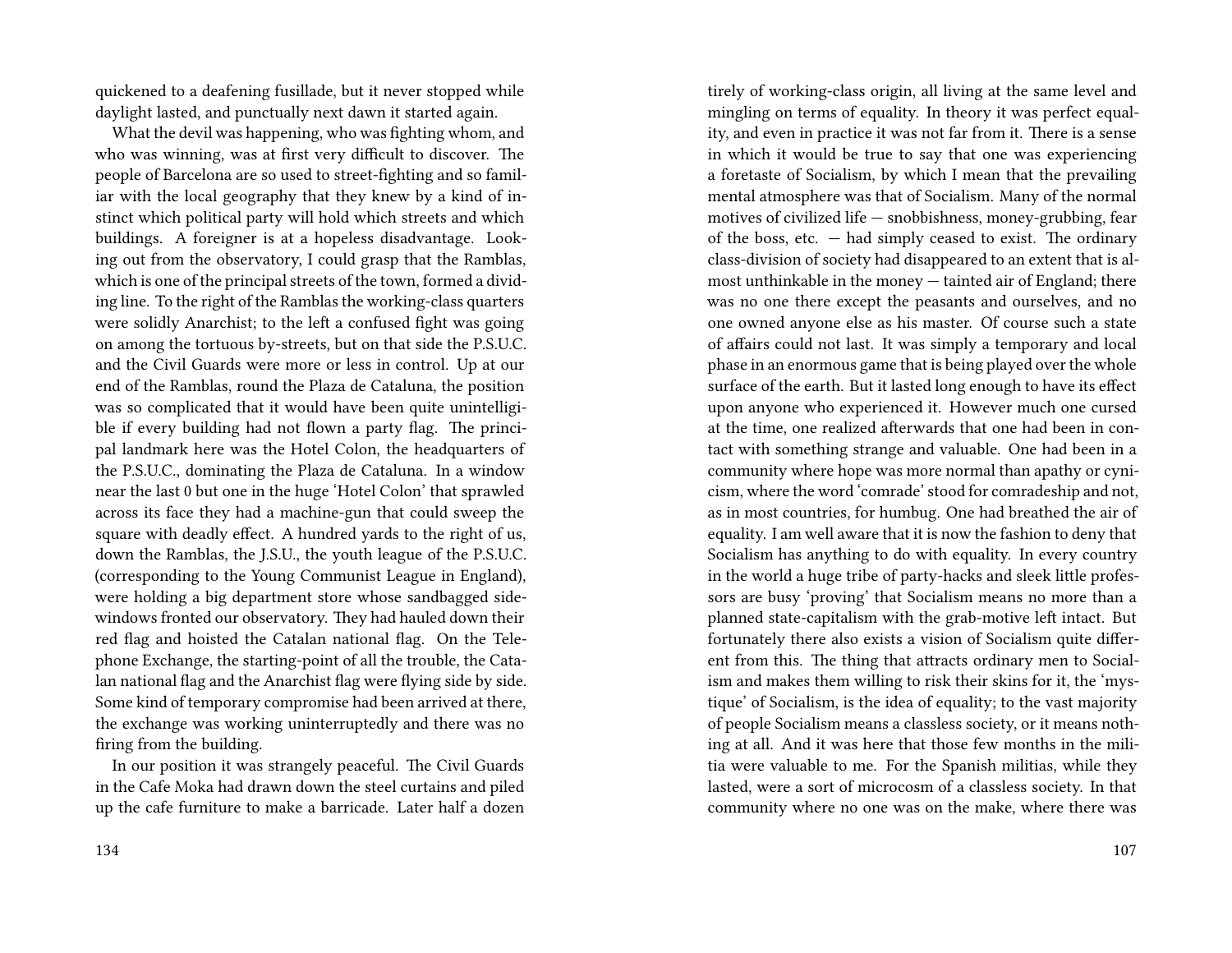a shortage of everything but no privilege and no boot-licking, one got, perhaps, a crude forecast of what the opening stages of Socialism might be like. And, after all, instead of disillusioning me it deeply attracted me. The effect was to make my desire to see Socialism established much more actual than it had been before. Partly, perhaps, this was due to the good luck of being among Spaniards, who, with their innate decency and their ever-present Anarchist tinge, would make even the opening stages of Socialism tolerable if they had the chance.

Of course at the time I was hardly conscious of the changes that were occurring in my own mind. Like everyone about me I was chiefly conscious of boredom, heat, cold, dirt, lice, privation, and occasional danger. It is quite different now. This period which then seemed so futile and eventless is now of great importance to me. It is so different from the rest of my life that already it has taken on the magic quality which, as a rule, belongs only to memories that are years old. It was beastly while it was happening, but it is a good patch for my mind to browse upon. I wish I could convey to you the atmosphere of that time. I hope I have done so, a little, in the earlier chapters of this book. It is all bound up in my mind with the winter cold, the ragged uniforms of militiamen, the oval Spanish faces, the morse-like tapping of machine-guns, the smells of urine and rotting bread, the tinny taste of bean-stews wolfed hurriedly out of unclean pannikins.

The whole period stays by me with curious vividness. In my memory I live over incidents that might seem too petty to be worth recalling. I am in the dug-out at Monte Pocero again, on the ledge of limestone that serves as a bed, and young Ram6n is snoring with his nose flattened between my shoulder-blades. I am stumbling up the mucky trench, through the mist that swirls round me like cold steam. I am half-way up a crack in the mountain-side, struggling to keep my balance and to tug a root of wild rosemary out of the ground. High overhead some meaningless bullets are singing.

attack on the P.O.U.M. buildings. The caretakers at the cinema were C.N.T. members and would let us come and go. As for the Civil Guards in the Cafe Moka, there would be no trouble with them; they did not want to fight and would be only too glad to live and let live. Kopp repeated that our orders were not to fire unless we were fired on ourselves or our buildings attacked. I gathered, though he did not say so, that the P.O.U.M. leaders were furious at being dragged into this affair, but felt that they had got to stand by the C.N.T.

They had already placed guards in the observatory. The next three days and nights I spent continuously on the roof of the Poliorama, except for brief intervals when I slipped across to the hotel for meals. I was in no danger, I suffered from nothing worse than hunger and boredom, yet it was one of the most unbearable periods of my whole life. I think few experiences could be more sickening, more disillusioning, or, finally, more nerve-racking than those evil days of street warfare.

I used to sit on the roof marvelling at the folly of it all. From the little windows in the observatory you could see for miles around  $-$  vista after vista of tall slender buildings, glass domes, and fantastic curly roofs with brilliant green and copper tiles; over to eastward the glittering pale blue sea  $$ the first glimpse of the sea that I had had since coming to Spain. And the whole huge town of a million people was locked in a sort of violent inertia, a nightmare of noise without movement. The sunlit streets were quite empty. Nothing was happening except the streaming of bullets from barricades and sand-bagged windows. Not a vehicle was stirring in the streets; here and there along the Ramblas the trams stood motionless where their drivers had jumped out of them when the fighting started. And all the while the devilish noise, echoing from thousands of stone buildings, went on and on and on, like a tropical rainstorm. Crack-crack, rattle — rattle, roar — sometimes it died away to a few shots, sometimes it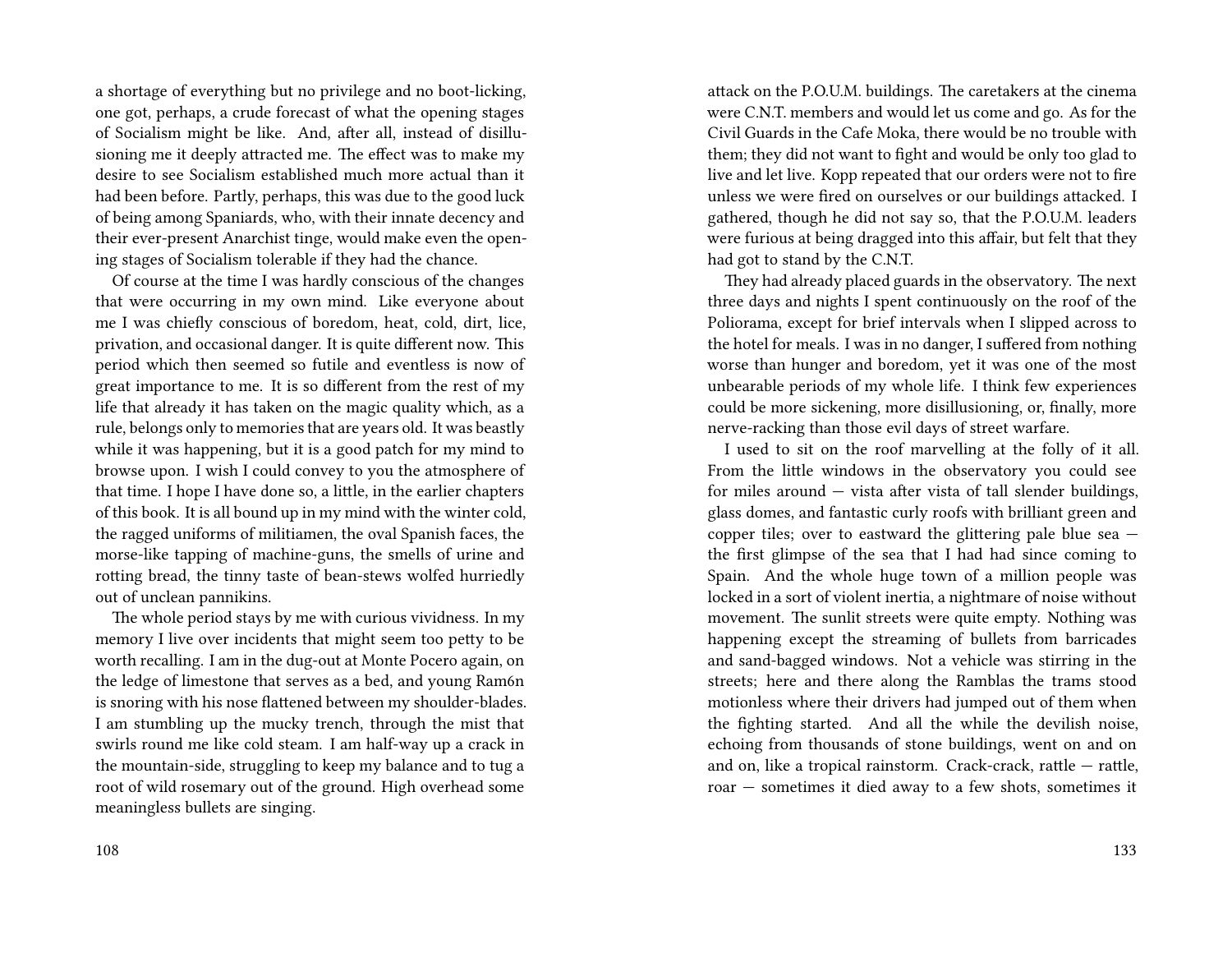Kopp took in the scene at a glance, pushed his way forward and hauled back a red-haired German Shock Trooper who was just drawing the pin out of a bomb with his teeth. He shouted to everyone to stand back from the doorway, and told us in several languages that we had got to avoid bloodshed. Then he stepped out on to the pavement and, in sight of the Civil Guards, ostentatiously took off his pistol and laid it on the ground. Two Spanish militia officers did the same, and the three of them walked slowly up to the doorway where the Civil Guards were huddling. It was a thing I would not have done for twenty pounds. They were walking, unarmed, up to men who were frightened out of their wits and had loaded guns in their hands. A Civil Guard, in shirt-sleeves and livid with fright, came out of the door to parley with Kopp. He kept pointing in an agitated manner at two unexploded bombs that were lying on the pavement. Kopp came back and told us we had better touch the bombs off. Lying there, they were a danger to anyone who passed. A Shock Trooper fired his rifle at one of the bombs and burst it, then fired at the other and missed. I asked him to give me his rifle, knelt down and let fly at the second bomb. I also missed it, I am sorry to say.

This was the only shot I fired during the disturbances. The pavement was covered with broken glass from the sign over the Cafe Moka, and two cars that were parked outside, one of them Kopp's official car, had been riddled with bullets and their windscreens smashed by bursting bombs.

Kopp took me upstairs again and explained the situation. We had got to defend the P.O.U.M. buildings if they were attacked, but the P.O.U.M. leaders had sent instructions that we were to stand on the defensive and not open fire if we could possibly avoid it. Immediately opposite there was a cinematograph, called the Poliorama, with a museum above it, and at the top, high above the general level of the roofs, a small observatory with twin domes. The domes commanded the street, and a few men posted up there with rifles could prevent any

I am lying hidden among small fir-trees on the low ground west of Monte Oscuro, with Kopp and Bob Edwards and three Spaniards. Up the naked grey hill to the right of us a string of Fascists are climbing like ants. Close in front a bugle-call rings out from the Fascist lines. Kopp catches my eye and, with a schoolboy gesture, thumbs his nose at the sound.

I am in the mucky yard at La Granja, among the mob of men who are struggling with their tin pannikins round the cauldron of stew. The fat and harassed cook is warding them off with the ladle. At a table nearby a bearded man with a huge automatic pistol strapped to his belt is hewing loaves of bread into five pieces. Behind me a Cockney voice (Bill Chambers, with whom I quarrelled bitterly and who was afterwards killed outside Huesca) is singing:

There are rats, rats, Rats as big as cats, In the …

A shell comes screaming over. Children of fifteen fling themselves on their faces. The cook dodges behind the cauldron. Everyone rises with a sheepish expression as the shell plunges and booms a hundred yards away.

I am walking up and down the line of sentries, under the dark boughs of the poplars. In the flooded ditch outside the rats are paddling about, making as much noise as otters. As the yellow dawn comes up behind us, the Andalusian sentry, mufHed in his cloak, begins singing. Across no man's land, a hundred or two hundred yards away, you can hear the Fascist sentry also singing.

On 25 April, after the usual mananas, another section relieved us and we handed over our rifles, packed our kits, and marched back to Monflorite. I was not sorry to leave the line. The lice were multiplying in my trousers far faster than I could massacre them, and for a month past I had had no socks and my boots had very little sole left, so that I was walking more or less barefoot. I wanted a hot bath, clean clothes, and a night between sheets more passionately than it is possible to want anything when one has been living a normal civilized life. We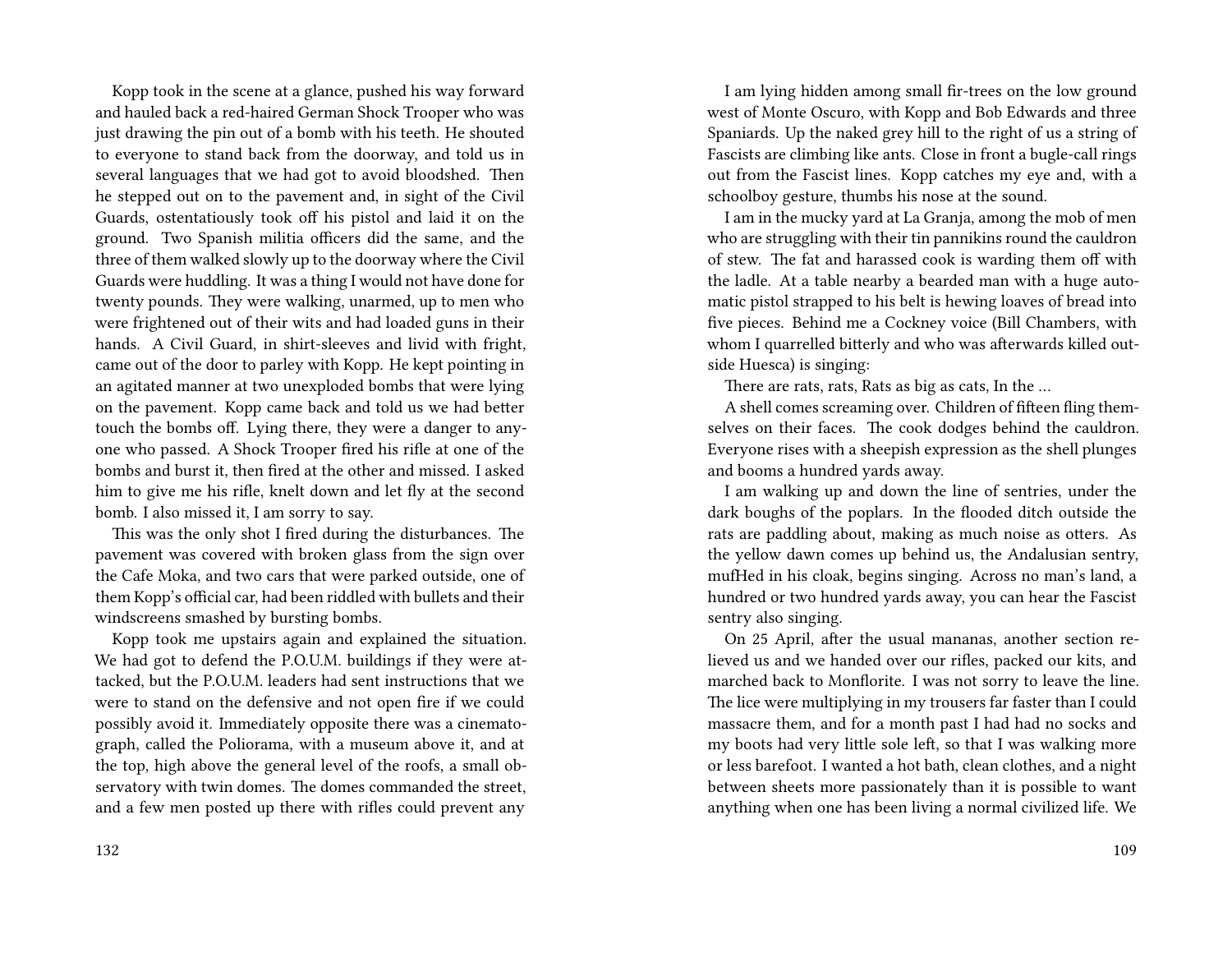slept a few hours in a barn in Monflorite, jumped a lorry in the small hours, caught the five o'clock train at Barbastro, and having the luck to connect with a fast train at Lerida — were in Barcelona by three o'clock in the afternoon of the  $26<sup>th</sup>$ . And after that the trouble began.

Executive Building (it was about a hundred yards down the street) to ask for orders. By this time the roar of rifle and machine-gun fire from various directions was almost comparable to the din of a battle. I had just found Kopp and was asking him what we were supposed to do when there was a series of appalling crashes down below. The din was so loud that I made sure someone must be firing at us with a field-gun. Actually it was only hand-grenades, which make double their usual noise when they burst among stone buildings.

Kopp glanced out of the window, cocked his stick behind his back, said: 'Let us investigate,' and strolled down the stairs in his usual unconcerned manner, I following. Just inside the doorway a group of Shock Troopers were bowling bombs down the pavement as though playing skittles. The bombs were bursting twenty yards away with a frightful, ear-splitting crash which was mixed up with the banging of rifles. Half across the street, from behind the newspaper kiosk, a head it was the head of an American militiaman whom I knew well — was sticking up, for all the world like a coconut at a fair. It was only afterwards that I grasped what was really happening. Next door to the P.O.U.M. building there was a cafe with a hotel above it, called the Cafe Moka. The day before twenty or thirty armed Civil Guards had entered the cafe and then, when the fighting started, had suddenly seized the building and barricaded themselves in. Presumably they had been ordered to seize the cafe as a preliminary to attacking the P.O.U.M. offices later. Early in the morning they had attempted to come out, shots had been exchanged, and one Shock Trooper was badly wounded and a Civil Guard killed. The Civil Guards had fled back into the cafe, but when the American came down the street they had opened fire on him, though he was not armed. The American had flung himself behind the kiosk for cover, and the Shock Troopers were flinging bombs at the Civil Guards to drive them indoors again.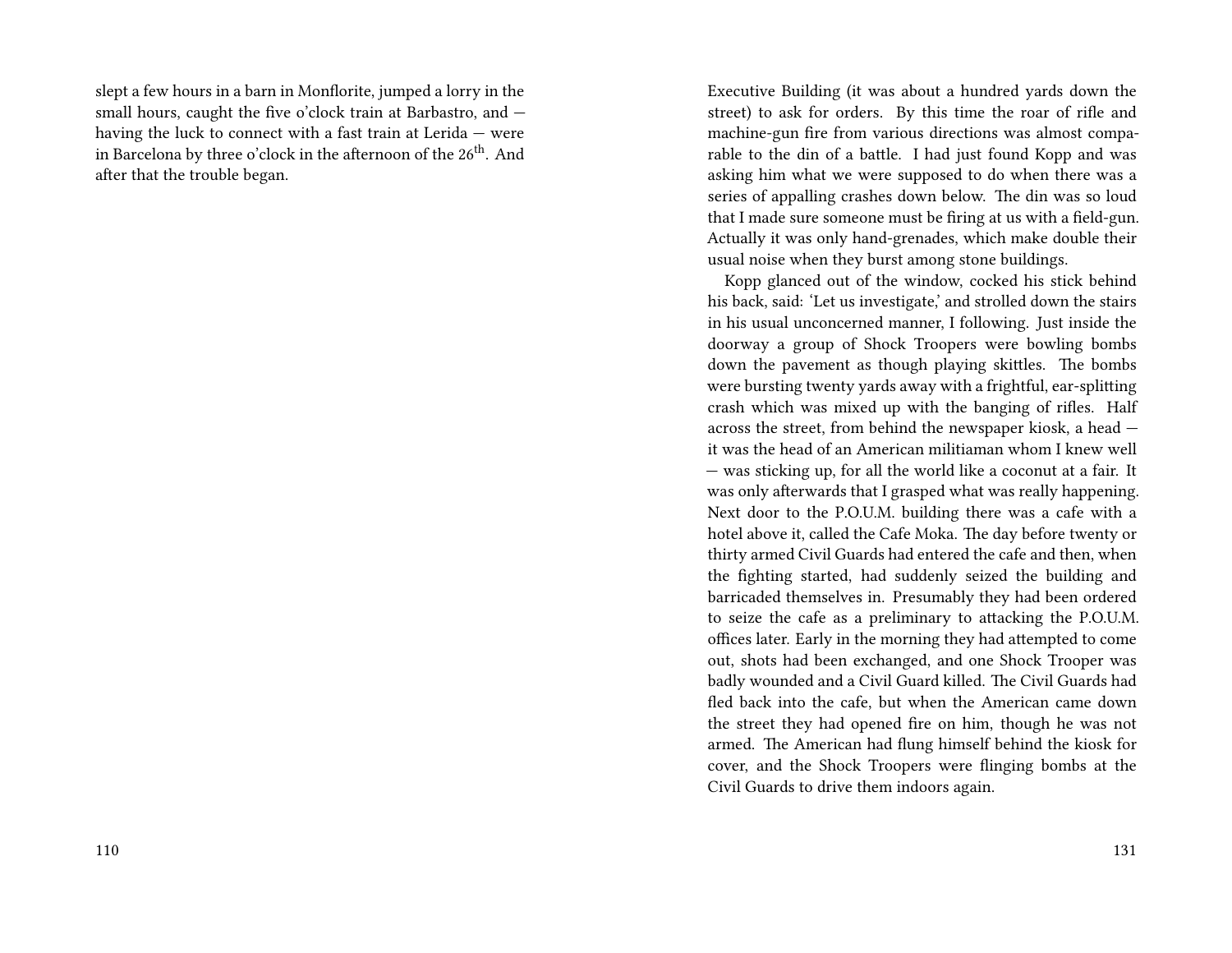been found somewhere, and staggering to and fro under heavy sacks of sand. In the doorway of the Comite Local a German-Jewish girl, in a pair of militiaman's trousers whose knee — buttons just reached her ankles, was watching with a smile. In a couple of hours the barricades were head-high, with riflemen posted at the loopholes, and behind one barricade a fire was burning and men were frying eggs.

They had taken my rifle away again, and there seemed to be nothing that one could usefully do. Another Englishman and myself decided to go back to the Hotel Continental. There was a lot of firing in the distance, but seemingly none in the Ramblas. On the way up we looked in at the food-market. A very few stalls had opened; they were besieged by a crowd of people from the working-class quarters south of the Ramblas. Just as we got there, there was a heavy crash of rifle  $-$  fire outside, some panes of glass in the roof were shivered, and the crowd went flying for the back exits. A few stalls remained open, however; we managed to get a cup of coffee each and buy a wedge of goat's-milk cheese which I tucked in beside my bombs. A few days later I was very glad of that cheese.

At the street-corner where I had seen the Anarchists begin. firing the day before a barricade was now standing. The man behind it (I was on the other side of the street) shouted to me to be careful. The Civil Guards in the church tower were firing indiscriminately at everyone who passed. I paused and then crossed the opening at a run; sure enough, a bullet cracked past me, uncomfortably close. When I neared the P.O.U.M. Executive Building, still on the other side of the road, there were fresh shouts of warning from some Shock Troopers standing in the doorway — shouts which, at the moment, I did not understand. There were trees and a newspaper kiosk between myself and the building (streets of this type in Spain have a broad walk running down the middle), and I could not see what they were pointing at. I went up to the Continental, made sure that all was well, washed my face, and then went back to the P.O.U.M.

### **Chapter Nine**

FROM Mandalay, in Upper Burma, you can travel by train to Maymyo, the principal hill-station of the province, on the edge of the Shan plateau. It is rather a queer experience. You start off in the typical atmosphere of an eastern city  $-$  the scorching sunlight, the dusty palms, the smells of fish and spices and garlic, the squashy tropical fruits, the swarming dark-faced human beings — and because you are so used to it you carry this atmosphere intact, so to speak, in your railway carriage. Mentally you are still in Mandalay when the train stops at Maymyo, four thousand feet above sea — level. But in stepping out of the carriage you step into a different hemisphere. Suddenly you are breathing cool sweet air that might be that of England, and all round you are green grass, bracken, fir-trees, and hill women with pink cheeks selling baskets of strawberries.

Getting back to Barcelona, after three and a half months at the front, reminded me of this. There was the same abrupt and startling change of atmosphere. In the train, all the way to Barcelona, the atmosphere of the front persisted; the dirt, the noise, the discomfort, the ragged clothes the feeling of privation, comradeship, and equality. The train, already full of militiamen when it left Barbastro, was invaded by more and more peasants at every station on the line; peasants with bundles of vegetables, with terrified fowls which they carried head downwards, with sacks which looped and writhed all over the floor and were discovered to be full of live rabbits — finally with a quite considerable flock of sheep which were driven into the compartments and wedged into every empty space. The militiamen shouted revolutionary songs which drowned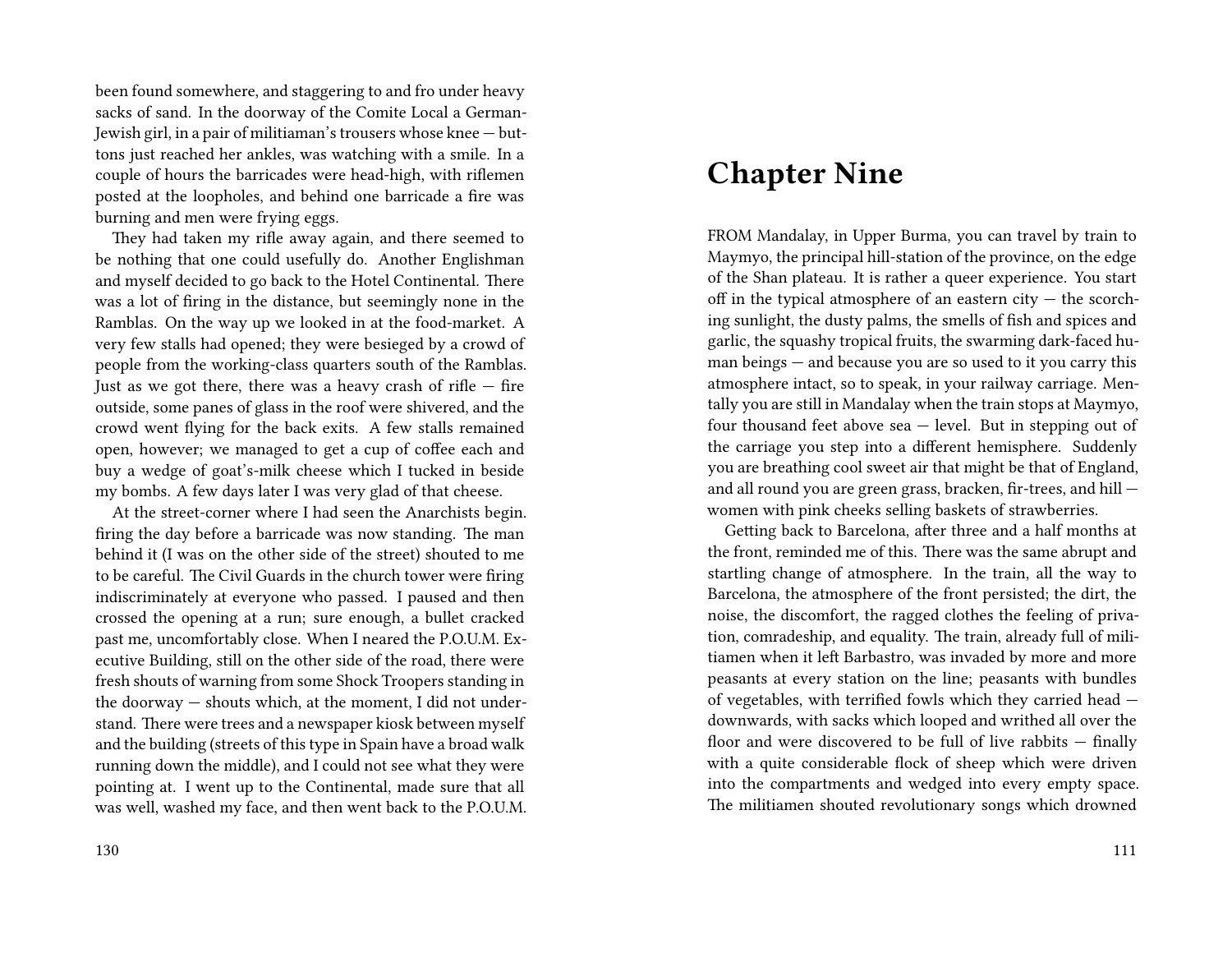the rattle of the train and kissed their hands or waved red and black handkerchiefs to every pretty girl along the line. Bottles of wine and of anis, the filthy Aragonese liqueur, travelled from hand to hand. With the Spanish goat-skin water-bottles you can squirt a jet of wine right across a railway carriage into your friend's mouth, which saves a lot of trouble. Next to me a black-eyed boy of fifteen was recounting sensational and, I do not doubt, completely untrue stories of his own exploits at the front to two old leather-faced peasants who listened open-mouthed. Presently the peasants undid their bundles and gave us some sticky dark-red wine. Everyone was profoundly happy, more happy than I can convey. But when the train had rolled through Sabadell and into Barcelona, we stepped into an atmosphere that was scarcely less alien and hostile to us and our kind than if this had been Paris or London.

Everyone who has made two visits, at intervals of months, to Barcelona during the war has remarked upon the extraordinary changes that took place in it. And curiously enough, whether they went there first in August and again in January, or, like myself, first in December and again in April, the thing they said was always the same: that the revolutionary atmosphere had vanished. No doubt to anyone who had been there in August, when the blood was scarcely dry in the streets and militia were quartered in the smart hotels, Barcelona in December would have seemed bourgeois; to me, fresh from England, it was liker to a workers' city than anything I had conceived possible. Now the tide had rolled back. Once again it was an ordinary city, a little pinched and chipped by war, but with no outward sign of working-class predominance.

The change in the aspect of the crowds was startling. The militia uniform and the blue overalls had almost disappeared; everyone seemed to be wearing the smart summer suits in which Spanish tailors specialize. Fat prosperous men, elegant women, and sleek cars were everywhere. (It appeared that

was true  $-$  there were no more weapons. All we found there were about two dozen small-bore rifles of an obsolete pattern and a few shot  $-$  guns, with no cartridges for any of them. I went up to the office and asked if they had any spare pistol ammunition; they had none. There were a few boxes of bombs, however, which one of the Anarchist patrol cars had brought us. I put a couple in one of my cartridge-boxes. They were a crude type of bomb, ignited by rubbing a sort of match at the top and very liable to go off of their own accord.

People were sprawling asleep all over the floor. In one room a baby was crying, crying ceaselessly. Though this was May the night was getting cold. On one of the cabaret-stages the curtains were still up, so I ripped a curtain down with my knife, rolled myself up in it, and had a few hours' sleep. My sleep was disturbed, I remember, by the thought of those beastly bombs, which might blow me into the air if I rolled on them too vigorously. At three in the morning the tall handsome man who seemed to be in command woke me up, gave me a rifle, and put me on guard at one of the windows. He told me that Salas, the Chief of Police responsible for the attack on the Telephone Exchange, had been placed under arrest. (Actually, as we learned later, he had only been deprived of his post. Nevertheless the news confirmed the general impression that the Civil Guards had acted without orders.) As soon as it was dawn the people downstairs began building two barricades, one outside the Comite Local and the other outside the Hotel Falcon. The Barcelona streets are paved with square cobbles, easily built up into a wall, and under the cobbles is a kind of shingle that is good for filling sand-bags. The building of those barricades was a strange and wonderful sight; I would have given something to be able to photograph it. With the kind — of passionate energy that Spaniards display when they have definitely decided to begin upon any job of work, long lines of men, women, and quite small children were tearing up the cobblestones, hauling them along in a hand-cart that had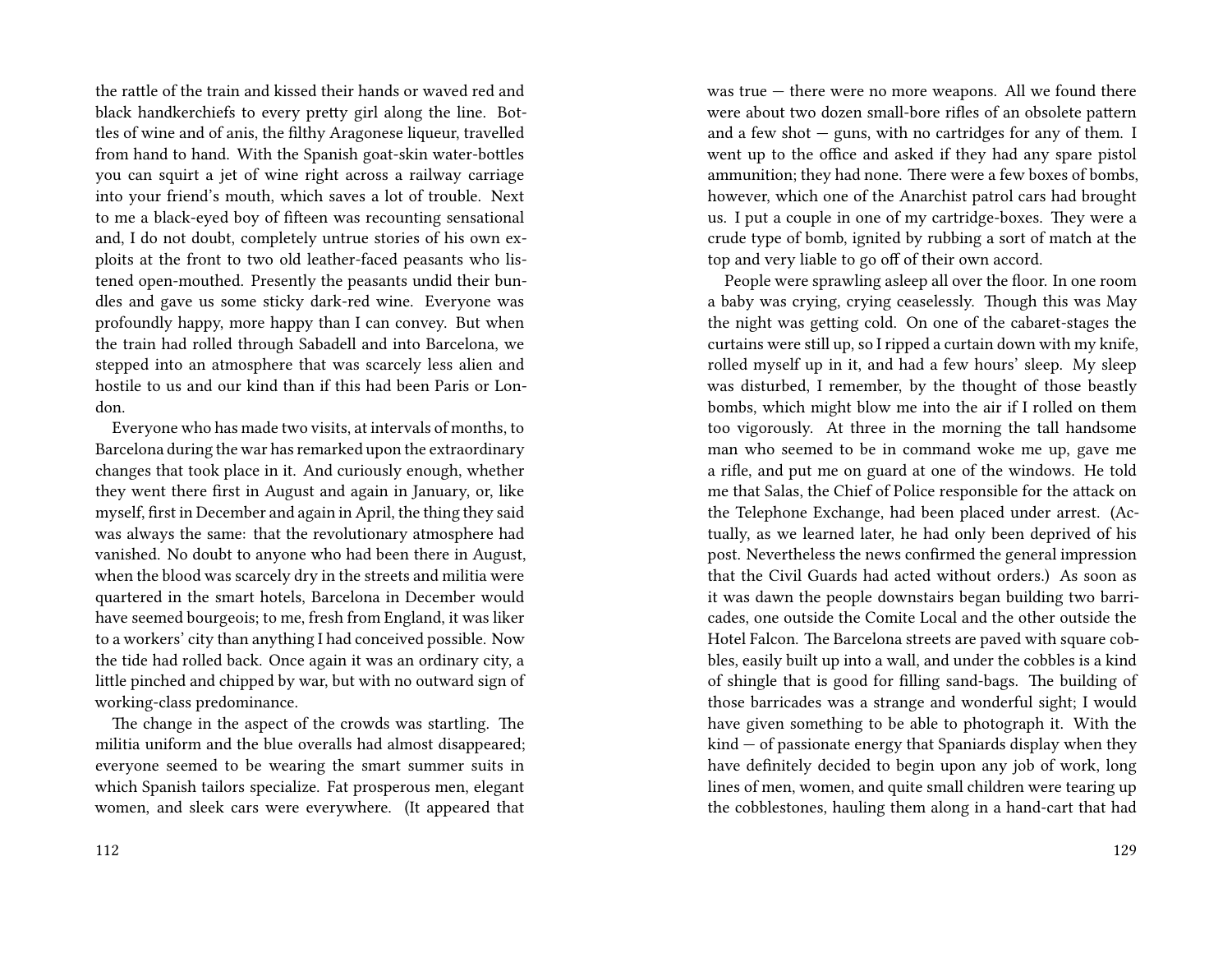book which gave me the number. I could not make contact with my wife, but I managed to get hold of John McNair, the I.L.P. representative in Barcelona. He told me that all was well, nobody had been shot, and asked me if we were all right at the Comite Local. I said that we should be all right if we had some cigarettes. I only meant this as a joke; nevertheless half an hour later McNair appeared with two packets of Lucky Strike. He had braved the pitch-dark streets, roamed by Anarchist patrols who had twice stopped him at the pistol's point and examined his papers. I shall not forget this small act of heroism. We were very glad of the cigarettes.

They had placed armed guards at most of the windows, and in the street below a little group of Shock Troopers were stopping and questioning the few passers-by. An Anarchist patrol car drove up, bristling with weapons. Beside the driver a beautiful dark-haired girl of about eighteen was nursing a sub-machine-gun across her knees. I spent a long time wandering about the building, a great rambling place of which it was impossible to learn the geography. Everywhere was the usual litter, the broken furniture and torn paper that seem to be the inevitable products of revolution. All over the place people were sleeping; on a broken sofa in a passage two poor women from the quayside were peacefully snoring. The place had been a cabaret-theatre before the P.O.U.M. took it over. There were raised stages in several of the rooms; on one of them was a desolate grand piano. Finally I discovered what I was looking for — the armoury. I did not know how this affair was going to turn out, and I badly wanted a weapon. I had heard it said so often that all the rival parties, P.S.U.C., P.O.U.M., and C.N.T.– F.A.I. alike, were hoarding arms in Barcelona, that I could not believe that two of the principal P.O.U.M. buildings contained only the fifty or sixty rifles that I had seen. The room which acted as an armoury was unguarded and had a flimsy door; another Englishman and myself had no difficulty in prizing it open. When we got inside we found that what they had told us

128

there were still no private cars; nevertheless, anyone who 'was anyone' seemed able to command a car.) The officers of the new Popular Army, a type that had scarcely existed when I left Barcelona, swarmed in surprising numbers. The Popular Army was officered at the rate of one officer to ten men. A certain number of these officers had served in the militia and been brought back from the front for technical instruction, but the majority were young men who had gone to the School of War in preference to joining the militia. Their relation to their men was not quite the same as in a bourgeois army, but there was a definite social difference, expressed by the difference of pay and uniform. The men wore a kind of coarse brown overalls, the officers wore an elegant khaki uniform with a tight waist, like a British Army officer's uniform, only a little more so. I do not suppose that more than one in twenty of them had yet been to the front, but all of them had automatic pistols strapped to their belts; we, at the front, could not get pistols for love or money. As we made our way up the street I noticed that people were staring at our dirty exteriors. Of course, like all men who have been several months in the line, we were a dreadful sight. I was conscious of looking like a scarecrow. My leather jacket was in tatters, my woollen cap had lost its shape and slid perpetually over one eye, my boots consisted of very little beyond splayed-out uppers. All of us were in more or less the same state, and in addition we were dirty and unshaven, so it was no wonder that the people stared. But it dismayed me a little, and brought it home to me that some queer things had been happening in the last three months.

During the next few days I discovered by innumerable signs that my first impression had not been wrong. A deep change had come over the town. There were two facts that were the keynote of all else. One was that the people — the civil population — had lost much of their interest in the war; the other was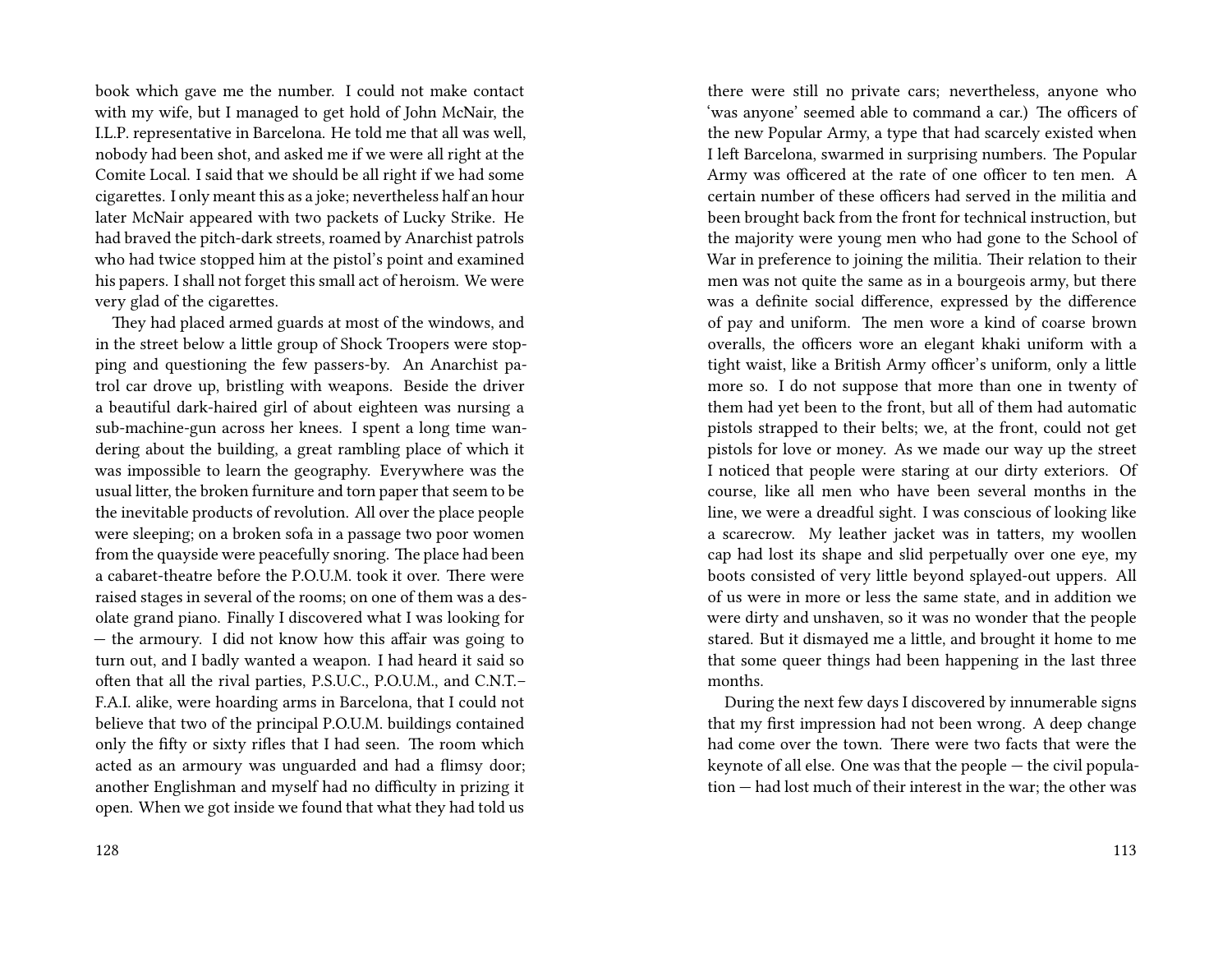that the normal division of society into rich and poor, upper class and lower class, was reasserting itself.

The general indifference to the war was surprising and rather disgusting. It horrified people who came to Barcelona from Madrid or even from Valencia. Partly it was due to the remoteness of Barcelona from the actual fighting; I noticed the same thing a month later in Tarragona, where the ordinary life of a smart seaside town was continuing almost undisturbed. But it was significant that all over Spain voluntary enlistment had dwindled from about January onwards. In Catalonia, in February, there had been a wave of enthusiasm over the first big drive for the Popular Army, but it had not led to any great increase in recruiting. The war was only six months old or thereabouts when the Spanish Government had to resort to conscription, which would be natural in a foreign war, but seems anomalous in a civil war. Undoubtedly it was bound up with the disappointment of the revolutionary hopes with which the war had started. The trade union members who formed themselves into militias and chased the Fascists back to Zaragoza in the first few weeks of war had done so largely because they believed themselves to be fighting for working-class control; but it was becoming more and more obvious that working-class control was a lost cause, and the common people, especially the town proletariat, who have to fill the ranks in any war, civil or foreign, could not be blamed for a certain apathy. Nobody wanted to lose the war, but the majority were chiefly anxious for it to be over. You noticed this wherever you went. Everywhere you met with the same perfunctory remark:' This war — terrible, isn't it? When is it going to end?' Politically conscious people were far more aware of the internecine struggle between Anarchist and Communist than of the fight against Franco. To the mass of the people the food shortage was the most important thing. 'The front' had come to be thought of as a mythical far-off place to which young men disappeared and either did not

A long time passed and nothing seemed to be happening at our end of the town. It did not occur to me that I could ring up the hotel and find out whether my wife was all right; I took it for granted that the Telephone Exchange would have stopped working — though, as a matter of fact, it was only out of action for a couple of hours. There seemed to be about three hundred people in the two buildings. Predominantly they were people of the poorest class, from the back-streets down by the quays; there was a number of women among them, some of them carrying babies, and a crowd of little ragged boys. I fancy that many of them had no notion what was happening and had simply fled into the P.O.U.M. buildings for protection. There was also a number of militiamen on leave, and a sprinkling of foreigners. As far as I could estimate, there were only about sixty rifles between the lot of us. The office upstairs was ceaselessly besieged by a crowd of people who were demanding rifles and being told that there were none left. The younger militia boys, who seemed to regard the whole affair as a kind of picnic, were prowling round and trying to wheedle or steal rifles from anyone who had them. It was not long before one of them got my rifle away from me by a clever dodge and immediately made himself scarce. So I was unarmed again, except for my tiny automatic pistol, for which I had only one clip of cartridges.

It grew dark, I was getting hungry, and seemingly there was no food in the Falcon. My friend and I slipped out to his hotel, which was not far away, to get some dinner. The streets were utterly dark and silent, not a soul stirring, steel shutters drawn over all the shop windows, but no barricades built yet. There was a great fuss before they would let us into the hotel, which was locked and barred. When we got back I learned that the Telephone Exchange was working and went to the telephone in the office upstairs to ring up my wife. Characteristically, there was no telephone directory in the building, and I did not know the number of the Hotel Continental; after a searching from room to room for about an hour I came upon a guide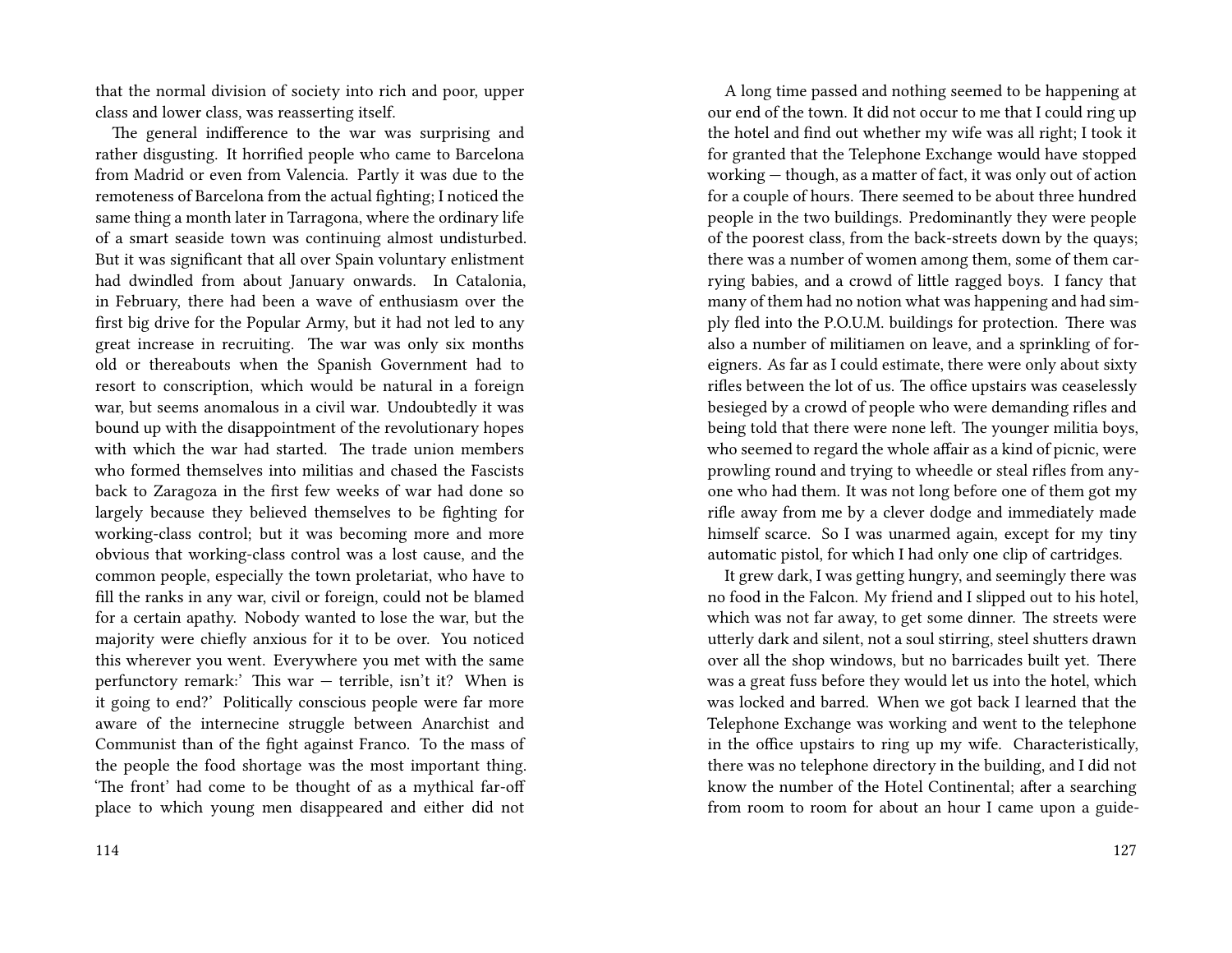sualties and a call for doctors — but another Englishman had arrived. Presently, from an inner office, the tall man and some others began bringing out armfuls of rifles and handing them round. The other Englishman and myself, as foreigners, were slightly under suspicion and at first nobody would give us a rifle. Then a militiaman whom I had known at the front arrived and recognized me, after which we were given rifles and a. few clips of cartridges, somewhat grudgingly.

There was a sound of firing in the distance and the streets were completely empty of people. Everyone said that it was impossible to go up the Ramblas. The Civil Guards had seized buildings in commanding positions and were letting fly at everyone who passed. I would have risked it and gone back to the hotel, but there was a vague idea floating round that the Comite Local was likely to be attacked at any moment and we had better stand by. All over the building, on the stairs, and on the pavement outside, small knots of people were standing and talking excitedly. No one seemed to have a very clear idea of what was happening. All I could gather was that the Civil Guards had attacked the Telephone Exchange and seized various strategic spots that commanded other buildings belonging to the workers. There was a general impression that the Civil Guards were 'after' the C.N.T. and the working class generally. It was noticeable that, at this stage, no one seemed to put the blame on the Government. The poorer classes in Barcelona looked upon the Civil Guards as something rather resembling the Black and Tans, and it seemed to be taken for granted that they had started this attack on their own initiative. Once I heard how things stood I felt easier in my mind. The issue was clear enough. On one side the C.N.T., on the other side the police. I have no particular love for the idealized 'worker' as he appears in the bourgeois Communist's mind, but when I see an actual flesh-and-blood worker in conflict with his natural enemy, the policeman, I do not have to ask myself which side I am on.

return or returned after three or four months with vast sums of money in their pockets. (A militiaman usually received his back pay when he went on leave.) Wounded men, even when they were hopping about on crutches, did not receive any special consideration. To be in the militia was no longer fashionable. The shops, always the barometers of public taste, showed this clearly. When I first reached Barcelona the shops, poor and shabby though they were, had specialized in militiamen's equipment. Forage-caps, zipper jackets, Sam Browne belts, hunting-knives, water-bottles, revolver-holsters were displayed in every window. Now the shops were markedly smarter, but the war had been thrust into the background. As I discovered later, when buying my kit before going back to the front, certain things that one badly needed at the front were very difficult to procure.

Meanwhile there was going on a systematic propaganda against the party militias and in favour of the Popular Army. The position here was rather curious. Since February the entire armed forces had theoretically been incorporated in the Popular Army, and the militias were, on paper, reconstructed along Popular Army lines, with differential pay-rates, gazetted rank, etc., etc. The divisions were made up of 'mixed brigades', which were supposed to consist partly of Popular Army troops and partly of militia. But the only changes that had actually taken place were changes of name. The P.O.U.M. troops, for instance, previously called the Lenin Division, were now known as the 29<sup>th</sup> Division. Until June very few Popular Army troops reached the Aragon front, and in consequence the militias were able to retain their separate structure and their special character. But on every wall the Government agents had stencilled: 'We need a Popular Army', and over the radio and in the Communist Press there was a ceaseless and sometimes very malignant jibing against the militias, who were described as ill-trained, undisciplined, etc., etc.; the Popular Army was always described as 'heroic'. From much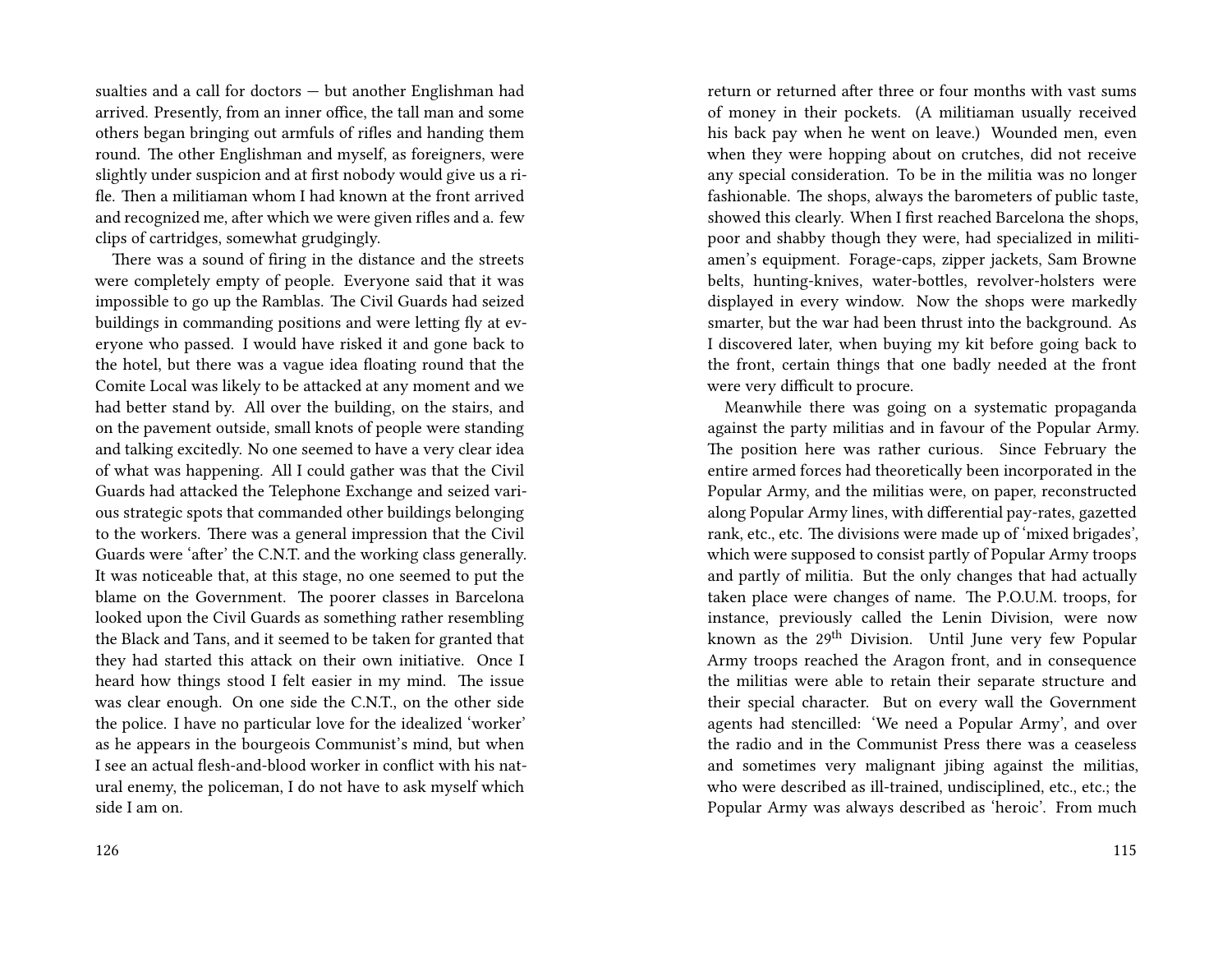of this propaganda you would have derived the impression that there was something disgraceful in having gone to the front voluntarily and something praiseworthy in waiting to be conscripted. For the time being, however, the militias were holding the line while the Popular Army was training in the rear, and this fact had to be advertised as little as possible. Drafts of militia returning to the front were no longer marched through the streets with drums beating and flags flying. They were smuggled away by train or lorry at five o'clock in the morning. A few drafts of the Popular Army were now beginning to leave for the front, and these, as before, were marched ceremoniously through the streets; but even they, owing to the general waning of interest in the war, met with comparatively little enthusiasm. The fact that the militia troops were also, on paper. Popular Army troops, was skilfully used in the Press propaganda. Any credit that happened to be going was automatically handed to the Popular Army, while all blame was reserved for the militias. It sometimes happened that the same troops were praised in one capacity and blamed in the other.

But besides all this there was the startling change in the social atmosphere — a thing difficult to conceive unless you have actually experienced it. When I first reached Barcelona I had thought it a town where class distinctions and great differences of wealth hardly existed. Certainly that was what it looked like. 'Smart' clothes were an abnormality, nobody cringed or took tips, waiters and flower-women and bootblacks looked you in the eye and called you 'comrade'. I had not grasped that this was mainly a mixture of hope and camouflage. The working class believed in a revolution that had been begun but never consolidated, and the bourgeoisie were scared and temporarily disguising themselves as workers. In the first months of revolution there must have been many thousands of people who deliberately put on overalls and shouted revolutionary slogans as a way of saving their skins. Now things were return-

At this moment an American doctor who had been with us at the front ran up to me and grabbed me by the arm. He was greatly excited.

'Come on, we must get down to the Hotel Falcon.' (The Hotel Falcon was a sort of boarding-house maintained by the P.O.U.M. and used chiefly by militiamen on leave.) 'The P.O.U.M. chaps will be meeting there. The trouble's starting. We must hang together.'

'But what the devil is it all about?' I said.

The doctor was hauling me along by the arm. He was too excited to give a very clear statement. It appeared that he had been in the Plaza de Cataluna when several lorry-loads of armed Civil Guards had driven up to the Telephone Exchange, which was operated mainly by C.N.T. workers, and made a sudden assault upon it. Then some Anarchists had arrived and there had been a general affray. I gathered that the 'trouble' earlier in the day had been a demand by the Government to hand over the Telephone Exchange, which, of course, was refused.

As we moved down the street a lorry raced past us from the opposite direction. It was full of Anarchists with rifles in their hands. In front a ragged youth was lying on a pile of mattresses behind a light machine-gun. When we got to the Hotel Falcon, which was at the bottom of the Ramblas, a crowd of people was seething in the entrance-hall; there was a great confusion, nobody seemed to know what we were expected to do, and nobody was armed except the handful of Shock Troopers who usually acted as guards for the building. I went across to the Comite Local of the P.O.U.M., which was almost opposite. Upstairs, in the room where militiamen normally went to draw their pay, another crowd was seething. A tall, pale, rather handsome man of about thirty, in civilian clothes, was trying to restore order and handing out belts and cartridge-boxes from a pile in the corner. There seemed to be no rifles as yet. The doctor had disappeared — I believe there had already been ca-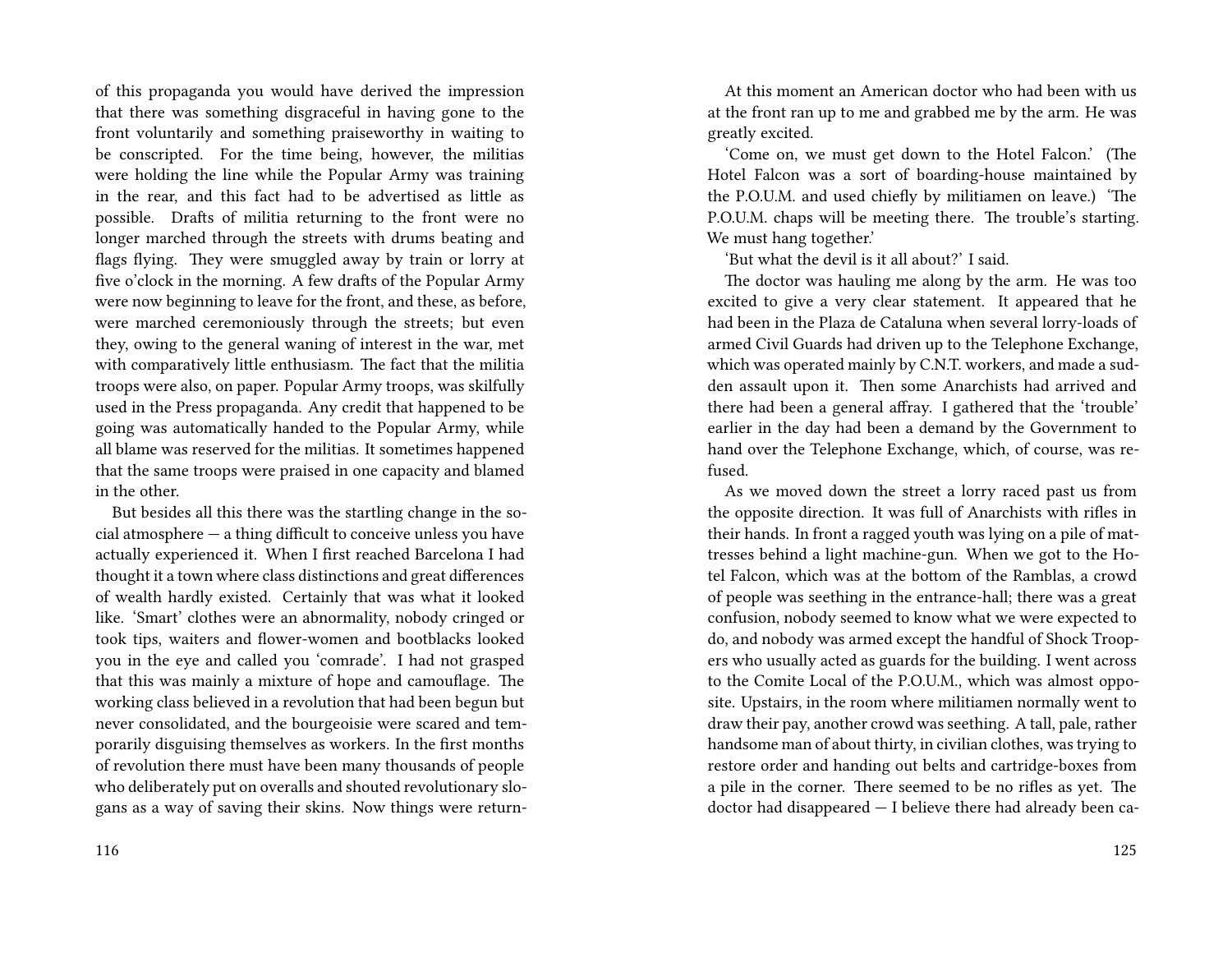# **Chapter Ten**

ABOUT midday on 3 May a friend crossing the lounge of the hotel said casually: 'There's been some kind of trouble at the Telephone Exchange, I hear.' For some reason I paid no attention to it at the time.

That afternoon, between three and four, I was half-way down the Ramblas when I heard several rifle-shots behind me. I turned round and saw some youths, with rifles in their hands and the red and black handkerchiefs of the Anarchists round their throats, edging up a side  $-$  street that ran off the Ramblas northward. They were evidently exchanging shots with someone in a tall octagonal tower  $-$  a church, I think — that commanded the side-street. I thought instantly: 'It's started!' But I thought it without any very great feeling of surprise — for days past everyone had been expecting 'it' to start at any moment. I realized that I must get back to the hotel at once and see if my wife was all right. But the knot of Anarchists round the opening of the side-street were motioning the people back and shouting to them not to cross the line of fire. More shots rang out. The bullets from the tower were flying across the street and a crowd of panic-stricken people was rushing down the Ramblas, away from the firing; up and down the street you could hear snap  $-$  snap  $-$  snap as the shopkeepers slammed the steel shutters over their windows. I saw two Popular Army officers retreating cautiously from tree to tree with their hands on their revolvers. In front of me the crowd was surging into the Metro station in the middle of the Ramblas to take cover. I immediately decided not to follow them. It might mean being trapped underground for hours.

rich people wolfing expensive meals, while for the workingclass population food-prices had jumped enormously without any corresponding rise in wages. Apart from the expensiveness of everything, there were recurrent shortages of this and that, which, of course, always hit the poor rather than the rich. The restaurants and hotels seemed to have little difficulty in getting whatever they wanted, but in the working-class quarters the queues for bread, olive oil, and other necessaries were hundreds of yards long. Previously in Barcelona I had been struck by the absence of beggars; now there were quantities of them. Outside the delicatessen shop at the top of the Ramblas gangs of barefooted children were always waiting to swarm round anyone who came out and clamour for scraps of food. The 'revolutionary' forms of speech were dropping out of use. Strangers seldom addressed you as tu and camarada nowadays; it was usually senor and usted. Buenos dias was beginning to replace salud. The waiters were back in their boiled shirts and the shop-walkers were cringing in the familiar manner. My wife and I went into a hosiery shop on the Ramblas to buy some stockings. The shopman bowed and rubbed his hands as they do not do even in England nowadays, though they used to do it twenty or thirty years ago. In a furtive indirect way the practice of tipping was coming back. The workers' patrols had been ordered to dissolve and the pre-war police forces were back on the streets. One result of this was that the cabaret show and high-class brothels, many of which had been closed by the workers' patrols, had promptly reopened.8 A small but significant instance of the way in which everything was now orientated in favour of the wealthier classes could be seen in the tobacco shortage. For the mass of the people the shortage of tobacco was so desperate that cigarettes filled with sliced liquorice-root were being sold in the streets. I tried some of these once. (A lot of people tried them once.) Franco held the Canaries, where all the Spanish tobacco is grown; conse-

ing to normal. The smart restaurants and hotels were full of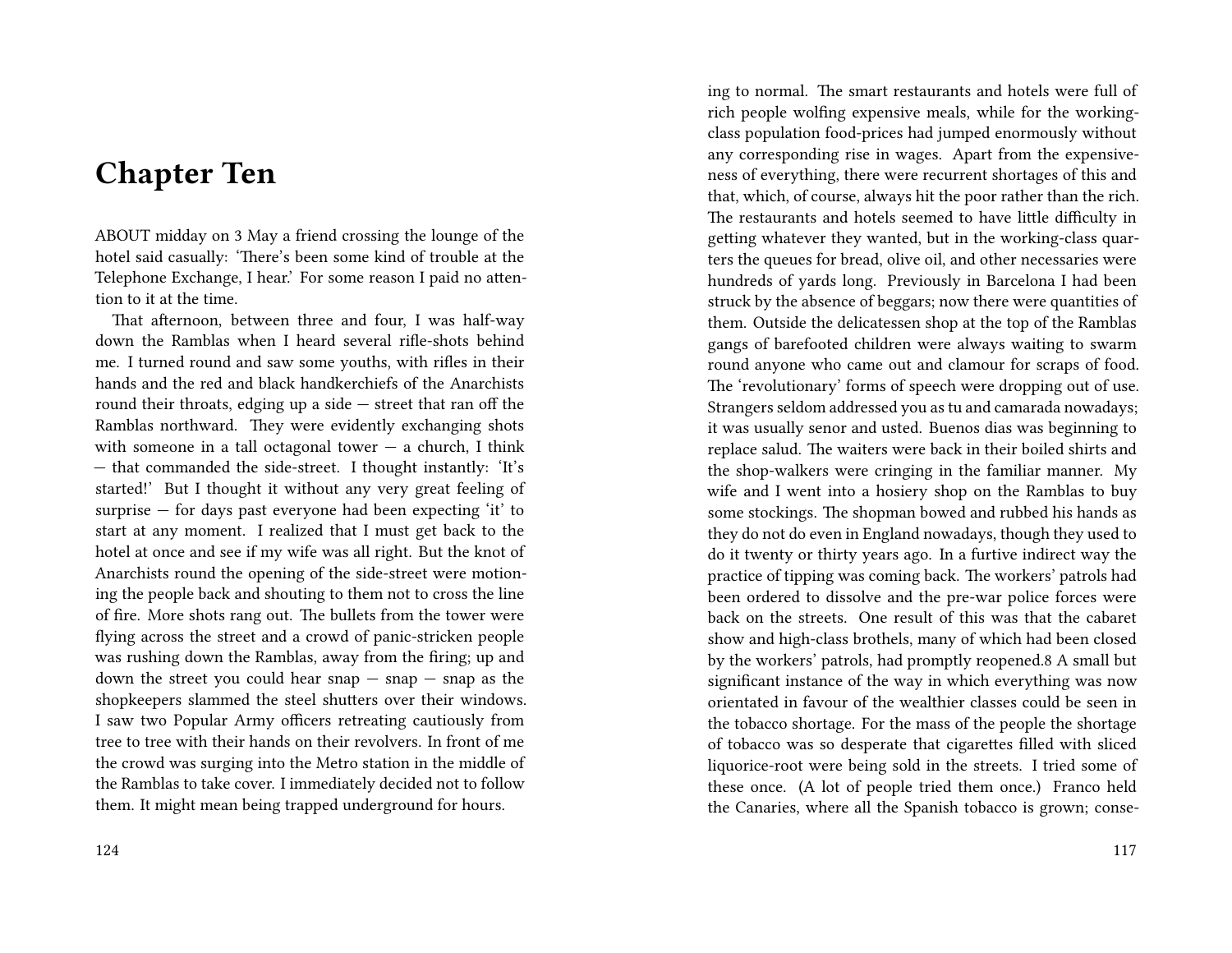quently the only stocks of tobacco left on the Government side were those that had been in existence before the war. These were running so low that the tobacconists' shops only opened once a week; after waiting for a couple of hours in a queue you might, if you were lucky, get a three-quarter-ounce packet of tobacco. Theoretically the Government would not allow tobacco to be purchased from abroad, because this meant reducing the gold-reserves, which had got to be kept for arms and other necessities. Actually there was a steady supply of smuggled foreign cigarettes of the more expensive kinds. Lucky Strikes and so forth, which gave a grand opportunity for profiteering. You could buy the smuggled cigarettes openly in the smart hotels and hardly less openly in the streets, provided that you could pay ten pesetas (a militiaman's daily wage) for a packet. The smuggling was for the benefit of wealthy people, and was therefore connived at. If you had enough money there was nothing that you could not get in any quantity, with the possible exception of bread, which was rationed fairly strictly. This open contrast of wealth and poverty would have been impossible a few months earlier, when the working class still were or seemed to be in control. But it would not be fair to attribute it solely to the shift of political power. Partly it was a result of the safety of life in Barcelona, where there was little to remind one of the war except an occasional air-raid. Everyone who had been in Madrid said that it was completely different there. In Madrid the common danger forced people of almost all kinds into some sense of comradeship. A fat man eating quails while children are begging for bread is a disgusting sight, but you are less likely to see it when you are within sound of the guns.

8 The workers' patrols are said to have closed 75 per cent of the brothels.

A day or two after the street-fighting I remember passing through one of the fashionable streets and coming upon a confectioner's shop with a window full of pastries and bonbons of I wished for was to be mixed up in some meaningless streetfight. To be marching up the street behind red flags inscribed with elevating slogans, and then to be bumped off from an upper window by some total stranger with a sub-machine-gun that is not my idea of a useful way to die.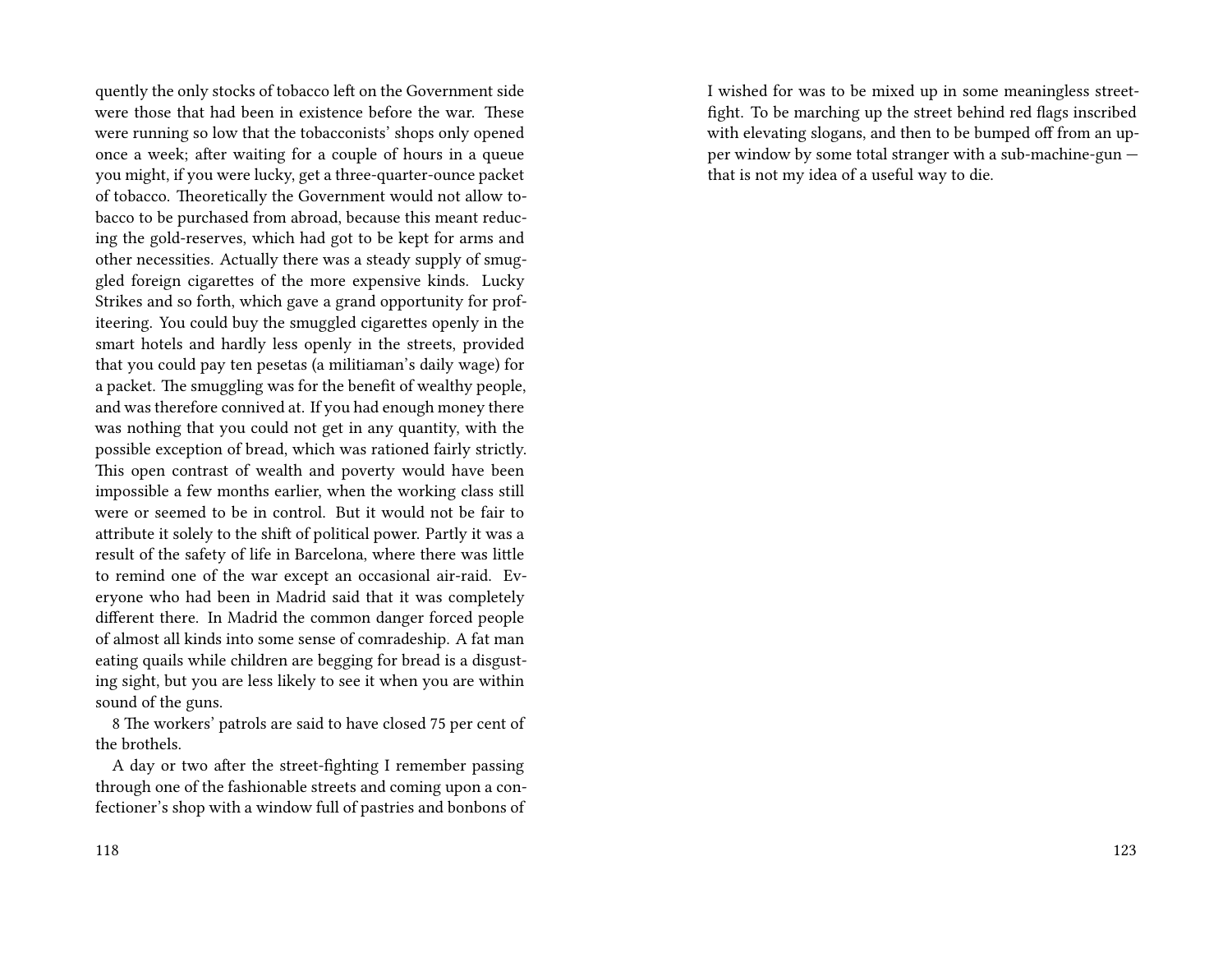C.N.T. member had been murdered, and the C.N.T. had turned out in hundreds of thousands to follow the cortege. At the end of April, just after I got to Barcelona, Roldan, a prominent member of the U.G.T., was murdered, presumably by someone in the C.N.T. The Government ordered all shops to close and staged ah enormous funeral procession, largely of Popular Army troops, which took two hours to pass a given point. From the hotel window I watched it without enthusiasm. It was obvious that the so-called funeral was merely a display of strength; a little more of this kind of thing and there might be bloodshed. The same night my wife and I were woken by a fusillade of shots from the Plaza de Cataluna, a hundred or two hundred yards away. We learned next day that it was a C.N.T. man being bumped off, presumably by someone in the U.G.T. It was of course distinctly possible that all these murders were committed by agents provocateurs. One can gauge the attitude of the foreign capitalist Press towards the Communist-Anarchist feud by the fact that Roldan's murder was given wide publicity, while the answering murder was carefully unmentioned.

The 1<sup>st</sup> of May was approaching, and there was talk of a monster demonstration in which both the C.N.T. and the U.G.T. were to take part. The C.N.T. leaders, more moderate than many of their followers, had long been working for a reconciliation with the U.G.T.; indeed the keynote of their policy was to try and form the two blocks of unions into one huge coalition. The idea was that the C.N.T. and U.G.T. should march together and display their solidarity. But at the last moment the demonstration was called off. It was perfectly clear that it would only lead to rioting. So nothing happened on 1 May. It was a queer state of affairs. Barcelona, the so-called revolutionary city, was probably the only city in non-Fascist Europe that had no celebrations that day. But I admit I was rather relieved. The I.L.P. contingent was expected to march in the P.O.U.M. section of the procession, and everyone expected trouble. The last thing

the most elegant kinds, at staggering prices. It was the kind of shop you see in Bond Street or the Rue de la Paix. And I remember feeling a vague horror and amazement that money could still be wasted upon such things in a hungry war-stricken country. But God forbid that I should pretend to any personal superiority. After several months of discomfort I had a ravenous desire for decent food and wine, cocktails, American cigarettes, and so forth, and I admit to having wallowed in every luxury that I had money to buy. During that first week, before the street-fighting began, I had several preoccupations which interacted upon one another in a curious way. In the first place, as I have said, I was busy making myself as comfortable as I could. Secondly, thanks to over-eating and over-drinking, I was slightly out of health all that week. I would feel a little unwell, go to bed for half a day, get up and eat another excessive meal, and then feel ill again. At the same time I was making secret negotiations to buy a revolver. I badly wanted a revolver  $-$  in trench-fighting much more useful than a rifle  $-$  and they were very difficult to get hold of. The Government issued them to policemen and Popular Army officers, but refused to issue them to the militia; you had to buy them, illegally, from the secret stores of the Anarchists. After a lot of fuss and nuisance an Anarchist friend managed to procure me a tiny 26-mm. automatic pistol, a wretched weapon, useless at more than five yards but better than nothing. And besides all this I was making preliminary arrangements to leave the P.O.U.M. militia and enter some other unit that would ensure my being sent to the Madrid front.

I had told everyone for a long time past that I was going to leave the P.O.U.M. As far as my purely personal preferences went I would have liked to join the Anarchists. If one became a member of the C.N.T. it was possible to enter the F.A.I. militia, but I was told that the F.A.I. were likelier to send me to Teruel than to Madrid. If I wanted to go to Madrid I must join the International Column, which meant getting a recommen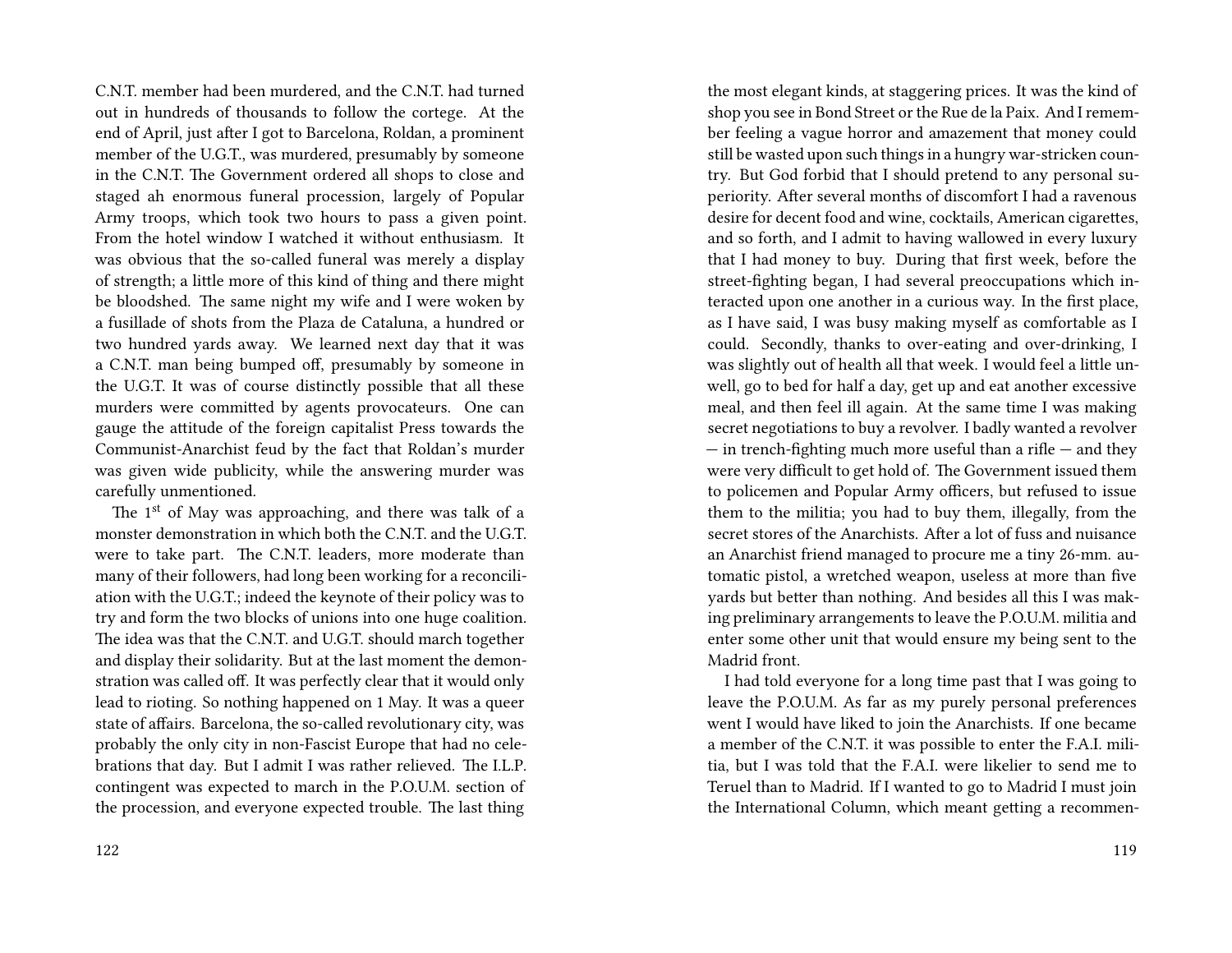dation from a member of the Communist Party. I sought out a Communist friend, attached to the Spanish Medical Aid, and explained my case to him. He seemed very anxious to recruit me and asked me, if possible, to persuade some of the other I.L.P. Englishmen to come with me. If I had been in better health I should probably have agreed there and then. It is hard to say now what difference this would have made. Quite possibly I should have been sent to Albacete before the Barcelona fighting started; in which case, not having seen the fighting at close quarters, I might have accepted the official version of it as truthful. On the other hand, if I had been in Barcelona during the fighting, under Communist orders but still with a sense of personal loyalty to my comrades in the P.O.U.M., my position would have been impossible. But I had another week's leave due to me and I was very anxious to get my health back before returning to the line. Also — the kind of detail that is always deciding one's destiny  $-$  I had to wait while the boot-makers made me a new pair of marching boots. (The entire Spanish army had failed to produce a pair of boots big enough to fit me.) I told my Communist friend that I would make definite arrangements later. Meanwhile I wanted a rest. I even had a notion that we — my wife and I— might go to the seaside for two or three days. What an idea! The political atmosphere ought to have warned me that that was not the kind of thing one could do nowadays.

For under the surface-aspect of the town, under the luxury and growing poverty, under the seeming gaiety of the streets, with their flower  $-$  stalls, their many-coloured flags, their propaganda-posters, and thronging crowds, there was an unmistakable and horrible feeling of political rivalry and hatred. People of all shades of opinion were saying forebodingly: 'There's going to be trouble before long.' The danger was quite simple and intelligible. It was the antagonism between those who wished the revolution to go forward and those who wished to check or prevent it  $-$  ultimately, between Anarchists and Communists. Politically there was now no power in Catalonia except the P.S.U.C. and their Liberal allies. But over against this there was the uncertain strength of the C.N.T., less well-armed and less sure of what they wanted than their adversaries, but powerful because of their numbers and their predominance in various key industries. Given this alignment of forces there was bound to be trouble. From the point of view of the P.S.U.C.-controlled Generalite, the first necessity, to make their position secure, was to get the weapons out of the C.N.T. workers' hands. As I have pointed out earlier, the move to break up the party militias was at bottom a manoeuvre towards this end. At the same time the pre-war armed police forces. Civil Guards, and so forth, had been brought back into use and were being heavily reinforced and armed. This could mean only one thing. The Civil Guards, in particular, were a gendarmerie of the ordinary continental type, who for nearly a century past had acted as the bodyguards of the possessing class. Meanwhile a decree had been issued that all arms held by private persons were to be surrendered. Naturally this order had not been obeyed; it was clear that the Anarchists' weapons could only be taken from them by force. Throughout this time there were rumours, always vague and contradictory owing to newspaper censorship, of minor clashes that were occurring all over Catalonia. In various places the armed police forces had made attacks on Anarchist strongholds. At Puigcerda, on the French frontier, a band of Carabineros were sent to seize the Customs Office, previously controlled by Anarchists and Antonio Martin, a well-known Anarchist, was killed. Similar incidents had occurred at Figueras and, I think, at Tarragona. In Barcelona there' had been a series of more or less unofficial brawls in the working-class suburbs. C.N.T. and U.G.T. members had been murdering one another for some time past; on several occasions the murders were followed by huge, provocative funerals which were quite deliberately intended to stir up political hatred. A short time earlier a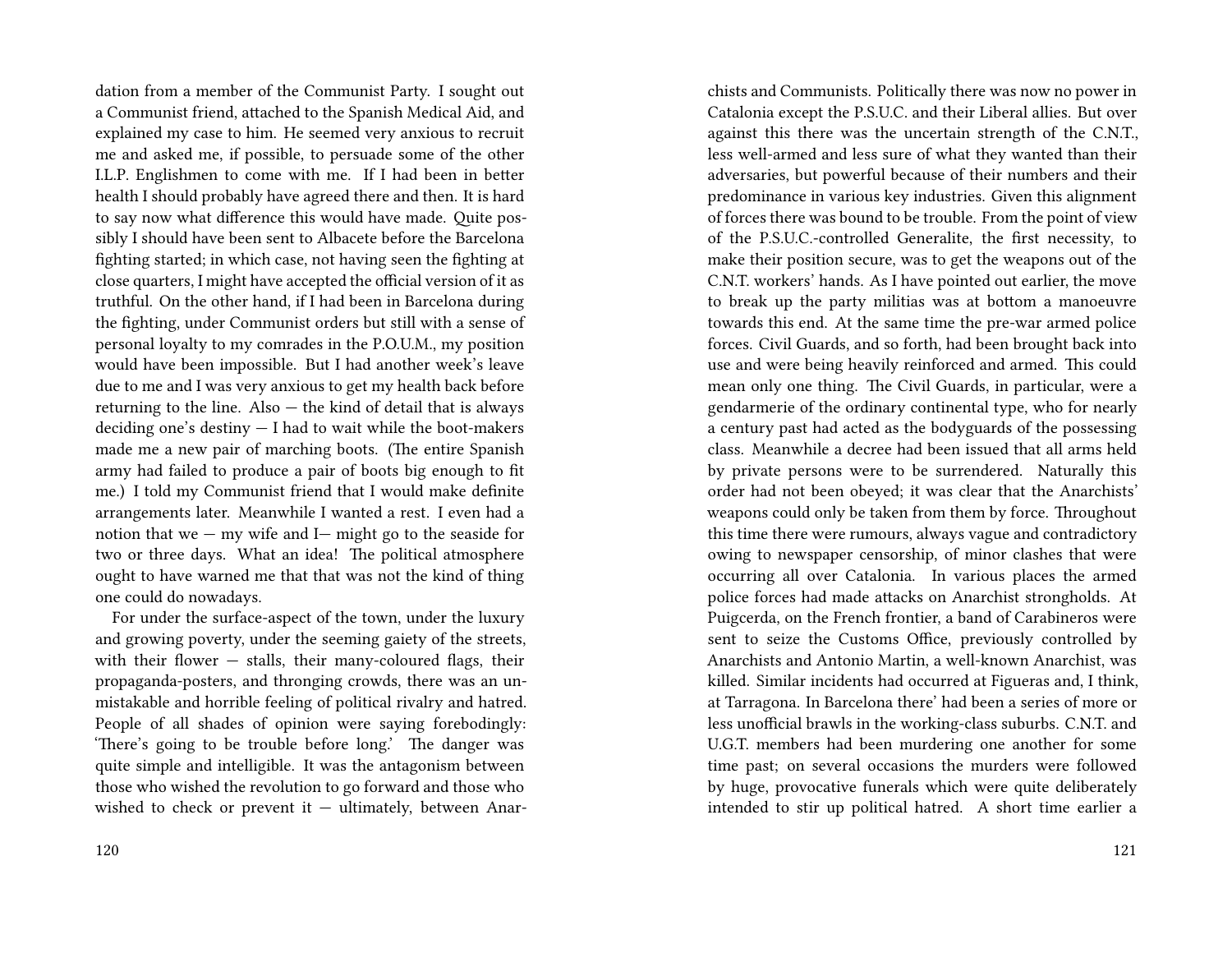The Anarchist Library (Mirror) Anti-Copyright



George Orwell Homage to Catalonia 1938

Retrieved on December 22nd, 2013 from http://ebooks.adelaide.edu.au/o/orwell/george/o79h/ This web edition published by eBooks@Adelaide. Rendered into HTML by Steve Thomas.

**usa.anarchistlibraries.net**

litically the main power in Catalonia, would still retain theirs; and this in fact was what happened after the fighting was over. Meanwhile actually visible on the streets, there were quantities of arms which would have been very welcome at the front, but which were being retained for the 'non-political' police forces in the rear. And underneath this there was the irreconcilable difference between Communists and Anarchists, which was bound to lead to some kind of struggle sooner or later. Since the beginning of the war the Spanish Communist Party had grown enormously in numbers and captured most of the political power, and there had come into Spain thousands of foreign Communists, many of whom were openly expressing their intention of 'liquidating' Anarchism as soon as the war against Franco was won. In the circumstances one could hardly expect the Anarchists to hand over the weapons which they had got possession of in the summer of 1936.

The seizure of the Telephone Exchange was simply the match that fired an already existing bomb. It is perhaps just conceivable that those responsible imagined that it would not lead to trouble. Company, the Catalan President, is said to have declared laughingly a few days earlier that the Anarchists would put up with anything.10 But certainly it was not a wise action. For months past there had been a long series of armed clashes between Communists and Anarchists in various parts of Spain. Catalonia and especially Barcelona was in a state of tension that had already led to street affrays, assassinations, and so forth. Suddenly the news ran round the city that armed men were attacking the buildings that the workers had captured in the July fighting and to which they attached great sentimental importance. One must remember that the Civil Guards were not loved by the working-class population. For generations past la guardia. had been simply an appendage of the landlord and the boss, and the Civil Guards were doubly hated because they were suspected, quite justly, of being of very doubtful loyalty against the Fascists.11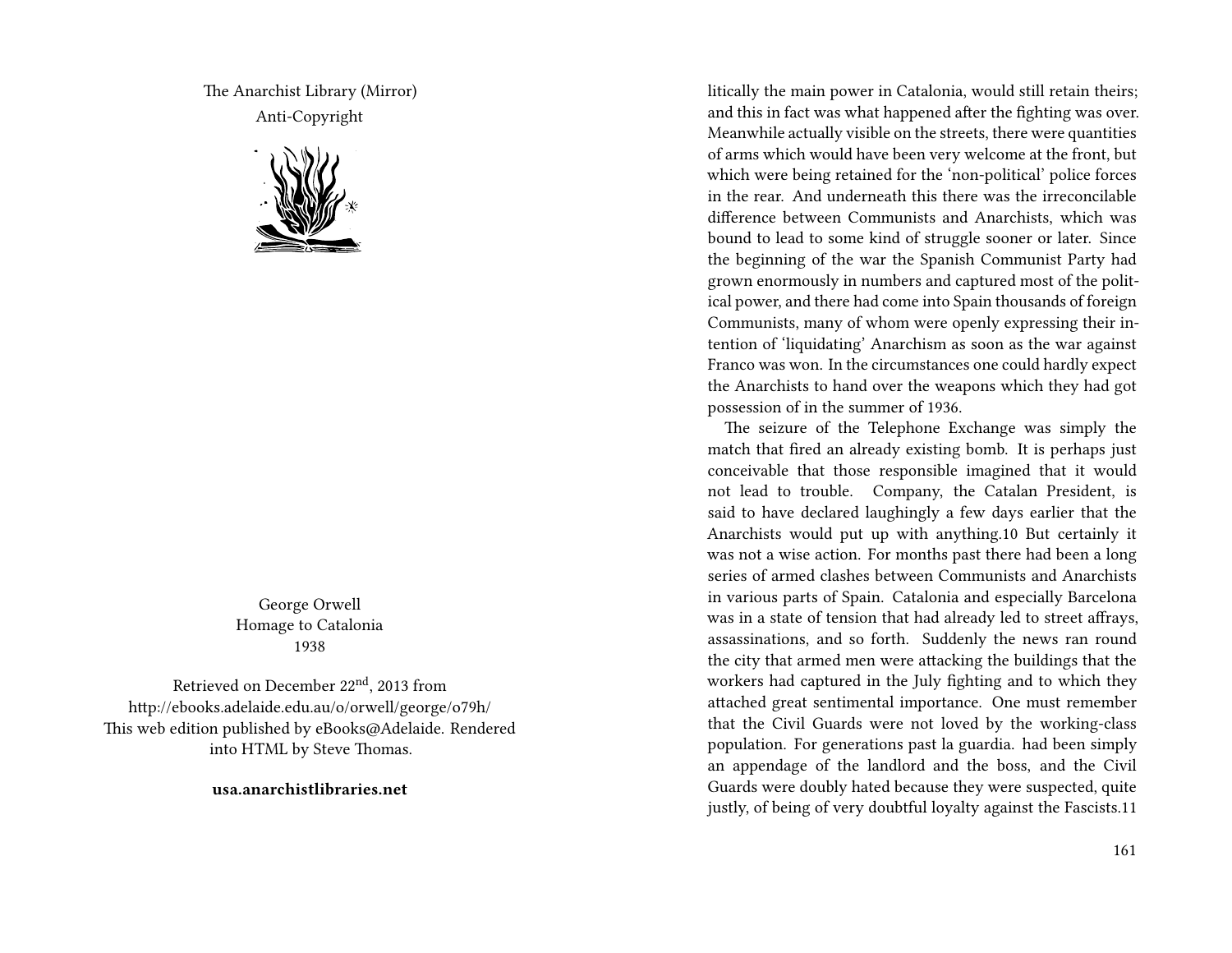It is probable that the emotion that brought people into the streets in the first few hours was much the same emotion as had led them to resist the rebel generals at the beginning of the war. Of course it is arguable that the C.N.T. workers ought to have handed over the Telephone Exchange without protest. One's opinion here will be governed by one's attitude on the question of centralized government and working-class control. More relevantly it may be said: 'Yes, very likely the C.N.T. had a case. But, after all, there was a war on, and they had no business to start a fight behind the lines.' Here I agree entirely. Any internal disorder was likely to aid Franco. But what actually precipitated the fighting? The Government may or may not have had the right to seize the Telephone Exchange; the point is that in the actual circumstances it was bound to lead to a fight. It was a provocative action, a gesture which said in effect, and presumably was meant to say: 'Your power is at an end — we are taking over.' It was not common sense to expect anything but resistance. If one keeps a sense of proportion one must realize that the fault was not — could not be, in a matter of this kind — entirely on one side. The reason why a one-sided version has been accepted is simply that the Spanish revolutionary parties have no footing in the foreign press. In the English press, in particular, you would have to search for a long time before finding any favourable reference, at any period of the war, to the Spanish Anarchists. They have been systematically denigrated, and, as I know by my own experience, it is almost impossible to get anyone to print anything in their defence.

10 New Statesman (14 May).

11 At the outbreak of war the Civil Guards had everywhere sided with the stronger party. On several occasions later in the war, e.g. at Santander, the local Civil Guards went over to the Fascists in a body.

I have tried to write objectively about the Barcelona fighting, though, obviously, no one can be completely objective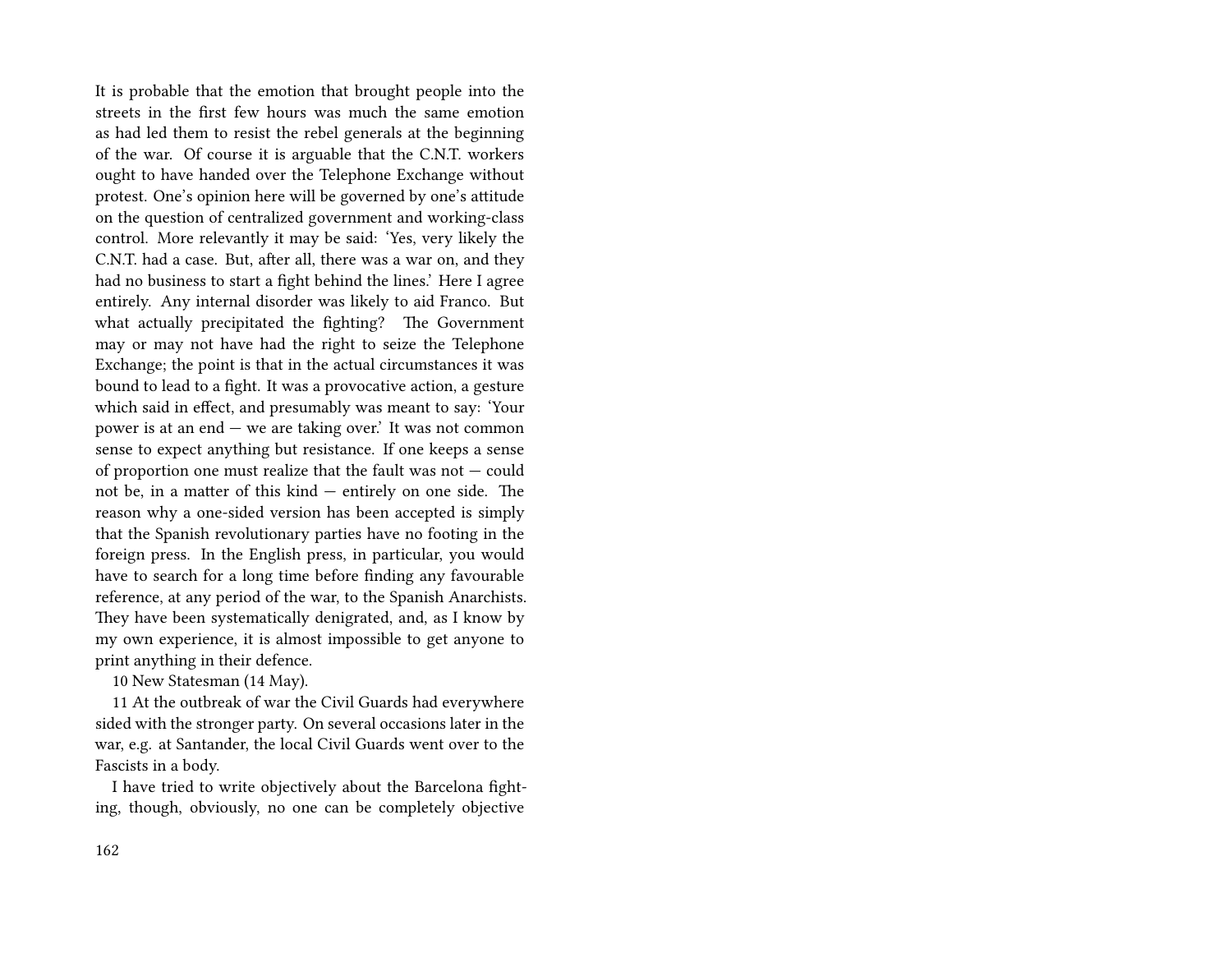on a question of this kind. One is practically obliged to take sides, and it must be clear enough which side I am on. Again, I must inevitably have made mistakes of fact, not only here but in other parts of this narrative. It is very difficult to write accurately about the Spanish war, because of the lack of nonpropagandist documents. I warn everyone against my bias, and I warn everyone against my mistakes. Still, I have done my best to be honest. But it will be seen that the account I have given is completely different from that which appeared in the foreign and especially the Communist press. It is necessary to examine the Communist version, because it was published all over the world, has been supplemented at short intervals ever since, and is probably the most widely accepted one.

In the Communist and pro-Communist press the entire blame for the Barcelona fighting was laid upon the P.O.U.M. The affair was represented not as a spontaneous outbreak, but as a deliberate, planned insurrection against the Government, engineered solely by the P.O.U.M. with the aid of a few misguided 'uncontrollables'. More than this, it was definitely a Fascist plot, carried out under Fascist orders with the idea of starting civil war in the rear and thus paralysing the Government. The P.O.U.M. was 'Franco's Fifth Column' — a 'Trotskyist' organization working in league with the Fascists. According to the Daily Worker (11 May):

The German and Italian agents, who poured into Barcelona ostensibly to 'prepare' the notorious 'Congress of the Fourth International', had one big task. It was this:

They were  $-$  in cooperation with the local Trotskyists  $$ to prepare a situation of disorder and bloodshed, in which it would be possible for the Germans and Italians to declare that they were 'unable to exercise naval control of the Catalan coasts effectively because of the disorder prevailing in Barcelona' and were, therefore, 'unable to do otherwise than land forces in Barcelona'.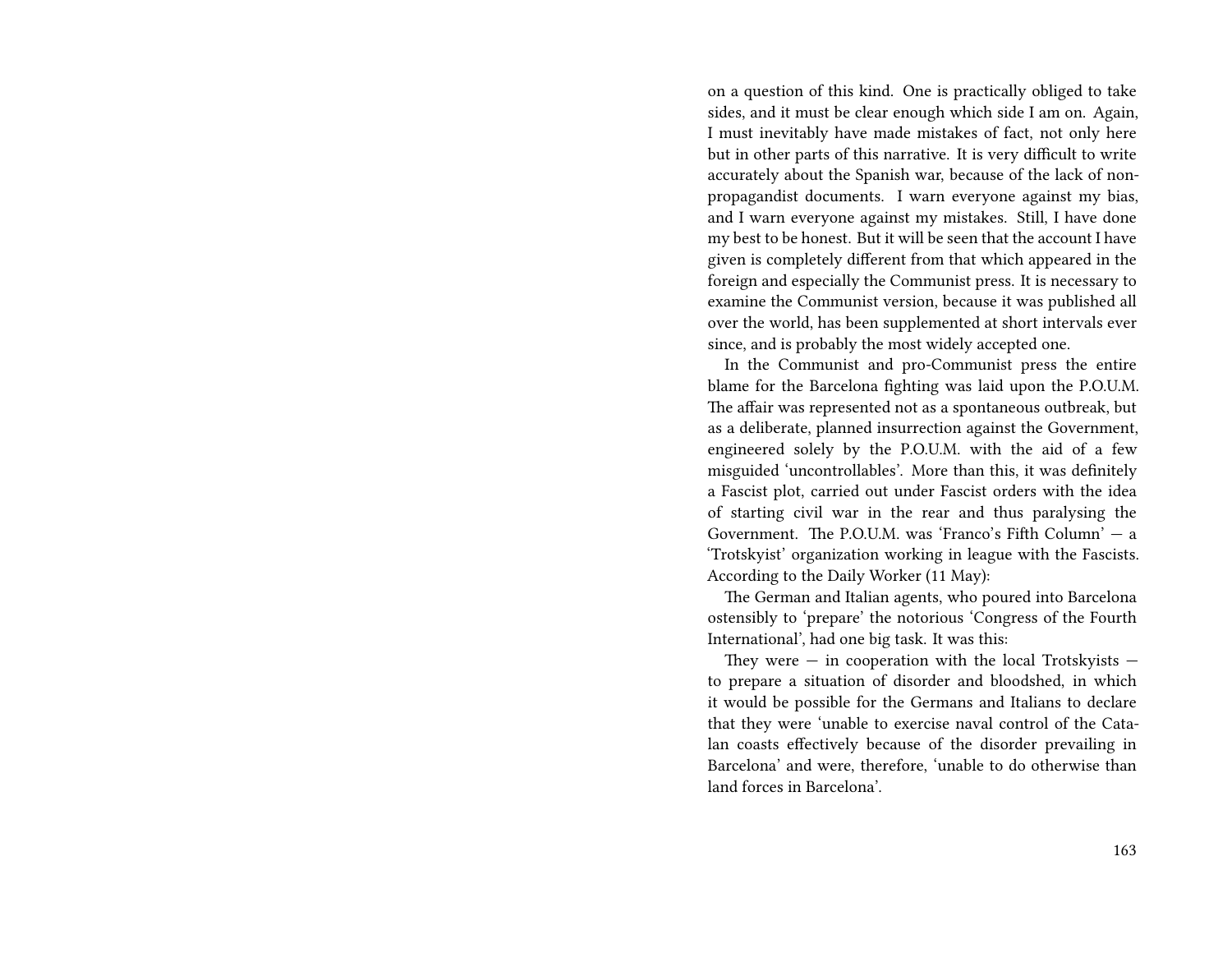In other words, what was being prepared was a situation in which the German and Italian Governments could land troops or marines quite openly on the Catalan coasts, declaring that they were doing so 'in order to preserve order'…

The instrument for all this lay ready to hand for the Germans and Italians in the shape of the Trotskyist organization known as the P.O.U.M.

The P.O.U.M., acting in cooperation with well-known criminal elements, and with certain other deluded persons in the Anarchist organizations planned, organized, and led the attack in the rearguard, accurately timed to coincide with the attack on the front at Bilbao, etc., etc.

Later in the article the Barcelona fighting becomes 'the P.O.U.M. attack', and in another article in the same issue it is stated that there is 'no doubt that it is at the door of the P.O.U.M. that the responsibility for the bloodshed in Catalonia must be laid'. Inprecor (29 May) states that those who erected the barricades in Barcelona were 'only members of the P.O.U.M. organized from that party for this purpose'.

I could quote a great deal more, but this is clear enough. The P.O.U.M. was wholly responsible and the P.O.U.M. was acting under Fascist orders. In a moment I will give some more extracts from the accounts that appeared in the Communist press; it will be seen that they are so self-contradictory as to be completely worthless. But before doing so it is worth pointing to several a priori reasons why this version of the May fighting as a Fascist rising engineered by the P.O.U.M. is next door to incredible.

(i) The P.O.U.M. had not the numbers or influence to provoke disorders of this magnitude. Still less had it the power to call a general strike. It was a political organization with no very definite footing in the trade unions, and it would have been hardly more capable of producing a strike throughout Barcelona than (say) the English Communist Party would be of producing a general strike throughout Glasgow. As I said earlier, the atti-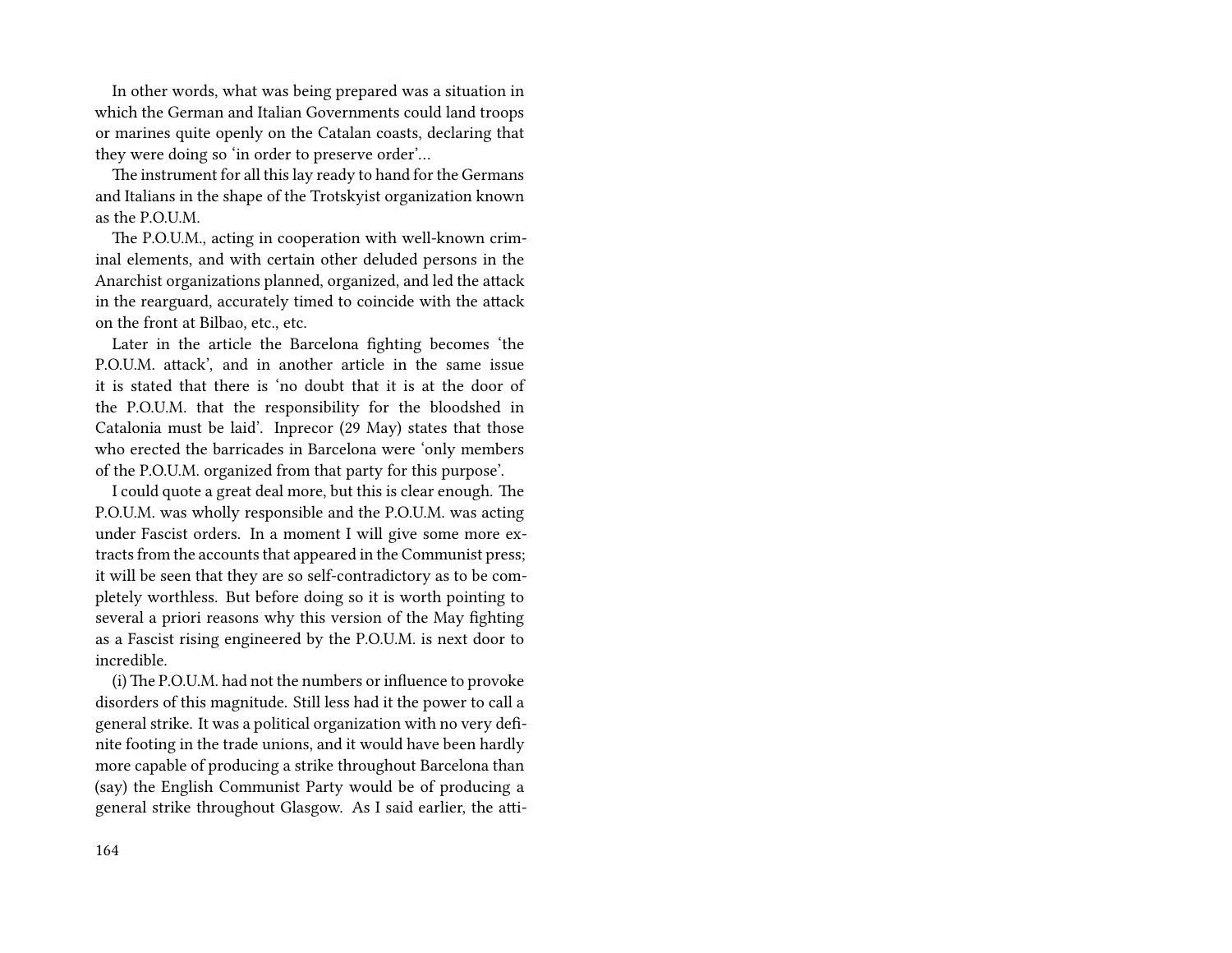tude of the P.O.U.M. leaders may have helped to prolong the fighting to some extent; but they could not have originated it even if they had wanted to.

(ii) The alleged Fascist plot rests on bare assertion and all the evidence points in the other direction. We are told that the plan was for the German and Italian Governments to land troops in Catalonia; but no German or Italian troopships approached the coast. As to the 'Congress of the Fourth International' and the' German and Italian agents', they are pure myth. So far as I know there had not even been any talk of a Congress of the Fourth International. There were vague plans for a Congress of the P.O.U.M. and its brother-parties (English I.L.P., German S.A.P., etc., etc.); this had been tentatively fixed for some time in July  $-$  two months later  $-$  and not a single delegate had yet arrived. The 'German and Italian agents' have no existence outside the pages of the Daily Worker. Anyone who crossed the frontier at that time knows that it was not so easy to 'pour' into Spain, or out of it, for that matter.

(iii) Nothing happened either at Lerida, the chief stronghold of the P.O.U.M., or at the front. It is obvious that if the P.O.U.M. leaders had wanted to aid the Fascists they would have ordered their militia to walk out of the line and let the Fascists through. But nothing of the kind was done or suggested. Nor were any extra men brought out of the line beforehand, though it would have been easy enough to smuggle, say, a thousand or two thousand men back to Barcelona on various pretexts. And there was no attempt even at indirect sabotage of the front. The transport of food, munitions, and so forth continued as usual; I verified this by inquiry afterwards. Above all, a planned rising of the kind suggested would have needed months of preparation, subversive propaganda among the militia, and so forth. But there was no sign or rumour of any such thing. The fact that the militia at the front played no part in the 'rising' should be conclusive. If the P.O.U.M. were really planning a coup d'etat it is inconceivable that they would not have used the ten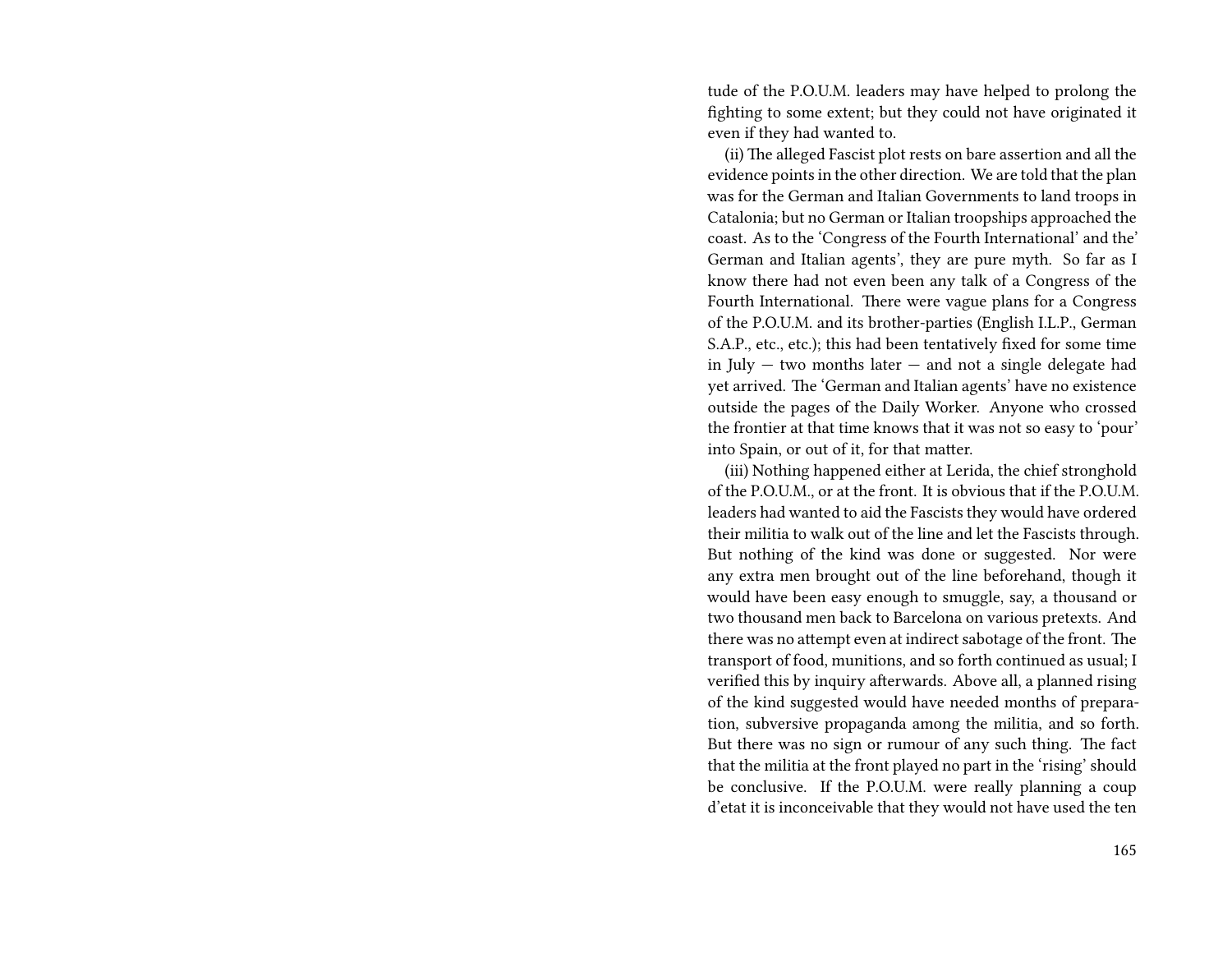thousand or so armed men who were the only striking force they had.

It will be clear enough from this that the Communist thesis of a P.O.U.M. 'rising' under Fascist orders rests on less than no evidence. I will add a few more extracts from the Communist press. The Communist accounts of the opening incident, the raid on the Telephone Exchange, are illuminating; they agree in nothing except in putting the blame on the other side. It is noticeable that in the English Communist papers the blame is put first upon the Anarchists and only later upon the P.O.U.M. There is a fairly obvious reason for this. Not everyone in England has heard of'Trotskyism', whereas every Englishspeaking person shudders at the name of 'Anarchist'. Let it once be known that 'Anarchists' are implicated, and the right atmosphere of prejudice is established; after that the blame can safely be transferred to the 'Trotskyists'. The Daily Worker begins thus (6 May):

A minority gang of Anarchists on Monday and Tuesday seized and attempted to hold the telephone and telegram buildings, and started firing into the street.

There is nothing like starting off with a reversal of roles. The Civil Guards attack a building held by the C.N.T.; so the C.N.T. are represented as attacking their own building attacking themselves, in fact. On the other hand, the Daily Worker of 11 May states:

The Left Catalan Minister of Public Security, Aiguade, and the United Socialist General Commissar of Public Order, Rodrigue Salas, sent the armed republican police into the Telef6nica building to disarm the employees there, most of them members of C.N.T. unions.

This does not seem to agree very well with the first statement; nevertheless the Daily Worker contains no admission that the first statement was wrong. The Daily Worker of 11 May states that the leaflets of the Friends of Durruti, which were disowned by the C.N.T., appeared on 4 May and 5

tomorrow morning, the New Statesman will come out on Friday. The industrial towns were far away, a smudge of smoke and misery hidden by the curve of the earth's surface. Down here it was still the England I had known in my childhood: the railway-cuttings smothered in wild flowers, the deep meadows where the great shining horses browse and meditate, the slowmoving streams bordered by willows, the green bosoms of the elms, the larkspurs in the cottage gardens; and then the huge peaceful wilderness of outer London, the barges on the miry river, the familiar streets, the posters telling of cricket matches and Royal weddings, the men in bowler hats, the pigeons in Trafalgar Square, the red buses, the blue policemen — all sleeping the deep, deep sleep of England, from which I sometimes fear that we shall never wake till we are jerked out of it by the roar of bombs.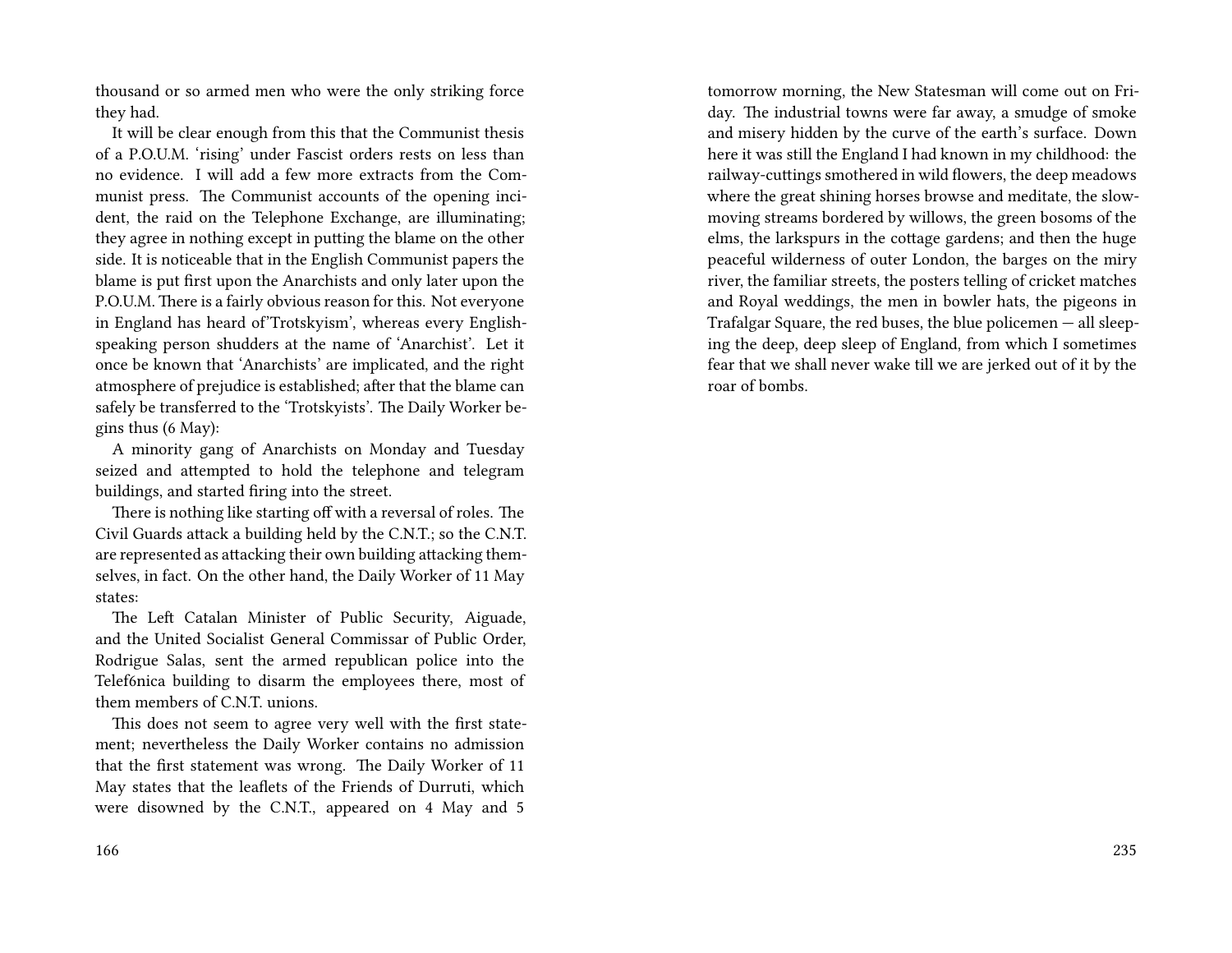will turn out to have been an appalling disaster, quite apart from the slaughter and physical suffering — the result is not necessarily disillusionment and cynicism. Curiously enough the whole experience has left me with not less but more belief in the decency of human beings. And I hope the account I have given is not too misleading. I believe that on such an issue as this no one is or can be completely truthful. It is difficult to be certain about anything except what you have seen with your own eyes, and consciously or unconsciously everyone writes as a partisan. In case I have not said this somewhere earlier in the book I will say it now: beware of my partisanship, my mistakes of fact, and the distortion inevitably caused by my having seen only one corner of events. And beware of exactly the same things when you read any other book on this period of the Spanish war.

Because of the feeling that we ought to be doing something, though actually there was nothing we could do, we left Banyuls earlier than we had intended. With every mile that you went northward France grew greener and softer. Away from the mountain and the vine, back to the meadow and the elm. When I had passed through Paris on my way to Spain it had seemed to me decayed and gloomy, very different from the Paris I had known eight years earlier, when living was cheap and Hitler was not heard of. Half the cafes I used to know were shut for lack of custom, and everyone was obsessed with the high cost of living and the fear of war. Now, after poor Spain, even Paris seemed gay and prosperous. And the Exhibition was in full swing, though we managed to avoid visiting it.

And then England — southern England, probably the sleekest landscape in the world. It is difficult when you pass that way, especially when you are peacefully recovering from seasickness with the plush cushions of a boat-train carriage under your bum, to believe that anything is really happening anywhere. Earthquakes in Japan, famines in China, revolutions in Mexico? Don't worry, the milk will be on the doorstep

May, during the fighting. Inprecor (22 May) states that they appeared on 3 May, before the fighting, and adds that 'in view of these facts' (the appearance of various leaflets):

The police, led by the Prefect of Police in person, occupied the central telephone exchange in the afternoon of 3 May. The police were shot at while discharging their duty. This was the signal for the provocateurs to begin shooting affrays all over the city.

And here is Inprecor for 29 May:

At three o'clock in the afternoon the Commissar for Public Security, Comrade Salas, went to the Telephone Exchange, which on the previous night had been occupied by 50 members of the P.O.U.M. and various uncontrollable elements.

This seems rather curious. The occupation of the Telephone Exchange by 50 P.O.U.M. members is what one might call a picturesque circumstance, and one would have expected somebody to notice it at the time. Yet it appears that it was discovered only three or four weeks later. In another issue of Inprecor the 50 P.O.U.M. members become 50 P.O.U.M. militiamen. It would be difficult to pack together more contradictions than are contained in these few short passages. At one moment the C.N.T. are attacking the Telephone Exchange, the next they are being attacked there; a leaflet appears before the seizure of the Telephone Exchange and is the cause of it, or, alternatively, appears afterwards and is the result of it; the people in the Telephone Exchange are alternatively C.N.T. members and P.O.U.M. members — and so on. And in a still later issue of the Daily Worker (3 June) Mr J. R. Campbell informs us that the Government only seized the Telephone Exchange because the barricades were already erected!

For reasons of space I have taken only the reports of one incident, but the same discrepancies run all through the accounts in the Communist press. In addition there are various statements which are obviously pure fabrication. Here for instance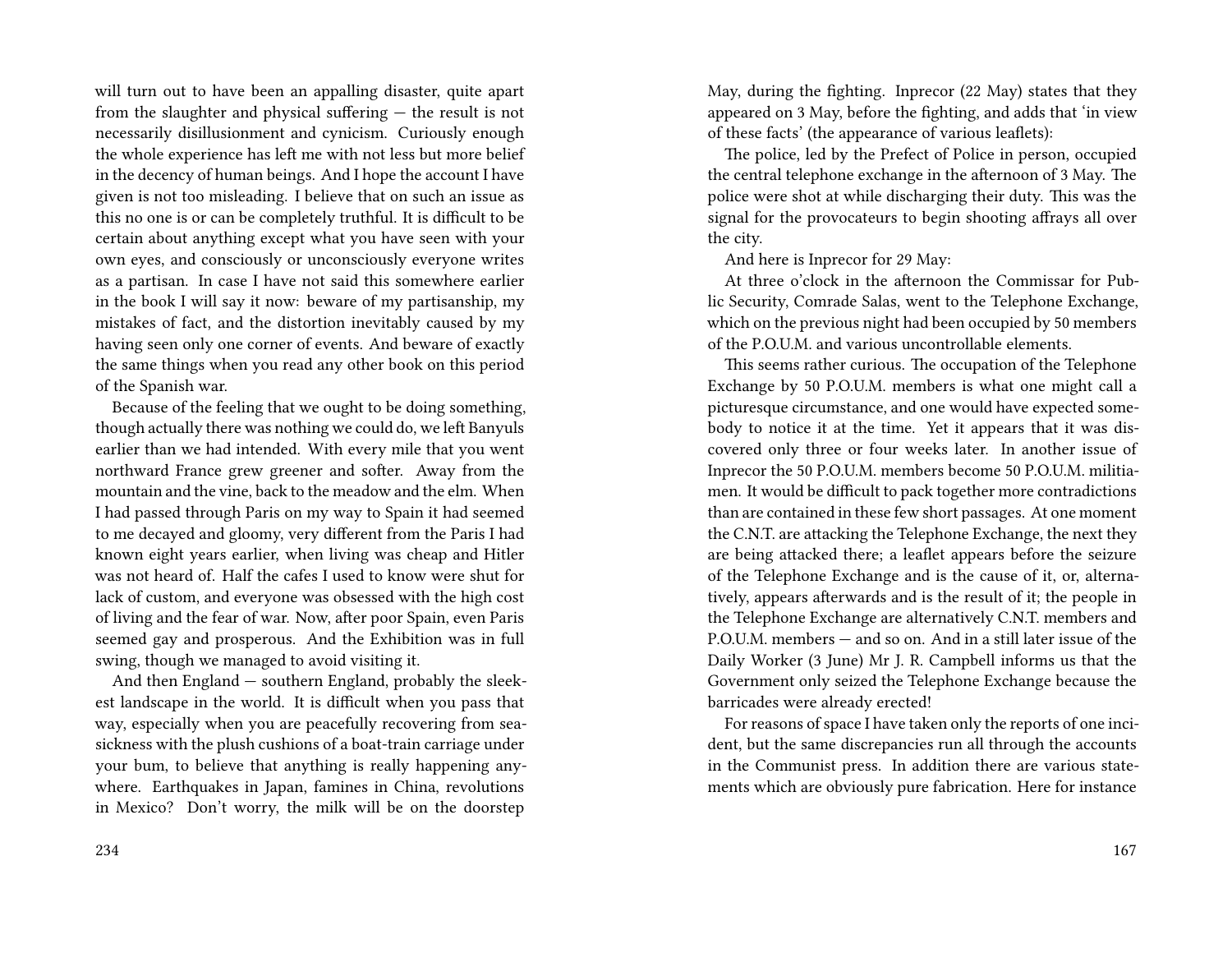is something quoted by the Daily Worker (7 May) and said to have been issued by the Spanish Embassy in Paris:

A significant feature of the uprising has been that the old monarchist flag was flown from the balcony of various houses in Barcelona, doubtless in the belief that those who took part in the rising had become masters of the situation.

The Daily Worker very probably reprinted this statement in good faith, but those responsible for it at the Spanish Embassy must have been quite deliberately lying. Any Spaniard would understand the internal situation better than that. A monarchist flag in Barcelona! It was the one thing that could have united the warring factions in a moment. Even the Communists on the spot were obliged to smile when they read about it. It is the same with the reports in the various Communist papers upon the arms supposed to have been used by the P.O.U.M. during the 'rising'. They would be credible only if one knew nothing whatever of the facts. In the Daily Worker of 17 May Mr Frank Pitcairn states:

There were actually all sorts of arms used by them in the outrage. There were the arms which they have been stealing for months past, and hidden, and there were arms such as tanks, which they stole from the barracks just at the beginning of the rising. It is clear that scores of machine-guns and several thousand rifles are still in their possession.

Inprecor (29 May) also states:

On 3 May the P.O.U.M. had at its disposal some dozens of machine-guns and several thousand rines… On the Plaza de Espana the Trotskyists brought into action batteries of'75' guns which were destined for the front in Aragon and which the militia had carefully concealed on their premises.

Mr Pitcairn does not tell us how and when it became dear that the P.O.U.M. possessed scores of machine-guns and several thousand rifles. I have given an estimate of the arms which were at three of the principal P.O.U.M. buildings — about eighty rifles, a few bombs, and no machine-guns; i.e. about suffirecede and fall into proportion now that we were away from them; instead they rushed back upon us and were far more vivid than before. We thought, talked, dreamed incessantly of Spain. For months past we had been telling ourselves that 'when we get out of Spain' we would go somewhere beside the Mediterranean and be quiet for a little while and perhaps do a little fishing, but now that we were here it was merely a bore and a disappointment. It was chilly weather, a persistent wind blew off the sea, the water was dull and choppy, round the harbour's edge a scum of ashes, corks, and fish-guts bobbed against the stones. It sounds like lunacy, but the thing that both of us wanted was to be back in Spain. Though it could have done no good to anybody, might indeed have done serious harm, both of us wished that we had stayed to be imprisoned along with the others. I suppose I have failed to convey more than a little of what those months in Spain meant to me. I have recorded some of the outward events, but I cannot record the feeling they have left me with. It is all mixed up with sights, smells, and sounds that cannot be conveyed in writing: the smell of the trenches, the mountain dawns stretching away into inconceivable distances, the frosty crackle of bullets, the roar and glare of bombs; the clear cold light of the Barcelona mornings, and the stamp of boots in the barrack yard, back in December when people still believed in the revolution; and the food-queues and the red and black flags and the faces of Spanish militiamen; above all the faces of militiamen — men whom I knew in the line and who are now scattered Lord knows where, some killed in battle, some maimed, some in prison — most of them, I hope, still safe and sound. Good luck to them all; I hope they win their war and drive all the foreigners out of Spain, Germans, Russians, and Italians alike. This war, in which I played so ineffectual a part, has left me with memories that are mostly evil, and yet I do not wish that I had missed it. When you have had a glimpse of such a disaster as this — and however it ends the Spanish war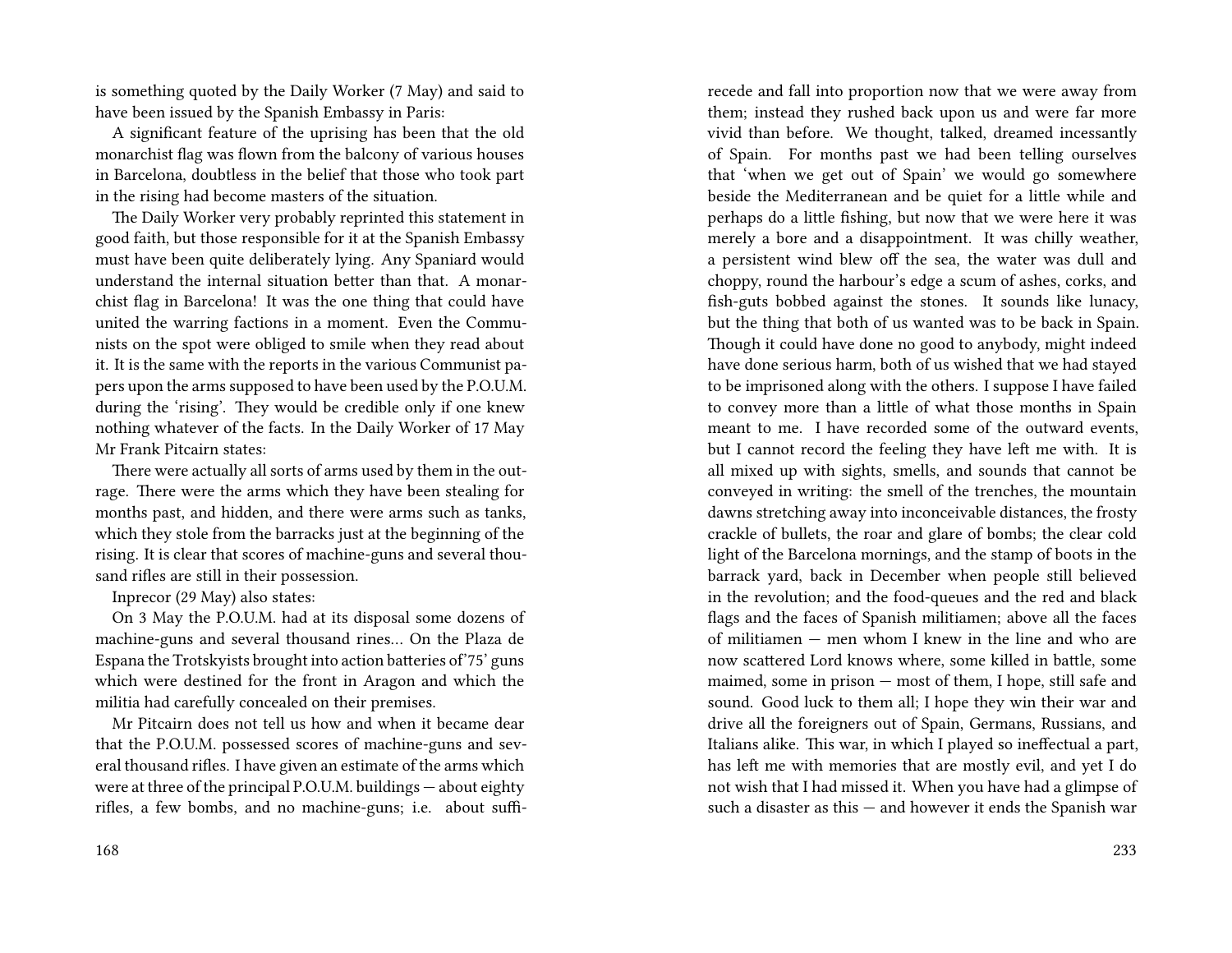for espionage. The Spanish authorities had been a little premature in announcing this. Fortunately, 'Trotskyism'is not extraditable.

I wonder what is the appropriate first action when you come from a country at war and set foot on peaceful soil. Mine was to rush to the tobacco-kiosk and buy as many cigars and cigarettes as I could stuf" into my pockets. Then we all went to the buffet and had a cup of tea, the first tea with fresh milk in it that we had had for many months. It was several days before I could get used to the idea that you could buy cigarettes whenever you wanted them. I always half-expected to see the tobacconists' doors barred and the forbidding notice 'No hay tabaco' in the window.

McNair and Cottman were going on to Paris. My wife and I got off the train at Banyuls, the first station up the line, feeling that we would like a rest. We were not too well received in Banyuls when they discovered that we had come from Barcelona. Quite a number of times I was involved in the same conversation: 'You come from Spain? Which side were you fighting on? The Government?  $Oh!'$  – and then a marked coolness. The little town seemed solidly pro-Franco, no doubt because of the various Spanish Fascist refugees who had arrived there from time to time. The waiter at the cafe I frequented was a pro-Franco Spaniard and used to give me lowering glances as he served me with an aperitif. It was otherwise in Perpignan, which was stiff with Government partisans and where all the different factions were caballing against one another almost as in Barcelona. There was one cafe where the word 'P.O.U.M.' immediately procured you French friends and smiles from the waiter.

I think we stayed three days in Banyuls. It was a strangely restless time. In this quiet fishing-town, remote from bombs, machine-guns, food-queues, propaganda, and intrigue, we ought to have felt profoundly relieved and thankful. We felt nothing of the kind. The things we had seen in Spain did not cient for the armed guards which, at that time, all the political parties placed on their buildings. It seems strange that afterwards, when the P.O.U.M. was suppressed and all its buildings seized, these thousands of weapons never came to light; especially the tanks and field-guns, which are not the kind of thing that can be hidden up the chimney. But what is revealing in the two statements above is the complete ignorance they display of the local circumstances. According to Mr Pitcairn the P.O.U.M. stole tanks 'from the barracks'. He does not tell us which barracks. The P.O.U.M. militiamen who were in Barcelona (now comparatively few, as direct recruitment to the party militias had ceased) shared the Lenin Barracks with a considerably larger number of Popular Army troops. Mr Pitcaim is asking us to believe, therefore, that the P.O.U.M. stole tanks with the connivance of the Popular Army. It is the same with the 'premises' on which the 75-mm. guns were concealed. There is no mention of where these 'premises' were. Those batteries of guns, firing on the Plaza de Espana, appeared in many newspaper reports, but I think we can say with certainty that they never existed. As I mentioned earlier, I heard no artilleryfire during the fighting, though the Plaza de Espana was only a mile or so away. A few days later I examined the Plaza de Espana and could find no buildings that showed marks of shell-fire. And an eye-witness who was in that neighbourhood throughout the fighting declares that no guns ever appeared there. (Incidentally, the tale of the stolen guns may have originated with Antonov-Ovseenko, the Russian Consul-General. He, at any rate, communicated it to a well-known English journalist, who afterwards repeated it in good faith in a weekly paper. Antonov-Ovseenko has since been 'purged'. How this would affect his credibility I do not know.) The truth is, of course, that these tales about tanks, field-guns, and so forth have only been invented because otherwise it is difficult to reconcile the scale of the Barcelona fighting with the P.O.U.M.'S small numbers. It was necessary to claim that the P.O.U.M. was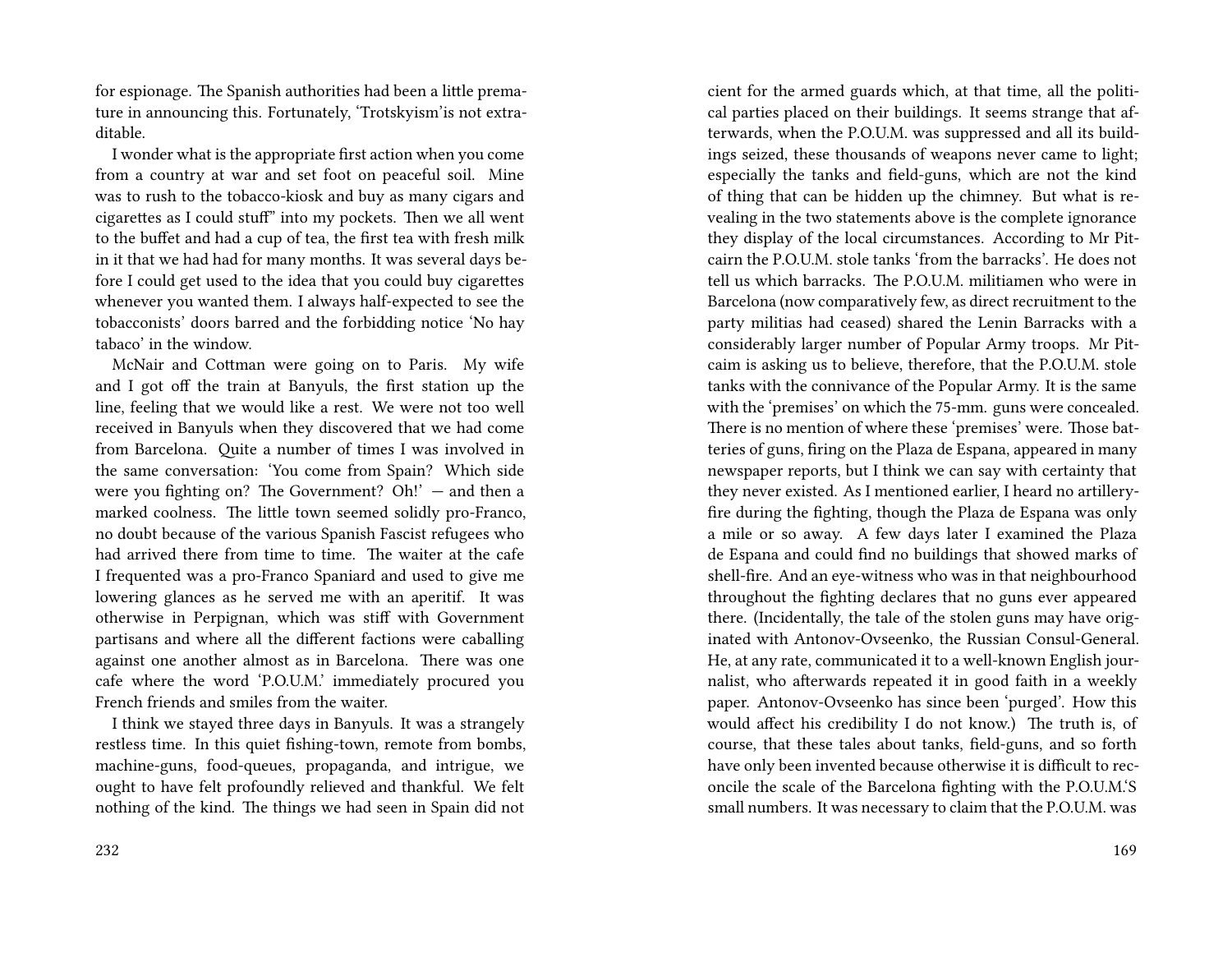wholly responsible for the fighting; it was also necessary to claim that it was an insignificant party with no following and 'numbered only a few thousand members', according to Inprecor. The only hope of making both statements credible was to pretend that the P.O.U.M. had all the weapons of a modern mechanized army.

It is impossible to read through the reports in the Communist Press without realizing that they are consciously aimed at a public ignorant of the facts and have no other purpose than to work up prejudice. Hence, for instance, such statements as Mr Pitcairn's in the Daily Worker of 11 May that the 'rising' was suppressed by the Popular Army. The idea here is to give outsiders the impression that all Catalonia was solid against the 'Trotskyists'. But the Popular Army remained neutral throughout the fighting; everyone in Barcelona knew this, and it is difficult to believe that Mr Pitcairn did not know it too. Or again, the juggling in the Communist Press with the figures for killed and wounded, with the object of exaggerating the scale of the disorders. Diaz, General Secretary of the Spanish Communist Party, widely quoted in the Communist Press, gave the numbers as 900 dead and 2500 wounded. The Catalan Minister of Propaganda, who was hardly likely to underestimate, gave the numbers as 400 killed and 1000 wounded. The Communist Party doubles the bid and adds a few more hundreds for luck.

The foreign capitalist newspapers, in general, laid the blame for the fighting upon the Anarchists, but there were a few that followed the Communist line. One of these was the English News Chronicle, whose correspondent, Mr John Langdon-Davies, was in Barcelona at the tune I quote portions of his article here:

### A TROTSKYIST REVOLT

… This has not been an Anarchist uprising. It is a frustrated putsch of the 'Trotskyist' P.O.U.M., working through their controlled organizations, 'Friends of Durruti' and Libertarian Youth… The tragedy began on Monday afternoon when the impossible to make any kind of communication. His case is the case of scores or hundreds of foreigners and no one knows how many thousands of Spaniards.

In the end we crossed the frontier without incident. The train had a first class and a dining-car, the first I had seen in Spain. Until recently there had been only one class on the trains in Catalonia. Two detectives came round the train taking the names of foreigners, but when they saw us in the dining-car they seemed satisfied that we were respectable. It was queer how everything had changed. Only six months ago, when the Anarchists still reigned, it was looking like a proletarian that made you respectable. On the way down from Perpignan to Cerberes a French commercial traveller in my carriage had said to me in all solemnity: 'You mustn't go into Spain looking like that. Take off that collar and tie. They'll tear them off you in Barcelona.' He was exaggerating, but it showed how Catalonia was regarded. And at the frontier the Anarchist guards had turned back a smartly dressed Frenchman and his wife, solely — I think — because they looked too bourgeois. Now it was the other way about; to look bourgeois was the one salvation. At the passport office they looked us up in the card — index of suspects, but thanks to the inefficiency of the police our names were not listed, not even McNair's. We were searched from head to foot, but we possessed nothing incriminating, except my discharge — papers, and the carabineros who searched me did not know that the 29<sup>th</sup> Division was the P.O.U.M. So we slipped through the barrier, and after just six months I was on French soil again. My only souvenirs of Spain were a goatskin water-bottle and one of those tiny iron lamps in which the Aragon peasants bum olive oil — lamps almost exactly the shape of the terra-cotta lamps that the Romans used two thousand years ago — which I had picked up in some ruined hut, and which had somehow got stuck in my luggage.

After all, it turned out that we had come away none too soon. The very first newspaper we saw announced McNair's arrest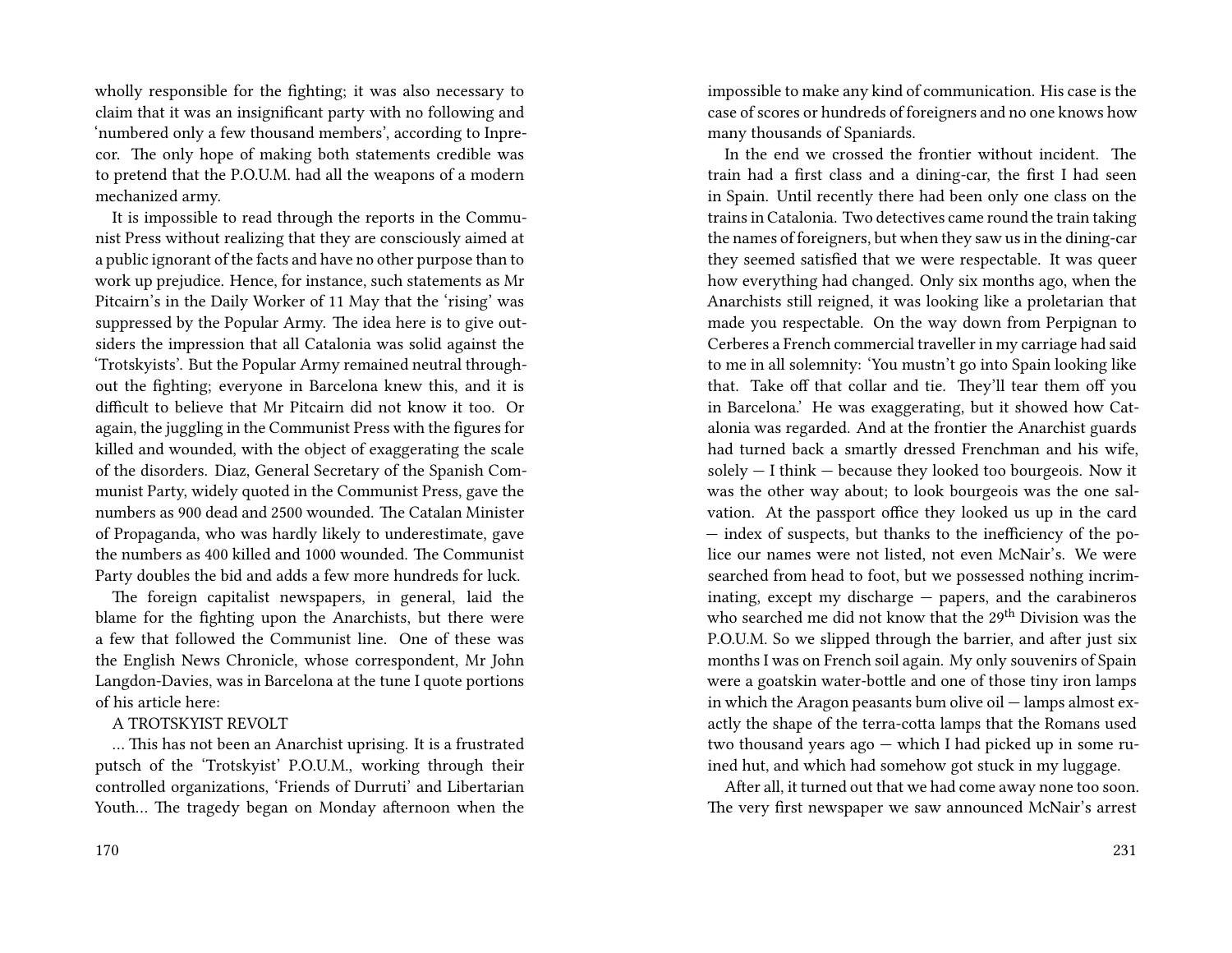There was a train that was due to leave for Port Bou at half past seven in the evening and might normally be expected to leave at about half past eight. We arranged that my wife should order a taxi beforehand and then pack her bags, pay her bill, and leave the hotel at the last possible moment. If she gave the hotel people too much notice they would be sure to send for the police. I got down to the station at about seven to find that the train had already gone  $-$  it had left at ten to seven. The engine — driver had changed his mind, as usual. Fortunately we managed to warn my wife in time. There was another train early the following morning. McNair, Cottman, and I had dinner at a little restaurant near the station and by cautious questioning discovered that the restaurant — keeper was a C.N.T. member and friendly. He let us a three-bedded room and forgot to warn the police. It was the first time in five nights that I had been able to sleep with my clothes off.

Next morning my wife slipped out of the hotel successfully. The train was about an hour late in starting. I filled in the time by writing a long letter to the Ministry of War, telling them about Kopp's case  $-$  that without a doubt he had been arrested by mistake, that he was urgently needed at the front, that countless people would testify that he was innocent of any offence, etc., etc., etc. I wonder if anyone read that letter, written on pages torn out of a note-book in wobbly handwriting (my fingers were still partly paralysed) and still more wobbly Spanish. At any rate, neither this letter nor anything else took effect. As I write, six months after the event, Kopp (if he has not been shot) is still in jail, untried and uncharged. At the beginning we had two or three letters from him, smuggled out by released prisoners and posted in France. They all told the same story — imprisonment in filthy dark dens, bad and insufficient food, serious illness due to the conditions of imprisonment, and refusal of medical attention. I have had all this confirmed from several other sources, English and French. More recently he disappeared into one of the 'secret prisons' with which it seems

to disarm the workers there, mostly C.N.T. men. Grave irregularities in the service had been a scandal for some time. A large crowd gathered in the Plaza de Cataluna outside, while the C.N.T. men resisted, retreating floor by floor to the top of the building… The incident was very obscure, but word went round that the Government was out against the Anarchists. The streets filled with armed men… By nightfall every workers' centre and Government building was barricaded, and at ten o'clock the first volleys were fired and the first ambulances began ringing their way through the streets. By dawn all Barcelona was under fire… As the day wore on and the dead mounted to over a hundred, one could make a guess at what was happening. The Anarchist C.N.T. and Socialist U.G.T. were not technically 'out in the street'. So long as they remained behind the barricades they were merely watchfully waiting, an attitude which included the right to shoot at anything armed in the open street … (the) genera] bursts were invariably aggravated by pacos — hidden solitary men, usually Fascists, shooting from  $\text{roof}$   $-$  tops at nothing in particular, but doing all they could to add to the general panic… By Wednesday evening, however, it began to be clear who was behind the revolt. All the walls had been plastered with an inflammatory poster calling for an immediate revolution and for the shooting of Republican and Socialist leaders. It was signed by the 'Friends of Durruti'. On Thursday morning the Anarchists daily denied all knowledge or sympathy with it, but La Batalla, the P.O.U.M. paper, reprinted the document with the highest praise. Barcelona, the first city of Spain, was plunged into bloodshed by agents provocateurs using this subversive organization. This does not agree very completely with the Communist versions I have quoted above, but it will be seen that even as

it stands it is self — contradictory. First the affair is described as 'a Trotskyist revolt', then it is shown to have resulted from

Government sent armed police into the Telephone Building,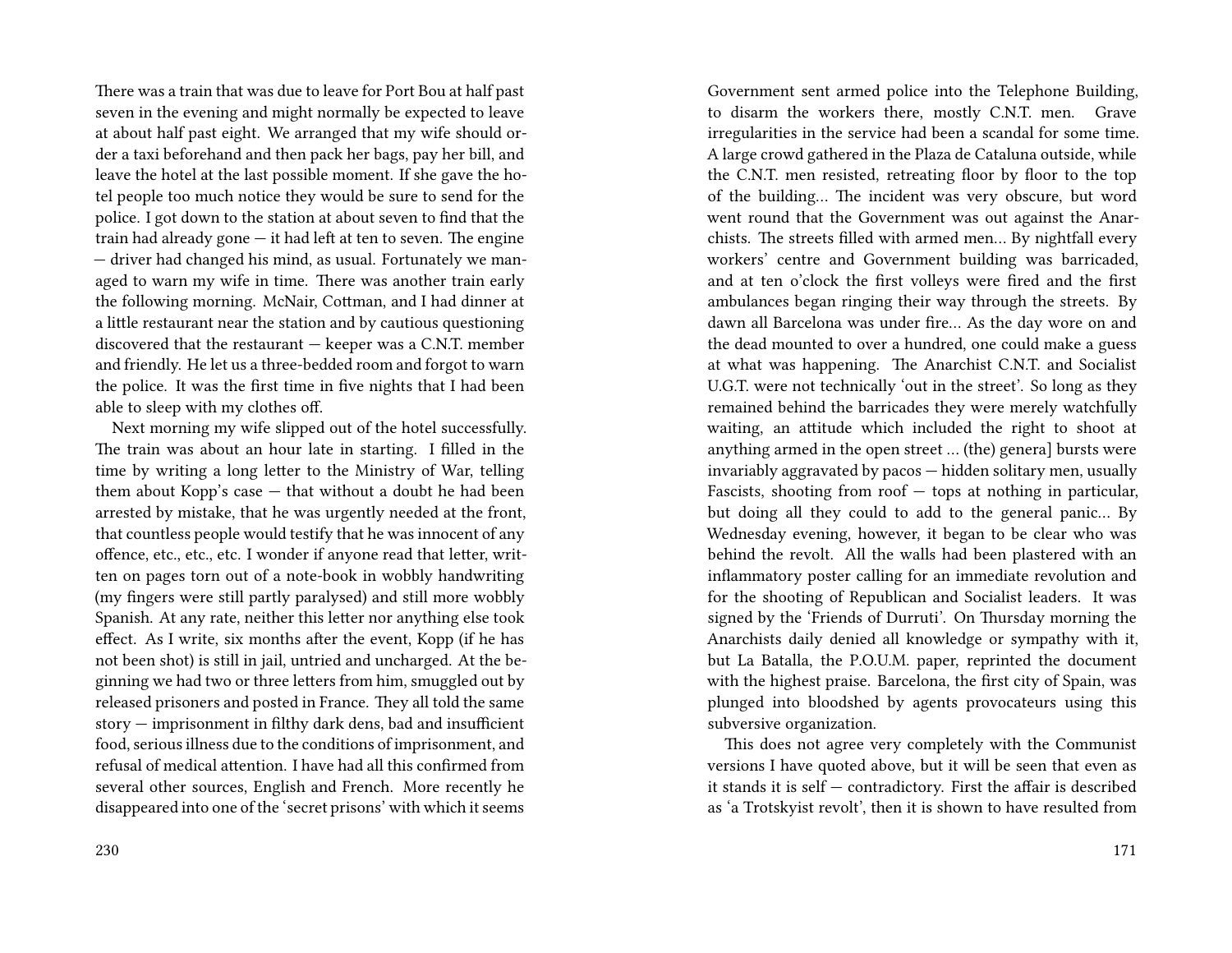a raid on the Telephone building and the general belief that the Government was 'out against' the Anarchists. The city is barricaded and both C.N.T. and U.G.T. are behind the barricades; two days afterwards the inflammatory poster (actually a leaflet) appears, and this is declared by implication to have started the whole business — effect preceding cause. But there is a piece of very serious misrepresentation here. Mr Langdon-Davies describes the Friends of Durruti and Libertarian Youth as 'controlled organizations' of the P.O.U.M. Both were Anarchist organizations and had no connexion with the P.O.U.M. The Libertarian Youth was the youth league of the Anarchists, corresponding to the J.S.U. of the P.S.U.C., etc. The Friends of Durruti was a small organization within the F.A.I., and was in general bitterly hostile to the P.O.U.M. So far as I can discover, there was no one who was a member of both. It would be about equally true to say that the Socialist League is a 'controlled organization' of the English Liberal Party. Was Mr Langdon-Davies unaware of this? If he was, he should have written with more caution about this very complex subject.

I am not attacking Mr Langdon-Davies's good faith; but admittedly he left Barcelona as soon as the fighting was over, i.e. at the moment when he could have begun serious inquiries, and throughout his report there are clear signs that he has accepted the official version of a 'Trotskyist revolt' without sufficient verification. This is obvious even in the extract I have quoted. 'By nightfall' the barricades are built, and 'at ten o'clock' the first volleys are fired. These are not the words of an eye-witness. From this you would gather that it is usual to wait for your enemy to build a barricade before beginning to shoot at him. The impression given is that some hours elapsed between the building of the barricades and the firing of the first volleys; whereas  $-$  naturally  $-$  it was the other way about. I and many others saw the first volleys fired early in the afternoon. Again, there are the solitary men, 'usually Fascists', who are shooting from the roof — tops. Mr Langdon-Davies does

kept shaking his head because he could not hear my voice in the din of the traffic. But the other was different. He said he had heard of Kopp's action from some of his comrades; Kopp was buen chico (a good fellow). But even at the time I knew that it was all useless. If Kopp were ever tried, it would be, as in all such trials, with faked evidence. If he has been shot (and I am afraid it is quite likely), that will be his epitaph: the buen chico of the poor Civil Guard who was part of a dirty system but had remained enough of a human being to know a decent action when he saw one.

It was an extraordinary, insane existence that we were leading. By night we were criminals, but by day we were prosperous English visitors — that was our pose, anyway. Even after a night in the open, a shave, a bath, and a shoe-shine do wonders with your appearance. The safest thing at present was to look as bourgeois as possible. We frequented the fashionable residential quarter of the town, where our faces were not known, went to expensive restaurants, and were very English with the waiters. For the first time in my life I took to writing things on walls. The passage-ways of several smart restaurants had 'Visca P.O.U.M.!' scrawled on them as large as I could write it. All the while, though I was technically in hiding, I could not feel myself in danger. The whole thing seemed too absurd. I had the ineradicable English belief that' they' cannot arrest you unless you have broken the law. It is a most dangerous belief to have during a political pogrom. There was a warrant out for McNair's arrest, and the chances were that the rest of us were on the list as well. The arrests, raids, searchings were continuing without pause; practically everyone we knew, except those who were still at the front, was in jail by this time. The police were even boarding the French ships that periodically took off refugees and seizing suspected 'Trotskyists'.

Thanks to the kindness of the British consul, who must have had a very trying time during that week, we had managed to get our passports into order. The sooner we left the better.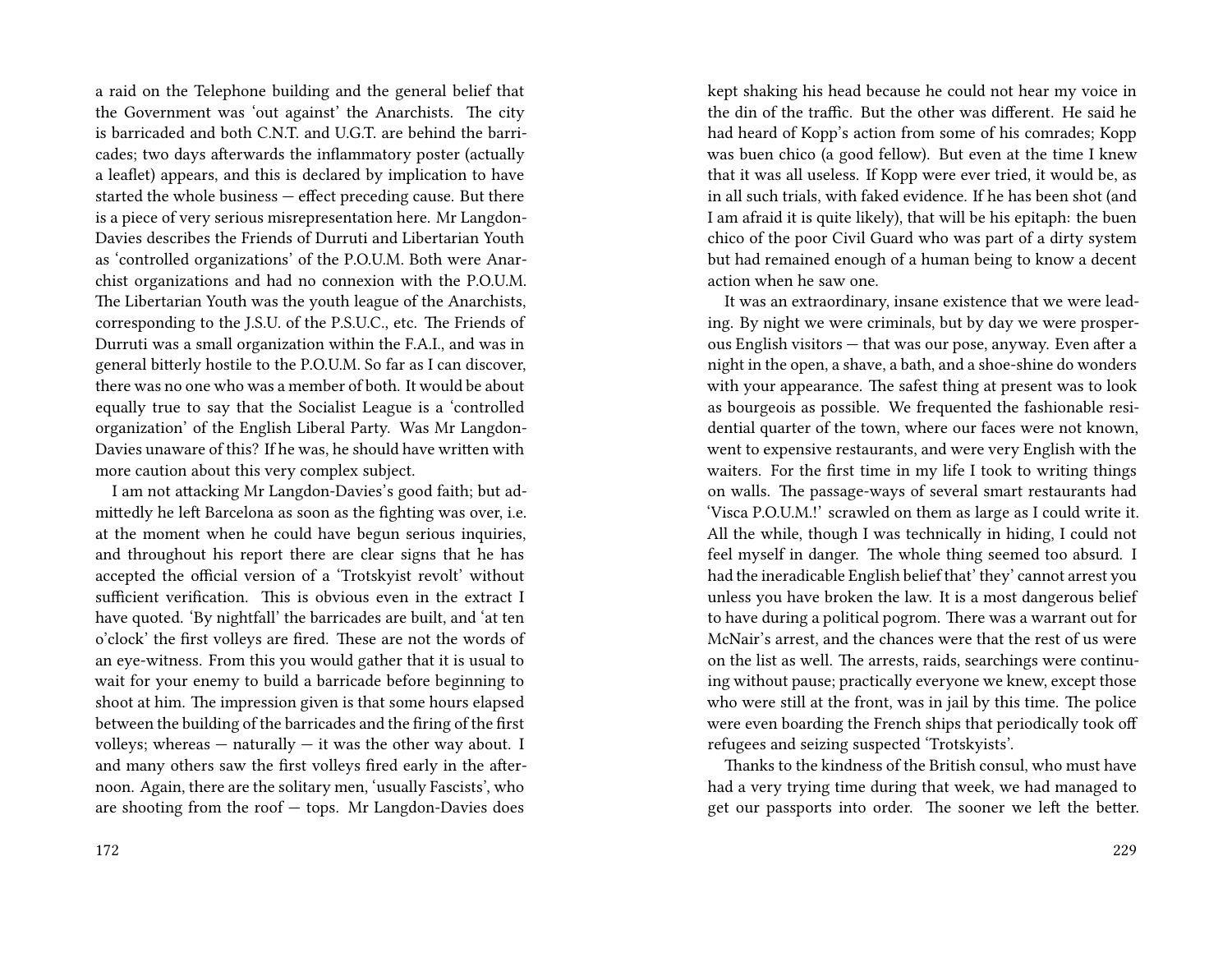themselves. But they were also Spaniards, and to turn a woman out of bed was a little too much for them. This part of the job was silently dropped, making the whole search meaningless.

That night McNair, Cottman, and I slept in some long grass at the edge of a derelict building-lot. It was a cold night for the time of year and no one slept much. I remember the long dismal hours of loitering about before one could get a cup of coffee. For the first time since I had been in Barcelona I went to have a look at the cathedral — a modern cathedral, and one of the most hideous buildings in the world. It has four crenellated spires exactly the shape of hock bottles. Unlike most of the churches in Barcelona it was not damaged during the rev $olution - it was spread because of its 'artistic value', people$ said. I think the Anarchists showed bad taste in not blowing it up when they had the chance, though they did hang a red and black banner between its spires. That afternoon my wife and I went to see Kopp for the last time. There was nothing that we could do for him, absolutely nothing, except to say good-bye and leave money with Spanish friends who would take him food and cigarettes. A little while later, however, after we had left Barcelona, he was placed incommunicado and not even food could be sent to him. That night, walking down the Ramblas, we passed the Cafe Moka, which the Civil Guards were still holding in force. On an impulse I went in and spoke to two of them who were leaning against the counter with their rifles slung over their shoulders. I asked them if they knew which of their comrades had been on duty here at the time of the May fighting. They did not know, and, with the usual Spanish vagueness, did not know how one could find out. I said that my friend Jorge Kopp was in prison and would perhaps be put on trial for something in connexion with the May fighting; that the men who were on duty here would know that he had stopped the fighting and saved some of their lives; they ought to come forward and give evidence to that effect. One of the men I was talking to was a dull, heavy-looking man who

not explain how he knew that these men were Fascists. Presumably he did not climb on to the roofs and ask them. He is simply repeating what he has been told and, as it fits in with the official version, is not questioning it. As a matter of fact, he indicates one probable source of much of his information by an incautious reference to the Minister of Propaganda at the beginning of his article. Foreign journalists in Spain were hopelessly at the mercy of the Ministry of Propaganda, though one would think that the very name of this ministry would be a sufficient warning. The Minister of Propaganda was, of course, about as likely to give an objective account of the Barcelona trouble as (say) the late Lord Carson would have been to give an objective account of the Dublin rising of 1916.

I have given reasons for thinking that the Communist version of the Barcelona fighting cannot be taken seriously. In addition I must say something about the general charge that the P.O.U.M. was a secret Fascist organization in the pay of Franco and Hitler.

This charge was repeated over and over in the Communist Press, especially from the beginning of 1937 onwards. It was part of the world-wide drive of the official Communist Party against 'Trotskyism', of which the P.O.U.M. was supposed to be representative in Spain. 'Trotskyism', according to Frente Rojo (the Valencia Communist paper) 'is not a political doctrine. Trotskyism is an official capitalist organization, a Fascist terrorist band occupied in crime and sabotage against the people.' The P.O.U.M. was a 'Trotskyist' organization in league with the Fascists and part of 'Franco's Fifth Column'. What was noticeable from the start was that no evidence was produced in support of this accusation; the thing was simply asserted with an air of authority. And the attack was made with the maximum of personal libel and with complete irresponsibility as to any effects it might have upon the war. Compared with the job of libelling the P.O.U.M., many Communist writers appear to have considered the betrayal of military secrets unimpor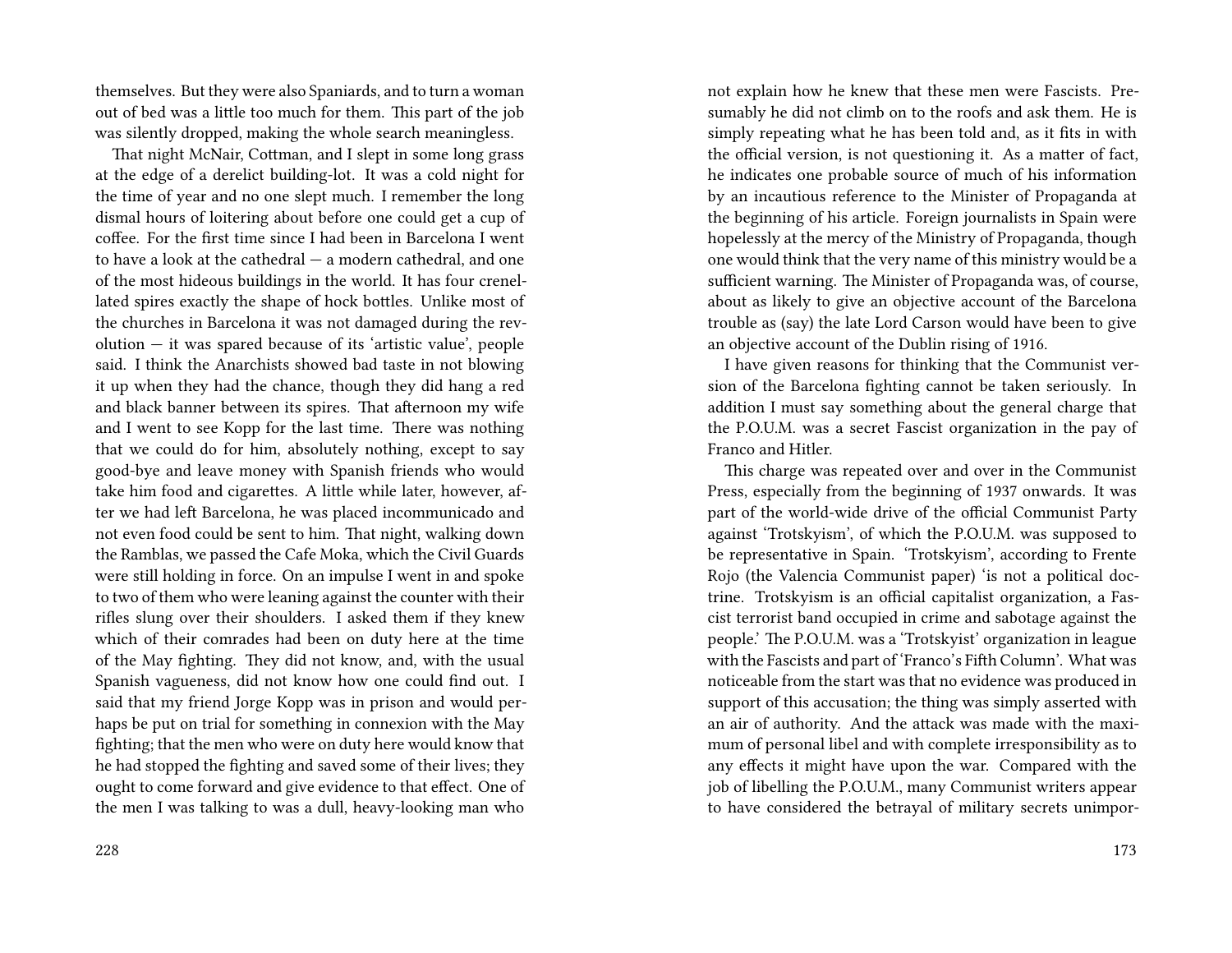tant. In a February number of the Daily Worker, for instance, a writer (Winifred Bates) is allowed to state that the P.O.U.M. had only half as many troops on its section of the front as it pretended. This was not true, but presumably the writer believed it to be true. She and the Daily Worker were perfectly willing, therefore, to hand to the enemy one of the most important pieces of information that can be handed through the columns of a newspaper. In the New Republic Mr Ralph Bates stated that the P.O.U.M. troops were 'playing football with the Fascists in no man's land' at a time when, as a matter of fact, the P.O.U.M. troops were suffering heavy casualties and a number of my personal friends were killed and wounded. Again, there was the malignant cartoon which was widely circulated, first in Madrid and later in Barcelona, representing the P.O.U.M. as slipping off a mask marked with the hammer and sickle and revealing a face marked with the swastika. Had the Government not been virtually under Communist control it would never have permitted a thing of this kind to be circulated in wartime. It was a deliberate blow at the morale not only of the P.O.U.M. militia, but of any others who happened to be near them; for it is not encouraging to be told that the troops next to you in the line are traitors. As a matter of fact, I doubt whether the abuse that was heaped upon them from the rear actually had the effect of demoralizing the P.O.U.M. militia. But certainly it was calculated to do so, and those responsible for it must be held to have put political spite before anti-Fascist unity.

The accusation against the P.O.U.M. amounted to this: that a body of some scores of thousands of people, almost entirely working class, besides numerous foreign helpers and sympathizers, mostly refugees from Fascist countries, and thousands of militia, was simply a vast spying organization in Fascist pay. The thing was opposed to common sense, and the past history of the P.O.U.M. was enough to make it incredible. All the P.O.U.M. leaders had revolutionary histories behind them. Some of them had been mixed up in the 1934 revolt, and most

when the police had searched my wife's room. As a matter of fact that search was a very interesting business, and I wish I had seen it, though perhaps it is as well that I did not, for I might not have kept my temper.

The police conducted the search in the recognized Ogpu or Gestapo style. In the small hours of the morning there was a pounding on the door, and six men marched in, switched on the light, and immediately took up various positions about the room, obviously agreed upon beforehand. They then searched both rooms (there was a bathroom attached) with inconceivable thoroughness. They sounded the walls, took up the mats, examined the floor, felt the curtains, probed under the bath and the radiator, emptied every drawer and suitcase and felt every garment and held it up to the light. They impounded all papers, including the contents of the waste-paper basket, and all our books into the bargain. They were thrown into ecstasies of suspicion by finding that we possessed a French translation of Hitler's Mein Kampf. If that had been the only book they found our doom would have been sealed. It is obvious that a person who reads Mein Kampf must be a Fascist. The next moment, however, they came upon a copy of Stalin's pamphlet. Ways of Liquidating Trotskyists and other Double Dealers, which reassured them somewhat. In one drawer there was a number of packets of cigarette papers. They picked each packet to pieces and examined each paper separately, in case there should be messages written on them. Altogether they were on the job for nearly two hours. Yet all this time they never searched the bed. My wife was lying in bed all the while; obviously there might have been half a dozen sub — machine-guns under the mattress, not to mention a library ofTrotskyist documents under the pillow. Yet the detectives made no move to touch the bed, never even looked underneath it. I cannot believe that this is a regular feature of the Ogpu routine. One must remember that the police were almost entirely under Communist control, and these men were probably Communist Party members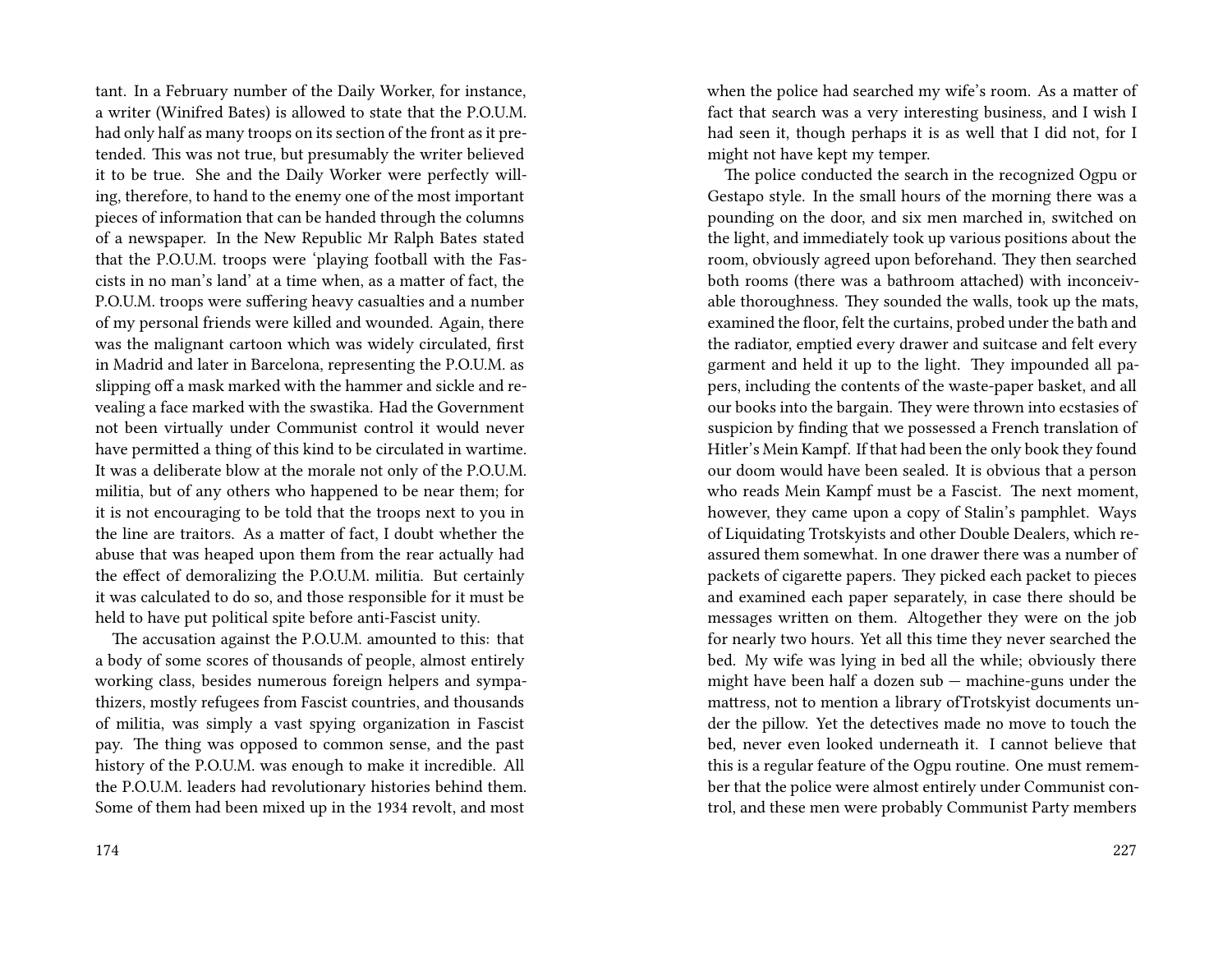The officer promised me that the letter should be delivered. But what about Kopp? I said. Could we not get him released? He shrugged his shoulders. That was another matter. They did not know what Kopp had been arrested for. He would only tell me that the proper inquiries would be made. There was no more to be said; it was time to part. Both of us bowed slightly. And then there happened a strange and moving thing. The little officer hesitated a moment, then stepped across, and shook hands with me.

I do not know if I can bring home to you how deeply that action touched me. It sounds a small thing, but it was not. You have got to realize what was the feeling of the time – the horrible atmosphere of suspicion and hatred, the lies and rumours circulating everywhere, the posters screaming from the hoardings that I and everyone like me was a Fascist spy. And you have got to remember that we were standing outside the Chief of Police's office, in front of that filthy gang of tale-bearers and agents provocateurs, any one of whom might know that I was 'wanted' by the police. It was like publicly shaking hands with a German during the Great War. I suppose he had decided in some way that I was not really a Fascist spy; still, it was good of him to shake hands.

I record this, trivial though it may sound, because it is somehow typical of Spain — of the flashes of magnanimity that you get from Spaniards in the worst of circumstances. I have the most evil memories of Spain, but I have very few bad memories of Spaniards. I only twice remember even being seriously angry with a Spaniard, and on each occasion, when I look back, I believe I was in the wrong myself. They have, there is no doubt, a generosity, a species of nobility, that do not really belong to the twentieth century. It is this that makes one hope that in Spain even Fascism may take a comparatively loose and bearable form. Few Spaniards possess the damnable efficiency and consistency that a modern totalitarian state needs. There had been a queer little illustration of this fact a few nights earlier,

of them had been imprisoned for Socialist activities under the Lerroux Government or the monarchy. In 1936 its then leader, Joaquin Maurin, was one of the deputies who gave warning in the Cortes of Franco's impending revolt. Some time after the outbreak of war he was taken prisoner by the Fascists while trying to organize resistance in Franco's rear. When the revolt broke out the P.O.U.M. played a conspicuous part in resisting it, and in Madrid, in particular, many of its members were killed in the street-fighting. It was one of the first bodies to form columns of militia in Catalonia and Madrid. It seems almost impossible to explain these as the actions of a party in Fascist pay. A party in Fascist pay would simply have joined in on the other side.

Nor was there any sign of pro-Fascist activities during the war. It was arguable  $-$  though finally I do not agree  $-$  that by pressing for a more revolutionary policy the P.O.U.M. divided the Government forces and thus aided the Fascists;

I think any Government of reformist type would be justified in regarding a party like the P.O.U.M. as a nuisance. But this is a very different matter from direct treachery. There is no way of explaining why, if the P.O.U.M. was really a Fascist body, its militia remained loyal. Here were eight or ten thousand men holding important parts of the line during the intolerable conditions of the winter of 1936–7. Many of them were in the trenches four or five months at a stretch. It is difficult to see why they did not simply walk out of the line or go over to the enemy. It was always in their power to do so, and at times the effect might have been decisive. Yet they continued to fight, and it was shortly after the P.O.U.M. was suppressed as a political party, when the event was fresh in everyone's mind, that the militia  $-$  not yet redistributed among the Popular Army  $$ took part in the murderous attack to the east of Huesca when several thousand men were killed in one or two days. At the very least one would have expected fraternization with the enemy and a constant trickle of deserters. But, as I have pointed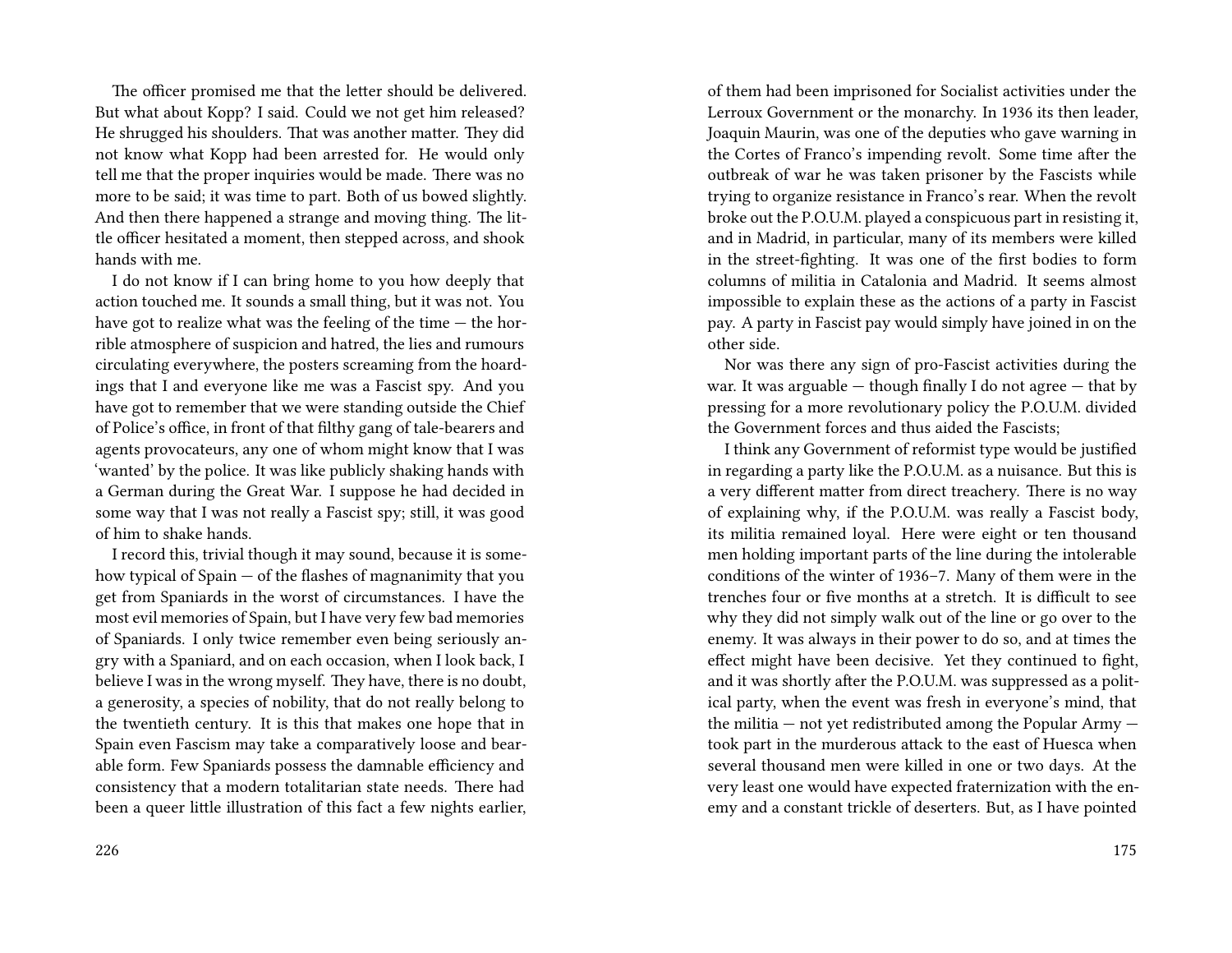out earlier, the number of desertions was exceptionally small. Again, one would have expected pro-Fascist propaganda, 'defeatism', and so forth. Yet there was no sign of any such thing. Obviously there must have been Fascist spies and agents provocateurs in the P.O.U.M.; they exist in all Left-wing parties; but there is no evidence that there were more of them there than elsewhere.

It is true that some of the attacks in the Communist Press said, rather grudgingly, that only the P.O.U.M. leaders were in Fascist pay, and not the rank and file. But this was merely an attempt to detach the rank and file from their leaders. The nature of the accusation implied that ordinary members, militiamen, and so forth, were all in the plot together; for it was obvious that if Nin, Gorkin, and the others were really in Fascist pay, it was more likely to be known to their followers, who were in contact with them, than to journalists in London, Paris, and New York. And in any case, when the P.O.U.M. was suppressed the Communist-controlled secret police acted on the assumption that all were guilty alike, and arrested everyone connected with the P.O.U.M. whom they could lay hands on, including even wounded men, hospital nurses, wives of P.O.U.M. members, and in some cases, even children.

Finally, on 15–16 June, the P.O.U.M. was suppressed and declared an illegal organization. This was one of the first acts of the Negrin Government which came into office in May. When the Executive Committee of the P.O.U.M. had been thrown into jail, the Communist Press produced what purported to be the discovery of an enormous Fascist plot. For a while the Communist Press of the whole world was flaming with this kind of thing (Daily Worker, 21 June, summarizing various Spanish Communist papers):

#### SPANISH TROTSKYISTS PLOT WITH FRANCO

Following the arrest of a large number of leading Trotskyists in Barcelona and elsewhere … there became known, over the weekend, details of one of the most ghastly pieces of espionage

I wish I could convey to you the shocked alarm in his voice. You have got to remember how the P.O.U.M. was regarded at that moment. The  $spy - scare$  was at its height; probably all good Republicans did believe for a day or two that the P.O.U.M. was a huge spying organization in German pay. To have to say such a thing to an officer in the Popular Army was like going into the Cavalry Club immediately after the Red Letter scare and announcing yourself a Communist. His dark eyes moved obliquely across my face. Another long pause, then he said slowly:

'And you say you were with him at the front. Then you were serving in the P.O.U.M. militia yourself?'

'Yes.'

He turned and dived into the colonel's room. I could hear an agitated conversation. 'It's all up,' I thought. We should never get Kopp's letter back. Moreover I had had to confess that I was in the P.O.U.M. myself, and no doubt they would ring up the police and get me arrested, just to add another Trotskyist to the bag. Presently, however, the officer reappeared, fitting on his cap, and sternly signed to me to follow. We were going to the Chief of Police's office. It was a long way, twenty minutes' walk. The little officer marched stiffly in front with a military step. We did not exchange a single word the whole way. When we got to the Chief of Police's office a crowd of the most dreadful-looking scoundrels, obviously police narks, informers, and spies of every kind, were hanging about outside the door. The little officer went in; there was a long, heated conversation. You could hear voices furiously raised; you pictured violent gestures, shrugging of the shoulders, hangings on the table. Evidently the police were refusing to give the letter up. At last, however, the officer emerged, flushed, but carrying a large official envelope. It was Kopp's letter. We had won a tiny victory — which, as it turned out, made not the slightest difference. The letter was duly delivered, but Kopp's military superiors were quite unable to get him out of jail.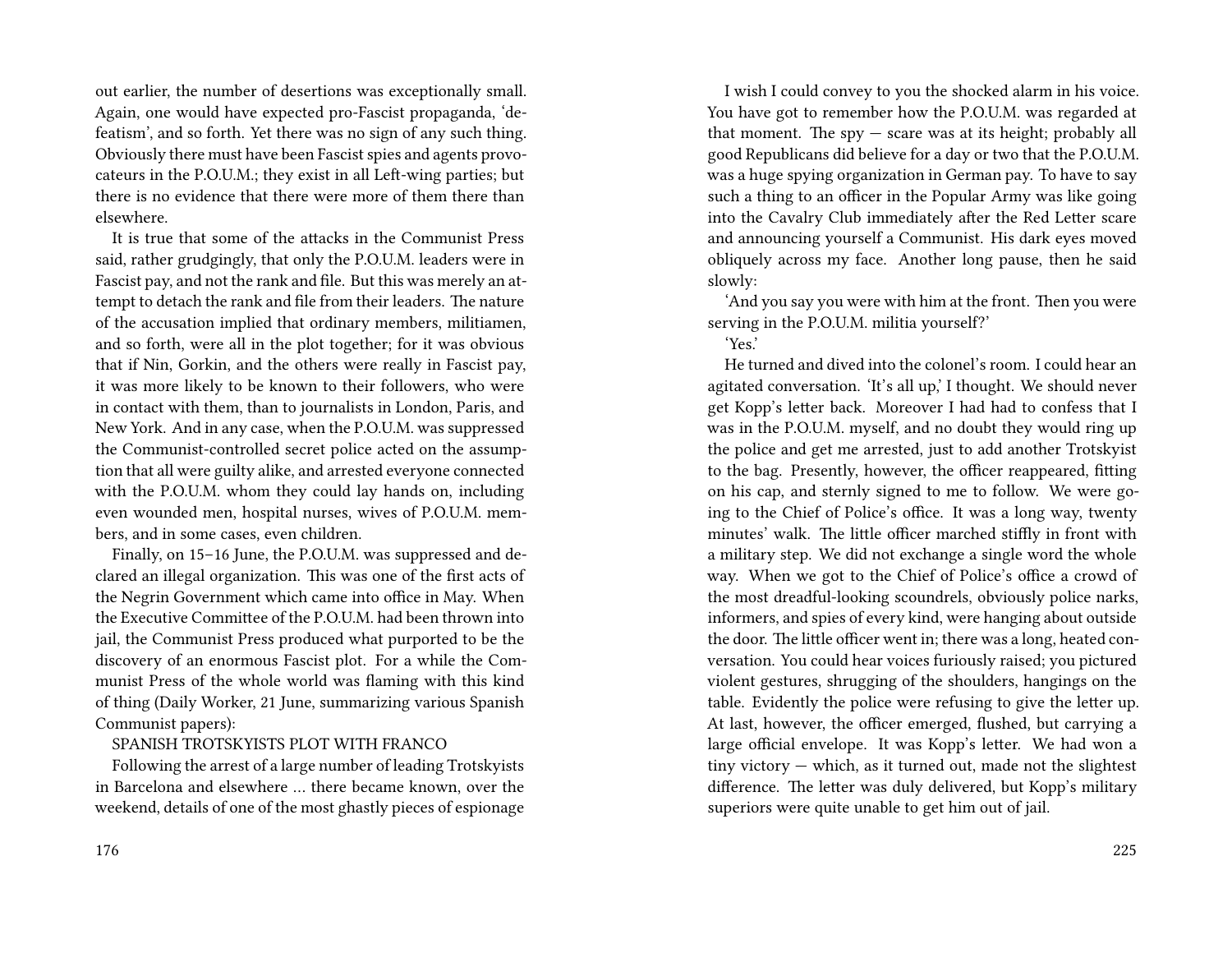and typewriters clicking; and time slipping away and a life perhaps in the balance.

However, I got there in time, and slightly to my surprise I was granted a hearing. I did not see Colonel —, but his aide-decamp or secretary, a little slip of an officer in smart uniform, with large and squinting eyes, came out to interview me in the ante-room. I began to pour forth my story. I had come on behalf of my superior officer. Major Jorge Kopp, who was on an urgent mission to the front and had been arrested by mistake. The letter to Colonel — was of a confidential nature and should be recovered without delay. I had served with Kopp for months, he was an officer of the highest character, obviously his arrest was a mistake, the police had confused him with someone else, etc., etc., etc. I kept piling it on about the urgency of Kopp's mission to the front, knowing that this was the strongest point. But it must have sounded a strange tale, in my villainous Spanish which elapsed into French at every crisis. The worst was that my voice gave out almost at once and it was only by violent straining that I could produce a sort of croak. I was in dread that it would disappear altogether and the little officer would grow tired of trying to listen to me. I have often wondered what he thought was wrong with my Voice — whether he thought I was drunk or merely suffering from a guilty conscience.

However, he heard me patiently, nodded his head a great number of times, and gave a guarded assent to what I said. Yes, it sounded as though there might have been a mistake. Clearly the matter should be looked into. Manana — I protested. Not manana! The matter was urgent; Kopp was due at the front already. Again the officer seemed to agree. Then came the question I was dreading:

'This Major Kopp — what force was he serving in?'

The terrible word had to come out: 'In the P.O.U.M. militia.' 'P.O.U.M.!'

ever known in wartime, and the ugliest revelation of Trotskyist treachery to date … Documents in the possession of the police, together with the full confession of no less than 200 persons under arrest, prove, etc. etc.

What these revelations 'proved' was that the P.O.U.M. leaders were transmitting military secrets to General Franco by radio, were in touch with Berlin, and were acting in collaboration with the secret Fascist organization in Madrid. In addition there were sensational details about secret messages in invisible ink, a mysterious document signed with the letter N. (standing for Nin), and so on and so forth.

But the final upshot was this: six months after the event, as I write, most of the P.O.U.M. leaders are still in jail, but they have never been brought to trial, and the charges of communicating with Franco by radio, etc., have never even been formulated. Had they really been guilty of espionage they would have been tried and shot in a week, as so many Fascist spies had been previously. But not a scrap of evidence was ever produced except the unsupported statements in the Communist Press. As for the two hundred 'full confessions', which, if they had existed, would have been enough to convict anybody, they have never been heard of again. They were, in fact, two hundred efforts of somebody's imagination.

More than this, most of the members of the Spanish Government have disclaimed all belief in the charges against the P.O.U.M. Recently the cabinet decided by five to two in favour of releasing anti-Fascist political prisoners; the two dissentients being the Communist ministers. In August an international delegation headed by James Maxton M.P., went to Spain to inquire into the charges against the P.O.U.M. and the disappearance of Andres Nin. Prieto, the Minister of National Defence, Irujo, the Minister of Justice, Zugazagoitia, Minister of the Interior, Ortega y Gasset, the Procureur-General, Prat Garcia, and others all repudiated any belief in the P.O.U.M. leaders being guilty of espionage. Irujo added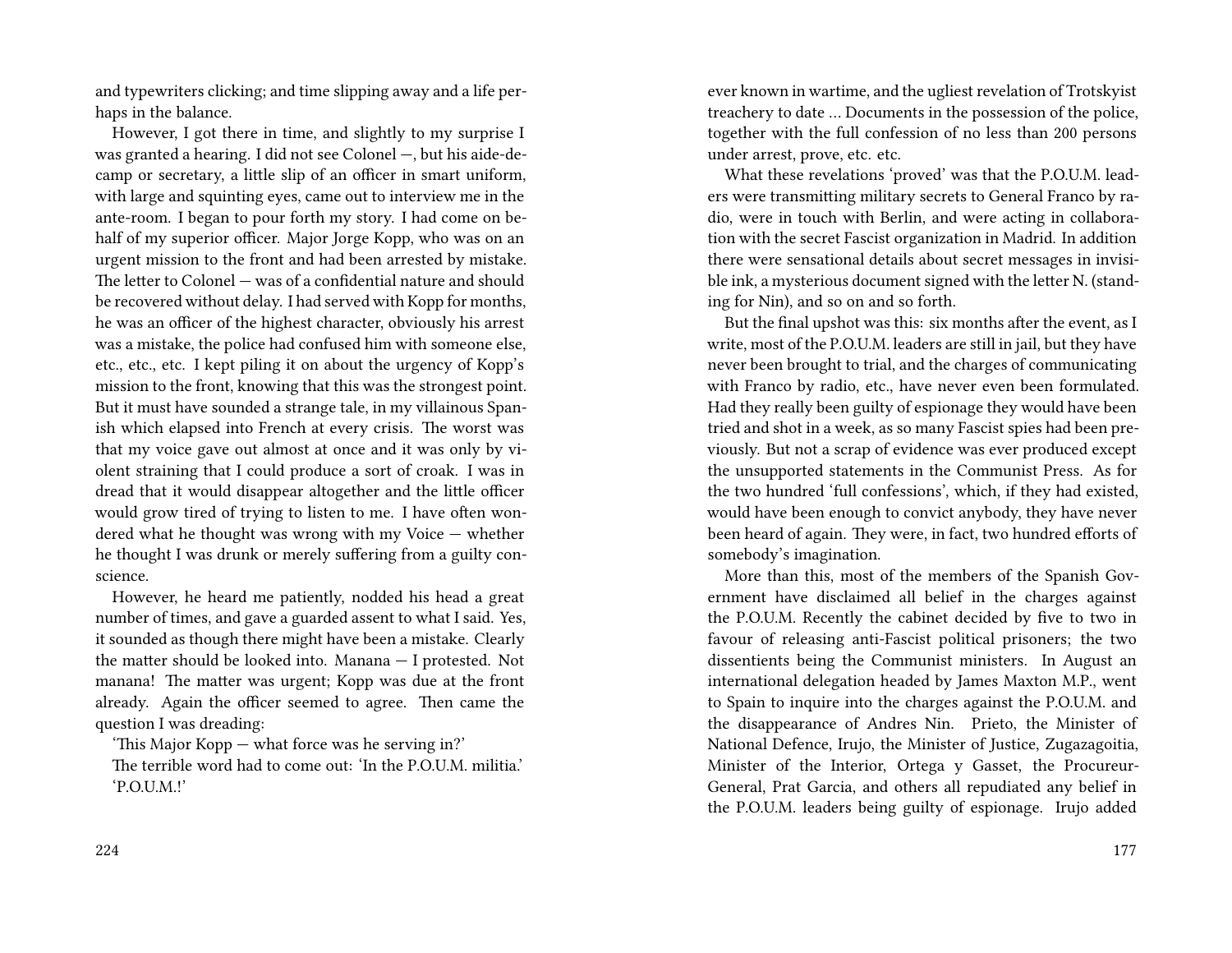that he had been through the dossier of the case, that none of the so-called pieces of evidence would bear examination, and that the document supposed to have been signed by Nin was 'valueless' — i.e. a forgery. Prieto considered the P.O.U.M. leaders to be responsible for the May fighting in Barcelona, but dismissed the idea of their being Fascist spies. 'What is most grave', he added,' is that the arrest of the P.O.U.M. leaders was not decided upon by the Government, and the police carried out these arrests on their own authority. Those responsible are not the heads of the police, but their entourage, which has been infiltrated by the Communists according to their usual custom.' He cited other cases of illegal arrests by the police. Irujo likewise declared that the police had become 'quasi-independent' and were in reality under the control of foreign Communist elements. Prieto hinted fairly broadly to the delegation that the Government could not afford to offend the Communist Party while the Russians were supplying arms. When another delegation, headed by John McGovern M.P., went to Spain in December, they got much the same answers as before, and Zugazagoitia, the Minister of the Interior, repeated Prieto's hint in even plainer terms. 'We have received aid from Russia and have had to permit certain actions which we did not like.' As an illustration of the autonomy of the police, it is interesting to learn that even with a signed order from the Director of Prisons and the Minister of Justice, McGovern and the others could not obtain admission to one of the 'secret prisons' maintained by the Communist Party in Barcelona.12

12 For reports on the two delegations see Le Populaire (7 September), Laleche (18 September), Report on the Maxton delegation published by Independent News (219 Rue Saint-Denis, Paris), and McGovern's pamphlet Terror in Spain.

I think this should be enough to make the matter clear. The accusation of espionage against the P.O.U.M. rested solely upon articles in the Communist press and the activities of the

I saw instantly how important this might be. An official letter of that kind, bearing the recommendation of the Ministry of War and of General Pozas, would establish Kopp's bona fides. But the trouble was to prove that the letter existed; if it were opened in the Chief of Police's office one could be sure that some nark or other would destroy it. There was only one person who might possibly be able to get it back, and that was the officer to whom it was addressed. Kopp had already thought of this, and he had written a letter which he wanted me to smuggle out of the jail and post. But it was obviously quicker and surer to go in person. I left my wife with Kopp, rushed out, and, after a long search, found a taxi. I knew that time was everything. It was now about half past five, the colonel would probably leave his office at six, and by tomorrow the letter might be God knew where — destroyed, perhaps, or lost somewhere in the chaos of documents that was presumably piling up as suspect after suspect was arrested. The colonel's office was at the War Department down by the quay. As I hurried up the steps the Assault Guard on duty at the door barred the way with his long bayonet and demanded 'papers'. I waved my discharge ticket at him; evidently he could not read, and he let me pass, impressed by the vague mystery of' papers'. Inside, the place was a huge complicated warren running round a central courtyard, with hundreds of offices on each floor; and, as this was Spain, nobody had the vaguest idea where the office I was looking for was. I kept repeating: 'El coronet —, jefe de ingenieros, Ejercito de Este!' People smiled and shrugged their shoulders gracefully. Everyone who had an opinion sent me in a different direction; up these stairs, down those, along interminable passages which turned out to be blind alleys. And time was slipping away. I had the strangest sensation of being in a nightmare: the rushing up and down flights of stairs, the mysterious people coming and going, the glimpses through open doors of chaotic offices with papers strewn everywhere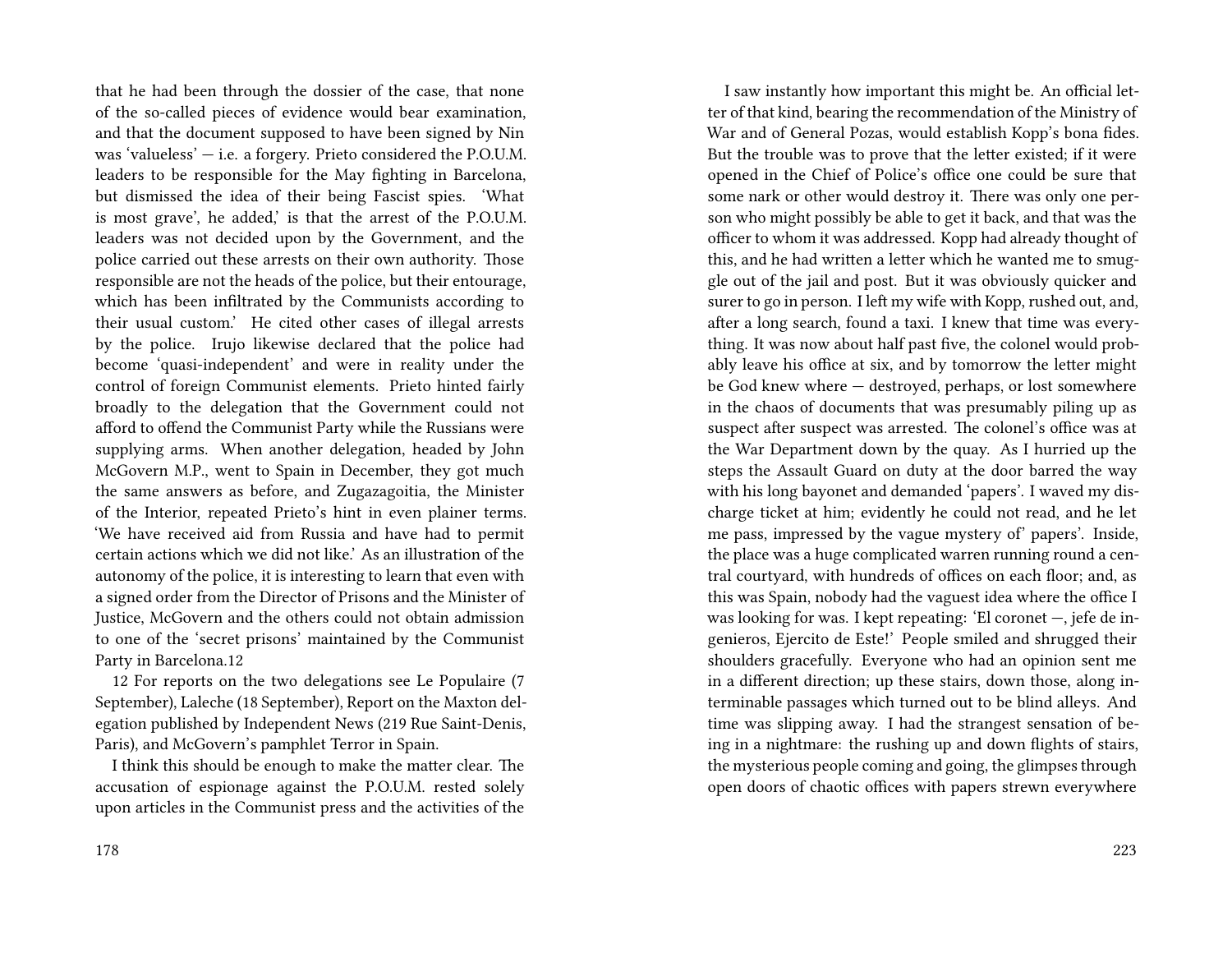Kopp elbowed his way through the crowd to meet us. His plump fresh — coloured face looked much as usual, and in that filthy place he had kept his uniform neat and had even contrived to shave. There was another officer in the uniform of the Popular Army among the prisoners. He and Kopp saluted as they struggled past one another; the gesture was pathetic, somehow. Kopp seemed in excellent spirits. 'Well, I suppose we shall all be shot,' he said cheerfully. The word 'shot' gave me a sort of inward shudder. A bullet had entered my own body recently and the feeling of it was fresh in my memory; it is not nice to think of that happening to anyone you know well. At that time I took it for granted that all the principal people in the P.O.U.M., and Kopp among them, would be shot. The first rumour of Nin's death had just filtered through, and we knew that the P.O.U.M. were being accused of treachery and espionage. Everything pointed to a huge frame-up trial followed by a massacre of leading 'Trotskyists.' It is a terrible thing to see your friend in jail and to know yourself impotent to help him. For there was nothing that one could do; useless even to appeal to the Belgian authorities, for Kopp had broken the law of his own country by coming here. I had to leave most of the talking to my wife; with my squeaking voice I could not make myself heard in the din. Kopp was telling us about the friends he had made among the other prisoners, about the guards, some of whom were good fellows, but some of whom abused and beat the more timid prisoners, and about the food, which was 'pig-wash'. Fortunately we had thought to bring a packet of food, also cigarettes. Then Kopp began telling us about the papers that had been taken from him when he was arrested. Among them was his letter from the Ministry of War, addressed to the colonel commanding engineering operations in the Army of the East. The police had seized it and refused to give it back; it was said to be lying in the Chief of Police's office. It might make a very great difference if it were recovered.

Communist-controlled secret police. The P.O.U.M. leaders, and hundreds or thousands of their followers, are still in prison, and for six months past the Communist press has continued to clamour for the execution of the 'traitors' But Negrin and the others have kept their heads and refused to stage a wholesale massacre of'Trotskyists'. Considering the pressure that has been put upon them, it is greatly to their credit that they have done so. Meanwhile, in face of what I have quoted above, it becomes very difficult to believe that the P.O.U.M. was really a Fascist spying organization, unless one also believes that Maxton, Mc-Govern, Prieto, Irujo, Zugazagoitia, and the rest are all in Fascist pay together.

Finally, as to the charge that the P.O.U.M. was 'Trotskyist'. This word is now flung about with greater and greater freedom, and it is used in a way that is extremely misleading and is often intended to mislead. It is worth stopping to define it. The word Trotskyist is used to mean three distinct things:

(i) One who, like Trotsky, advocates 'world revolution' as against 'Socialism in a single country'. More loosely, a revolutionary extremist.

(ii) A member of the actual organization of which Trotsky is head.

(iii) A disguised Fascist posing as a revolutionary who acts especially by sabotage in the U.S.S.R., but, in general, by splitting and undermining the Left-wing forces.

In sense (i) the P.O.U.M. could probably be described as Trotskyist. So can the English I.L.P., the German S.A.P., the Left Socialists in France, and so on. But the P.O.U.M. had no connexion with Trotsky or the Trotskyist ('Bolshevik-Lenninist') organization. When the war broke out the foreign Trotskyists who came to Spain (fifteen or twenty in number) worked at first for the P.O.U.M., as the party nearest to their own viewpoint, but without becoming party-members; later Trotsky ordered his followers to attack the P.O.U.M. policy, and the Trotskyists were purged from the party offices, though a few remained in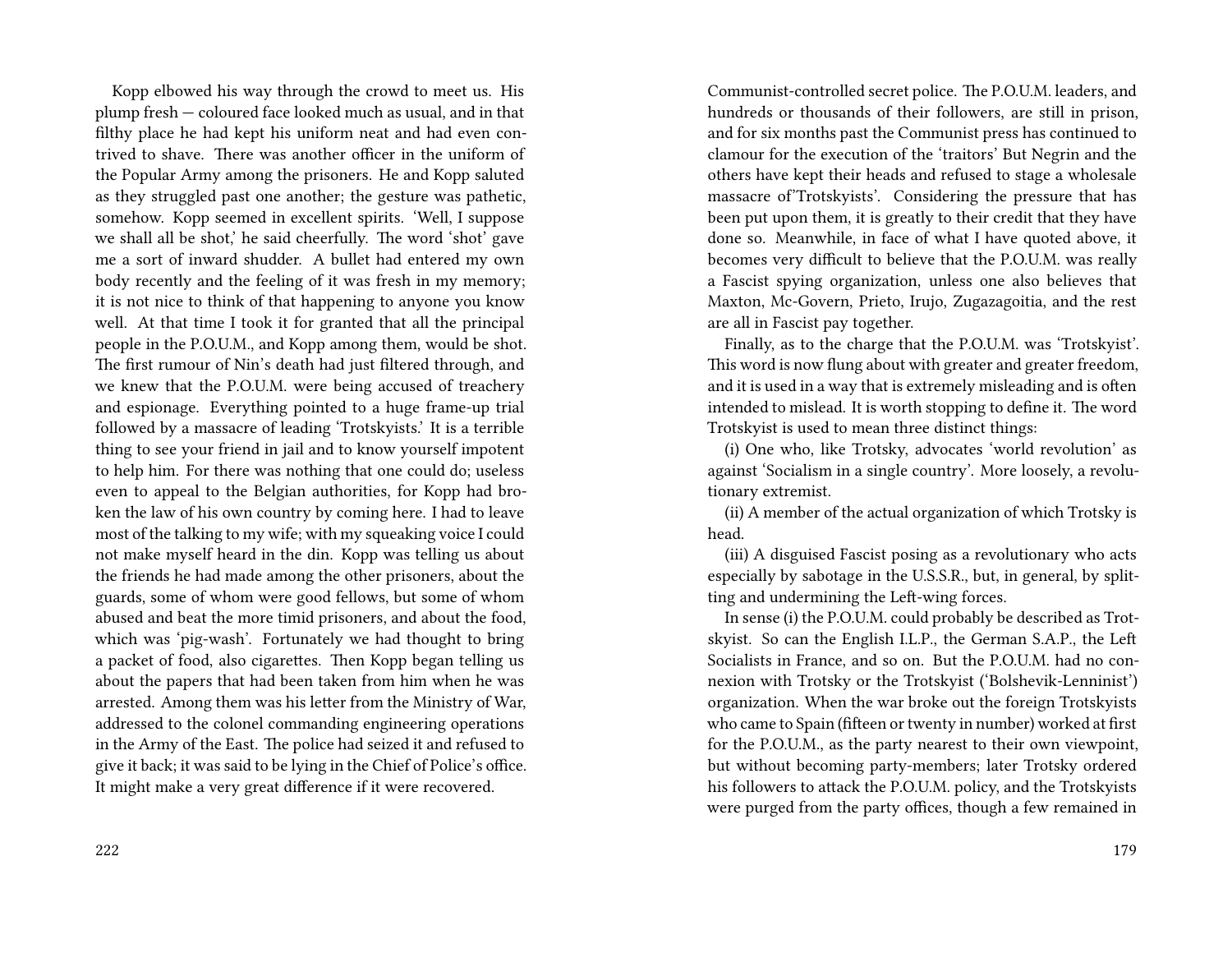the militia. Nin, the P.O.U.M. leader after Maurin's capture by the Fascists, was at one time Trotsky's secretary, but had left him some years earlier and formed the P.O.U.M. by the amalgamation of various Opposition Communists with an earlier party, the Workers' and Peasants' Bloc. Nin's one-time association with Trotsky has been used in the Communist press to show that the P.O.U.M. was really Trotskyist.

By the same line of argument it could be shown that the English Communist Party is really a Fascist organization, because of Mr John Strachey's one-time association with Sir Oswald Mosley.

In sense (ii), the only exactly defined sense of the word, the P.O.U.M. was certainly not Trotskyist. It is important to make this distinction, because it is taken for granted by the majority of Communists that a Trotskyist in sense (ii) is invariably a Trotskyist in sense (iii)  $-$  i.e. that the whole Trotskyist organization is simply a Fascist spying-machine. 'Trotskyism' only came into public notice in the time of the Russian sabotage trials, and to call a man a Trotskyist is practically equivalent to calling him a murderer, agent provocateur, etc. But at the same time anyone who criticizes Communist policy from a Left-wing standpoint is liable to be denounced as a Trotskyist. Is it then asserted that everyone professing revolutionary extremism is in Fascist pay?

In practice it is or is not, according to local convenience. When Maxton went to Spain with the delegation I have mentioned above, Verdad, Frente Rojo, and other Spanish Communist papers instantly denounced him as a 'Trotsky-Fascist', spy of the Gestapo, and so forth. Yet the English Communists were careful not to repeat this accusation. In the English Communist press Maxton becomes merely a 'reactionary enemy of the working class', which is conveniently vague. The reason, of course, is simply that several sharp lessons have given the English Communist press a wholesome dread of the law of libel. The fact that the accusation was not repeated in a country

saw inside was an American militiaman who had left for home a few days earlier; his papers were in good order, but they had arrested him at the frontier all the same, probably because he was still wearing corduroy breeches and was therefore identifiable as a militiaman. We walked past one another as though we had been total strangers. That was dreadful. I had known him. for months, had shared a dug-out with him, he had helped to carry me down the line when I was wounded; but it was the only thing one could do. The blue — clad guards were snooping everywhere. It would be fatal to recognize too many people.

The so-called jail was really the ground floor of a shop. Into two rooms each measuring about twenty feet square, close on a hundred people were penned. The place had the real eighteenth-century Newgate Calendar appearance, with its frowsy dirt, its huddle of human bodies, its lack of furniture just the bare stone floor, one bench, and a few ragged blankets — and its murky light, for the corrugated steel shutters had been drawn over the windows. On the grimy walls revolutionary slogans — 'Visca P.O.U.M.!' 'Viva la Revolucion!' and so forth — had been scrawled. The place had been used as a dump for political prisoners for months past. There was a deafening racket of voices. This was the visiting hour, and the place was so packed with people that it was difficult to move. Nearly all of them were of the poorest of the working-class population. You saw women undoing pitiful packets of food which they had brought for their imprisoned men-folk. There were several of the wounded men from the Sanatorium Maurin among the prisoners. Two of them had amputated legs; one of them had been brought to prison without his crutch and was hopping about on one foot. There was also a boy of not more than twelve; they were even arresting children, apparently. The place had the beastly stench that you always get when crowds of people are penned together without proper sanitary arrangements.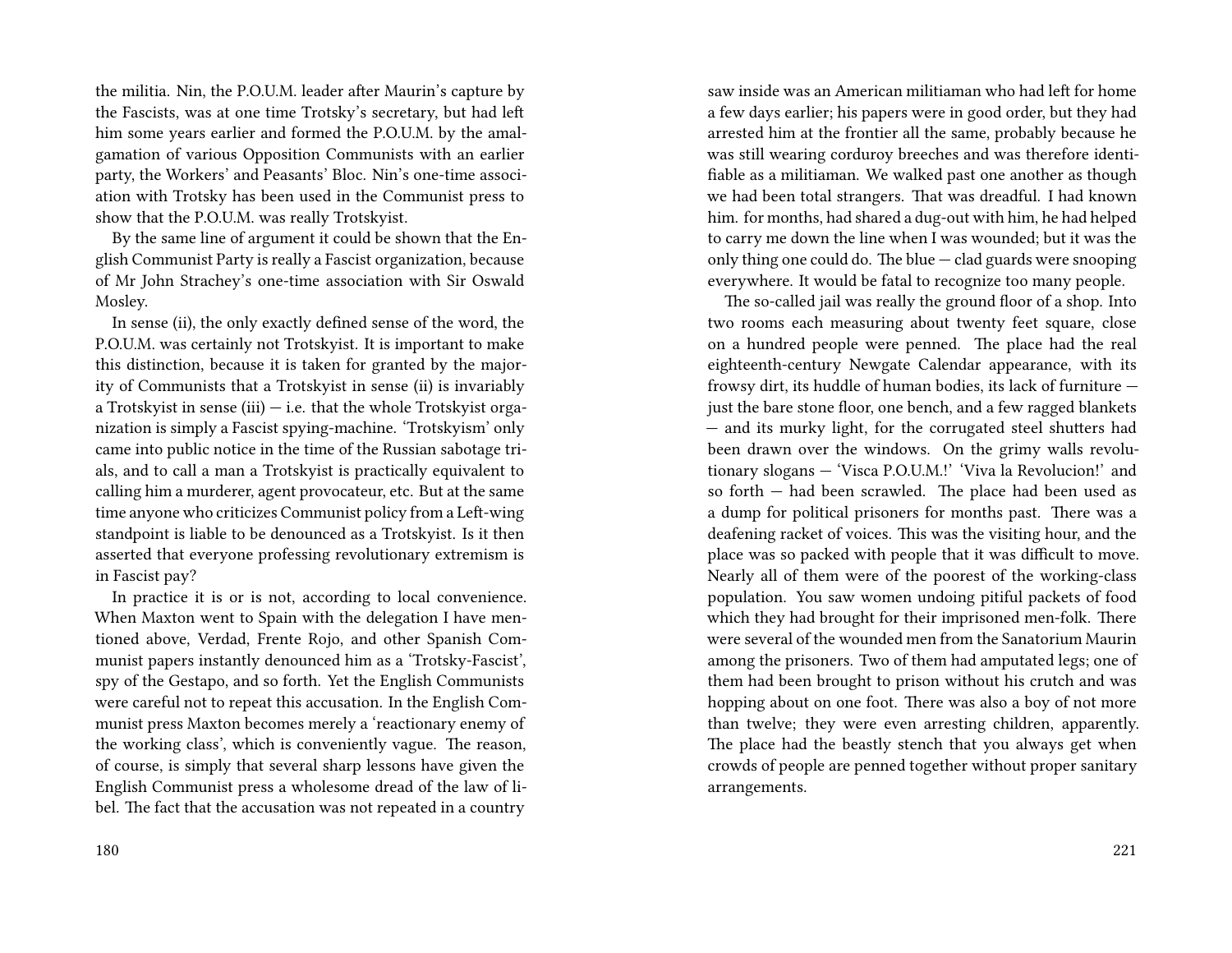ask any political suspect who was imprisoned in Spain. I have had accounts of the Spanish jails from a number of separate sources, and they agree with one another too well to be disbelieved; besides, I had a few glimpses into one Spanish jail myself. Another English friend who was imprisoned later writes that his experiences in jail 'make Smillie's case easier to understand'. Smillie's death is not a thing I can easily forgive. Here was this brave and gifted boy, who had thrown up his career at Glasgow University in order to come and fight against Fascism, and who, as I saw for myself, had done his job at the front with faultless courage and willingness; and all they could find to do with him was to fling him into jail and let him die like a neglected animal. I know that in the middle of a huge and bloody war it is no use making too much fuss over an individual death. One aeroplane bomb in a crowded street causes more suffering than quite a lot of political persecution. But what angers one about a death like this is its utter pointlessness. To be killed in battle  $-$  yes, that is what one expects; but to be flung into jail, not even for any imaginary offence, but simply owing to dull blind spite, and then left to die in solitude — that is a different matter. I fail to see how this kind of thing — and it is not as though Smillie's case were exceptional — brought victory any nearer.

My wife and I visited Kopp that afternoon. You were allowed to visit prisoners who were not incommunicado, though it was not safe to do so more than once or twice. The police watched the people who came and went, and if you visited the jails too often you stamped yourself as a friend of 'Trotskyists' and probably ended in jail yourself. This had already happened to a number of people.

Kopp was not incommunicado and we got a permit to see him without difficulty. As they led us through the steel doors into the jail, a Spanish militiaman whom I had known at the front was being led out between two Civil Guards. His eye met mine; again the ghostly wink. And the first person we where it might have to be proved is sufficient confession that it is a lie.

It may seem that I have discussed the accusations against the P.O.U.M. at greater length than was necessary. Compared with the huge miseries of a civil war, this kind of internecine squabble between parties, with its inevitable injustices and false accusations, may appear trivial. It is not really so. I believe that libels and press — campaigns of this kind, and the habits of mind they indicate, are capable of doing the most deadly damage to the anti-Fascist cause.

Anyone who has given the subject a glance knows that the Communist tactic of dealing with political opponents by means of trumped-up accusations is nothing new. Today the key-word is 'Trotsky-Fascist'; yesterday it was 'Social-Fascist'. It is only six or seven years since the Russian State trials 'proved' that the leaders of the Second International, including, for instance, Leon Blum and prominent members of the British Labour Party, were hatching a huge plot for the military invasion of the U.S.S.R. Yet today the French Communists are glad enough to accept Blum as a leader, and the English Communists are raising heaven and earth to get inside the Labour Party. I doubt whether this kind of thing pays, even from a sectarian point of view. And meanwhile there is no possible doubt about the hatred and dissension that the 'Trotsky-Fascist' accusation is causing. Rank-and — file Communists everywhere are led away on a senseless witch-hunt after 'Trotskyists', and parties of the type of the P.O.U.M. are driven back into the terribly sterile position of being mere anti-Communist parties. There is already the beginning of a dangerous split in the world working-class movement. A few more libels against life-long Socialists, a few more frame-ups like the charges against the P.O.U.M., and the split may become irreconcilable. The only hope is to keep political controversy on a plane where exhaustive discussion is possible. Between the Communists and those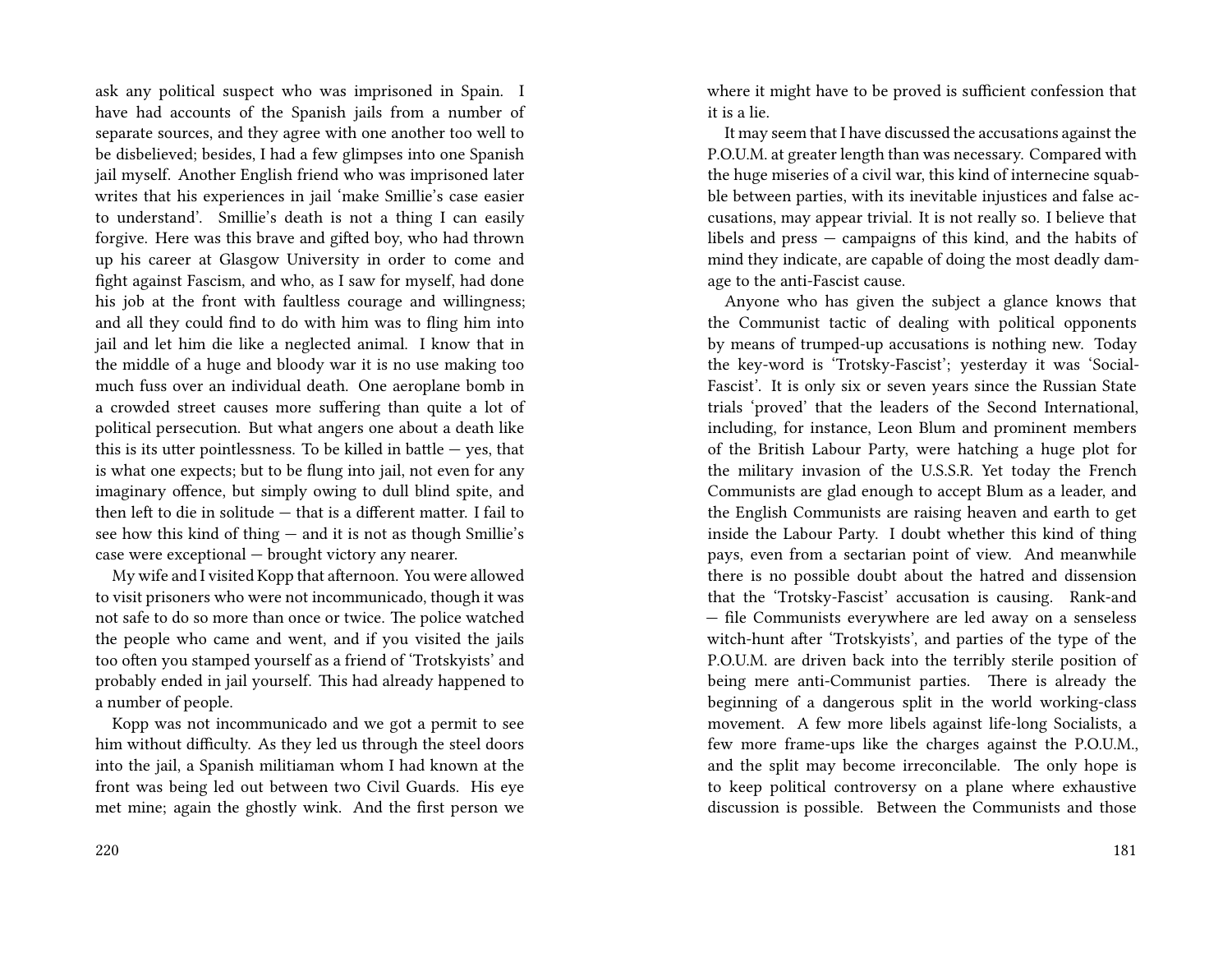who stand or claim to stand to the Left of them there is a real difference. The Communists hold that Fascism can be beaten by alliance with sections of the capitalist class (the Popular Front); their opponents hold that this manoeuvre simply gives Fascism new breeding-grounds. The question has got to be settled; to make the wrong decision may be to land ourselves in for centuries of semi-slavery. But so long as no argument is produced except a scream of 'Trotsky-Fascist!' the discussion cannot even begin. It would be impossible for me, for instance, to debate the rights and wrongs of the Barcelona fighting with a Communist Party member, because no Communist — that is to say, no' good' Communist — could admit that I have given a truthful account of the facts. If he followed his party 'line dutifully he would have to declare that I am lying or, at best, that I am hopelessly misled and that anyone who glanced at the Daily Worker headlines a thousand miles from the scene of events knows more of what was happening in Barcelona than I do. In such circumstances there can be no argument; the necessary minimum of agreement cannot be reached. What purpose is served by saying that men like Maxton are in Fascist pay? Only the purpose of making serious discussion impossible. It is as though in the middle of a chess tournament one competitor should suddenly begin screaming that the other is guilty of arson or bigamy. The point that is really at issue remains untouched. Libel settles nothing.

P.O.U.M.) was a prisoner in the hands of the Fascists and at that time was believed to have been shot by them.

I met my wife at the British Consulate at ten o'clock. McNair and Cottman turned up shortly afterwards. The first thing they told me was that Bob Smillie was dead. He had died in prison at Valencia — of what, nobody knew for certain. He had been buried immediately, and the I.L.P. representative on the spot, David Murray, had been refused permission to see his body.

Of course I assumed at once that Smillie had been shot. It was what everyone believed at the time, but I have since thought that I may have been wrong. Later the cause of his death was given out as appendicitis, and we heard afterwards from another prisoner who had been released that Smillie had certainly been ill in prison. So perhaps the appendicitis story was true. The refusal to let Murray see his body may have been due to pure spite. I must say this, however. Bob Smillie was only twenty-two years old and physically he was one of the toughest people I have met. He was, I think, the only person I knew, English or Spanish, who went three months in the trenches without a day's illness. People so tough as that do not usually die of appendicitis if they are properly looked after. But when you saw what the Spanish jails were like — the makeshift jails used for political prisoners — you realized how much chance there was of a sick man getting proper attention. The jails were places that could only be described as dungeons. In England you would have to go back to the eighteenth century to find anything comparable. People were penned together in small rooms where there was barely space for them to lie down, and often they were kept in cellars and other dark places. This was not as a temporary measure — there were cases of people being kept four and five months almost without sight of daylight. And they were fed on a filthy and insufficient diet of two plates of soup and two pieces of bread a day. (Some months later, however, the food seems to have improved a little.) I am not exaggerating;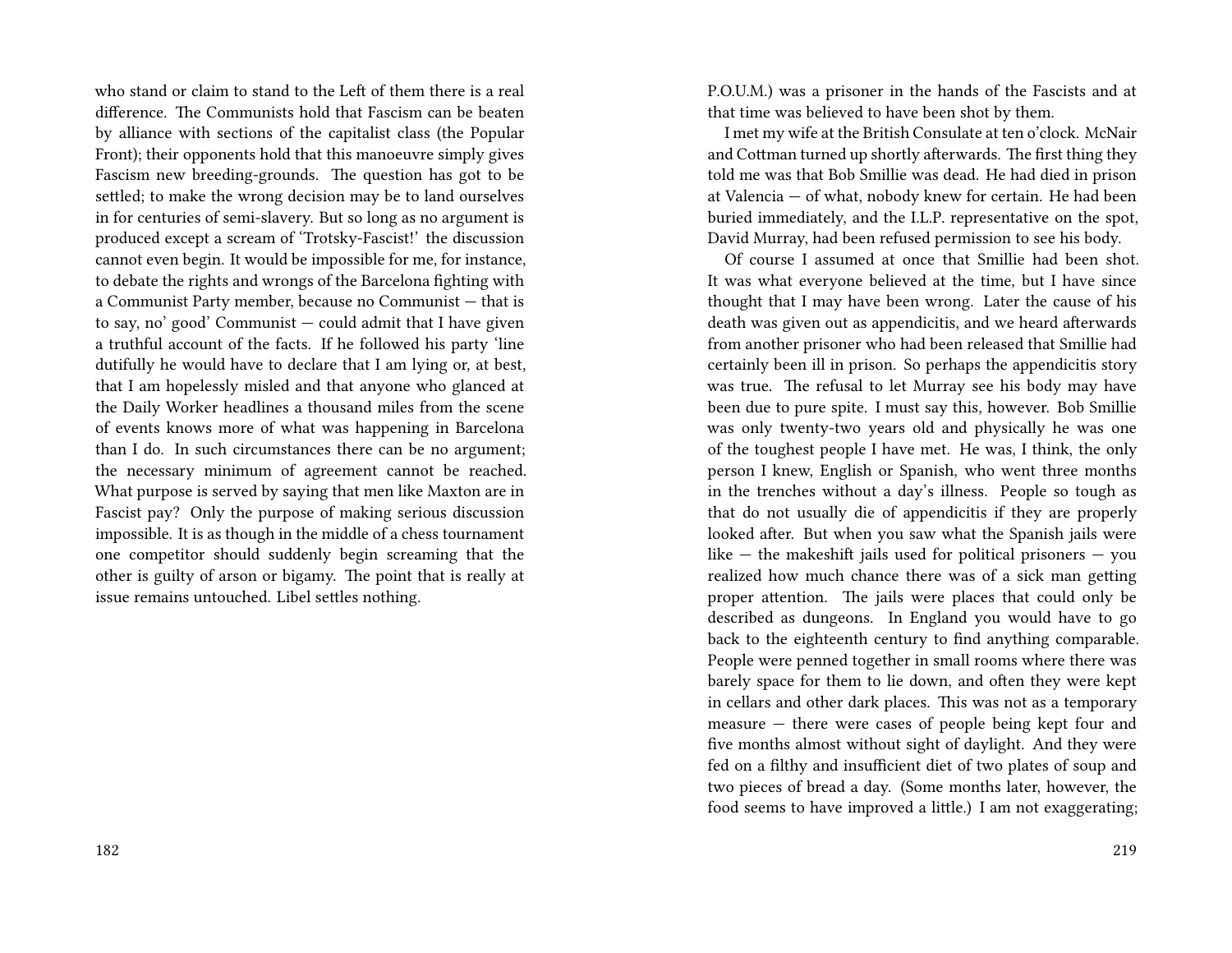had the choice of going straight into hiding or into jail — not a pleasant reception after three or four months in the line.

It was a queer situation that we were in. At night one was a hunted fugitive, but in the daytime one could live an almost normal life. Every house known to harbour P.O.U.M. supporters was  $-$  or at any rate was likely to be  $-$  under observation, and it was impossible to go to a hotel or boarding-house, because it had been decreed that on the arrival of a stranger the hotel-keeper must inform the police immediately. Practically this meant spending the night out of doors. In the daytime, on the other hand, in a town the size of Barcelona, you were fairly safe. The streets were thronged by Civil Guards, Assault Guards, Carabineros, and ordinary police, besides God knows how many spies in plain clothes; still, they could not stop everyone who passed, and if you looked normal you might escape notice. The thing to do was to avoid hanging round P.O.U.M. buildings and going to cafes and restaurants where the waiters knew you by sight. I spent a long time that day, and the next, in having a bath at one of the public baths. This struck me as a good way of putting in the time and keeping out of sight. Unfortunately the same idea occurred to a lot of people, and a few days later — after I left Barcelona — the police raided one of the public baths and arrested a number of 'Trotskyists' in a state of nature.

Half-way up the Ramblas I ran into one of the wounded men from the Sanatorium Maurin. We exchanged the sort of invisible wink that people were exchanging at that time, and managed in an unobtrusive way to meet in a cafe farther up the street. He had escaped arrest when the Maurin was raided, but, like the others, had been driven into the street. He was in shirt-sleeves  $-$  had had to flee without his jacket  $-$  and had no money. He described to me how one of the Civil Guards had torn the large coloured portrait of Maurin from the wall and kicked it to pieces. Maurin (one of the founders of the

# **Chapter Twelve**

IT must have been three days after the Barcelona fighting ended that we returned to the front. After the fighting — more particularly after the slanging-match in the newspapers — it was difficult to think about this war in quite the same naively idealistic manner as before. I suppose there is no one who spent more than a few weeks in Spain without being in some degree disillusioned. My mind went back to the newspaper correspondent whom I had met my first day in Barcelona, and who said to me: 'This war is a racket the same as any other.' The remark had shocked me deeply, and at that time (December) I do not believe it was true; it was not true even now, in May; but it was becoming truer. The fact is that every war suffers a kind of progressive degradation with every month that it continues, because such things as individual liberty and a truthful press are simply not compatible with military efficiency.

One could begin now to make some kind of guess at what was likely to happen. It was easy to see that the Caballero Government would fall and be replaced by a more Right-wing Government with a stronger Communist influence (this happened a week or two later), which would set itself to break the power of the trade unions once and for all. And afterwards, when Franco was beaten  $-$  and putting aside the huge problems raised by the reorganization of Spain — the prospect was not rosy. As for the newspaper talk about this being a 'war for democracy', it was plain eyewash. No one in his senses supposed that there was any hope of democracy, even as we understand it in England or France, in a country so divided and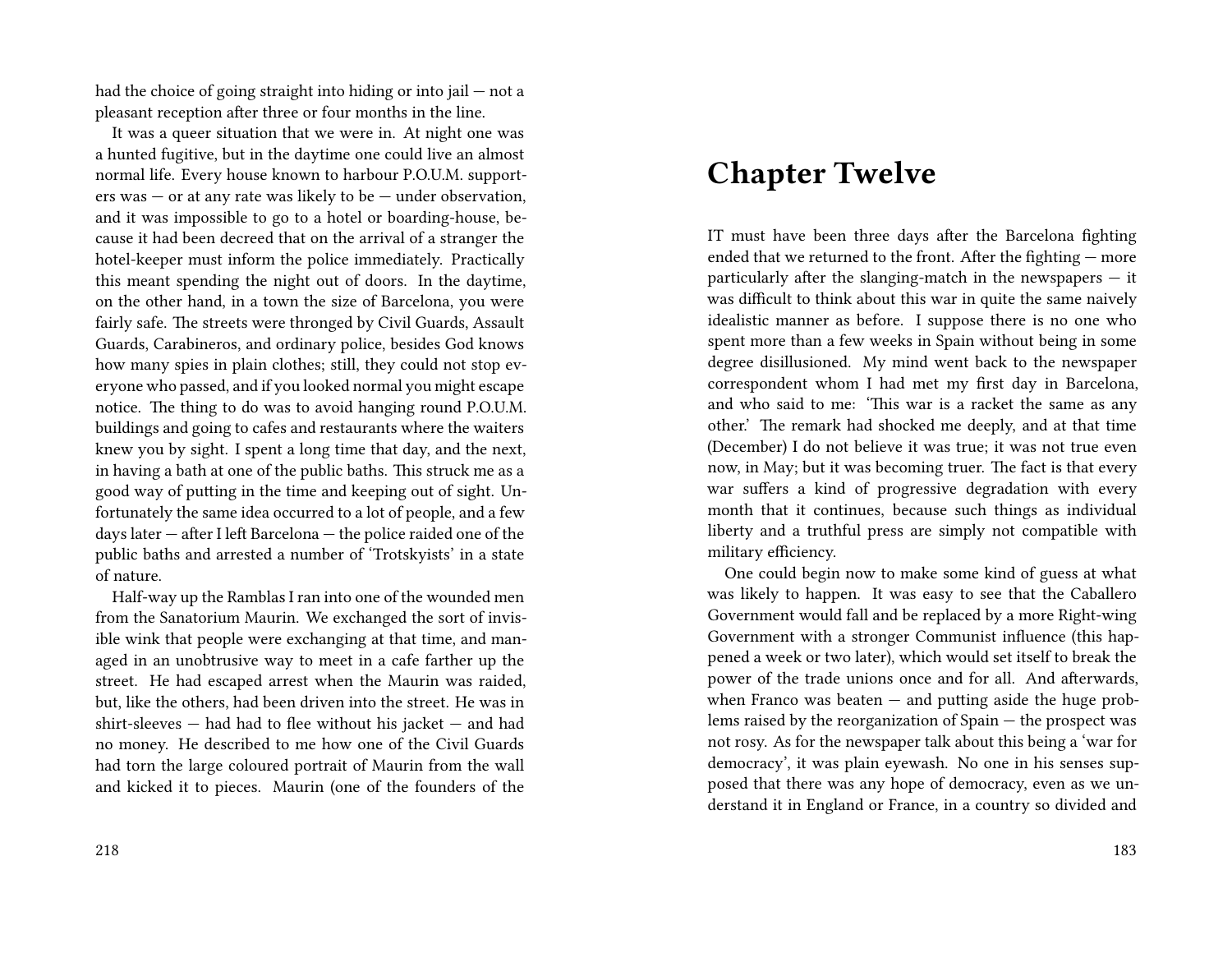exhausted as Spain would be when the war was over. It would have to be a dictatorship, and it was clear that the chance of a working-class dictatorship had passed. That meant that the general movement would be in the direction of some kind of Fascism. Fascism called, no doubt, by some politer name, and — because this was Spain — more human and less efficient than the German or Italian varieties. The only alternatives were an infinitely worse dictatorship by Franco, or (always a possibility) that the war would end with Spain divided up, either by actual frontiers or into economicszones.

Whichever way you took it it was a depressing outlook. But it did not follow that the Government was not worth fighting for as against the more naked and developed Fascism of Franco and Hitler. Whatever faults the post-war Government might have, Franco's regime would certainly be worse. To the work $ers$  – the town proletariat – it might in the end make very little difference who won, but Spain is primarily an agricultural country and the peasants would almost certainly benefit by a Government victory. Some at least of the seized lands would remain in their possession, in which case there would also be a distribution of land in the territory that had been Franco's, and the virtual serfdom that had existed in some parts of Spain was not likely to be restored. The Government in control at the end of the war would at any rate be anti-clerical and anti-feudal. It would keep the Church in check, at least for the time being, and would modernize the country — build roads, for instance, and promote education and public health; a certain amount had been done in this direction even during the war. Franco, on the other hand, in so far as he was not merely the puppet of Italy and Germany, was tied to the big feudal landlords and stood for a stuffy clerico-military reaction. The Popular Front might be a swindle, but Franco was an anachronism. Only millionaires or romantics could want him to win.

Moreover, there was the question of the international prestige of Fascism, which for a year or two past had been haunt-

### **Chapter Fourteen**

THE worst of being wanted by the police in a town like Barcelona is that everything opens so late. When you sleep out of doors you always wake about dawn, and none of the Barcelona cafes opens much before nine. It was hours before I could get a cup of coffee or a shave. It seemed queer, in the barber's shop, to see the Anarchist notice still on the wall, explaining that tips were prohibited. 'The Revolution has struck off our chains,' the notice said. I felt like telling the barbers that their chains would soon be back again if they didn't look out.

I wandered back to the centre of the town. Over the P.O.U.M. buildings the red flags had been torn down, Republican flags were floating in their place, and knots of armed Civil Guards were lounging in the doorways. At the Red Aid centre on the corner of the Plaza de Gataluna the police had amused themselves by smashing most of the windows. The P.O.U.M. bookstalls had been emptied of books and the notice-board farther down the Ramblas had been plastered with an anti-P.O.U.M. cartoon — the one representing the mask and the Fascist face beneath. Down at the bottom of the Ramblas, near the quay, I came upon a queer sight; a row of militiamen, still ragged and muddy from the front, sprawling exhaustedly on the chairs placed there for the bootblacks. I knew who they were  $-$  indeed, I recognized one of them. They were P.O.U.M. militiamen who had come down the line on the previous day to find that the P.O.U.M. had been suppressed, and had had to spend the night in the streets because their homes had been raided. Any P.O.U.M. militiaman who returned to Barcelona at this time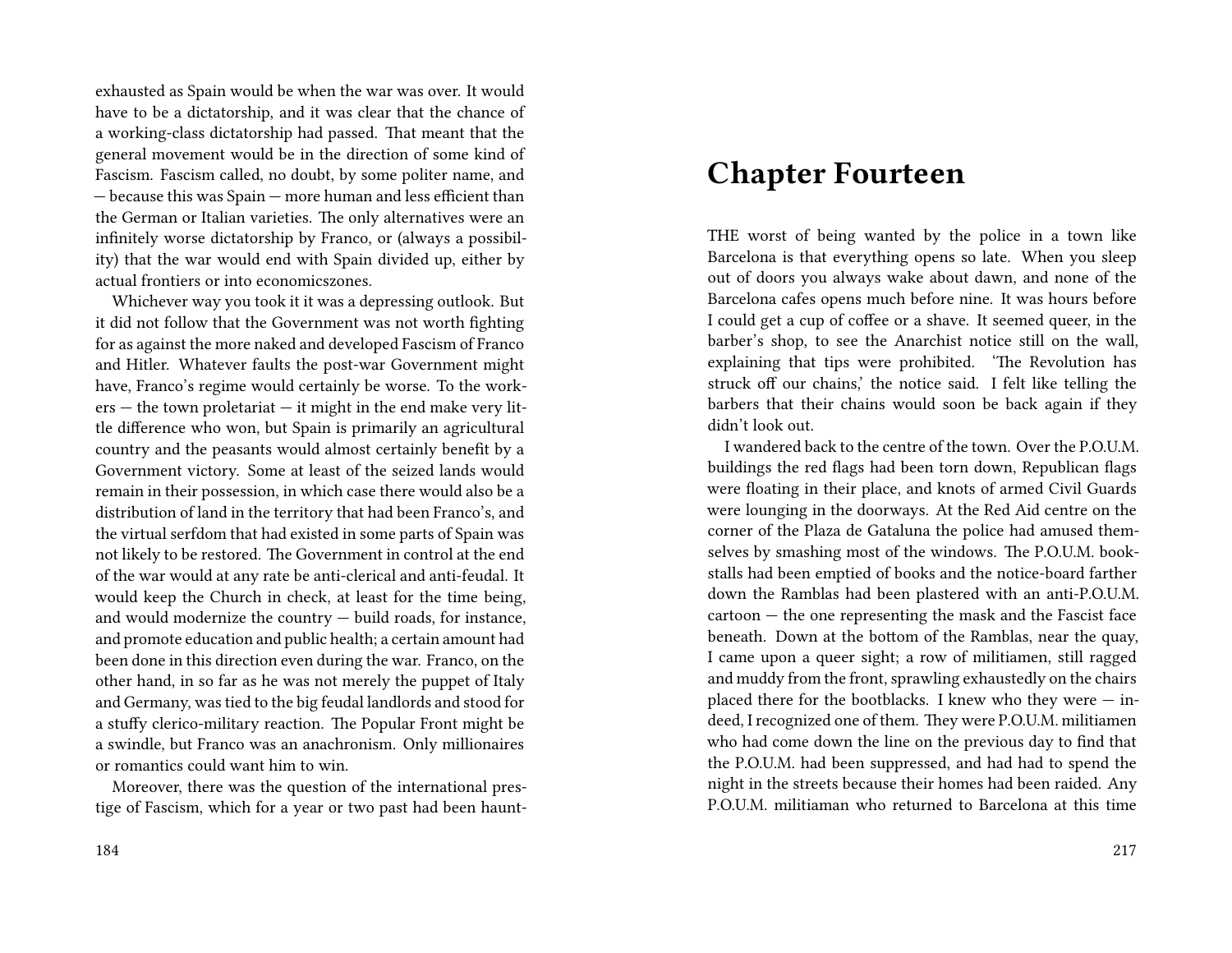I walked a long way and fetched up somewhere near the General Hospital. I wanted a place where I could lie down without some nosing policeman finding me and demanding my papers. I tried an air-raid shelter, but it was newly dug and dripping with damp. Then I came upon the ruins of a church that had been gutted and burnt in the revolution. It was a mere shell, four roofless walls surrounding piles of rubble. In the halfdarkness I poked about and found a kind of hollow where I could lie down. Lumps of broken masonry are not good to lie on, but fortunately it was a warm night and I managed to get several hours' sleep.

ing me like a nightmare. Since 1930 the Fascists had won all the victories; it was time they got a beating, it hardly mattered from whom. If we could drive Franco and his foreign mercenaries into the sea it might make an immense improvement in the world situation, even if Spain itself emerged with a stifling dictatorship and all its best men in jail. For that alone the war would have been worth winning.

This was how I saw things at the time. I may say that I now think much more highly of the Negrin Government than I did when it came into office. It has kept up the difficult fight with splendid courage, and it has shown more political tolerance than anyone expected. But I still believe that — unless Spain splits up, with unpredictable consequences — the tendency of the post-war Government is bound to be Fascistic. Once again I let this opinion stand, and take the chance that time will do to me what it does to most prophets.

We had just reached the front when we heard that Bob Smillie, on his way back to England, had been arrested at the frontier, taken down to Valencia, and thrown into jail. Smillie had been in Spain since the previous October. He had worked for several months at the P.O.U.M. office and had then joined the militia when the other I.L.P. members arrived, on the understanding that he was to do three months at the front before going back to England to take part in a propaganda tour. It was some time before we could discover what he had been arrested for. He was being kept incommunicado, so that not even a lawyer could see him. In Spain there is  $-$  at any rate in practice — no habeas corpus, and you can be kept in jail for months at a stretch without even being charged, let alone tried. Finally we learned from a released prisoner that Smillie had been arrested for 'carrying arms'. The 'arms', as I happened to know, were two hand-grenades of the primitive type used at the beginning of the war, which he had been taking home to show off at his lectures, along with shell splinters and other souvenirs. The charges and fuses had been removed from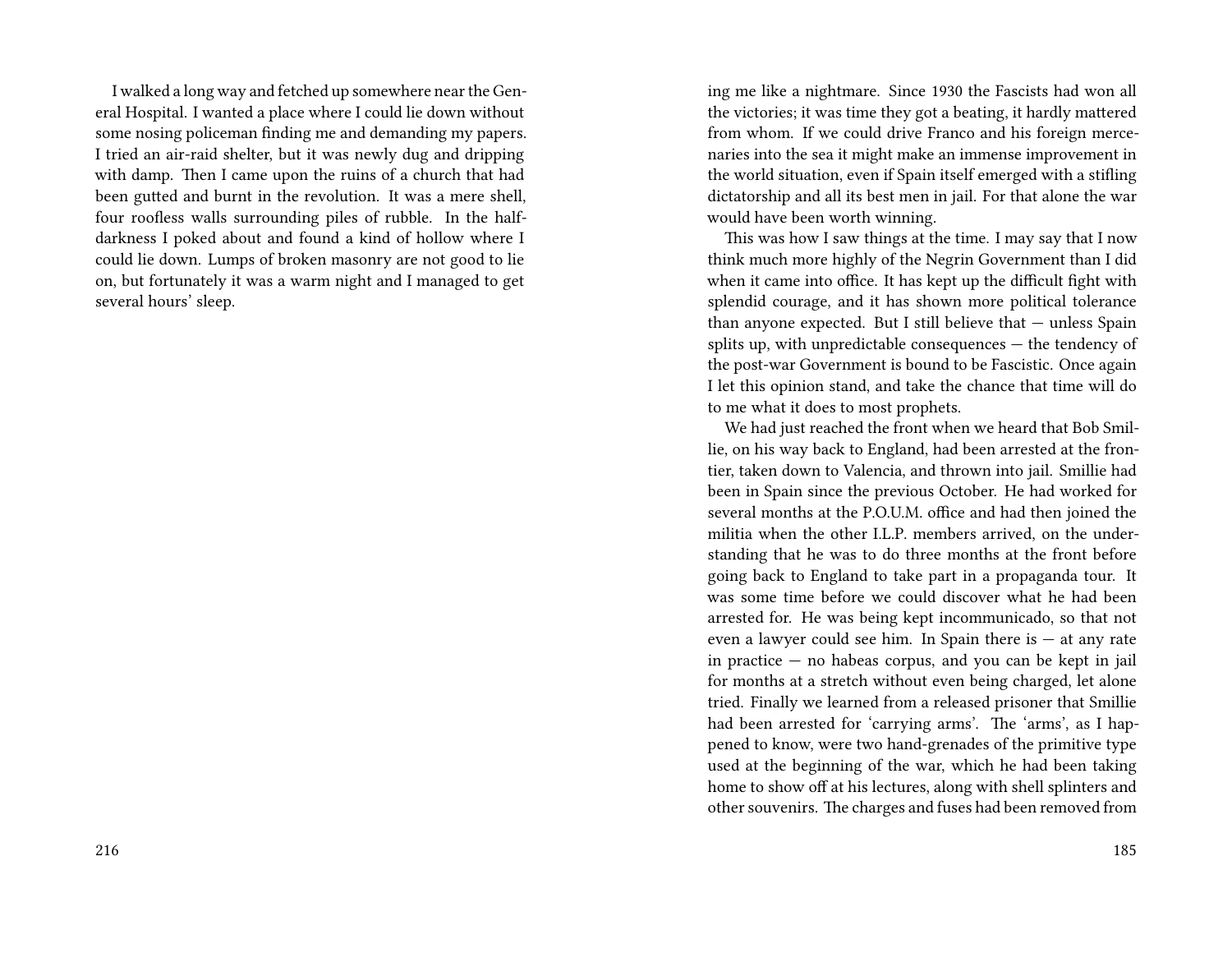them — they were mere cylinders of steel and completely harmless. It was obvious that this was only a pretext and that he had been arrested because of his known connexion with the P.O.U.M. The Barcelona fighting had only just ended and the authorities were, at that moment, extremely anxious not to let anyone out of Spain who was in a position to contradict the official version. As a result people were liable to be arrested at the frontier on more or less frivolous pretexts. Very possibly the intention, at the beginning, was only to detain Smillie for a few days. But the trouble is that, in Spain, once you are in jail you generally stay there, with or without trial.

We were still at Huesca, but they had placed us further to the right, opposite the Fascist redoubt which we had temporarily captured a few weeks earlier. I was now acting as teniente corresponding to second-lieutenant in the British Army, I suppose — in command of about thirty men, English and Spanish. They had sent my name in for a regular commission; whether I should get it was uncertain. Previously the militia officers had refused to accept regular commissions, which meant extra pay and conflicted with the equalitarian ideas of the militia, but they were now obliged to do so. Benjamin had already been gazetted captain and Kopp was in process of being gazetted major. The Government could not, of course, dispense with the militia officers, but it was not confirming any of them in a higher rank than major, presumably in order to keep the higher commands for Regular Army officers and the new officers from the School of War. As a result, in our division, the agth, and no doubt in many others, you had the queer temporary situation of the divisional commander, the brigade commanders, and the battalion commanders all being majors.

There was not much happening at the front. The battle round the Jaca road had died away and did not begin again till mid June. In our position the chief trouble was the snipers. The Fascist trenches were more than a hundred and fifty yards away, but they were on higher ground and were on two sides of us,

out letting it be known that we had anything to do with the P.O.U.M. Obviously there must be a list of foreign 'Trotskyist' suspects, and very likely our names were on it, but with luck we might get to the frontier before the list. There was sure to be a lot of muddle and manana. Fortunately this was Spain and not Germany. The Spanish secret police had some of the spirit of the Gestapo, but not much of its Competence.

So we parted. My wife went back to the hotel and I wandered off into the darkness to find somewhere to sleep. I remember feeling sulky and bored. I had so wanted a night in bed! There was nowhere I could go, no house where I could take refuge. The P.O.U.M. had practically no underground organization. No doubt the leaders had always realized that the party was likely to be suppressed, but they had never expected a wholesale witch-hunt of this description. They had expected it so little, indeed, that they were actually continuing the alterations to the P.O.U.M. buildings (among other things they were constructing a cinema in the Executive Building, which had previously been a bank) up to the very day when the P.O.U.M. was suppressed. Consequently the rendezvous and hiding-places which every revolutionary party ought to possess as a matter of course did not exist. Goodness knows how many people — people whose homes had been raided by the police — were sleeping in the streets that night. I had had five days of tiresome journeys, sleeping in impossible places, my arm was hurting damnably, and now these fools were chasing me to and fro and I had got to sleep on the ground again. That was about as far as my thoughts went. I did not make any of the correct political reflections. I never do when things are happening. It seems to be always the case when I get mixed up in war or politics  $- I$ am conscious of nothing save physical discomfort and a deep desire for this damned nonsense to be over. Afterwards I can see the significance of events, but while they are happening I merely want to be out of them — an ignoble trait, perhaps.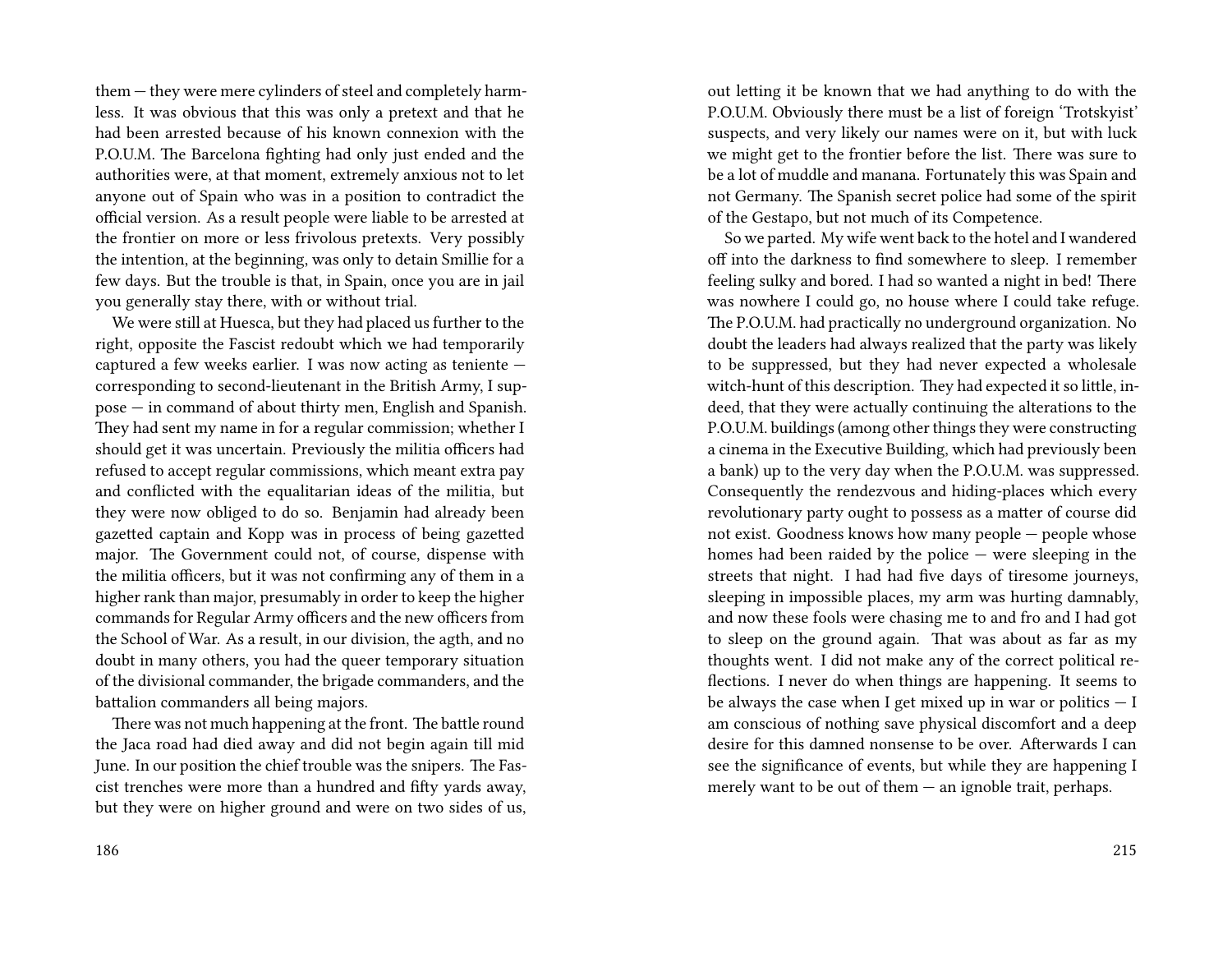forty or fifty thousand people. Besides, I was badly in need of a proper night's sleep. I wanted to risk it and go back to the hotel. My wife would not hear of it. Patiently she explained the state of affairs. It did not matter what I had done or not done. This was not a round-up of criminals; it was merely a reign of terror. I was not guilty of any definite act, but I was guilty of 'Trotskyism'. The fact that I had served in the P.O.U.M. militia was quite enough to get me into prison. It was no use hanging on to the English notion that you are safe so long as you keep the law. Practically the law was what the police chose to make it. The only thing to do was to lie low and conceal the fact that I had anything to do with the P.O.U.M. We went through the papers in my pockets. My wife made me tear up my militiaman's card, which had P.O.U.M. on it in big letters, also a photo of a group of militiamen with a P.O.U.M. flag in the background; that was the kind of thing that got you arrested nowadays. I had to keep my discharge papers, however. Even these were a danger, for they bore the seal of the 29<sup>th</sup> Division, and the police would probably know that the 29<sup>th</sup> Division was the P.O.U.M.; but without them I could be arrested as a deserter.

The thing we had got to think of now was getting out of Spain. There was no sense in staying here with the certainty of imprisonment sooner or later. As a matter of fact both of us would greatly have liked to stay, just to see what happened. But I foresaw that Spanish prisons would be lousy places (actually they were a lot worse than I imagined), once in prison you never knew when you would get out, and I was in wretched health, apart from the pain in my arm. We arranged to meet next day at the British Consulate, where Cottman and McNair were also coming. It would probably take a couple of days to get our passports in order. Before leaving Spain you had to have your passport stamped in three separate places — by the Chief of Police, by the French Consul, and by the Catalan immigration authorities. The Chief of Police was the danger, of course. But perhaps the British Consul could fix things up with-

214

our line forming a right-angle salient. The corner of the salient was a dangerous spot; there had always been a toll of sniper casualties there. From time to time the Fascists let fly at us with a rifle-grenade or some similar weapon. It made a ghastly crash — unnerving, because you could not hear it coming in time to dodge — but was not really dangerous; the hole it blew in the ground was no bigger than a wash-tub. The nights were pleasantly warm, the days blazing hot, the mosquitoes were becoming a nuisance, and in spite of the clean clothes we had brought from Barcelona we were almost immediately lousy. Out in the deserted orchards in no man's land the cherries were whitening on the trees. For two days there were torrential rains, the dug-outs flooded, and the parapet sank a foot; after that there were more days of digging out the sticky clay with the wretched Spanish spades which have no handles and bend like tin spoons.

They had promised us a trench-mortar for the company; I was looking forward to it gready. At nights we patrolled as usual — more dangerous than it used to be, because the Fascist trenches were better manned and they had grown more alert; they had scattered tin cans just outside their wire and used to open up with the machine-guns when they heard a clank. In the daytime we sniped from no man's land. By crawling a hundred yards you could get to a ditch, hidden by tall grasses, which commanded a gap in the Fascist parapet. We had set up a rifle-rest in the ditch. If you waited long enough you generally saw a khaki-clad figure slip hurriedly across the gap. I had several shots. I don't know whether I hit anyone — it is most unlikely; I am a very poor shot with a rifle. But it was rather fun, the Fascists did not know where the shots were coming from, and I made sure I would get one of them sooner or later. However, the dog it was that died  $-$  a Fascist sniper got me instead. I had been about ten days at the front when it happened. The whole experience of being hit by a bullet is very interesting and I think it is worth describing in detail.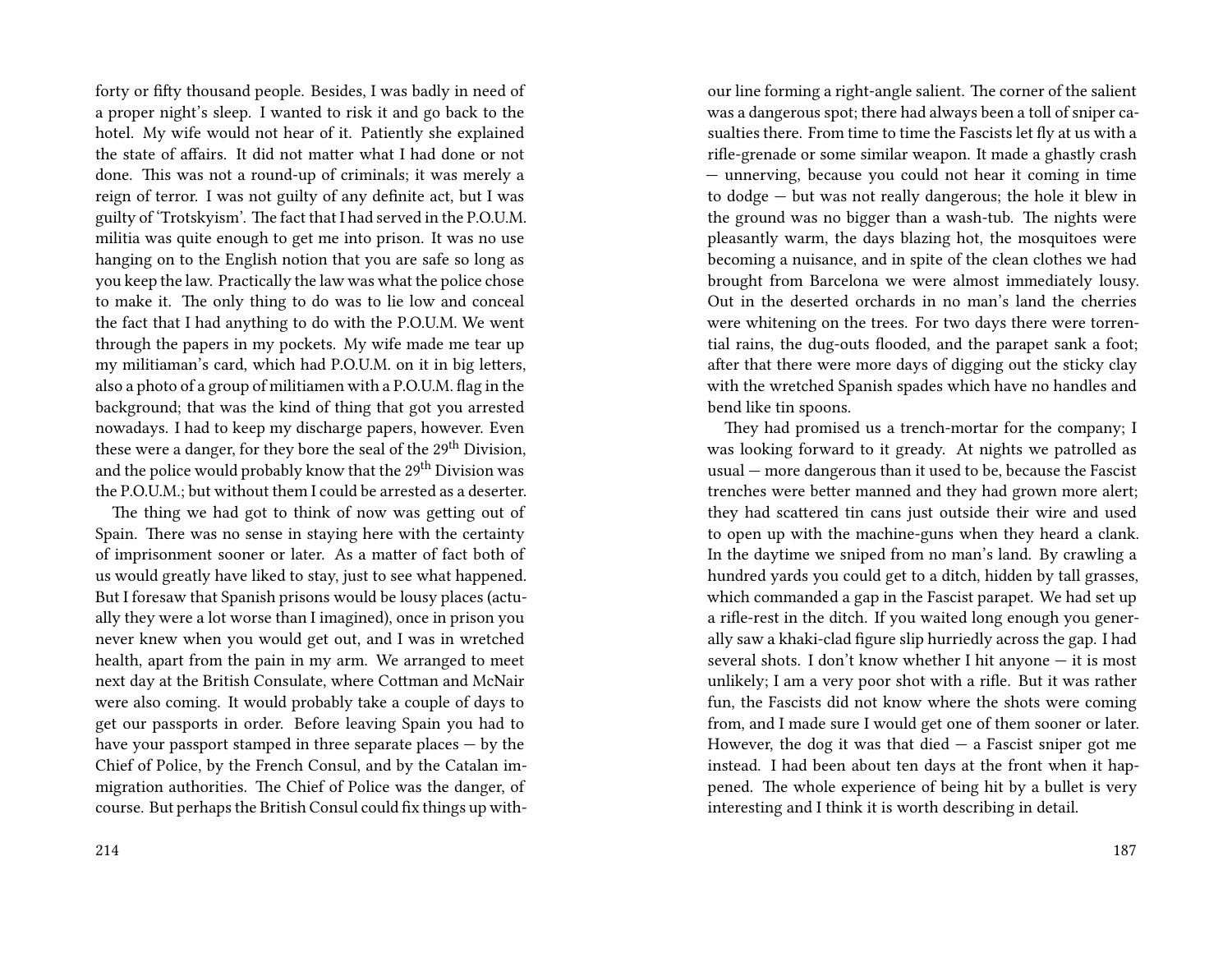It was at the corner of the parapet, at five o'clock in the morning. This was always a dangerous time, because we had the dawn at our backs, and if you stuck your head above the parapet it was clearly outlined against the sky. I was talking to the sentries preparatory to changing the guard. Suddenly, in the very middle of saying something,  $I$  felt  $-$  it is very hard to describe what I felt, though I remember it with the utmost vividness.

Roughly speaking it was the sensation of being at the centre of an explosion. There seemed to be a loud bang and a blinding flash of light all round me, and I felt a tremendous shock no pain, only a violent shock, such as you get from an electric terminal; with it a sense of utter weakness, a feeling of being stricken and shrivelled up to nothing. The sand-bags in front of me receded into immense distance. I fancy you would feel much the same if you were struck by lightning. I knew immediately that I was hit, but because of the seeming bang and flash I thought it was a rifle nearby that had gone off accidentally and shot me. All this happened in a space of time much less than a second. The next moment my knees crumpled up and I was falling, my head hitting the ground with a violent bang which, to my relief, did not hurt. I had a numb, dazed feeling, a consciousness of being very badly hurt, but no pain in the ordinary sense.

The American sentry I had been talking to had started forward. 'Gosh! Are you hit?' People gathered round. There was the usual fuss — 'Lift him up! Where's he hit? Get his shirt open!' etc., etc. The American called for a knife to cut my shirt open. I knew that there was one in my pocket and tried to get it out, but discovered that my right arm was paralysed. Not being in pain, I felt a vague satisfaction. This ought to please my wife, I thought; she had always wanted me to be wounded, which would save me from being killed when the great battle came. It was only now that it occurred to me to wonder where I was hit, and how badly; I could feel nothing,

prevented fighting locally and probably saved ten or twenty lives. And all they could do in return was to fling him into jail. It is waste of time to be angry, but the stupid malignity of this kind of thing does try one's patience.

Meanwhile they had not 'got' my wife. Although she had remained at the Continental the police had made no move to arrest her. It was fairly obvious that she was being used as a decoy duck. A couple of nights earlier, however, in the small hours of the morning, six of the plain — clothes police had invaded our room at the hotel and searched it. They had seized every scrap of paper we possessed, except, fortunately, our passports and cheque-book. They had taken my diaries, all our books, all the press-cuttings that had been piling up for months past (I have often wondered what use those press-cuttings were to them), all my war souvenirs, and all our letters. (Incidentally, they took away a number of letters I had received from readers. Some of them had not been answered, and of course I have not the addresses. If anyone who wrote to me about my last book, and did not get an answer, happens to read these lines, will he please accept this as an apology?) I learned afterwards that the police had also seized various belongings that I had left at the Sanatorium Maunn. They even carried off a bundle of my dirty linen. Perhaps they thought it had messages written on it in invisible ink.

It was obvious that it would be safer for my wife to stay at the hotel, at any rate for the time being. If she tried to disappear they would be after her immediately. As for myself, I should have to go straight into hiding. The prospect revolted me. In spite of the innumerable arrests it was almost impossible for me to believe that I was in any danger. The whole thing seemed too meaningless. It was the same refusal to take this idiotic onslaught seriously that had led Kopp into jail. I kept saying, but why should anyone want to arrest me? What had I done? I was not even a party member of the P.O.U.M. Certainly I had carried arms during the May fighting, but so had (at a guess)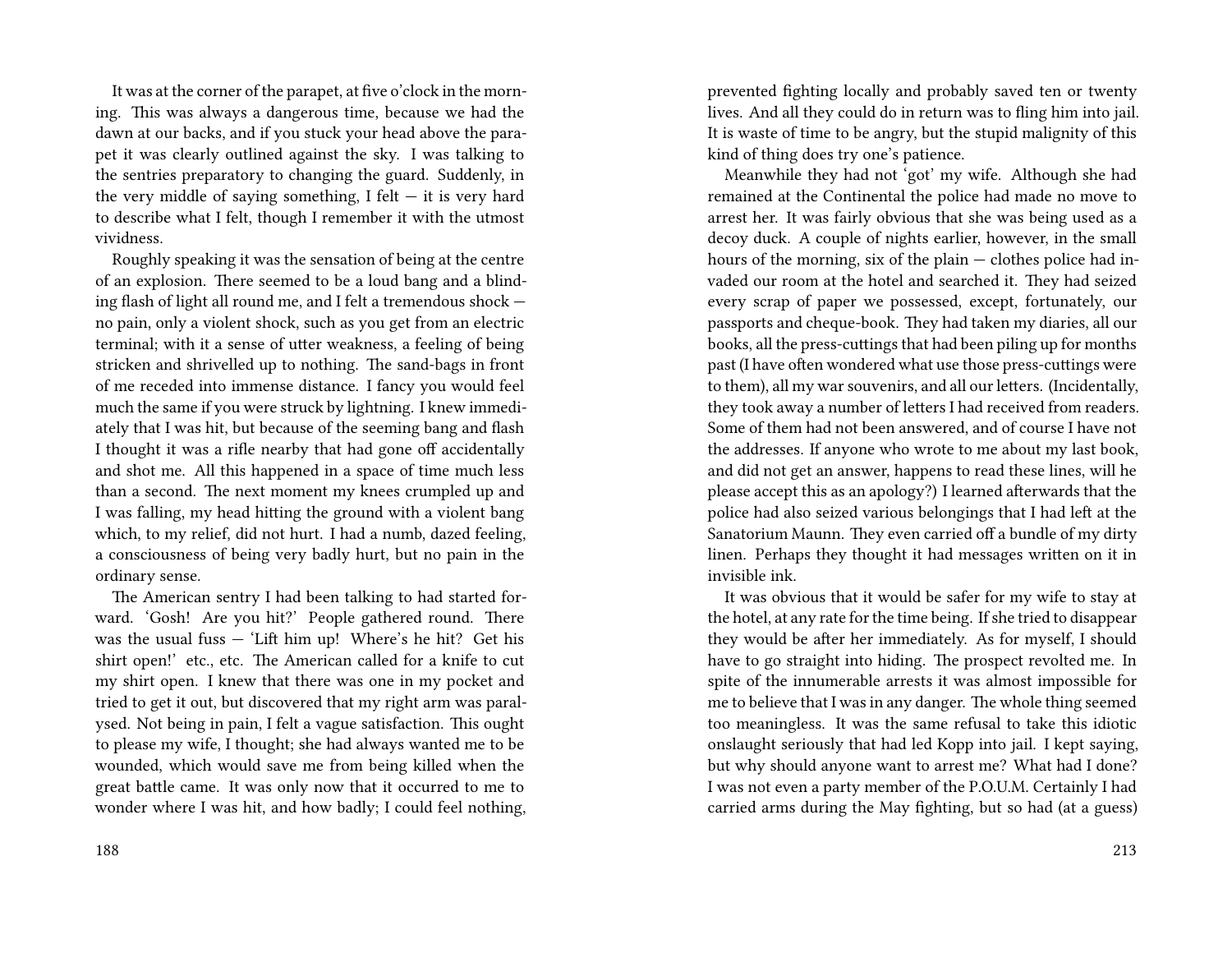My wife began telling me what had happened to our various friends. Some of the English and other foreigners had got across the frontier. Williams and Stafford Cottman had not been arrested when the Sanatorium Maurin was raided, and were in hiding somewhere. So was John Mc-Nair, who had been in France and had re-entered Spain after the P.O.U.M. was declared illegal — a rash thing to do, but he had not cared to stay in safety while his comrades were in danger. For the rest it was simply a chronicle of 'They've got so and so' and 'They've got so and so'. They seemed to have 'got' nearly everyone. It took me aback to hear that they had also 'got' George Kopp.

'What! Kopp? I thought he was in Valencia.'

It appeared that Kopp had come back to Barcelona; he had a letter from the Ministry of War to the colonel commanding the engineering operations on the eastern front. He knew that the P.O.U.M. had been suppressed, of course, but probably it did not occur to him that the police could be such fools as to arrest him when he was on his way to the front on an urgent military mission. He had come round to the Hotel Continental to fetch his kit-bags; my wife had been out at the time, and the hotel people had managed to detain him with some lying story while they rang up the police. I admit I was angry when I heard of Kopp's arrest. He was my personal friend, I had served under him for months, I had been under fire with him, and I knew his history. He was a man who had sacrificed everything — family, nationality, livelihood — simply to come to Spain and fight against Fascism. By leaving Belgium without permission and joining a foreign army while he was on the Belgian Army reserve, and, earlier, by helping to manufacture munitions illegally for the Spanish Government, he had piled up years of imprisonment for himself if he should ever return to his own country. He had been in the line since October 1936, had worked his way up from militiaman to major, had been in action I do not know how many times, and had been wounded once. During the May trouble, as I had seen for myself, he had

but I was conscious that the bullet had struck me somewhere in the front of the body. When I tried to speak I found that I had no voice, only a faint squeak, but at the second attempt I managed to ask where I was hit. In the throat, they said. Harry Webb, our stretcher-bearer, had brought a bandage and one of the little bottles of alcohol they gave us for field-dressings. As they lifted me up a lot of blood poured out of my mouth, and I heard a Spaniard behind me say that the bullet had gone clean through my neck. I felt the alcohol, which at ordinary times would sting like the devil, splash on to the wound as a pleasant coolness.

They laid me down again while somebody fetched a stretcher. As soon as I knew that the bullet had gone clean through my neck I took it for granted that I was done for. I had never heard of a man or an animal getting a bullet through the middle of the neck and surviving it. The blood was dribbling out of the comer of my mouth. 'The artery's gone,' I thought. I wondered how long you last when your carotid artery is cut; not many minutes, presumably. Everything was very blurry. There must have been about two minutes during which I assumed that I was killed. And that too was interesting — I mean it is interesting to know what your thoughts would be at such a time. My first thought, conventionally enough, was for my wife. My second was a violent resentment at having to leave this world which, when all is said and done, suits me so well. I had time to feel this very vividly. The stupid mischance infuriated me. The meaninglessness of it! To be bumped off, not even in battle, but in this stale comer of the trenches, thanks to a moment's carelessness! I thought, too, of the man who had shot me — wondered what he was like, whether he was a Spaniard or a foreigner, whether he knew he had got me, and so forth. I could not feel any resentment against him. I reflected that as he was a Fascist I would have killed him if I could, but that if he had been taken prisoner and brought before me at this moment I would merely have congratulated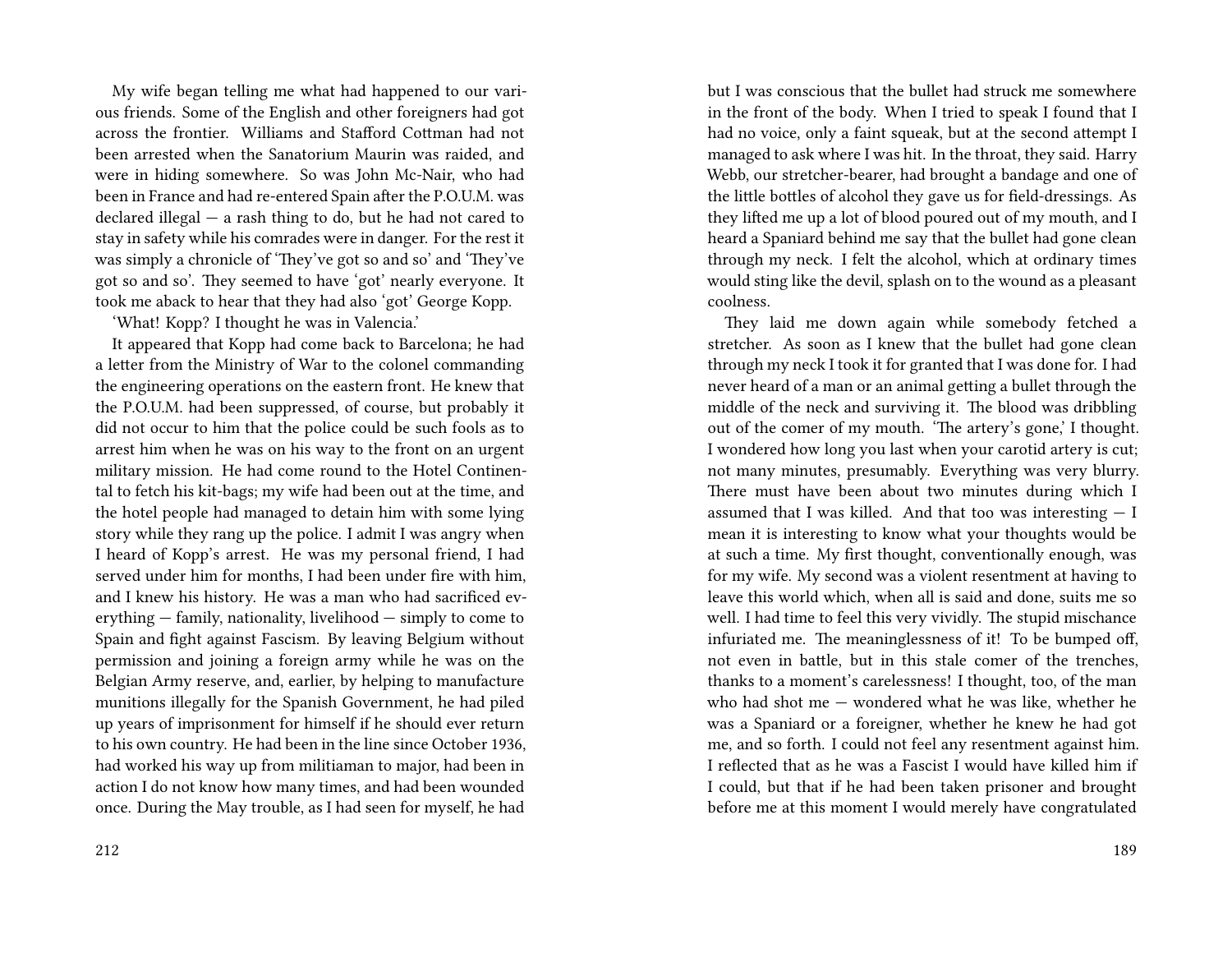him on his good shooting. It may be, though, that if you were really dying your thoughts would be quite different.

They had just got me on to the stretcher when my paralysed right arm came to life and began hurting damnably. At the time I imagined that I must have broken it in falling; but the pain reassured me, for I knew that your sensations do not become more acute when you are dying. I began to feel more normal and to be sorry for the four poor devils who were sweating and slithering with the stretcher on their shoulders. It was a mile and a half to the ambulance, and vile going, over lumpy, slippery tracks. I knew what a sweat it was, having helped to carry a wounded man down a day or two earlier. The leaves of the silver poplars which, in places, fringed our trenches brushed against my face; I thought what a good thing it was to be alive in a world where silver poplars grow. But all the while the pain in my arm was diabolical, making me swear and then try not to swear, because every time I breathed too hard the blood bubbled out of my mouth.

The doctor re-bandaged the wound, gave me a shot of morphia, and sent me off to Sietamo. The hospitals at Sietamo were hurriedly constructed wooden huts where the wounded were, as a rule, only kept for a few hours before being sent on to Barbastro or Lerida. I was dopey from morphia but still in great pain, practically unable to move and swallowing blood constantly. It was typical of Spanish hospital methods that while I was in this state the untrained nurse tried to force the regulation hospital meal  $-$  a huge meal of soup, eggs, greasy stew, and so forth — down my throat and seemed surprised when I would not take it. I asked for a cigarette, but this was one of the periods of tobacco famine and there was not a cigarette in the place. Presently two comrades who had got permission to leave the line for a few hours appeared at my bedside.

'Hullo! You're alive, are you? Good. We want your watch and your revolver and your electric torch. And your knife, if you've got one.'

to protest at the Ministry of War. It was found that neither the Ministry of War, nor Ortega, the chief of Police, had even been informed of Rovira's arrest. In the whole business the detail that most sticks in my throat, though perhaps it is not of great importance, is that all news of what was happening was kept from the troops at the front. As you will have seen, neither I nor anyone else at the front had heard anything about the suppression of the P.O.U.M. All the P.O.U.M. militia headquarters, Red Aid centres, and so forth were functioning as usual, and as late as 20 June and as far down the line as Lerida, only about 100 miles from Barcelona, no one had heard what was happening. All word of it was kept out of the Barcelona papers (the Valencia papers, which were running the spy stories, did not reach the Aragon front), and no doubt one reason for arresting all the P.O.U.M. militiamen on leave in Barcelona was to prevent them from getting back to the front with the news. The draft with which I had gone up the line on 15 June must have been about the last to go. I am still puzzled to know how the thing was kept secret, for the supply lorries and so forth were still passing to and fro; but there is no doubt that it was kept secret, and, as I have since learned from a number of others, the men in the front line heard nothing till several days later. The motive for all this is clear enough. The attack on Huesca was beginning, the P.O.U.M. militia was still a separate unit, and it was probably feared that if the men knew what was happening they would refuse to fight. Actually nothing of the kind happened when the news arrived. In the intervening days there must have been numbers of men who were killed without ever learning that the newspapers in the rear were calling them Fascists. This kind of thing is a little difficult to forgive. I know it was the usual policy to keep bad news from the troops, and perhaps as a rule that is justified. But it is a different matter to send men into battle and not even tell them that behind their backs their party is being suppressed, their leaders accused of treachery, and their friends and relatives thrown into prison.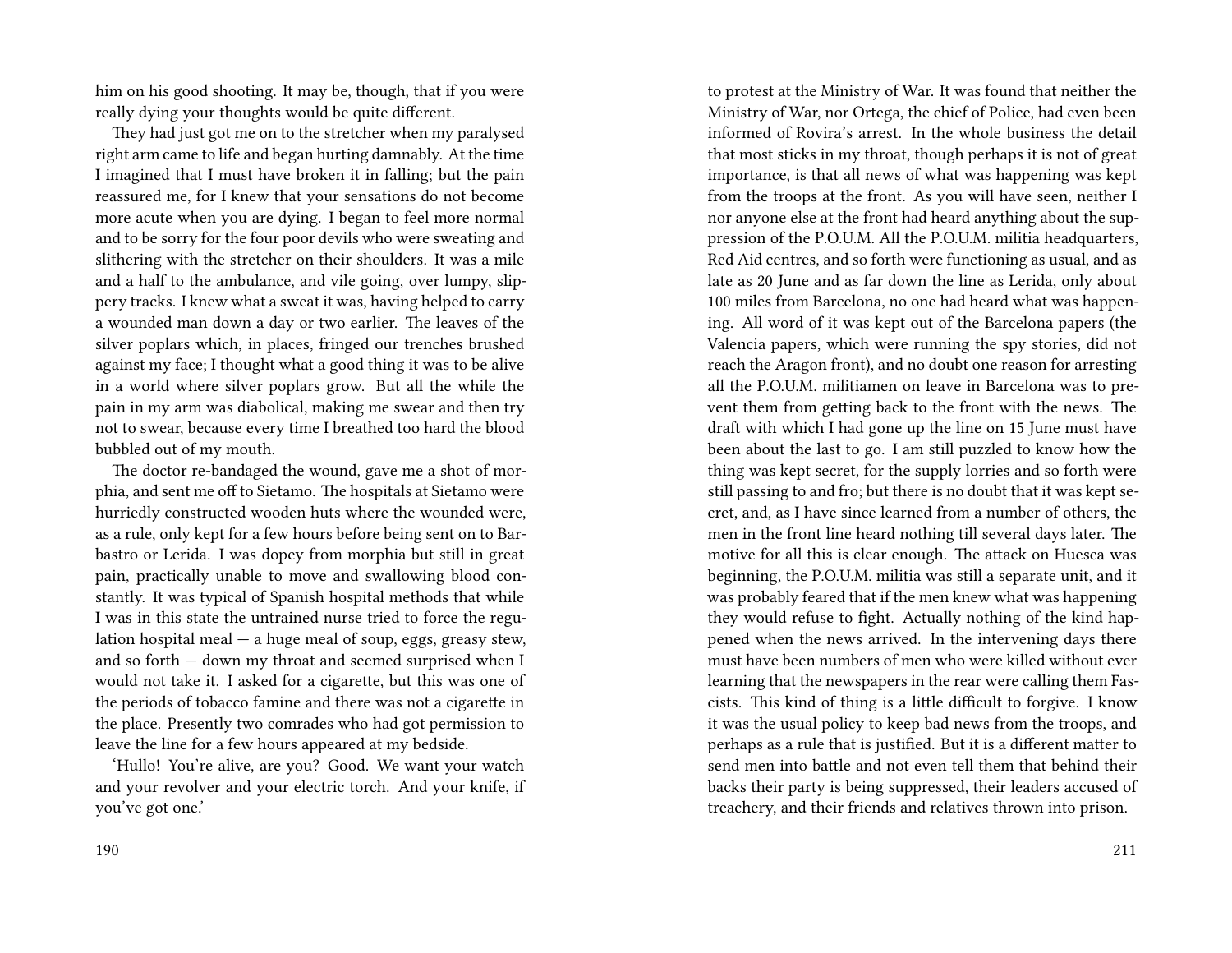that day to this Nin has never been heard of alive again. When, later, the Government were questioned by delegates from various countries, they shilly-shallied and would say only that Nin had disappeared and they knew nothing of his whereabouts. Some of the newspapers produced a tale that he had escaped to Fascist territory. No evidence was given in support of it, and Irujo, the Minister of Justice, later declared that the Espagne news-agency had falsified his official communique.14 In any case it is most unlikely that a political prisoner of Nin's importance would be allowed to escape. Unless at some future time he is produced alive, I think we must take it that he was murdered in prison.

14 See the reports of the Maxton delegation which I referred to in Chapter II.

The tale of arrests went on and on, extending over months, until the number of political prisoners, not counting Fascists, swelled into thousands. One noticeable thing was the autonomy of the lower ranks of the police. Many of the arrests were admittedly illegal, and various people whose release had been ordered by the Chief of Police were re — arrested at the jail gate and carried off to 'secret prisons'. A typical case is that of Kurt Landau and his wife. They were arrested about 17 June, and Landau immediately 'disappeared'. Five months later his wife was still in jail, untried and without news of her husband. She declared a hunger-strike, after which the Minister of Justice, sent word to assure her that her husband was dead. Shortly afterwards she was released, to be almost immediately re-arrested and flung into prison again. And it was noticeable that the police, at any rate at first, seemed completely indifferent as to any effect their actions might have upon the war. They were quite ready to arrest military officers in important posts without getting permission beforehand. About the end of June Jose Rovira, the general commanding the 29<sup>th</sup> Division, was arrested somewhere near the front line by a party of police who had been sent from Barcelona. His men sent a delegation

They made off with all my portable possessions. This always happened when a man was wounded — everything he possessed was promptly divided up; quite rightly, for watches, revolvers, and so forth were precious at the front and if they went down the line in a wounded man's kit they were certain to be stolen somewhere on the way.

By the evening enough sick and wounded had trickled in to make up a few ambulance-loads, and they sent us on to Barbastro. What a journey! It used to be said that in this war you got well if you were wounded in the extremities, but always died of a wound in the abdomen. I now realized why. No one who was liable to bleed internally could have survived those miles of jolting over metal roads that had been smashed to pieces by heavy lorries and never repaired since the war began. Bang, bump, wallop! It took me back to my early childhood and a dreadful thing called the Wiggle-Woggle at the White City Exhibition. They had forgotten to tie us into the stretchers. I had enough strength in my left arm to hang on, but one poor wretch was spilt on to the floor and suffered God knows what agonies. Another, a walking case who was sitting in the corner of the ambulance, vomited all over the place. The hospital in Barbastro was very crowded, the beds so close together that they were almost touching. Next morning they loaded a number of us on to the hospital train and sent us down to Lerida.

I was five or six days in Lerida. It was a big hospital, with sick, wounded, and ordinary civilian patients more or less jumbled up together. Some of the men in my ward had frightful wounds. In the next bed to me there was a youth with black hair who was suffering from some disease or other and was being given medicine that made his urine as green as emerald. His bed-bottle was one of the sights of the ward. An Englishspeaking Dutch Communist, having heard that there was an Englishman in the hospital, befriended me and brought me English newspapers. He had been ter-ribly wounded in the October fighting, and had somehow managed to settle down at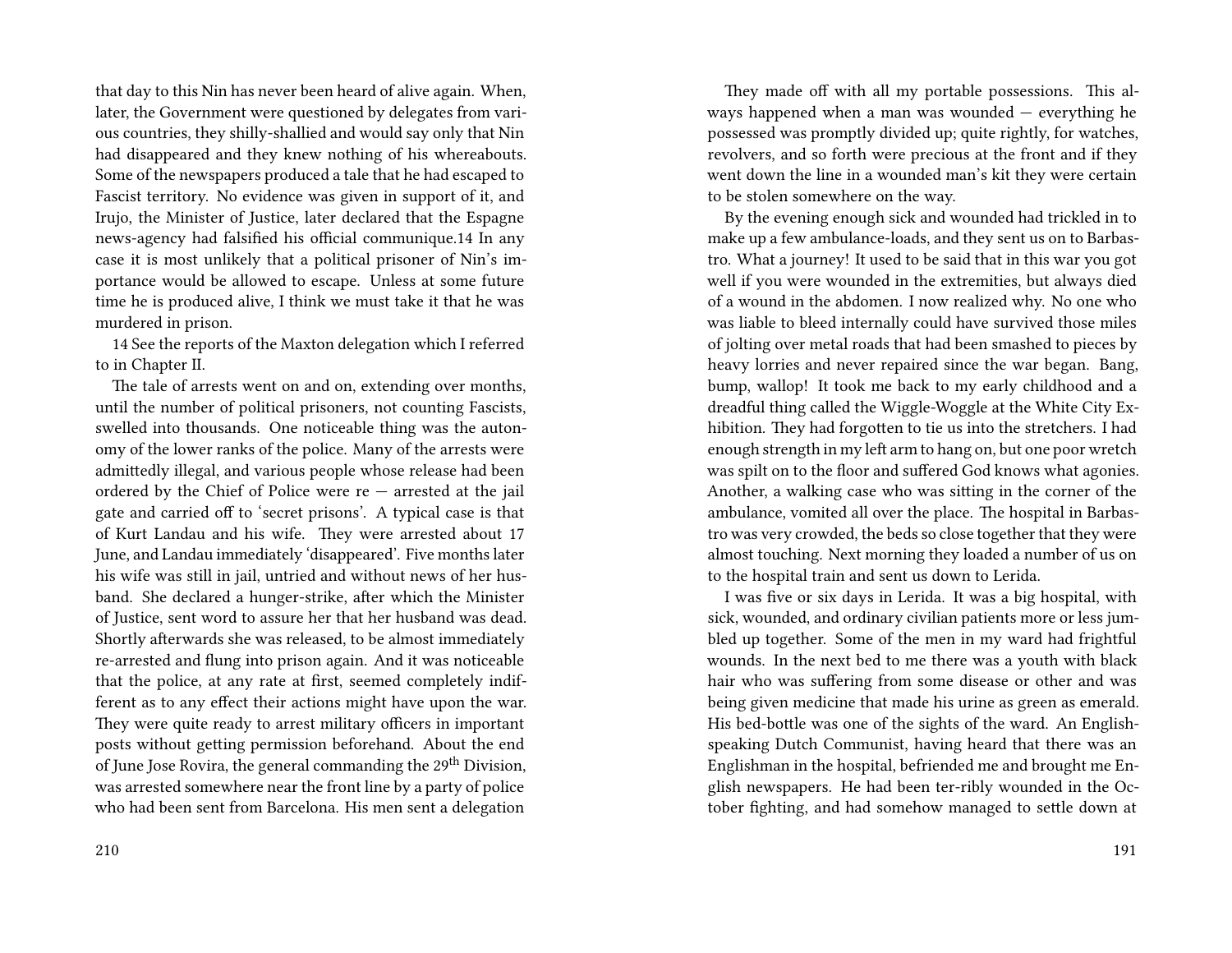Lerida hospital and had married one of the nurses. Thanks to his wound, one of his legs had shrivelled till it was no thicker than my arm. Two militiamen on leave, whom I had met my first week at the front, came in to see a wounded friend and recognized me. They were kids of about eighteen. They stood awkwardly beside my bed, trying to think of something to say, and then, as a way of demonstrating that they were sorry I was wounded, suddenly took all the tobacco out of their pockets, gave it to me, and fled before I could give it back. How typically Spanish! I discovered afterwards that you could not buy tobacco anywhere in the town and what they had given me was a week's ration.

After a few days I was able to get up and walk about with my arm in a sling. For some reason it hurt much more when it hung down. I also had, for the time being, a good deal of internal pain from the damage I had done myself in falling, and my voice had disappeared almost completely, but I never had a moment's pain from the bullet wound itself. It seems this is usually the case. The tremendous shock of a bullet prevents sensation locally; a splinter of shell or bomb, which is jagged and usually hits you less hard, would probably hurt like the devil. There was a pleasant garden in the hospital grounds, and in it was a pool with gold-fishes and some small dark grey fish — bleak, I think. I used to sit watching them for hours. The way things were done at Lerida gave me an insight into the hospital system on the Aragon front — whether it was the same on other fronts I do not know. In some ways the hospitals were very good. The doctors were able men and there seemed to be no shortage of drugs and equipment. But there were two bad faults on account of which, I have no doubt, hundreds or thousands of men have died who might have been saved.

One was the fact that all the hospitals anywhere near the front line were used more or less as casualty clearing-stations. The result was that you got no treatment there unless you were too badly wounded to be moved. In theory most of gone to the length of dragging wounded militiamen out of the hospitals.

It was all profoundly dismaying. What the devil was it all about? I could understand their suppressing the P.O.U.M., but what were they arresting people for? For nothing, so far as one could discover. Apparently the suppression of the P.O.U.M. had a retrospective effect; the P.O.U.M. was now illegal, and therefore one was breaking the law by having previously belonged to it. As usual, none of the arrested people had been charged. Meanwhile, however, the Valencia Communist papers were naming with the story of a huge 'Fascist plot', radio communication with the enemy, documents signed in invisible ink, etc., etc. I have dealt with this story earlier. The significant thing was that it was appearing only in the Valencia papers; I think I am right in saying that there was not a single word about it, or about the suppression of the P.O.U.M., in any Barcelona papers, Communist, Anarchist, or Republican. We first learned the precise nature of the charges against the P.O.U.M. leaders not from any Spanish paper but from the English papers that reached Barcelona a day or two later. What we could not know at this time was that the Government was not responsible for the charge of treachery and espionage, and that members of the Government were later to repudiate it. We only vaguely knew that the P.O.U.M. leaders, and presumably all the rest of us, were accused of being in Fascist pay. And already the rumours were flying round that people were being secretly shot in jail. There was a lot of exaggeration about this, but it certainly happened in some cases, and there is not much doubt that it happened in the case of Nin. After his arrest Nin was transferred to Valencia and thence to Madrid, and as early as 21 June the rumour reached Barcelona that he had been shot. Later the rumour took a more definite shape: Nin had been shot in prison by the secret police and his body dumped into the street. This story came from several sources, including Federico Montsenys, an ex-member of the Government. From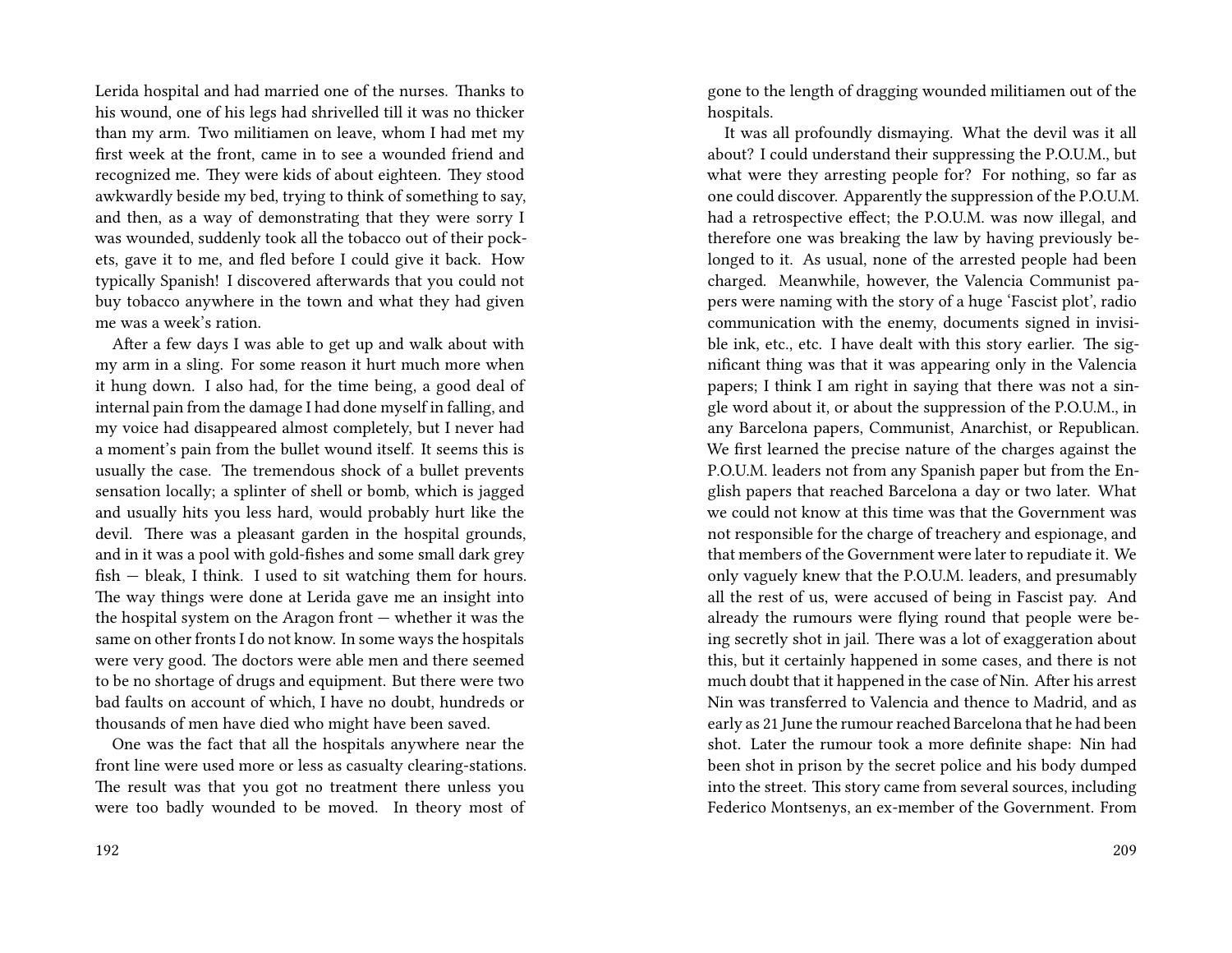And behold! at the bottom of the stairs one of the hotel staff, who was a P.O.U.M. member (unknown to the management, I fancy), slipped furtively out of the lift and told me in broken English to get out. Even now I did not grasp what had happened.

'What the devil is all this about?' I said, as soon as we were on the pavement.

'Haven't you heard?'

'No. Heard what? I've heard nothing.'

'The P.O.U.M.'S been suppressed. They've seized all the buildings. Practically everyone's in prison. And they say they're shooting people already.'

So that was it. We had to have somewhere to talk. All the big cafes on the Ramblas were thronged with police, but we found a quiet cafe in a side street. My wife explained to me what had happened while I was away.

On 15 June the police had suddenly arrested Andres Nin in his office, and the same evening had raided the Hotel Falcon and arrested all the people in it, mostly militiamen on leave. The place was converted immediately into a prison, and in a very little while it was filled to the brim with prisoners of all kinds. Next day the P.O.U.M. was declared an illegal organization and all its offices, book-stalls, sanatoria, Red Aid centres, and so forth were seized. Meanwhile the police were arresting everyone they could lay hands on who was known to have any connexion with the P.O.U.M. Within a day or two all or almost all of the forty members of the Executive Committee were in prison. Possibly one or two had escaped into hiding, but the police were adopting the trick (extensively used on both sides in this war) of seizing a man's wife as a hostage if he disappeared. There was no way of discovering how many people had been arrested. My wife had heard that it was about four hundred in Barcelona alone. I have since thought that even at that time the numbers must have been greater. And the most fantastic people had been arrested. In some cases the police had even

but owing to the lack of transport they were often a week or ten days in getting there. They were kept hanging about at Sietamo, Barbastro, Monzon, Lerida, and other places, and meanwhile they were getting no treatment except an occasional clean bandage, sometimes not even that. Men with dreadful shell wounds, smashed bones, and so forth, were swathed in a sort of casing made of bandages and plaster of Paris; a description of the wound was written in pencil on the outside, and as a rule the casing was not removed till the man reached Barcelona or Tarragona ten days later. It was almost impossible to get one's wound examined on the way; the few doctors could not cope with the work, and they simply walked hurriedly past your bed, saying: 'Yes, yes, they'll attend to you at Barcelona.' There were always rumours that the hospital train was leaving for Barcelona manana. The other fault was the lack of competent nurses. Apparently there was no supply of trained nurses in Spain, perhaps because before the war this work was done chiefly by nuns. I have no complaint against the Spanish nurses, they always treated me with the greatest kindness, but there is no doubt that they were terribly ignorant. All of them knew how to take a temperature, and some of them knew how to tie a bandage, but that was about all. The result was that men who were too ill to fend for themselves were often shamefully neglected. The nurses would let a man remain constipated for a week on end, and they seldom washed those who were too weak to wash themselves. I remember one poor devil with a smashed arm telling me that he had been three weeks without having his face washed. Even beds were left unmade for days together. The food in all the hospitals was very good  $-$  too good, indeed. Even more in Spain than elsewhere it seemed to be the tradition to stuff sick people with heavy food. At Lerida the meals were terrific. Breakfast, at about six in the morning, consisted of soup, an omelette, stew, bread, white wine, and

the wounded were sent straight to Barcelona or Tarragona,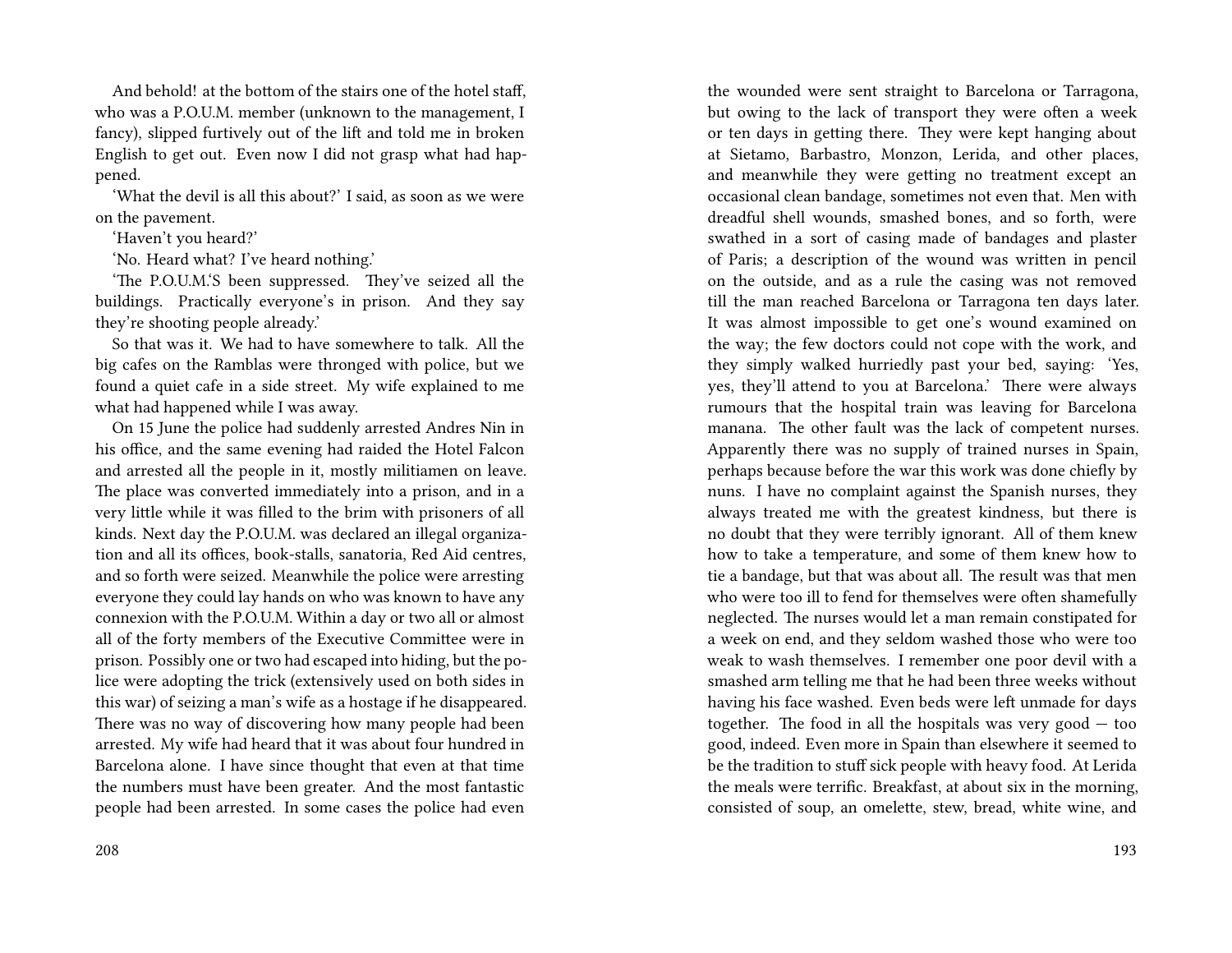coffee, and lunch was even larger — this at a time when most of the civil population was seriously underfed. Spaniards seem not to recognize such a thing as a light diet. They give the same food to sick people as to well ones — always the same rich, greasy cookery, with everything sodden in olive oil.

One morning it was announced that the men in my ward were to be sent down to Barcelona today. I managed to send a wire to my wife, telling her that I was coming, and presently they packed us into buses and took us down to the station. It was only when the train was actually starting that the hospital orderly who travelled with us casually let fall that we were not going to Barcelona after all, but to Tarragona. I suppose the engine-driver had changed his mind. 'Just like Spain!' I thought. But it was very Spanish, too, that they agreed to hold up the train while I sent another wire, and more Spanish still that the wire never got there.

They had put us into ordinary third-class carriages with wooden seats, and many of the men were badly wounded and had only got out of bed for the first time that morning. Before long, what with the heat and the jolting, half of them were in a state of collapse and several vomited on the floor. The hospital orderly threaded his way among the corpse — like forms that sprawled everywhere, carrying a large goatskin bottle full of water which he squirted into this mouth or that. It was beastly water; I remember the taste of it still. We got into Tarragona as the sun was getting low. The line runs along the shore a stone's throw from the sea. As our train drew into the station a troop-train full of men from the International Column was drawing out, and a knot of people on the bridge were waving to them. It was a very long train, packed to bursting-point with men, with field-guns lashed on the open trucks and more men clustering round the guns. I remember with peculiar vividness the spectacle of that train passing in the yellow evening light; window after window full of dark, smiling faces, the long tilted barrels of the guns, the scarlet

eastern corner, in the middle of a confused war and for the most part in winter.

It was late when I got back to Barcelona, and there were no taxis. It was no use trying to get to the Sanatorium Maurin, which was right outside the town, so I made for the Hotel Continental, stopping for dinner on the way. I remember the conversation I had with a very fatherly waiter about the oak jugs, bound with copper, in which they served the wine. I said I would like to buy a set of them to take back to England. The waiter was sympathetic. 'Yes, beautiful, were they not? But impossible to buy nowadays. Nobody was manufacturing them any longer — nobody was manufacturing anything. This war — such a pity!' We agreed that the war was a pity. Once again I felt like a tourist. The waiter asked me gently, had I liked Spain; would I come back to Spain? Oh, yes, I should come back to Spain. The peaceful quality of this conversation sticks in my memory, because of what happened immediately afterwards.

When I got to the hotel my wife was sitting in the lounge. She got up and came towards me in what struck me as a very unconcerned manner; then she put an arm round my neck and, with a sweet smile for the benefit of the other people in the lounge, hissed in my ear:

'Get out!'

'What?'

'Get out of here at once!'

'What?'

'Don't keep standing here! You must get outside quickly!' 'What? Why? What do you mean?'

She had me by the arm and was already leading me towards the stairs. Half-way down we met a Frenchman — I am not going to give his name, for though he had no connexion with the P.O.U.M. he was a good friend to us all during the trouble. He looked at me with a concerned face.

'Listen! You mustn't come in here. Get out quickly and hide yourself before they ring up the police.'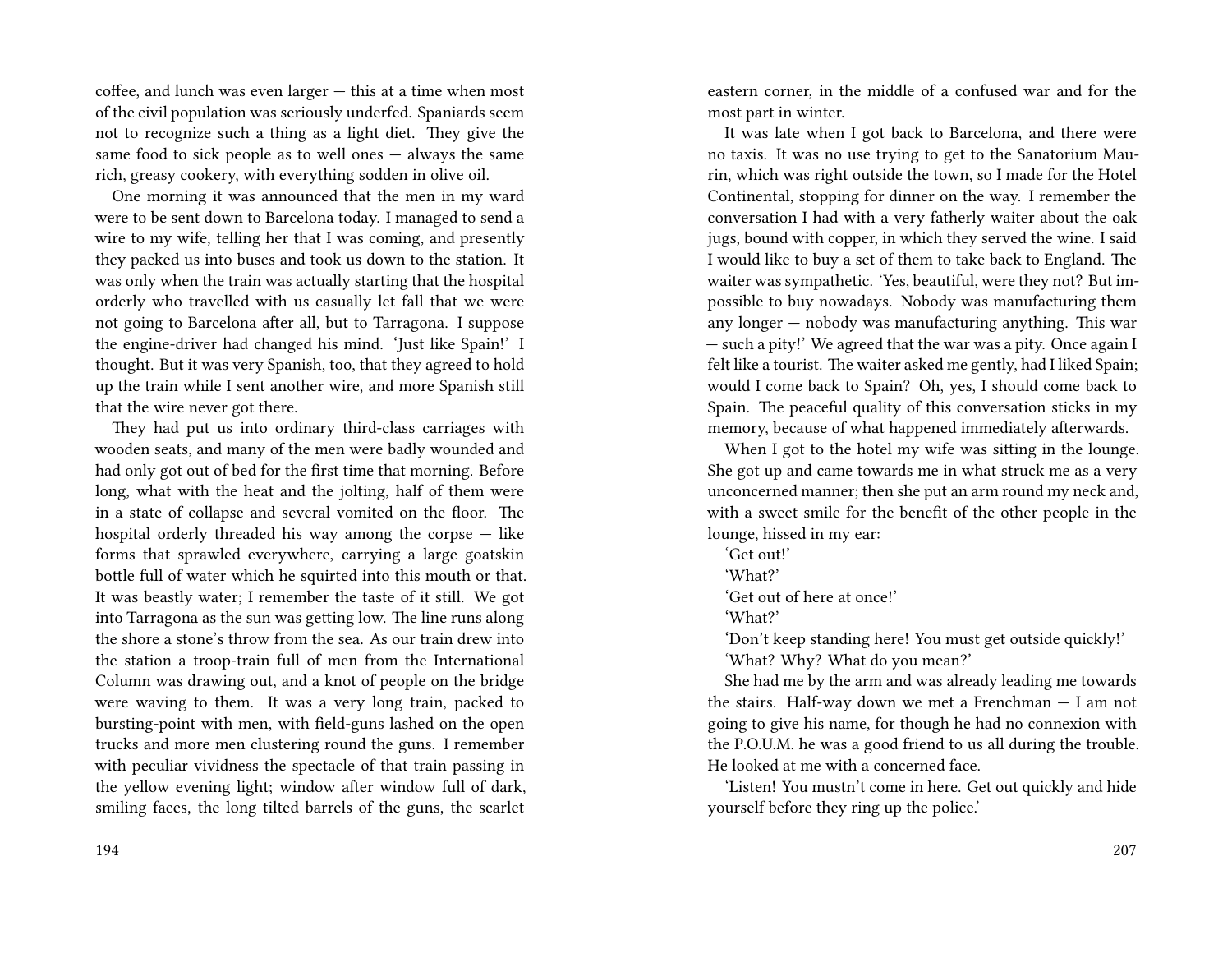had seen Barbastro in brief glimpses, and it had seemed to me simply a part of the war  $-$  a grey, muddy, cold place, full of roaring lorries and shabby troops. It seemed queerly different now. Wandering through it I became aware of pleasant tortuous streets, old stone bridges, wine shops with great oozy barrels as tall as a man, and intriguing semi-subterranean shops where men were making cartwheels, daggers, wooden spoons, and goatskin water-bottles. I watched a man making a skin bottle and discovered with great interest, what I had never known before, that they are made with the fur inside and the fur is not removed, so that you are really drinking distilled goat's hair. I had drunk out of them for months without knowing this. And at the back of the town there was a shallow jade-green river, and rising out of it a perpendicular cliff of rock, with houses built into the rock, so that from your bedroom window you could spit straight into the water a hundred feet below. Innumerable doves lived in the holes in the cliff. And in Lerida there were old crumbling buildings upon whose cornices thousands upon thousands of swallows had built their nests, so that at a little distance the crusted pattern of nests was like some florid moulding of the rococo period. It was queer how for nearly six months past I had had no eyes for such things. With my discharge papers in my pocket I felt like a human being again, and also a little like a tourist. For almost the first time I felt that I was really in Spain, in a country that I had longed all my life to visit. In the quiet back streets of Lerida and Barbastro I seemed to catch a momentary glimpse, a sort of far-off rumour of the Spain that dwells in everyone's imagination. White sierras, goatherds, dungeons of the Inquisition, Moorish palaces, black winding trains of mules, grey olive trees and groves of lemons, girls in black mantillas, the wines of Malaga and Alicante, cathedrals, cardinals, bull-fights, gypsies, serenades in short, Spain. Of all Europe it was the country that had had most hold upon my imagination. It seemed a pity that when at last I had managed to come here I had seen only this northscarves fluttering  $-$  all this gliding slowly past us against a turquoise-coloured sea.

'Extranjeros — foreigners,' said someone. 'They're Italians. 'Obviously they were Italians. No other people could have grouped themselves so picturesquely or returned the salutes of the crowd with so much grace  $-$  a grace that was none the less because about half the men on the train were drinking out of up-ended wine bottles. We heard afterwards that these were some of the troops who won the great victory at Guadalajara in March; they had been on leave and were being transferred to the Aragon front. Most of them, I am afraid, were killed at Huesca only a few weeks later. The men who were well enough to stand had moved across the carriage to cheer the Italians as they went past. A crutch waved out of the window; bandaged forearms made the Red Salute. It was like an allegorical picture of war; the trainload of fresh men gliding proudly up the line, the maimed men sliding slowly down, and all the while the guns on the open trucks making one's heart leap as guns always do, and reviving that pernicious feeling, so difficult to get rid of, that war is glorious after all.

The hospital at Tarragona was a very big one and full of wounded from all fronts. What wounds one saw there! They had a way of treating certain wounds which I suppose was in accordance with the latest medical practice, but which was peculiarly horrible to look at. This was to leave the wound completely open and unbandaged, but protected from flies by a net of butter-muslin, stretched over wires. Under the muslin you would see the red jelly of a half-healed wound. There was one man wounded in the face and throat who had his head inside a sort of spherical helmet of butter-muslin; his mouth was closed up and he breathed through a little tube that was fixed between his lips. Poor devil, he looked so lonely, wandering to and fro, looking at you through his muslin cage and unable to speak. I was three or four days at Tarragona. My strength was coming back, and one day, by going slowly, I managed to walk down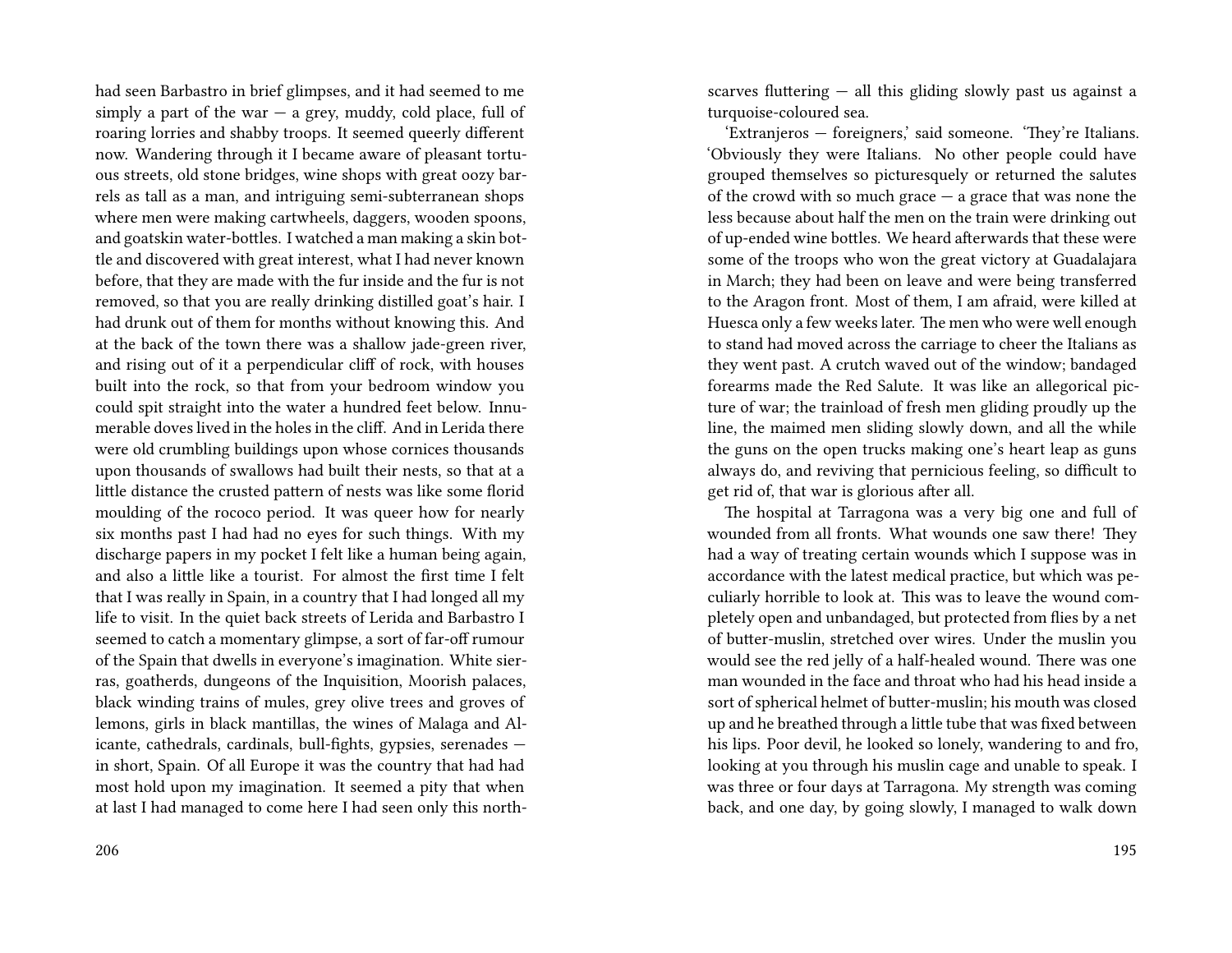as far as the beach. It was queer to see the seaside life going on almost as usual; the smart cafes along the promenade and the plump local bourgeoisie bathing and sunning themselves in deck-chairs as though there had not been a war within a thousand miles. Nevertheless, as it happened, I saw a bather drowned, which one would have thought impossible in that shallow and tepid sea.

Finally, eight or nine days after leaving the front, I had my wound examined. In the surgery where newly-arrived cases were examined, doctors with huge pairs of shears were hacking away the breast-plates of plaster in which men with smashed ribs, collar-bones, and so forth had been cased at the dressing-stations behind the line; out of the neck-hole of the huge clumsy breast-plate you would see protruding an anxious, dirty face, scrubby with a week's beard. The doctor, a brisk, handsome man of about thirty, sat me down in a chair, grasped my tongue with a piece of rough gauze, pulled it out as far as it would go, thrust a dentist's mirror down my throat, and told me to say 'Eh!' After doing this till my tongue was bleeding and my eyes running with water, he told me that one vocal cord was paralysed.

'When shall I get my voice back?' I said.

'Your voice? Oh, you'll never get your voice back,' he said cheerfully.

However, he was wrong, as it turned out. For about two months I could not speak much above a whisper, but after that my voice became normal rather suddenly, the other vocal cord having 'compensated'. The pain in my arm was due to the bullet having pierced a bunch of nerves at the back of the neck. It was a shooting pain like neuralgia, and it went on hurting continuously for about a month, especially at night, so that I did not get much sleep. The fingers of my right hand were also semi-paralysed. Even now, five months afterwards, my forefinger is still numb — a queer effect for a neck wound to have.

I slept a night at Monzon Hospital, where I went to see my medical board. In the next bed to me there was an Assault Guard, wounded over the left eye. He was friendly and gave me cigarettes. I said: 'In Barcelona we should have been shooting one another,' and we laughed over this. It was queer how the general spirit seemed to change when you got anywhere near the front line. All or nearly all of the vicious hatred of the political parties evaporated. During all the time I was at the front I never once remember any P.S.U.C. adherent showing me hostility because I was P.O.U.M. That kind of thing belonged in Barcelona or in places even remoter from the war. There were a lot of Assault Guards in Sietamo. They had been sent on from Barcelona to take part in the attack on Huesca. The Assault Guards were a corps not intended primarily for the front, and many of them had not been under fire before. Down in Barcelona they were lords of the street, but up here they were quintos (rookies) and palled up with militia children of fifteen who had been in the line for months.

At Monzon Hospital the doctor did the usual tongue-pulling and mirror — thrusting business, assured me in the same cheerful manner as the others that I should never have a voice again, and signed my certificate. While I waited to be examined there was going on inside the surgery some dreadful operation without anaesthetics — why without anaesthetics I do not know. It went on and on, scream after scream, and when I went in there were chairs flung about and on the floor were pools of blood and urine.

The details of that final journey stand out in my mind with strange clarity. I was in a different mood, a more observing mood, than I had been in for months past. I had got my discharge, stamped with the seal of the  $29<sup>th</sup>$  Division, and the doctor's certificate in which I was 'declared useless'. I was free to go back to England; consequently I felt able, almost for the first time, to look at Spain. I had a day to put in to Barbastro, for there was only one train a day. Previously I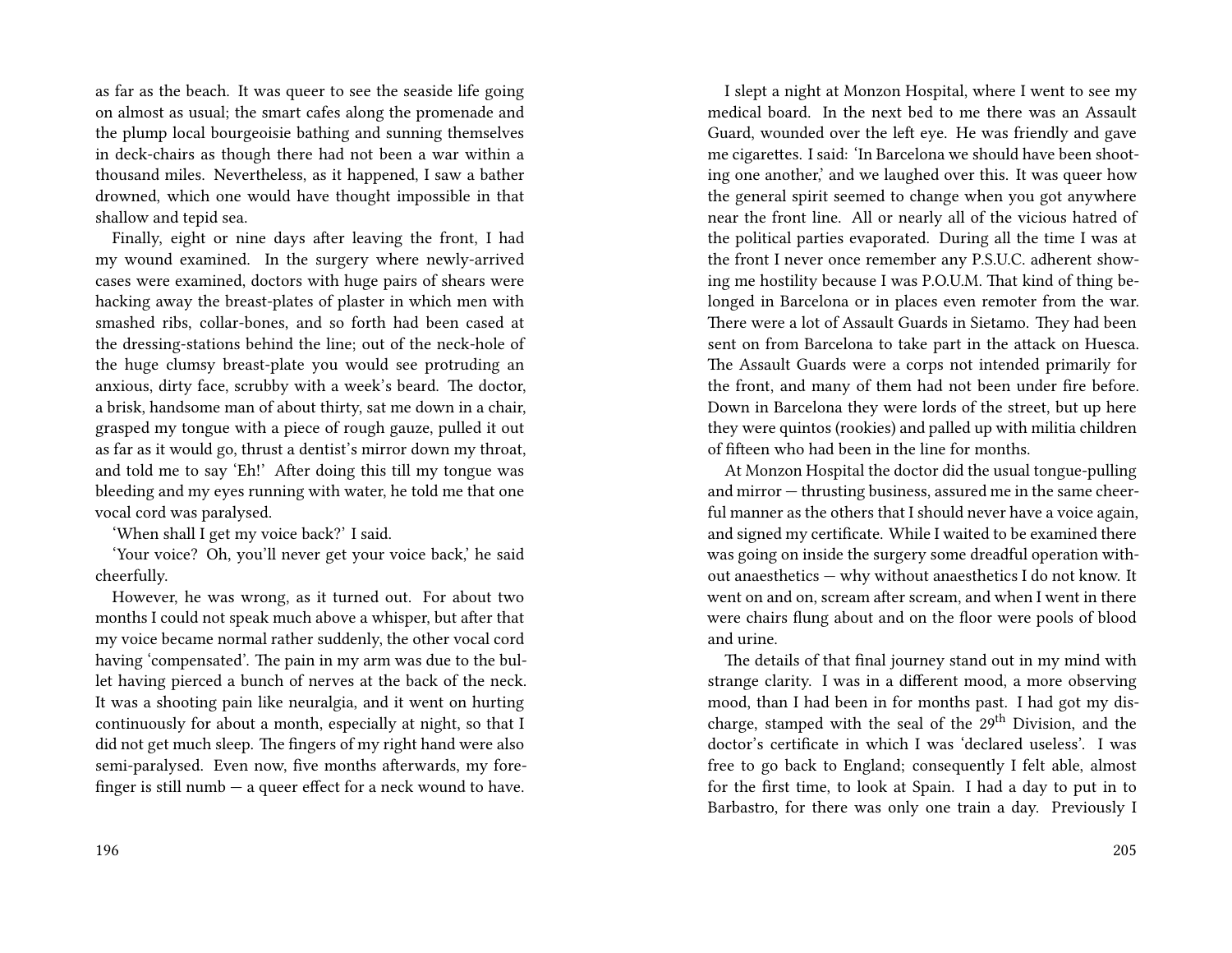It was five days before I got back to Barcelona. A lorry-load of us reached Sietamo about midnight, and as soon as we got to the P.O.U.M. headquarters they lined us up and began handling out rifles and cartridges, before even taking our names. It seemed that the attack was beginning and they were likely to call for reserves at any moment. I had my hospital ticket in my pocket, but I could not very well refuse to go with the others. I kipped down on the ground, with a cartridge-box for a pillow, in a mood of deep dismay. Being wounded had spoiled my nerve for the time being — I believe this usually happens — and the prospect of being under fire frightened me horribly. However, there was a bit of manana, as usual, we were not called out after all, and next morning I produced my hospital ticket and went in search of my discharge. It meant a series of confused, tiresome journeys. As usual they bandied one to and fro from hospital to hospital — Sietamo, Barbastro, Monzon, then back to Sietamo to get my discharge stamped, then down the line again via Barbastro and Lerida — and the convergence of troops on Huesca had monopolized all the transport and disorganized everything. I remember sleeping in queer places once in a hospital bed, but once in a ditch, once on a very narrow bench which I fell off in the middle of the night, and once in a sort of municipal lodging-house in Barbastro. As soon as you got away from the railroad there was no way of travelling except by jumping chance lorries. You had to wait by the roadside for hours, sometimes three or four hours at a stretch, with knots of disconsolate peasants who carried bundles full of ducks and rabbits, waving to lorry after lorry. When finally you struck a lorry that was not chock full of men, loaves of bread, or ammunition-boxes the bumping over the vile roads wallowed you to pulp. No horse has ever thrown me so high as those lorries used to throw me. The only way of travelling was to crowd all together and cling to one another. To my humiliation I found that I was still too weak to climb on to a lorry without being helped.

The wound was a curiosity in a small way and various doctors examined it with much clicking of tongues and 'Que suerte! Qye suerte!' One of them told me with an air of authority that the bullet had missed the artery by 'about a millimetre'. I don't know how he knew. No one I met at this time — doctors, nurses, practicantes, or fellow-patients — failed to assure me that a man who is hit through the neck and survives it is the luckiest creature alive. I could not help thinking that it would be even luckier not to be hit at all.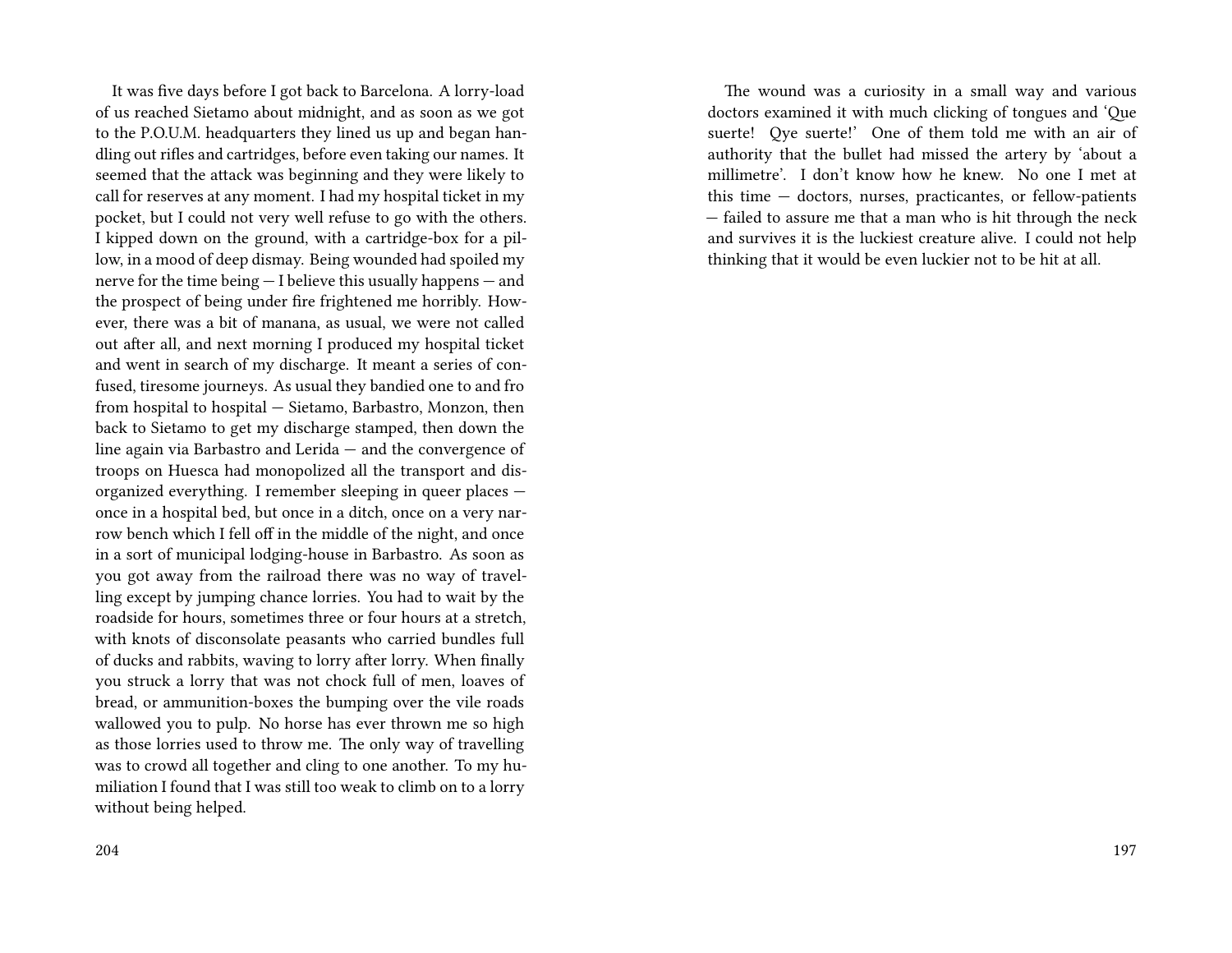## **Chapter Thirteen**

IN Barcelona, during all those last weeks I spent there, there was a peculiar evil feeling in the air  $-$  an atmosphere of suspicion, fear, uncertainty, and veiled hatred. The May fighting had left ineradicable after-effects behind it. With the fall of the Caballero Government the Communists had come definitely into power, the charge of internal order had been handed over to Communist ministers, and no one doubted that they would smash their political rivals as soon as they got a quarter of a chance Nothing was happening as yet, I myself had not even any mental picture of what was going to happen; and yet there was a perpetual vague sense of danger, a consciousness of some evil thing that was impending. However little you were actually conspiring, the atmosphere forced you to feel like a conspirator. You seemed to spend all your time holding whispered conversations in corners of cafes and wondering whether that person at the next table was a police spy.

Sinister rumours of all kinds were flying round, thanks to the Press censorship. One was that the Negrin-Prieto Government was planning to compromise the war. At the time I was inclined to believe this, for the Fascists were closing in on Bilbao and the Government was visibly doing nothing to save it. Basque flags were displayed all over the town, girls rattled collecting-boxes in the cafes, and there were the usual broadcasts about 'heroic defenders', but the Basques were getting no real assistance. It was tempting to believe that the Government was playing a double game. Later events have proved, that I was quite wrong here, but it seems probable that Bilbao could have been saved if a little more energy had been shown.

of us had decided that the best thing we could do was to go back to England as soon as possible. I was extremely weak, my voice was gone, seemingly for good, and the doctors told me that at best it would be several months before I was fit to fight. I had got to start earning some money sooner or later, and there did not seem much sense in staying in Spain and eating food that was needed for other people. But my motives were mainly selfish. I had an overwhelming desire to get away from it all; away from the horrible atmosphere of political suspicion and hatred, from streets thronged by armed men, from air-raids, trenches, machine-guns, screaming trams, milkless tea, oil cookery, and shortage of cigarettes — from almost everything that I had learnt to associate with Spain.

The doctors at the General Hospital had certified me medically unfit, but to get my discharge I had to see a medical board at one of the hospitals near the front and then go to Sietamo to get my papers stamped at the P.O.U.M. militia headquarters. Kopp had just come back from the front, full of jubilation. He had just been in action and said that Huesca was going to be taken at last. The Government had brought troops from the Madrid front and were concentrating thirty thousand men, with aeroplanes in huge numbers. The Italians I had seen going up the line from Tarragona had attacked on the Jaca road but had had heavy casualties and lost two tanks. However, the town was bound to fall, Kopp said. (Alas! It didn't. The attack was a frightful mess  $-$  up and led to nothing except an orgy of lying in the newspapers.) Meanwhile Kopp had to go down to Valencia for an interview at the Ministry of War. He had a letter from General Pozas, now commanding the Army of the East — the usual letter, describing Kopp as a 'person of all confidence' and recommending him for a special appointment in the engineering section (Kopp had been an engineer in civil life). He left for Valencia the same day as I left for Sietamo — 15 June.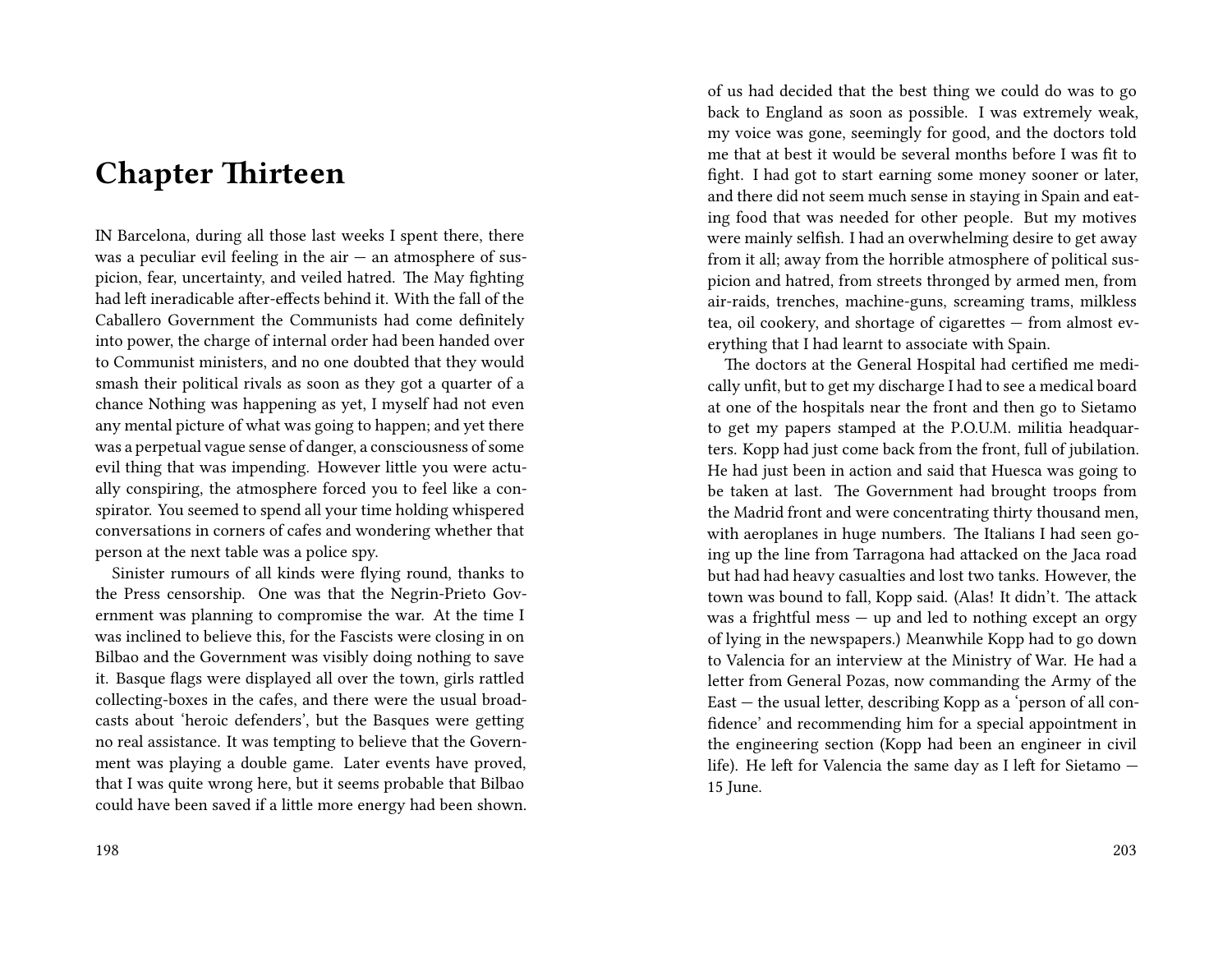not to say everyone. Some of the English visitors who flitted briefly through Spain, from hotel to hotel, seem not to have noticed that there was anything wrong with the general atmosphere. The Duchess of Atholl writes, I notice (Sunday Express, 17 October 1937):

I was in Valencia, Madrid, and Barcelona … perfect order prevailed in all three towns without any display of force. All the hotels in which I stayed were not only 'normal' and 'decent', but extremely comfortable, in spite of the shortage of butter and coffee.

It is a peculiarity of English travellers that they do not really believe in the existence of anything outside the smart hotels. I hope they found some butter for the Duchess of Atholl.

I was at the Sanatorium Maurin, one of the sanatoria run by the P.O.U.M. It was in the suburbs near Tibidabo, the queershaped mountain that rises abruptly behind Barcelona and is traditionally supposed to have been the hill from which Satan showed Jesus the countries of the earth (hence its name). The house had previously belonged to some wealthy bourgeois and had been seized at the time of the revolution. Most of the men there had either been invalided out of the line or had some wound that had permanently disabled them — amputated limbs, and so forth. There were several other Englishmen there: Williams, with a damaged leg, and Stafford Cottman, a boy of eighteen, who had been sent back from the trenches with suspected tuberculosis, and Arthur Clinton, whose smashed left arm was still strapped on to one of those huge wire contraptions, nicknamed aeroplanes, which the Spanish hospitals were using. My wife was still staying at the Hotel Continental, and I generally came into Barcelona in the daytime. In the morning I used to attend the General Hospital for electrical treatment of my arm. It was a queer business — a series of prickly electric shocks that made the various sets of muscles jerk up and down — but it seemed to do some good; the use of my fingers came back and the pain grew somewhat less. Both

would have forced Franco to divert part of his army; as it was the Government did not begin any offensive action till it was far too late — indeed, till about the time when Bilbao fell. The C.N.T. was distributing in huge numbers a leaflet saying: 'Be on your guard!' and hinting that 'a certain Party' (meaning the Communists) was plotting a coup d'etat. There was also a widespread fear that Catalonia was going to be invaded. Earlier, when we went back to the front, I had seen the powerful defences that were being constructed scores of miles behind the front line, and fresh bomb-proof shelters were being dug all over Barcelona. There were frequent scares of air-raids and sea-raids; more often than not these were false alarms, but every time the sirens blew the lights all over the town blacked out for hours on end and timid people dived for the cellars. Police spies were everywhere. The jails were still crammed with prisoners left over from the May fighting, and others always, of course. Anarchist and P.O.U.M. adherents — were disappearing into jail by ones and twos. So far as one could discover, no one was ever tried or even charged — not even charged with anything so definite as 'Trotskyism'; you were simply flung into jail and kept there, usually incommunicado. Bob Smillie was still in jail in Valencia. We could discover nothing except that neither the I.L.P. representative on the spot nor the lawyer who had been engaged, was permitted to see him. Foreigners from the International Column and other militias were getting into jail in larger and larger numbers. Usually they were arrested as deserters. It was typical of the general situation that nobody now knew for certain whether a militiaman was a volunteer or a regular soldier. A few months earlier anyone enlisting in the militia had been told that he was a volunteer and could, if he wished, get his discharge papers at any time when he was due for leave. Now it appeared that the Government had changed its mind, a militiaman was a regular soldier and counted as a deserter if he tried to go home. But

An offensive on the Aragon front, even an unsuccessful one,